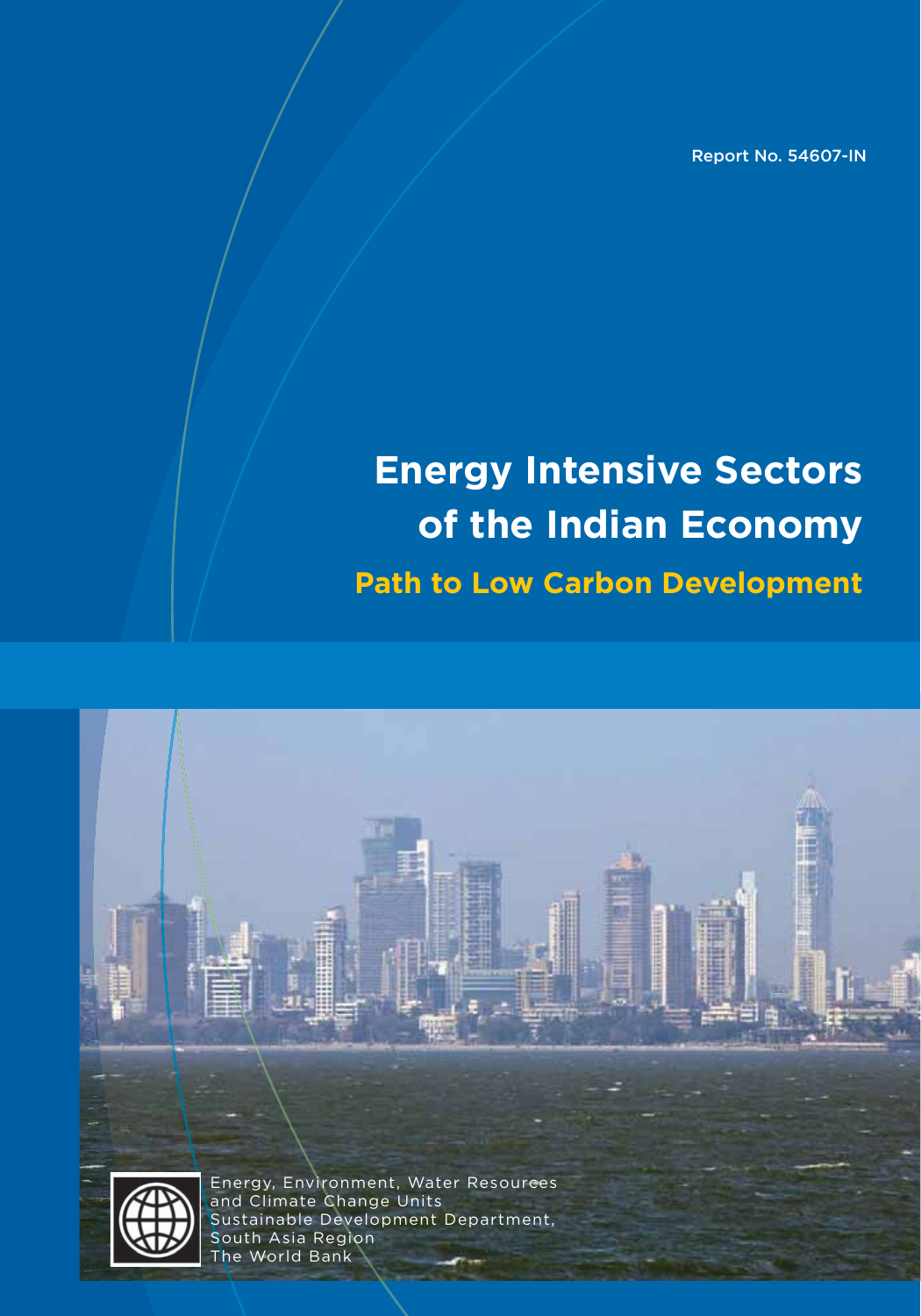Copyright © 2011 The International Bank for Reconstruction and Development/THE WORLD BANK GROUP 1818 H Street, N.W. Washington, D.C. 20433, U.S.A.

All rights reserved Manufactured in the United States of America First printing November 2011

The findings, interpretations, and conclusions expressed in this paper are entirely those of the author(s) and should not be attributed in any manner to the World Bank, or its affiliated organizations, or to members of its Board of Executive Directors or the countries they represent. The World Bank does not guarantee the accuracy of the data included in this publication and accepts no responsibility whatsoever for any consequence of their use. The Boundaries, colors, denominations, other information shown on any map in this volume do not imply on the part of the World Bank Group any judgment on the legal status of any territory or the endorsement or acceptance of such boundaries.

The material in this publication is copyrighted. Requests for permission to reproduce portions of it should be sent to the address shown in the copyright notice above. The World Bank encourages dissemination of its work and will normally give permission promptly and, when the reproduction is for noncommercial purposes, without asking a fee.

#### **Photo Credits:**

Cover i: Shutterstock.com Cover ii: stock.xchng Cover iii: Paul Prescott/Shutterstock.com Pages 15: Shutterstock.com Page 19: Kharidehal Abhirama Ashwin/Shutterstock.com Page 20: Marjorie K. Araya/The World Bank Page 24: stock.xchng Page 42: South Asia Region, Transport/The World Bank and stock.xchngPage 49: stock.xchng

#### **Production Credits**

Original Design: Naylor Design, Inc. Adapted by: Maryland Composition, Inc. Printing: Automated Graphics Systems, Inc. Production Editor: Marjorie K. Araya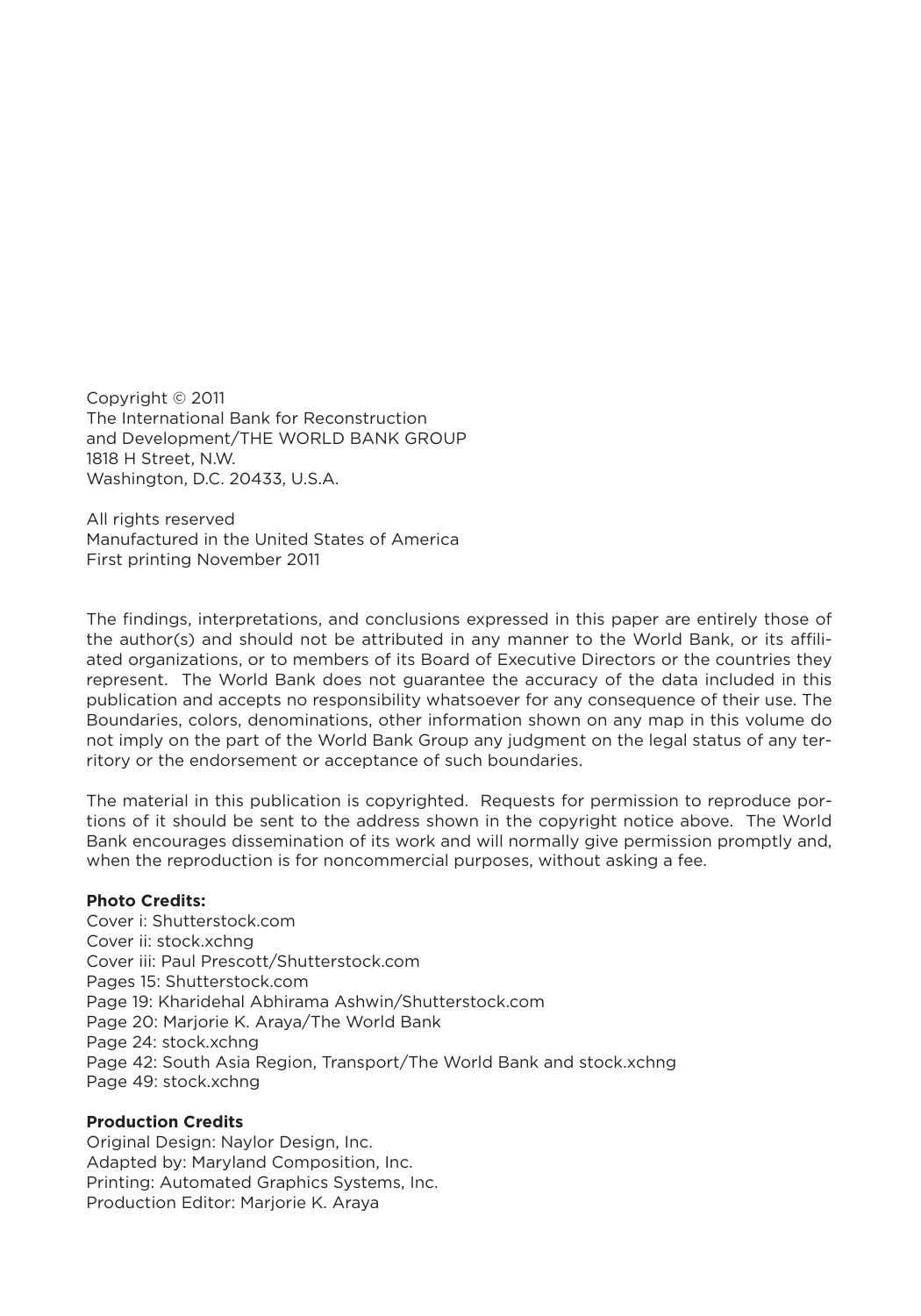Report No. 54607-IN

# **Energy Intensive Sectors of the Indian Economy**

# **PATH TO LOW CARBON DEVELOPMENT**

KWAWU MENSAN GABA CHARLES JOSEPH CORMIER JOHN ALLEN ROGERS



Energy, Environment, Water Resources and Climate Change Units Sustainable Development Department, South Asia Region The World Bank

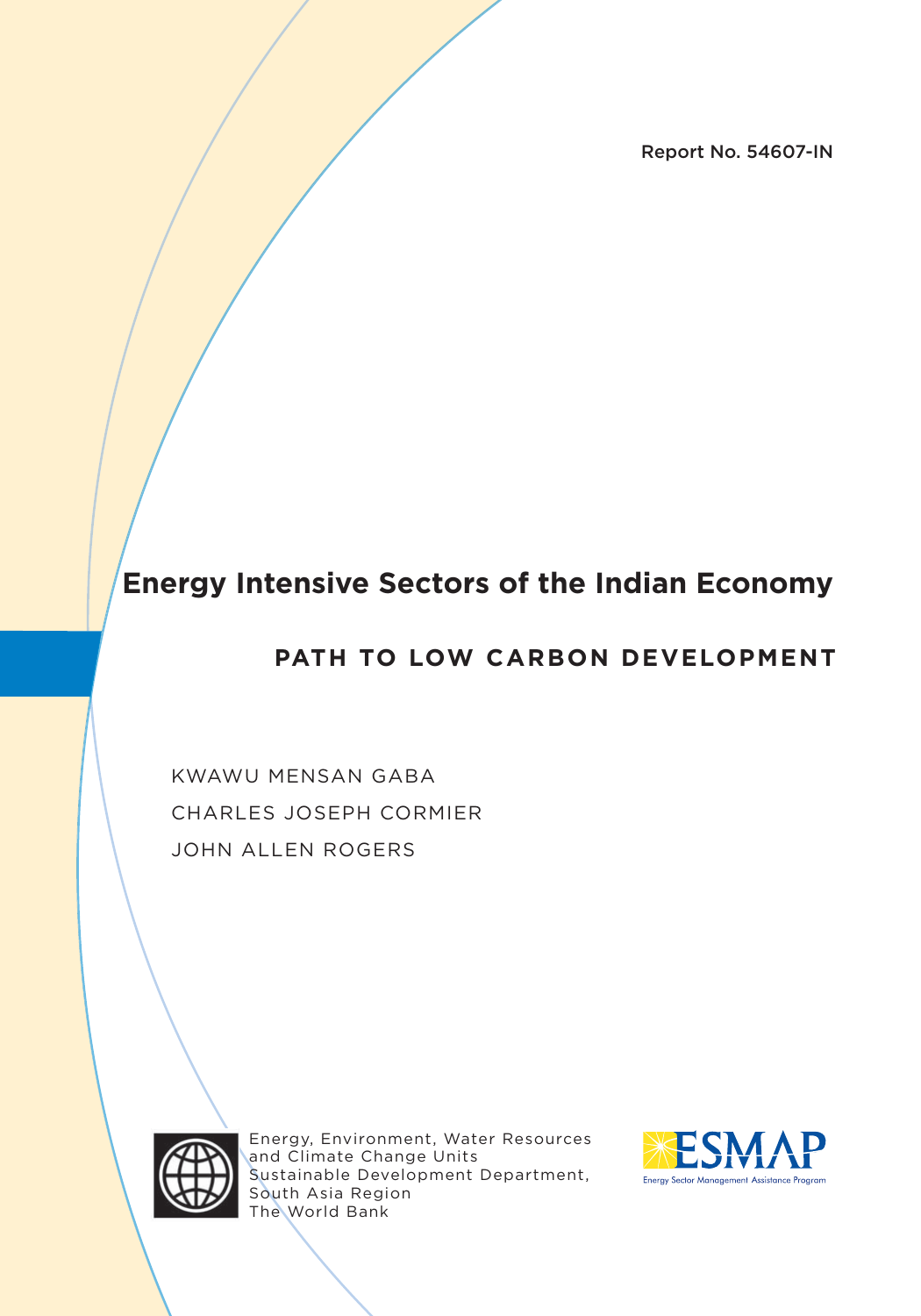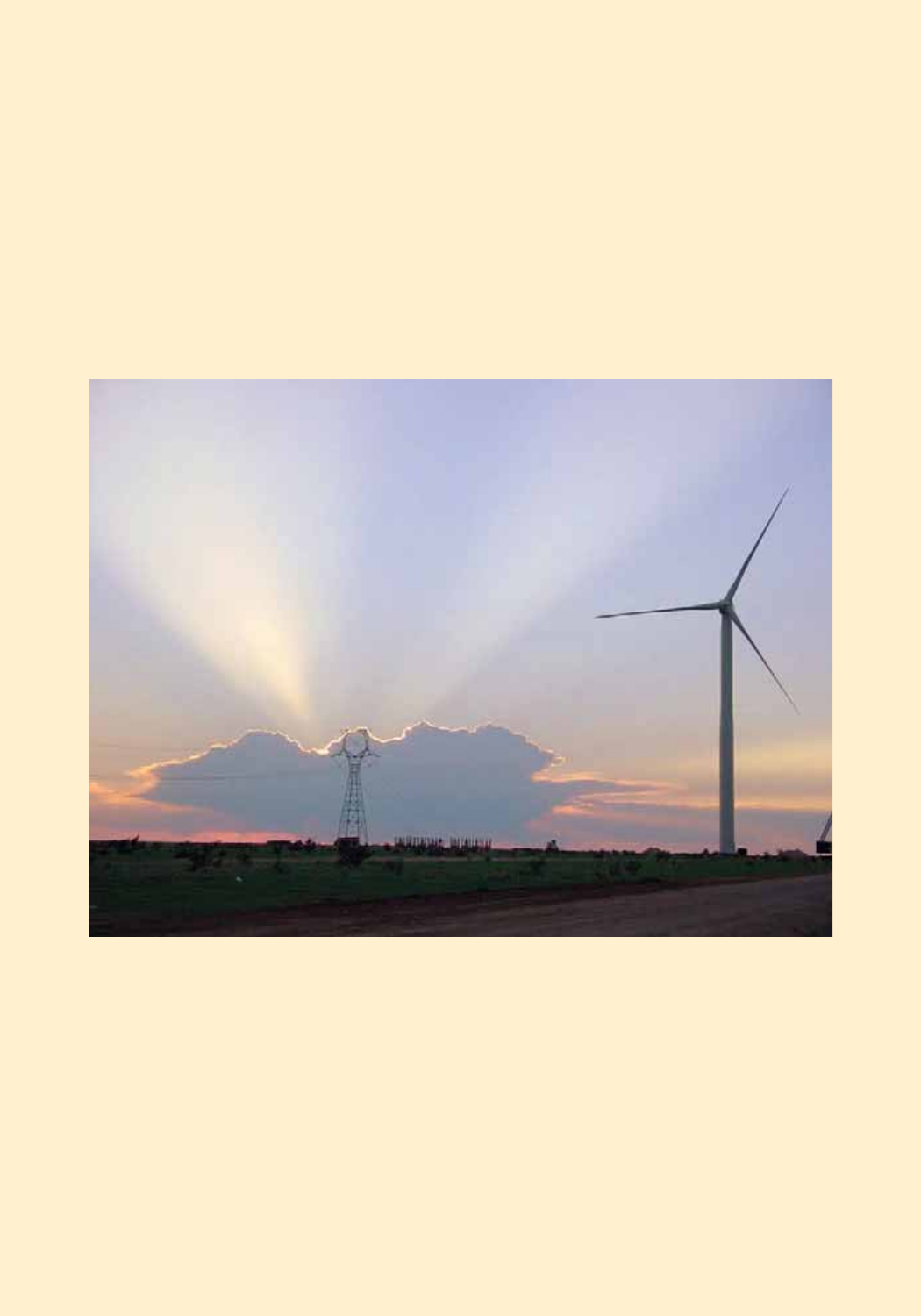# **Contents**

| L.   | Introduction: India's Current Carbon Footprint and Challenges |  |  |  |
|------|---------------------------------------------------------------|--|--|--|
| II.  |                                                               |  |  |  |
| III. |                                                               |  |  |  |
| IV.  | Scenario 2   Delayed Implementation of Supply Measures 29     |  |  |  |
| V.   |                                                               |  |  |  |
| VI.  | Implementation Costs of the Different Scenarios45             |  |  |  |
|      | VII. Challenges in Achieving the Low Carbon Path  47          |  |  |  |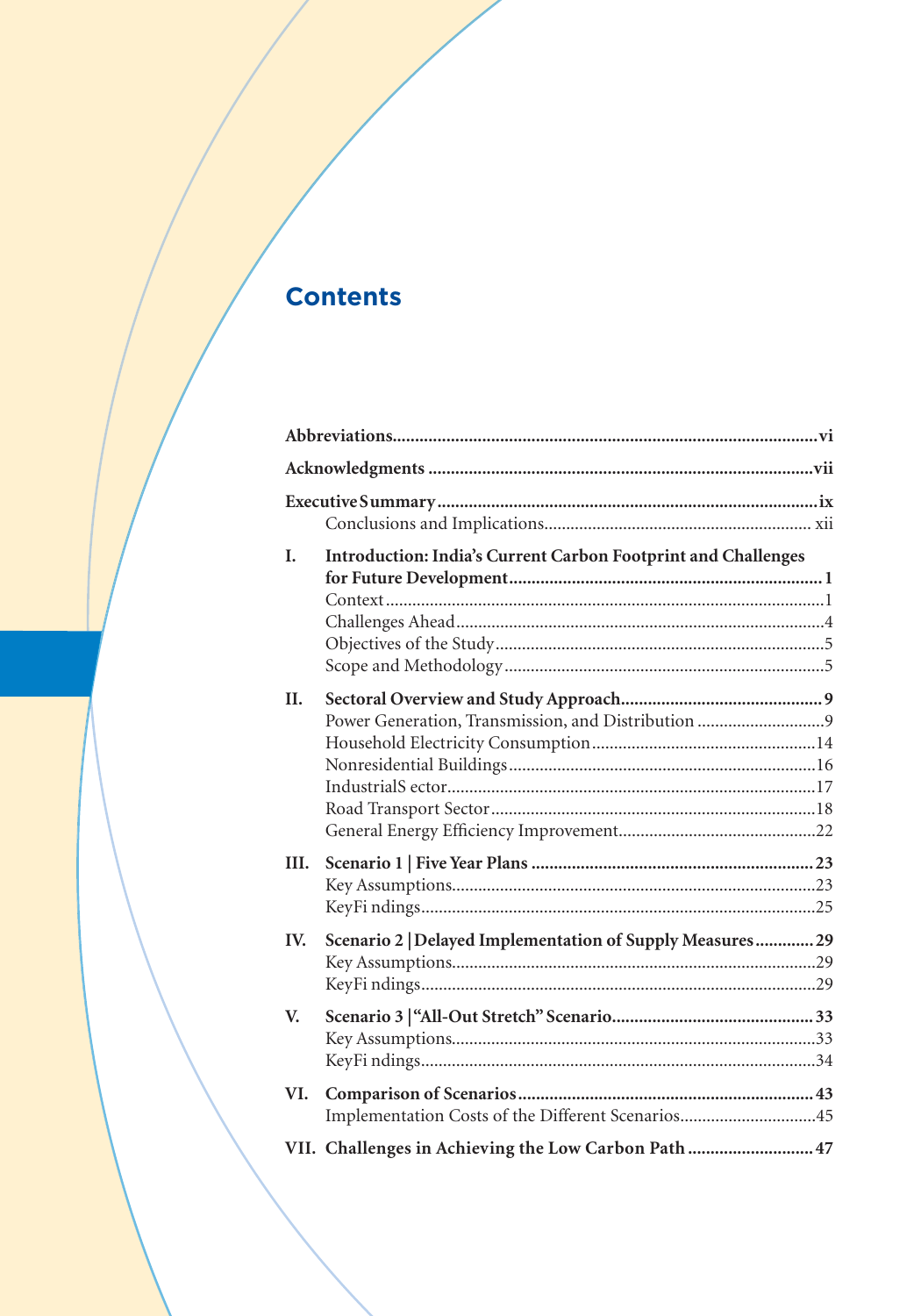### **Figures**

| Figure 1.1 Top Twenty Countries Ranked by $CO2$ Emissions from Fossil Fuel Combustion               |  |
|-----------------------------------------------------------------------------------------------------|--|
| Figure 1.2   India's Per Capita CO <sub>2</sub> Emissions Compared to Other G-20 Economies (2007) 3 |  |
|                                                                                                     |  |
|                                                                                                     |  |
| Figure 2.1   Renewable Energy Installed Capacity (2008) Compared to Potential in India11            |  |
|                                                                                                     |  |
| Figure 2.3   Household Size Distribution, Urban (left) and Rural (right), against Mean              |  |
|                                                                                                     |  |
| Figure 2.5   Energy Intensity of the Six Energy-Intensive Industries from 1973 to 200118            |  |
|                                                                                                     |  |
|                                                                                                     |  |
|                                                                                                     |  |
| Figure 3.3   Evolution of Grid Electricity Supply and Associated CO <sub>2</sub> I ntensity26       |  |
| Figure 3.4   Car Ownership per Thousand People (in relation to GDP per capita) 1990–200828          |  |
|                                                                                                     |  |
|                                                                                                     |  |
| Figure 4.2   Impact of Delayed Implementation in Scenario 2 on $CO2$ Intensity                      |  |
|                                                                                                     |  |
|                                                                                                     |  |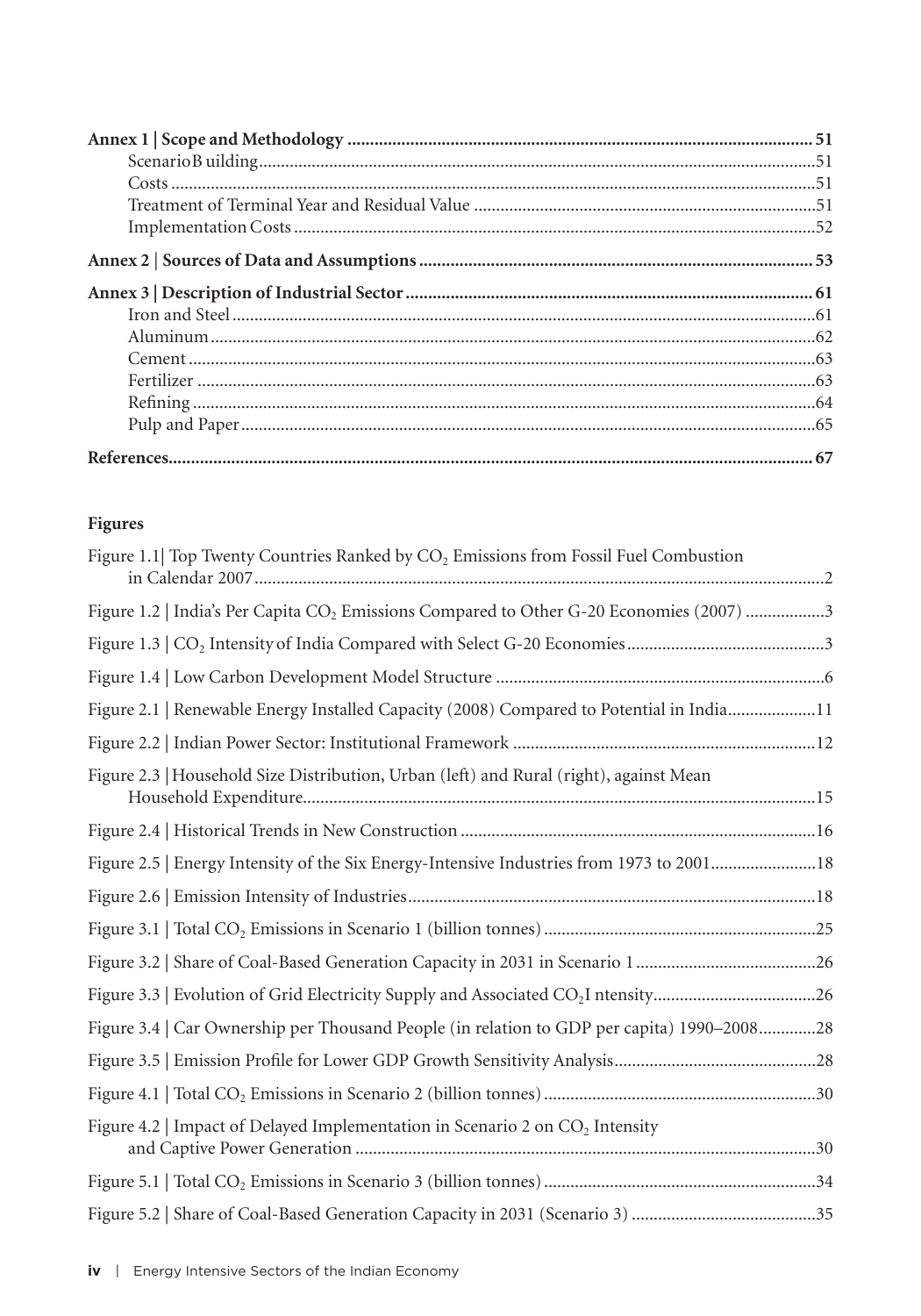| Figure 5.3   Evolution of the Grid Electricity Supply and Associated CO <sub>2</sub> Intensity 35 |  |
|---------------------------------------------------------------------------------------------------|--|
|                                                                                                   |  |
|                                                                                                   |  |
|                                                                                                   |  |
|                                                                                                   |  |
|                                                                                                   |  |
|                                                                                                   |  |
|                                                                                                   |  |
|                                                                                                   |  |
|                                                                                                   |  |
| Figure 5.13   Sensitivity Analyses for Scenario 3 – Emissions Stabilization in Power Sector41     |  |
|                                                                                                   |  |
|                                                                                                   |  |
| Figure 6.3   Comparison of Cumulative Emissions in 2007–2031 Relative to Scenario 1 45            |  |
|                                                                                                   |  |

#### **Tables**

| Table 5.1   Impact of Pace of Transmission and Distribution Loss Reduction Program 35                 |
|-------------------------------------------------------------------------------------------------------|
|                                                                                                       |
| Table 5.3   2031 CO <sub>2</sub> e Emissions from the Selected Six Industries in Scenarios 1 and 3 37 |
|                                                                                                       |
|                                                                                                       |
|                                                                                                       |
|                                                                                                       |
|                                                                                                       |
|                                                                                                       |
|                                                                                                       |
|                                                                                                       |
|                                                                                                       |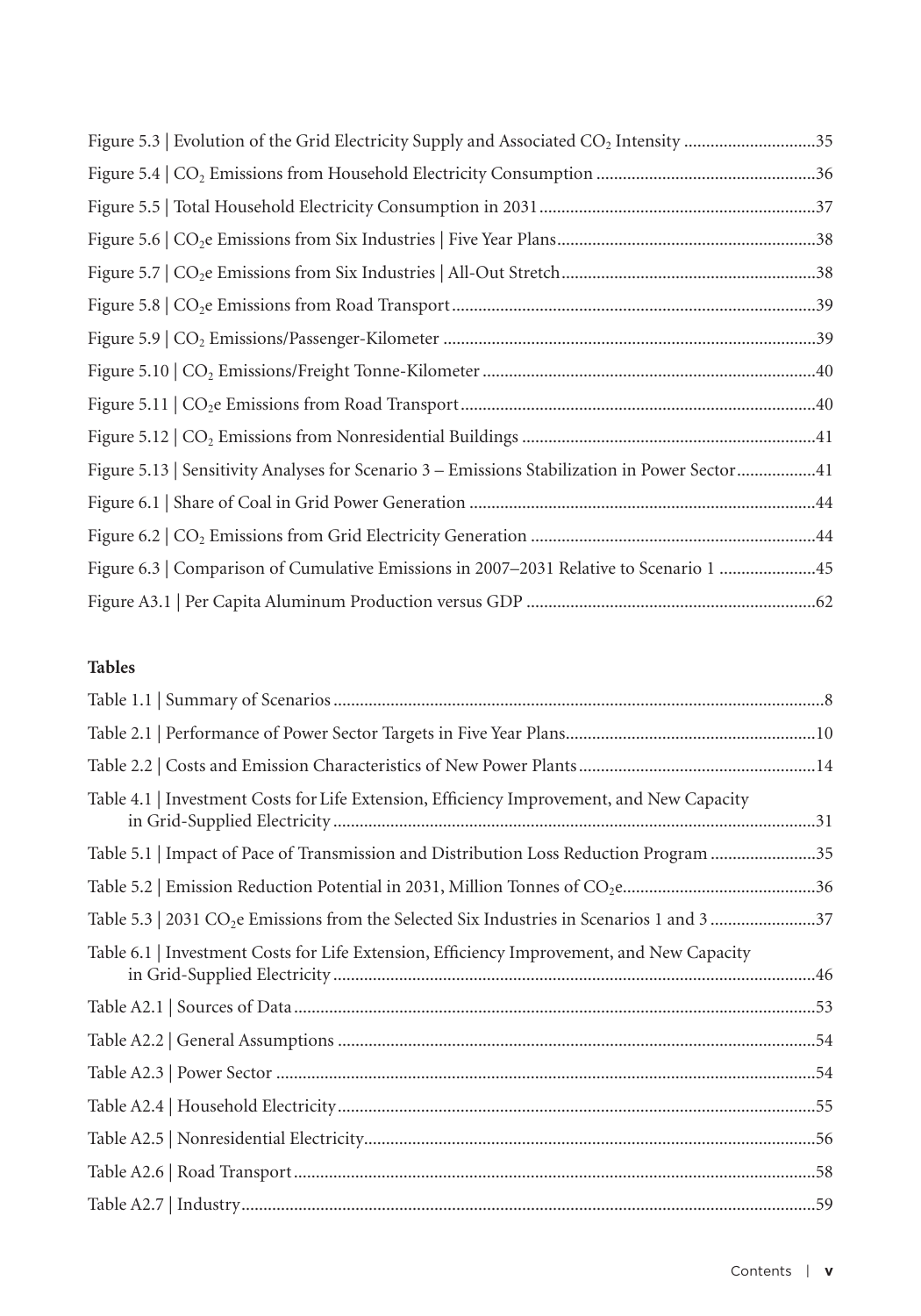# **Abbreviations**

BEE Bureau of Energy Efficiency CD compact disc CEA Central Electricity Authority  $CO<sub>2</sub>$  carbon dioxide  $CO<sub>2</sub>e$  carbon dioxide equivalent g grams DVD digital video disc GDP gross domestic product GHG greenhouse gas GOI Government of India GW gigawatts IEA International Energy Agency kWh kilowatt-hours MW megawatts NAPCC National Action Plan on Climate Change NPV net present value PLF plant load factor SME small- and medium-size enterprise T&D transmission and distribution TWh terawatt-hours VCR video cassette recorder All currencies are U.S. dollars unless otherwise noted.

All years are financial years in India (April to March), unless indicated otherwise, with the year indicating the first year of the financial year. For example, 2007 represents financial year 2007/2008, or April 2007 to March 2008.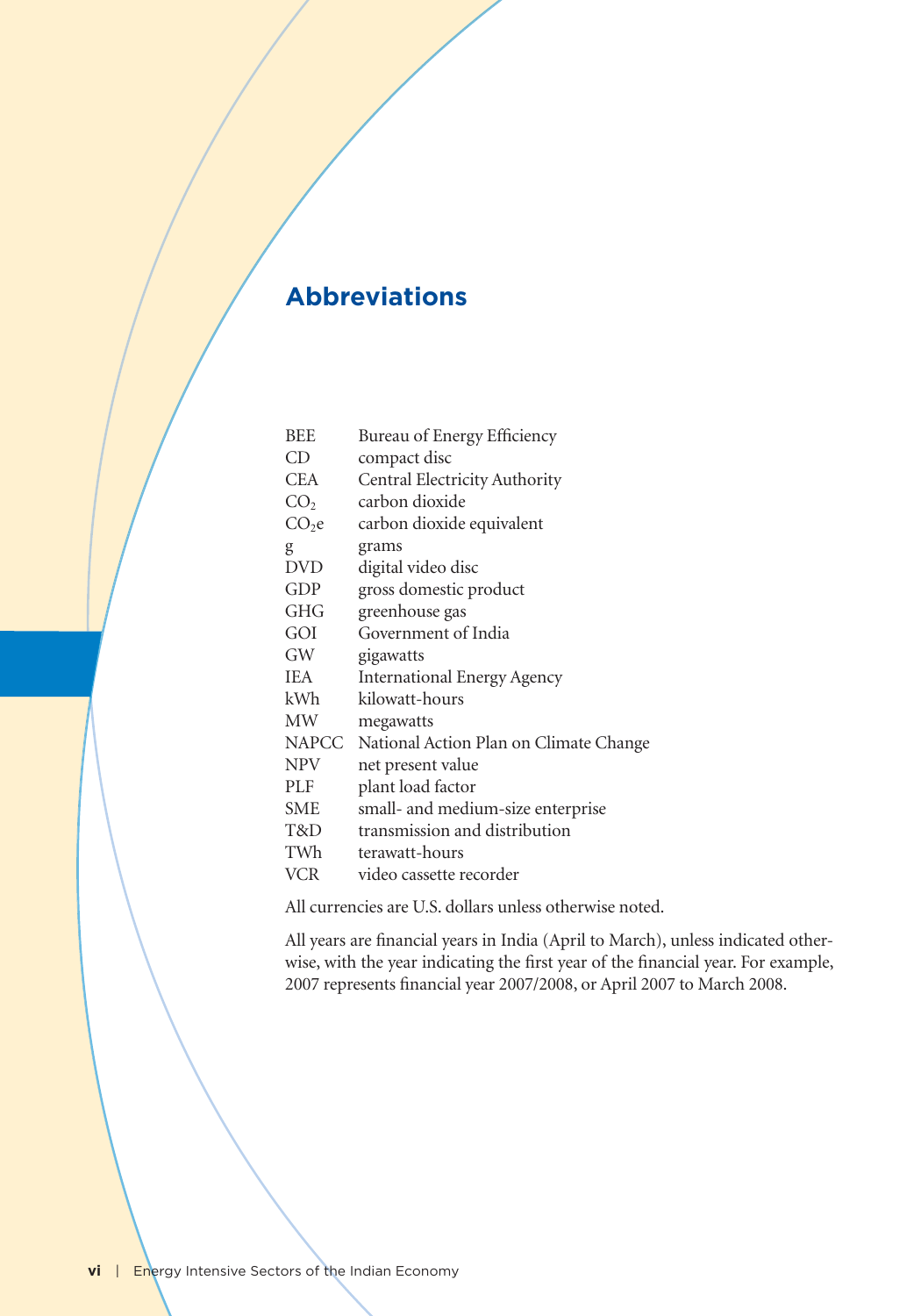# **Acknowledgments**

Inis report is the product of a collaborative effort between the World Bank and the Government of India under the overall leadership of the Planning Commission. The report has also received significant support from several ministries and agencies of the government of India, including the Ministry of Environment and Forests, the Ministry of Power, the Central Electricity Authority, and the Bureau of Energy Efficiency. Special gratitude is extended to the following government officials: Surya Sethi, former Principal Advisor (Energy), Planning Commission; Gireesh Pradhan, Additional Secretary, Ministry of Power; J.M. Mauskar, Additional Secretary, Climate Change, Ministry of Environment and Forests (current Special Secretary); Rakesh Nath, Managing Director, Central Electricity Authority; V.S. Varma, former Member (Planning), Central Electricity Authority; Ajay Mathur, Director-General, Bureau of Energy Efficiency; and Saurabh Kumar, Secretary, Bureau of Energy Efficiency.

The study also received significant contributions from various representatives from nongovernmental organizations, central sectoral agencies, think tanks, and academics during meetings and workshops held at various stages of the study and their technical support to the study consultants, through the provision of data and information, is gratefully acknowledged. This report has received funding from the U.K. Department for International Development and donors through the Energy Sector Management Assistance Program (ES-MAP). However, the views expressed within do not necessarily reflect official policy.

The Energy Sector Management Assistance Program (ESMAP) is a global knowledge and technical assistance program administered by the World Bank that assists low- and middle-income countries to increase know-how and institutional capacity to achieve environmentally sustainable energy solutions for poverty reduction and economic growth.

The contributions and written comments received from a number of experts deserve special mention and are gratefully acknowledged, especially John Allen Rogers (ESMAP) for leading the effort on modeling. Gratitude is also extended for comments and inputs to Marianne Fay (SDNCE); Kirk Hamilton (DECEE); R.K. Jain, Alok N. Bansal (SASDT); Maureen Cropper; S. Vaideeswaran (SASDI); Suphachol Suphachasalai, and E. Stratos Tavoulareas, and Dr. Anil Markandya of the BC3 Basque Centre for Climate Change.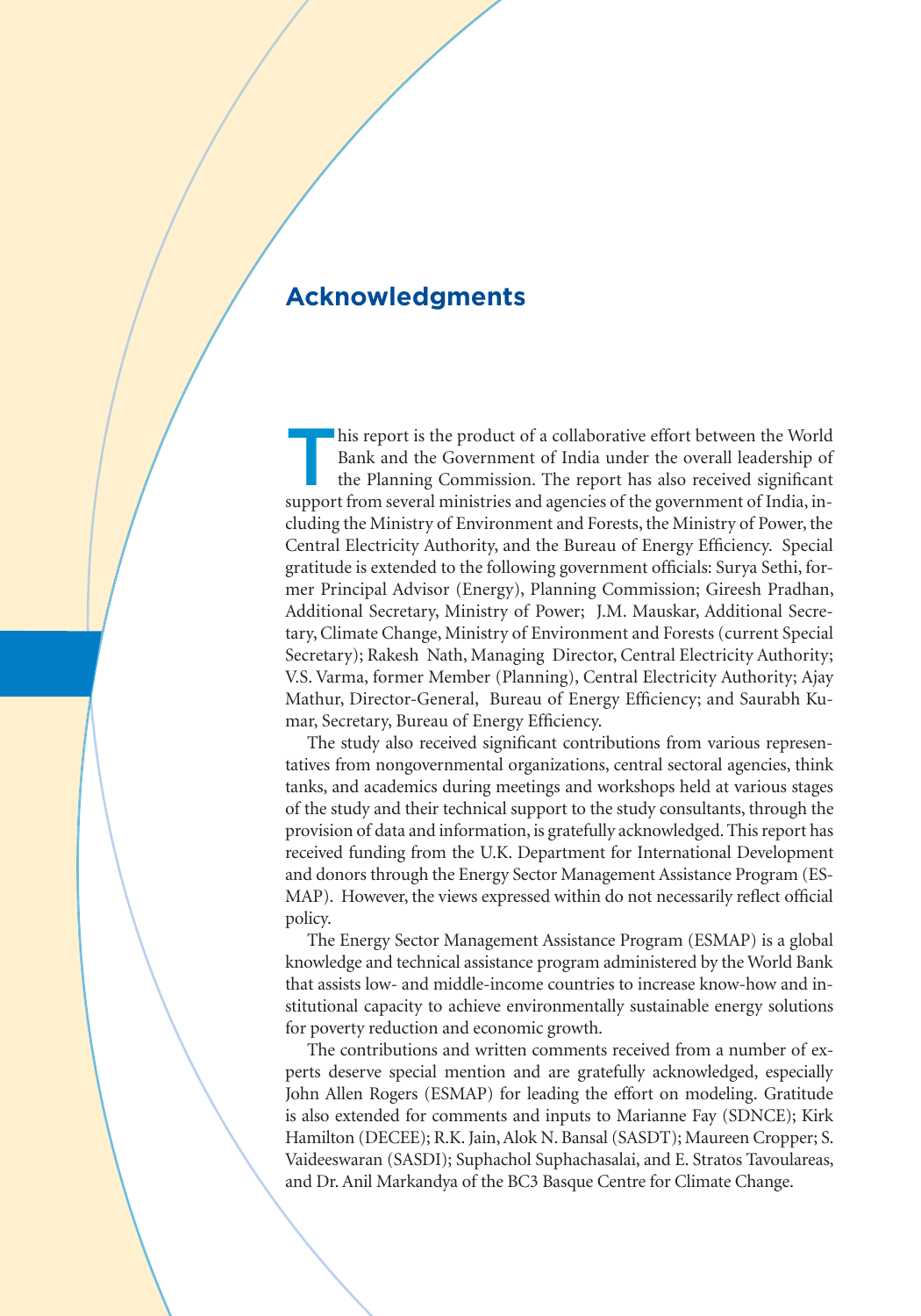The World Bank team was initially led by Kseniya Lvovsky and in the subsequent phase by Kwawu Mensan Gaba with Charles Cormier as co-leader of the task team. The team included John Allen Rogers, Muthukumara Mani, Richard Damania, Masami Kojima, Mustafa Zahir, Rohit Mittal, Gaurav Joshi, Kirtan Sahoo, Bela Varma, and Kumudni Choudhary. Technical background reports were produced by a team of consultants from the Lawrence Berkeley National Laboratory led by Jayant Sathaye, and from Segment Y Automotive Intelligence Pvt. Ltd. led by Paul Blokland.

Peer reviewers of the final report were: Masami Kojima (who was an active reviewer through the preparation process), and Michael Toman of the World Bank. Helpful comments and contributions were received from several experts who reviewed the modeling methodology or sector methodologies including Sameer Akbar, Doug Barnes, Mudassar Imram, Ashish Khanna, Sunil Kosla, Ranjit Lamech, Jeremy Levin, Rohit Mathur, Sudhir Chela Rajan, Pedro Sanchez, Lee Schipper and Daljit Singh. Special thanks are due to Giovanna Prennushi, Richard Damania, Dan Biller, Rosanna Chan, Karin Kemper, Salman Zaheer, and Gajanand Pathmanathan for detailed and insightful comments on the draft report and for their support. Finally, we would like to express our sincere appreciation to Isabel Guerrero, former Country Director for India and current Vice-President, South Asia Region; N. Roberto Zagha, Country Director for India; Herbert Acquay, Sector Manager, Environment; Jyoti Shukla, Sector Manager Energy; and John Henry Stein, Sector Director, South Asia Sustainable Development, for their overall guidance and support to this activity.

Thanks are due to John Dawson for his meticulous contributions in editing the report and appendices. Special thanks to the ESMAP publishing team, Marjorie K. Araya and Heather Austin. The opinions presented here and any errors are the sole responsibility of the authors and should not be attributed to the individuals or institutions acknowledged above.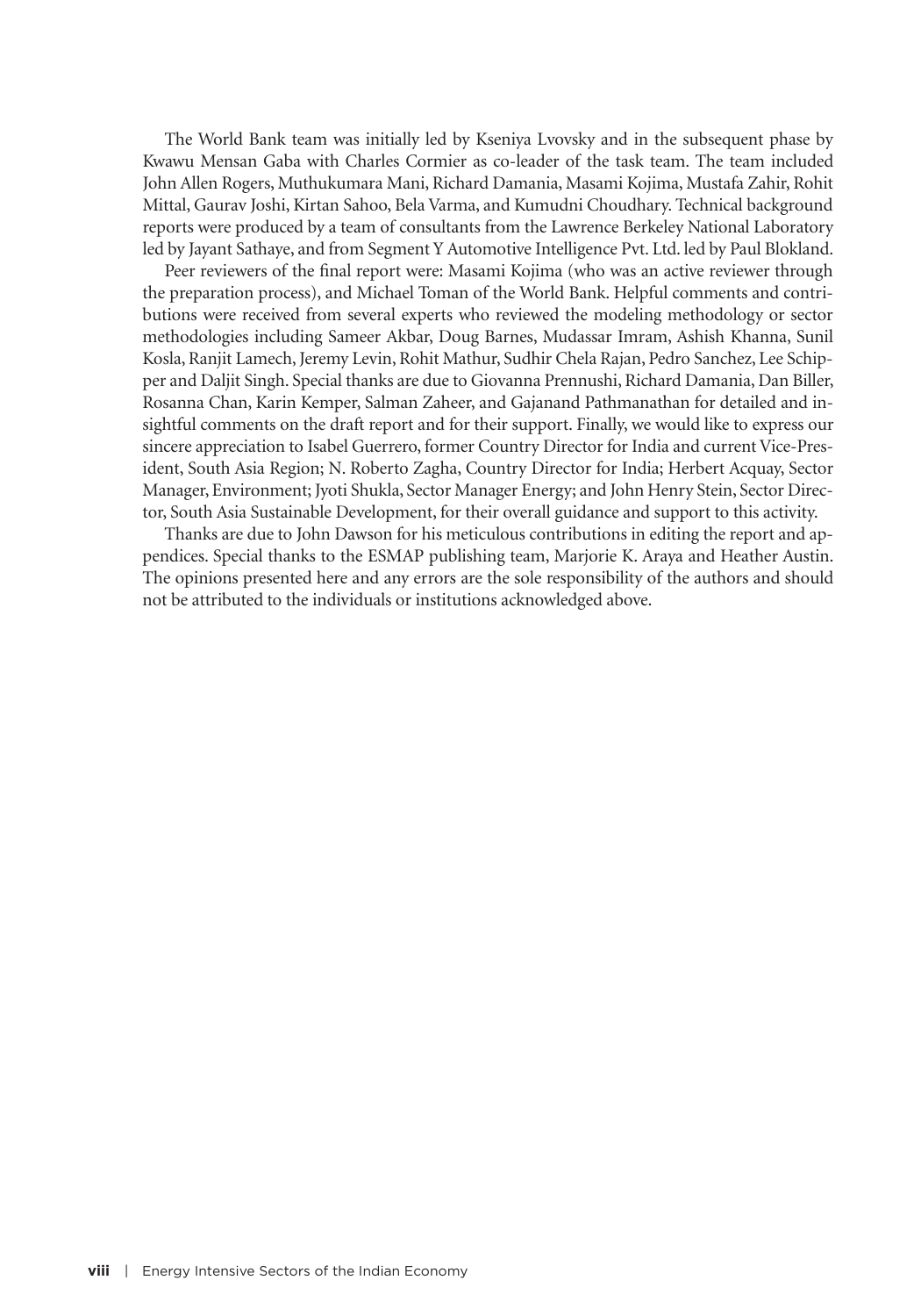### **Executive Summary**

 $\overline{\phantom{a}}$ nitiated in 2005, this study was requested by the government of India to: (a) develop the analytical capacity required to help identify lowcarbon growth opportunities, up to the end of the 15th Five Year Plan (March 2032), in major sectors of the economy; and (b) facilitate informed decision-making by improving the knowledge base and raising national and international awareness of India's efforts to address global climate change.

India is at a unique juncture in its development. Prior to the recent global economic and financial crisis, its gross domestic product (GDP) grew at more than 9 percent annually between 2003 and 2007, with high rates of investment and savings and strong export growth. This rapid economic growth generated substantial potential for public and private investments in infrastructure development. As outlined in India's 11th Five Year Plan (April 2007– March 2012), the government of India is aiming to double per capita GDP over 10 years. Achieving such rapid income growth for a country as populous as India will require transformative changes in all sectors, including in the energy sector.

Accordingly, carbon dioxide  $(CO<sub>2</sub>)$  emissions are set to grow rapidly if the government's growth and development objectives are to be met. However, during the run-up to Copenhagen, where the international community was striving to come up with a comprehensive agreement to combat climate change, India made a significant announcement that it intends to reduce 20 to 25 percent of its carbon intensity by 2020 against a 2005 baseline. With its relatively low carbon footprint and a steadily declining carbon intensity over the last decade, India will further its contribution to reduce climate change by this voluntary target.

India has the tremendous challenge of meeting the energy needs of its growing economy while also connecting and providing lifeline electricity to about 400 million people who currently do not have access and to address chronic energy shortages within the context of tight fiscal constraints and limited availability of low-cost, lower-carbon energy resources.

The scale of the growth of energy demand in India raises obvious questions about the time path of the country's  $CO<sub>2</sub>$  emissions, which has strong global implications: according to the International Energy Agency (IEA 2009), India's  $CO<sub>2</sub>$  emissions from fuel use in 2007 were less than 5 percent of the world total; however, as mentioned above, its global share of emissions is projected to increase with economic development. India relies heavily on coal for its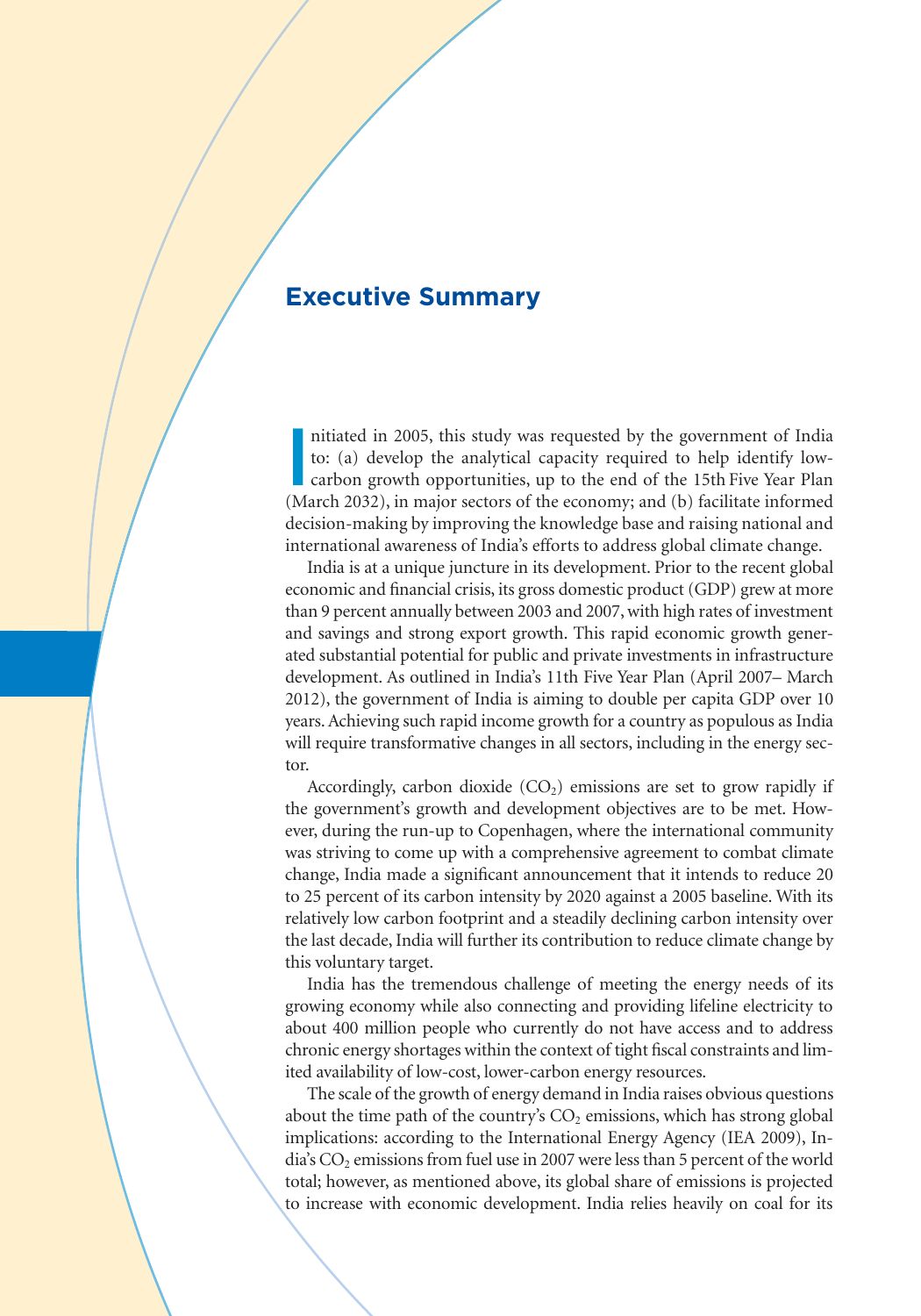commercial energy demand (53 percent of installed generation capacity) but lacks other domestic energy resources, and is increasingly dependent on imports of fossil fuels to meet demand. The reduction in the growth in total  $CO<sub>2</sub>$  emissions will depend on the extent to which total growth in energy use is offset by a combination of: (a) further reduction in energy intensity of GDP, allowing growth and development goals to be met with less growth in energy use and associated  $CO<sub>2</sub>$ emissions than currently projected; and (b) a further reduction in the  $CO<sub>2</sub>$  intensity of energy use through greater increases, where possible, in the share of energy demand met by lower-carbon or even carbon-neutral energy resources.

This collaborative study by the World Bank and the government of India uses an innovative bottom-up model and examines  $CO<sub>2</sub>$  emissions from energy use in India beginning in 2007 through the 15th Five Year Plan, ending in March 2032. The report focuses in particular on power generation; energy consumption in six energy-intensive industries (iron and steel, aluminum, cement, fertilizer, refining, and pulp and paper); energy consumption in nonresidential buildings; electricity consumption by households; and fuel use in road transport, all of which are estimated to contribute significantly to India's future  $CO<sub>2</sub>$  emissions.

The findings reported represent India's potential "carbon futures"—how total emissions might evolve to 2031 under different assumptions about the drivers of energy supply and demand, in particular the potential evolution of total emissions from several sectors of the economy in the scenarios considered. The study does not in any way recommend a future carbon trajectory; that decision is for India itself to make based on national development considerations and the process of international negotiations on greenhouse gas (GHG) mitigation. Nor does it provide a cost-benefit analysis of alternative measures to limit the growth of  $CO<sub>2</sub>$  emissions, because of the limited knowledge of associated transaction costs.

The report is divided into seven chapters.Chapter 1 discusses India's current carbon footprint, the drivers that will contribute to growth in GHG emissions, the objectives of the study, and the scope and methodology of the analytical approach.Chapter 2 provides an overview of each of the sectors covered by the study, along with their respective specific challenges and past performance, and the modeling approach adopted in the study. Chapters 3, 4, and 5 provide the specific assumptions and findings of the three scenarios:

- (1) Scenario 1, alternatively called Five Year Plans scenario, assumes full implementation of the Five Year Plans and other projections and plans by the government of India
- (2) Scenario 2, alternatively called delayed implementation, more closely follows historical performance in implementation of the Five Year Plans
- (3) Scenario 3, or all-out stretch scenario, adds to scenario 1 additional steps to increase energy efficiency and low-carbon energy sources

Sensitivity analysis is conducted on each scenario. Chapter 6 provides a brief comparison of the results of the three scenarios, and chapter 7 concludes with a brief description of the challenges of low-carbon development in India.

All scenarios and their sensitivity analyses show emissions of  $CO_2$  equivalent  $(CO_2e)$  from **the sectors studied increasing from 1.1 billion in 2007 to between 3.2 and 5.1 billion tonnes of CO2e in 2031**. The overall carbon intensity of the sectors studied is set to fall against a 2007 baseline in scenario 1 by 19 percent by 2020 and 32 percent by 2031, whereas an all-out effort on the technical, financial and institutional fronts in scenario 3 would result in a reduction in carbon intensity of 29 percent by 2020 and 43 percent by 2031.This is consistent with the government's voluntary target of reducing carbon intensity by 20 to 25 percent by 2020 against a 2005 baseline, which was announced immediately prior to the Copenhagen negotiations in December 2009.

With respect to electricity generation and supply, three major findings emerge from the modeling exercise. First, the model estimates that coal-fired generation plants are likely to continue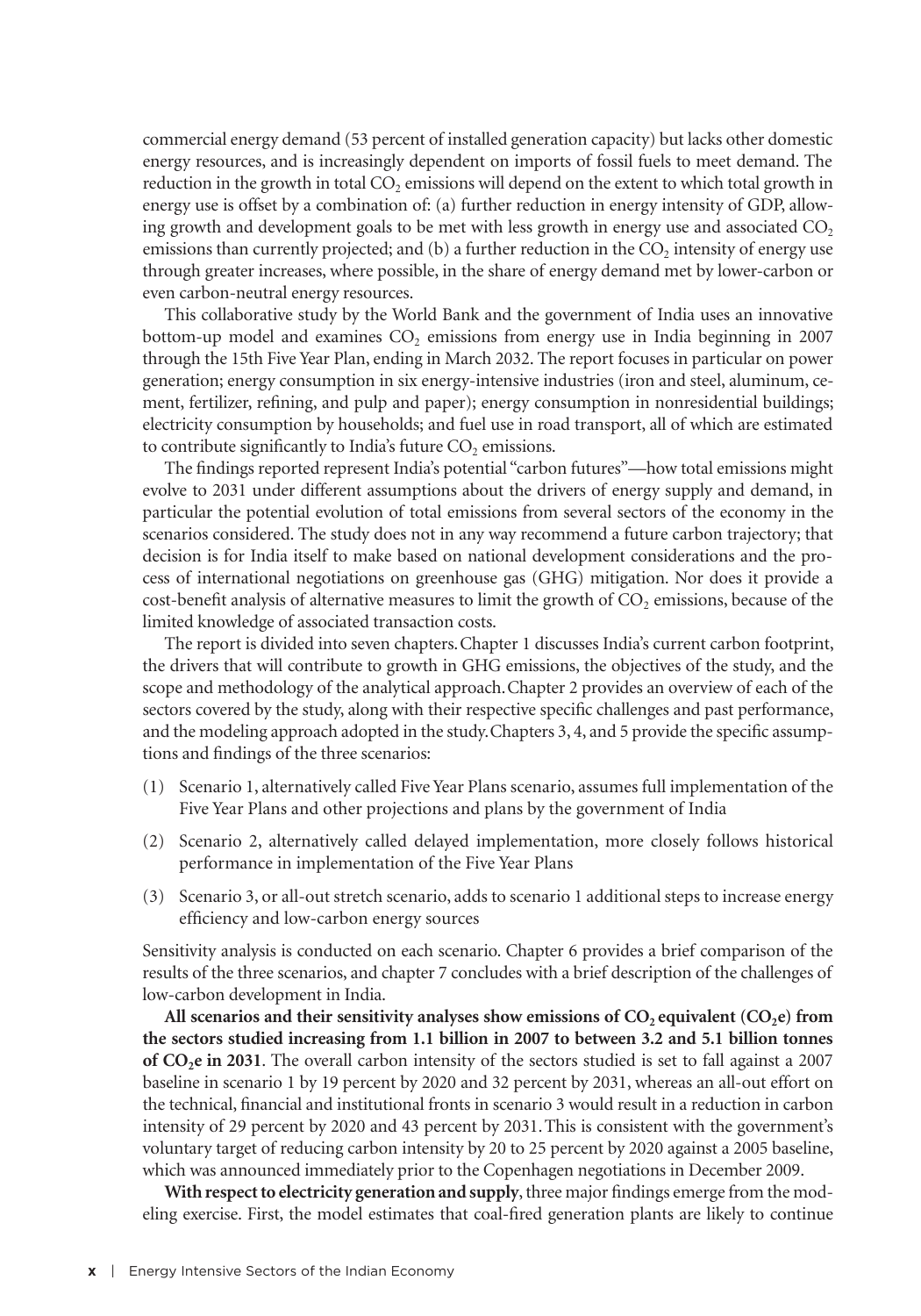to dominate energy supply to the grid despite considerable efforts to increase the share of less carbon-intensive sources of power. The share of total power generated derived from coal increases from 73 percent in 2007 to 78 percent in scenario 1 (Five Year Plans). The increase in coal's share of generated power is a consequence of the lack of significant alternative natural resources in India, lack of availability of lower-carbon technologies such as solar at affordable prices, and the abundance of (global and domestic) coal and its relatively low prices. Should the Five Year Plan scenario experience significant delays in implementation, as observed in the last three Five Year Plans (April 1991 to March 2006), the share of total power generated from coal increases to 84 percent (scenario 2) and total emissions increase at a higher pace. Only in scenario 3 (all-out stretch) does the share of coal decline slightly to 71 percent.

The amount of  $CO<sub>2</sub>$  emitted per kilowatt-hour (kWh) varies markedly from scenario to scenario. Compared to 2007,  $CO<sub>2</sub>$  emissions per kWh of grid electricity in 2031 are about 19 percent lower under the all-out stretch scenario, almost 13 percent lower under scenario 1 (the Five Year Plan scenario), and just about 3 percent lower under scenario 2 (delayed implementation scenario). Compared to the all-out stretch scenario,  $CO<sub>2</sub>$  emissions per kWh of grid electricity in 2031 are almost 20 percent higher under scenario 2 and 8 percent higher under scenario 1. By far the most carbon-intensive is scenario 2, because of the delay in the reduction of technical transmission and distribution losses, and halving of the rates of construction of new supercritical power plants and renewable power generation compared to scenario 1.

Another finding of the model is that reducing technical transmission and distribution losses remains one of the most cost-effective means of improving power sector performance while simultaneously reducing  $CO<sub>2</sub>$  emissions. Reducing technical losses is in fact equivalent to adding new capacity with no increase in  $CO<sub>2</sub>$  emissions. For example, by accelerating the implementation of the transmission and distribution loss reduction programs by 10 years, and assuming that the same amount of grid electricity as in scenario 1 is supplied to end-users, there is a reduction in CO<sub>2</sub> emissions of 568 million tonnes (equivalent to the total emissions of the power sector in 2005) and of 94 billion 2007 rupees (equivalent to US\$2.1 billion) in investment in new plants and renovation of existing plants between 2007 and 2031.

Finally, results show that scenario 2 lowers capital expenditures for grid electricity by about 14 percent on the basis of net present value (NPV) compared to scenario 1. In scenario 2, captive generation covers the unmet electricity demand created by delayed implementation, giving a temporary relief to the public sector but imposing higher costs to society as a whole: over the medium term, a portion of investment in the power sector is shifted from the grid system to privately owned, smaller-scale power generators throughout the economy running mainly on diesel. In sensitivity analysis *B* where delayed implementation affects only 20 percent—rather than 50 percent—of generation plants using lower-carbon technology, the capital expenditures for grid electricity are lowered by about 8—instead of 14—percent on a NPV basis.

With regard to household use of electricity, the model confirms that adopting energy efficiency standards for household appliances significantly trims down the electricity demand. Results for scenario 1 show that the amount of electricity used for space-cooling and water-heating makes up slightly more than one third of total electricity consumed, but rises to nearly half by 2031 as household incomes increase. In scenario 3 where there are tighter mandatory energy efficiency standards, the share of electricity consumed for space-cooling and water-heating exceeds 60 percent by 2031, but the total amount of electricity consumed is lowered by almost a third. The largest reduction in electricity consumption occurs with lighting: in 2031, the total amount consumed is 70 percent lower in scenario 3 than in scenario 1.

**For nonresidential buildings**, the model indicates similar trends as in the residential sector. To assess those trends, consumption of electricity, diesel used for additional power generation, and use of liquefied petroleum gas (mainly for heating water and also for cooking in restaurants) were calculated for six categories of buildings, two of which were separated further into public and pri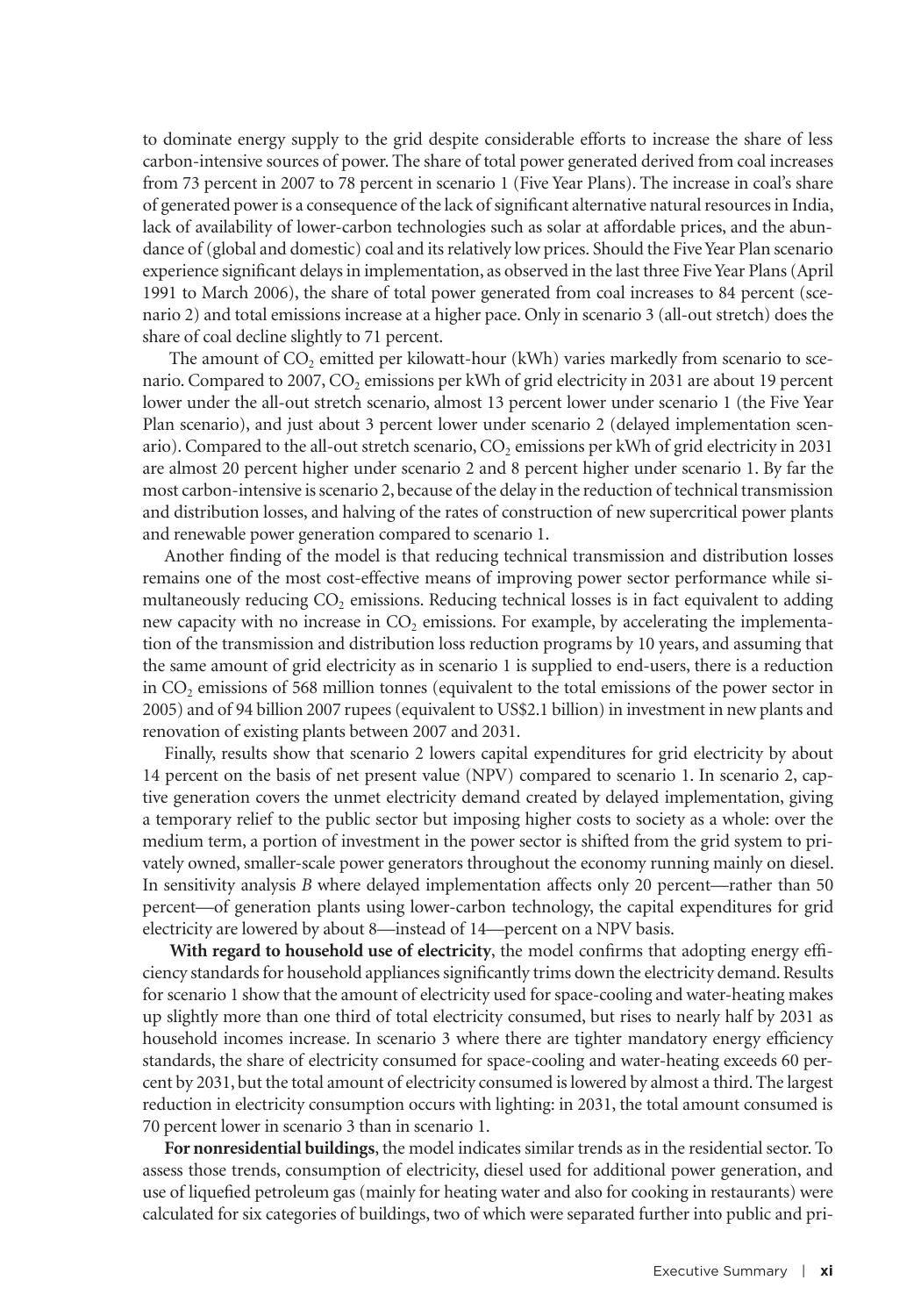vate. The model confirms that meeting tighter energy efficiency standards for electric appliances lowers consumption by about 10 percent. In both scenarios 1 and 3, retail stores have the highest share of electricity consumption among the nonresidential buildings. Retail and private offices realize the largest reductions in electricity use in scenario 3. All measures for tightening energy efficiency standards to achieve these reductions are estimated to have real rates of return of 10 percent or higher.

With respect to the transport sector, the model calculates that CO<sub>2</sub>e emissions will increase by a factor of 6.6 in scenario 1 and 5.4 in scenario 3 between 2007 and 2031. Emissions from road transport were dominated by those from heavy-duty commercial vehicles (buses and trucks) in 2007, constituting as much as 60 percent of the total. Their relative share declines over time and the share of passenger cars increases rapidly in scenario 1. The model forecasts private ownership in India of 86 cars per 1,000 people in 2031, a level that is significantly lower than the 300 to 765 per 1,000 observed in most high-income countries today. In scenario 3, where tighter  $CO<sub>2</sub>$  emission standards for passengers and light-duty commercial vehicles are imposed and modal shifts from private to public transport are promoted, the growth of emissions from passenger cars is substantially curtailed. Emissions from heavy-duty commercial vehicles in scenario 3 exceed those in scenario 1 because of much greater use of buses for public transport.

Shifting passengers from private to public transport reduces congestion and, where the shift is from cars to buses,  $CO<sub>2</sub>e$  emissions. Shifting passengers from motorcycles to buses, however, does little to reduce overall  $CO<sub>2</sub>e$  emissions. This is because emissions per kilometer traveled of motorcycles are an order of magnitude lower than those of buses. When converted to  $CO<sub>2</sub>e$  emissions per passenger-kilometer, there is essentially no difference between the two. Incremental cost calculations show that the technology options to lower  $CO<sub>2</sub>e$  emissions by 35 percent give a real rate of return of 10 percent or higher for most light-duty vehicles, although tighter  $CO<sub>2</sub>e$  emissions standards for some vehicles result in lower rates of return. Higher global oil prices in the future could increase the rate of return in each case.

For the total  $CO<sub>2</sub>$  emissions of the sectors covered in this study, the model shows that: (i) the largest share of  $CO<sub>2</sub>e$  emissions continues to come from the power sector (captive generation and grid supply), which in 2031 is estimated to make up 50 percent of the total in scenario 1, 53 percent in scenario 2, and 52 percent in scenario 3. The potential for reducing aggregate emissions in 2031 by implementing all the demand-side and supply-side measures in scenario 3 is estimated to be 815 million tonnes of CO2 relative to scenario 1. While the largest *volume* of emissions reduction is from the power sector, the highest *percentage* of reduction is from industry.

The study also asked what additional capacity of carbon-neutral generation would need to be added to stabilize  $CO<sub>2</sub>$  emissions in the power sector by 2025 with no further growth. Replacing 130 gigawatts (GW) of coal-based and 2 GW of gas-based power generation with carbon-neutral generation capacity beyond scenario 3—for example, adding more nuclear—was found to achieve this stabilization target. By 2031, these measures nearly halve  $CO<sub>2</sub>$  emissions relative to scenario 1 in the power sector and reduce the overall  $CO<sub>2</sub>e$  emissions to 2.8 billion tonnes, which is 2.5 times the 2007 level. It is important to point out that these calculations say nothing about the feasibility or cost of such massive additional introduction of carbon-neutral generation.

#### CONCLUSIONS AND IMPLICATIONS

Expansion needs for power generation during the study period are vast, with estimated increases from fourfold to as much as sixfold. During the same period, demand for fuel used in road transport may increase more than fivefold. These increases are a natural consequence of income growth and greater availability and delivery of basic services. They occur even with investments that improve supply-side energy efficiency—such as greater thermal efficiency in new power plants and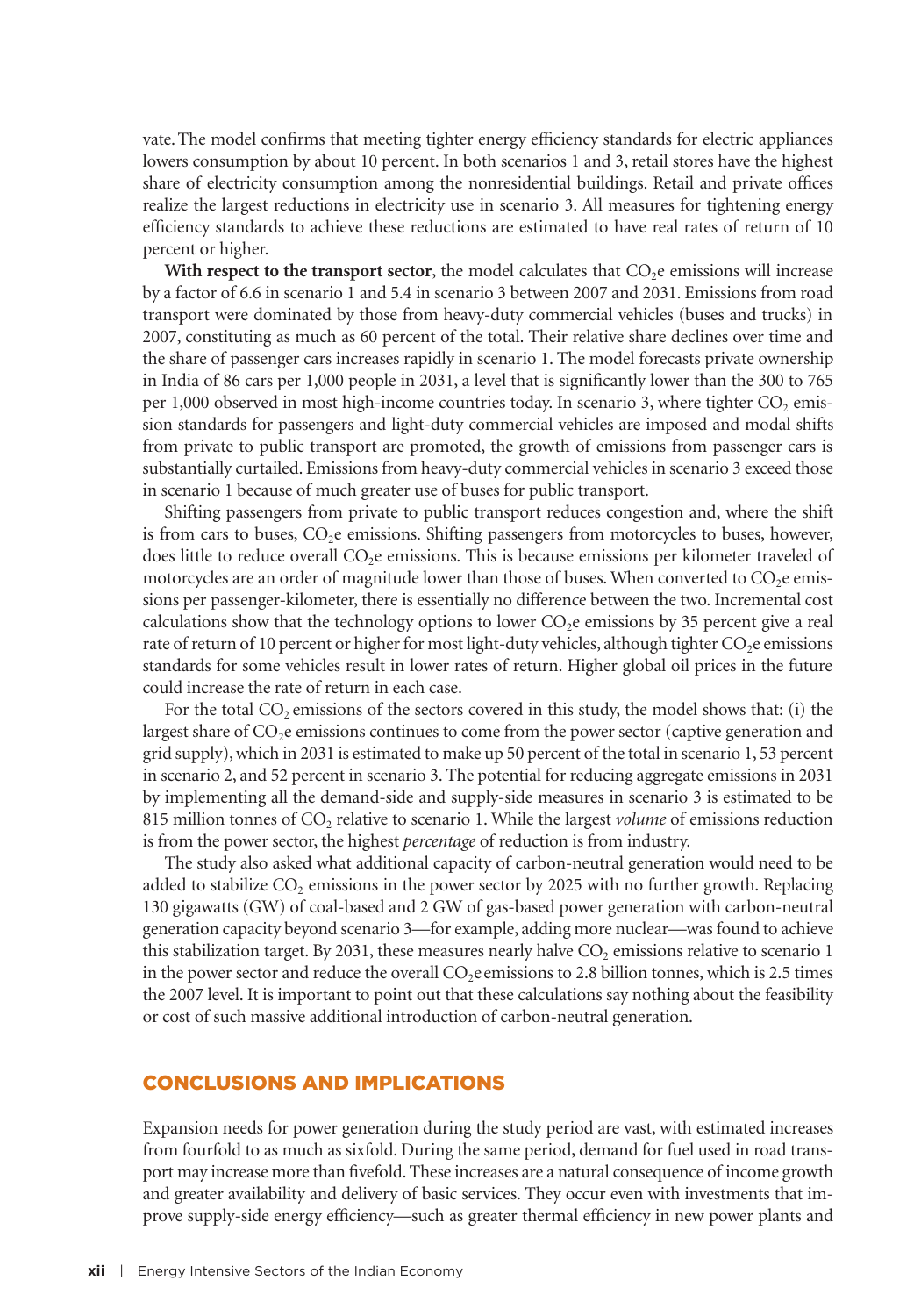reduced technical losses in transmission and distribution—and demand-side efficiency improvement through adoption of efficient household appliances, continued industrial modernization, higher-fuel-economy vehicles, and other means.

According to this study, electricity consumption of Indian households will remain relatively frugal, with even the richest third of urban households in 2031 consuming only about one third of the average current electricity consumption in the European Union. For the six energy-intensive industries, per capita consumption in India even in 2031 is forecast to be no higher than per capita world production in 2006, despite a significant increase in outputs to support India's growth.

All major sectors of the energy system can contribute to a lower-carbon development and this would require comprehensive and large-scale changes in sector investment, performance, and governance; particularly in the power sector. A crucial first step would be for India to substantially improve upon its past performance in achieving its targets. Unless India allocates financial, technical, institutional, and skills-based resources more efficiently, new power generation capacity addition may continue at half the planned rate as in the past three Five Year Plans. Meeting the targets for the power sector, contained in the 11th and subsequent Five Year Plans, will require coordination and an enhanced performance of institutions across all levels of government—federal, state, and municipal. If grid electricity continues to fall short of demand, then captive generation relying on diesel could expand, resulting in higher costs to the economy and higher overall  $CO<sub>2</sub>$  emissions.

In addition to a streamlined regulatory framework, the development of solar power, nuclear power, and other lower-carbon energy sources beyond existing ambitious plans would require significant structural changes, including access to new energy sources and technologies, better delivery mechanisms, and widened access to a skilled workforce. The likelihood of success also depends on putting in place a monitoring and evaluation system to detect any systemic slippages during program implementation and to ensure that early corrective measures are taken.

By 2031, India's urban population is expected to double, placing substantial stress on existing often insufficient—transport infrastructure, both for long-distance freight and the movement of people within cities. Developing extensive and better mass transit in cities, investing in the shift of freight transport from road to rail, and improving facilities for nonmotorized travel to meet some of this inevitable growth in demand for transport would pose both institutional and technological challenges. It would also be critical that new vehicles entering service have high fuel economy regardless of what might happen sometime in the future in development of low-cost, low-carbon, and environmentally sound biofuels. At the same time, tighter tailpipe emissions standards for local pollutants are required such that the growth in the in-use vehicle fleet does not further impair air quality.

Ultimately the scope of this study does not allow making conclusive statements about the costs of achieving different future carbon trajectories. While there are capital cost increases because of the switch to costlier technologies, these outlays, however, are only part of the total cost of achieving such ambitious GHG reductions. The speed of the hypothesized carbon-neutral capacity investments in sensitivity analysis *D* for scenario 3 (in which additional fossil-fuel power generation is replaced by carbon-neutral generation capacity) is estimated to increase costs considerably more than 25 percent—and infrastructure and other investments for substantially reducing transport sector emissions would be very large.

There are possibilities in many sectors for significant improvements in energy efficiency, with low or potentially negligible costs. However, those opportunities depend on accomplishing various policy and institutional changes noted above, which constitutes a challenge. Other barriers include competition for limited funds from projects with higher risk-adjusted rates of return and constraints on financing availability for covering up-front costs. A well-known example of the former in industry is the tendency for a growing firm to choose production capacity expansion over energy efficiency improvement to increase its market share, even if both energy efficiency improvement and capacity expansion give positive rates of return.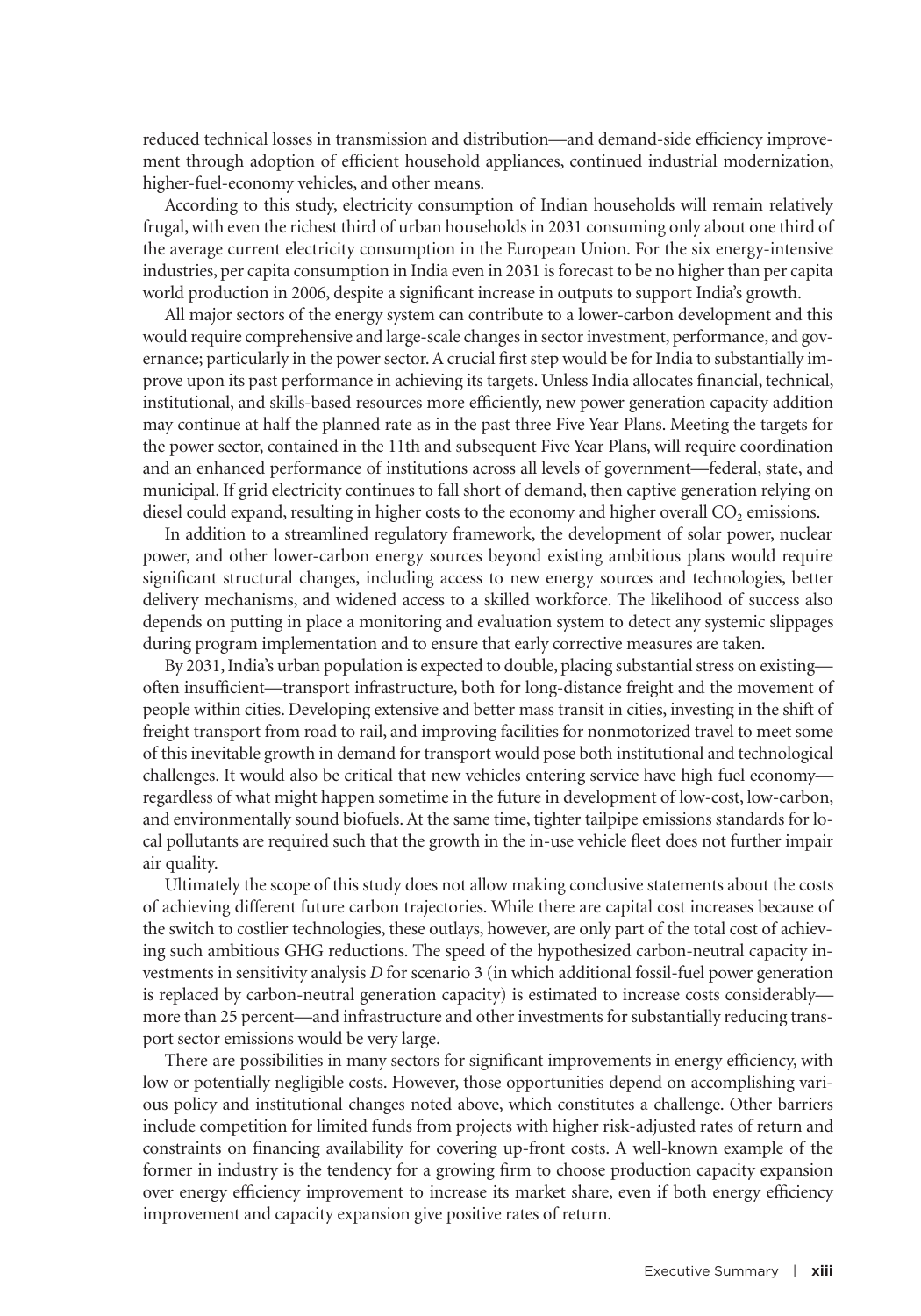Aside from the possibilities discussed to this point, what are the options for truly dramatic reductions in GHG growth, even as energy use expands? One option is to promote international cooperation and regional trade in lower-carbon energy sources and allow India, under appropriate conditions, to have access to natural gas in neighboring countries. Another option is adoption of emerging new carbon-neutral energy sources—beyond wind and hydro, which are already assumed to be maximally exploited in our scenario analysis—providing that they are acceptably safe and relatively affordable. Much international attention has been given to the future role of carbon capture and storage for use with fossil fuels. Aside from the fact that this technology is still precommercial, India's geology does not seem particularly hospitable. Current estimates indicate that India's oil and gas fields plus coal fields have less than 5 billion tonnes of  $CO<sub>2</sub>$  storage capacity. This could store national emissions from large point sources for only five years (IEA 2008).

Given the limited outcome of the Copenhagen negotiations, the financing of additional costs for the higher-cost carbon-neutral resources through sales of  $CO<sub>2</sub>$  reduction credits or other carbon finance mechanisms has become uncertain. But given the large amounts of carbon-neutral investment needed in scenario 3 and even more so for emission stabilization, unless the carbonneutral technologies were fairly cost-competitive the carbon finance costs would be staggering.

Ultimately, India needs to decide what steps it will take to meet the continuing energy and economic development needs of its people, taking into account the costs and risks of various options. India also shares with the rest of the world an interest in limiting disruptive and costly climate change. The findings in this study underscore the challenge of meeting energy access, energy cost, and global environmental objectives within the menu of technological options currently available. Where there are synergies between cost-effective efficiency improvement and demand management on the one hand and reduction of carbon intensity on the other, they should be pursued as a top priority.

In addition, if efforts in the non-energy sectors like agriculture and forestry (which the Bank study did not examine) are also sustained, trends indicate that India could achieve its voluntary target while meeting its priority development objectives. Several improvements in technologies and practices in these sectors are known to help reduce carbon intensity, such as the reduction of methane emissions from irrigated rice production and livestock, the reduction of nitrous oxide from the use of fertilizers, afforestation, as well as reforestation.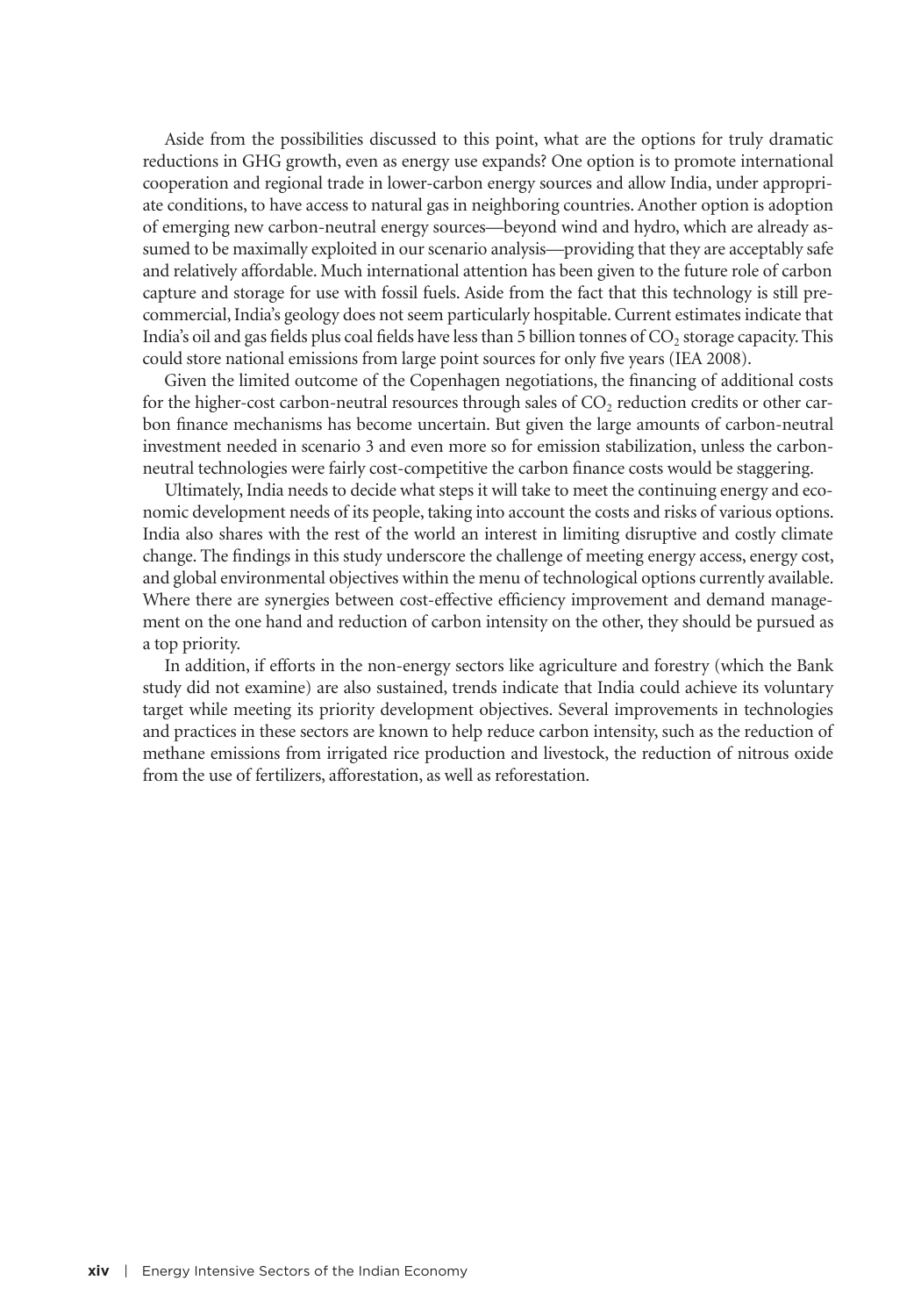# **I. Introduction: India's Current Carbon Footprint and Challenges for Future Development**

#### **CONTEXT**

I n 2005, the government of India requested a study examining strategies for low-carbon growth to: (a) identify low-carbon growth opportunities, up to March 2032, in major sectors of the economy in ways that enhance national growth objectives, relative to baseline conditions; and (b) facilitate informed decision-making by strengthening the knowledge base as well as raise national and international awareness on India's efforts to address global climate change.

India is at a unique juncture in its development. Between calendar 2003 and 2007, before the onset of the global financial crisis, India experienced high rates of investment and savings and strong export growth and its gross domestic product (GDP) grew annually at more than 9 percent. This rapid growth generated substantial public and private resources for investment and development programs. The objectives of the government, as outlined in India's 11th Five Year Plan, are to achieve an annual GDP growth rate of 9 percent and double per capita GDP within 10 years.

For India, the overarching priority is to maintain its economic growth and lift millions out of poverty while providing them with access to modern energy. Although India is the world's fourth largest economy it faces significant challenges in meeting the Millennium Development Goals, as it is home to a third of the world's poor and a quarter of the world's poor without access to electricity (about 400 millions in 2008). In addition, electricity supply is both inadequate and unreliable and more than two-thirds of all Indian households relied on traditional use of biomass as the main source of cooking fuel and one-thirds of households on kerosene for lighting in 2004– 05 (NSSO 2007).

Recent World Bank analysis (World Bank 2008a) shows that the number of people who live below a dollar a day in 2005 dollars valued at purchasing power parity—a threshold that is close to the official poverty line—came down from 296 million in calendar 1981 to 267 million in calendar 2005. However, the number of people living under US\$1.25 a day increased from 421 million in 1981 to 456 million in 2005. This indicates that in India there are many millions of people living just above a dollar a day and their numbers are not falling.

As with China in the past decade, the scope and speed of India's transformation are key questions for the next decade. Should India maintain high eco-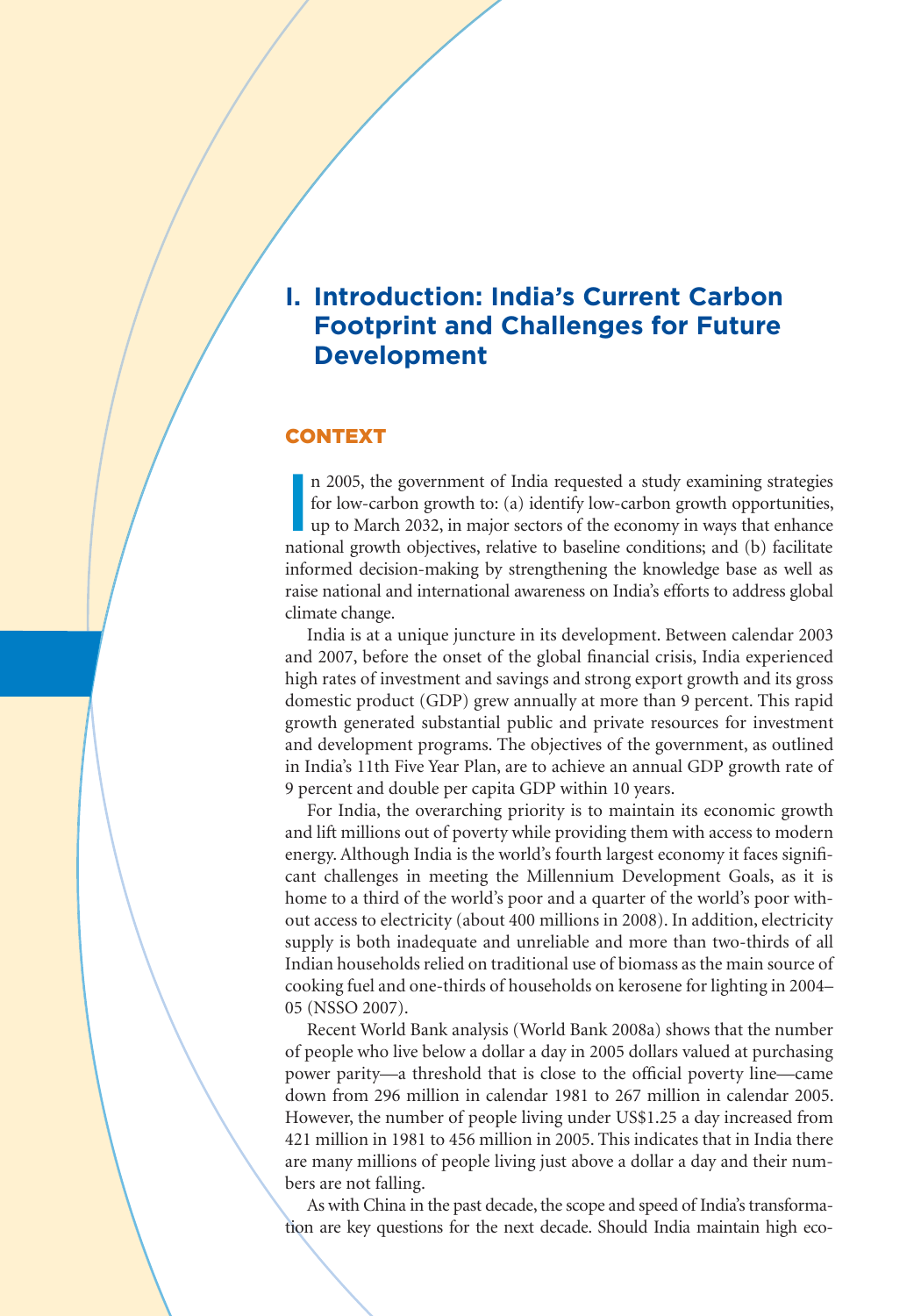nomic growth in the coming decade and beyond, it may succeed in lifting millions out of poverty within a generation. But according to a recent IDA Review (World Bank 2009a), India has made less progress than other countries in reducing poverty and resentment about the unequal distribution of the benefits of growth contributes to social discontent. For these reasons, the challenges of inclusive, sustainable growth and service delivery are at the center of the government's priorities.

At the same time, such economic growth would call for increased demand for energy and ensuring access to reliable energy for all to address human development issues. According to India's Planning Commission, "the energy challenge is of fundamental importance to India's economic growth imperatives" (IEP, 2006). If India were to grow annually at 9 percent to 2031, it is likely that India's primary energy supply would need to triple or quadruple and electricity supply would need to increase fivefold or more. Along with quantity, the quality of energy supply also has to improve, with implications for future carbon emissions.

Historically, the Indian economy has a relatively low carbon footprint on a per capita basis. Though India is ranked among the top ten emitters (Figure 1.1) due to the size of its economy and population, the level of its per capita  $CO<sub>2</sub>$  emissions from fuel combustion, at 1.2 metric tonnes in calendar 2007, was a fraction of the global average of 4.4 (Figure 1.2). In the same year, India's  $CO<sub>2</sub>$  emissions intensity per unit of GDP, valued at purchasing power parity, was at the world average (IEA 2009; World Bank 2009b) (Figure 1.3).

A recent World Bank cross-country comparison (Kojima and Bacon 2009) examined the change in  $CO<sub>2</sub>$  emissions from fossil fuel combustion between calendar 1994 and 2006 in 123 countries by separating them into changes in five factors: the carbon intensity of fossil fuels consumed, the share of fossil fuels in total energy used (fossil fuel intensity of energy), the energy required to produce a unit of GDP (energy intensity), GDP per capita, and population. The study defined an offsetting coefficient: the ratio of the negative value of the sum of the changes in emissions of the three factors sensitive to energy policies—fossil fuel mix, fossil fuel share in total energy, and energy intensity—to the change in emissions related to GDP growth (product of the last two factors). During the study period, India offset one third of  $CO<sub>2</sub>$  emissions due to GDP growth. India's performance for the full period was comparable to the world average, but



**Figure 1.1 | Top Twenty Countries Ranked by CO<sub>2</sub> Emissions from Fossil Fuel Combustion in Calendar 2007**

*Source:* IEA 2009.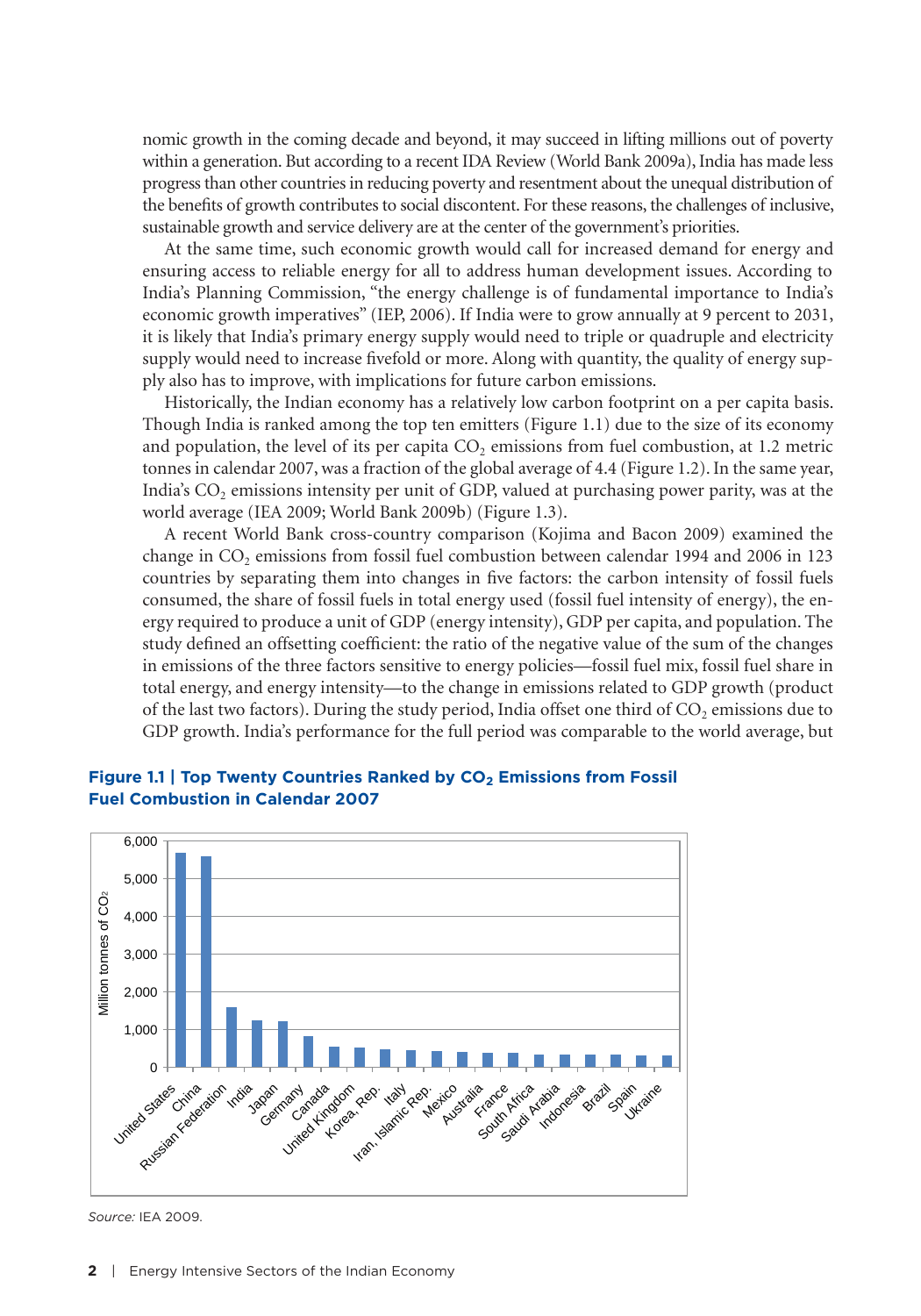#### Figure 1.2 | India's Per Capita CO<sub>2</sub> Emissions Compared to Other G-20 Economies **(2007)**



#### Tonnes of CO<sub>2</sub>e per Capita-Year 2007

*Source:* IEA 2009; World Bank 2009b; and authors' calculations.

its offsetting coefficient of 43 percent the second half of the study period was markedly higher than the world average of 18 percent.

The study also identified India as one of the twenty countries in which  $CO<sub>2</sub>$  emissions intensity declined successively from the first half to the second half of the study period, with larger declines in the second half. Similar to the world average, the decline in  $CO<sub>2</sub>$  emission intensity in India occurred from a relatively low initial level.

India's relatively low carbon footprint can be attributed to several factors. The large numbers of people who still lack access to electricity and modern commercial fuels, and low energy con-

#### Figure 1.3 | CO<sub>2</sub> Intensity of India Compared with Select G-20 Economies



Tonnes of CO<sub>2</sub>e per US\$1,000 of GDP

*Sources:* IEA 2009, World Bank 2009b, and authors' calculations. *Note:* GDP is valued at purchasing power parity in 2005 US\$.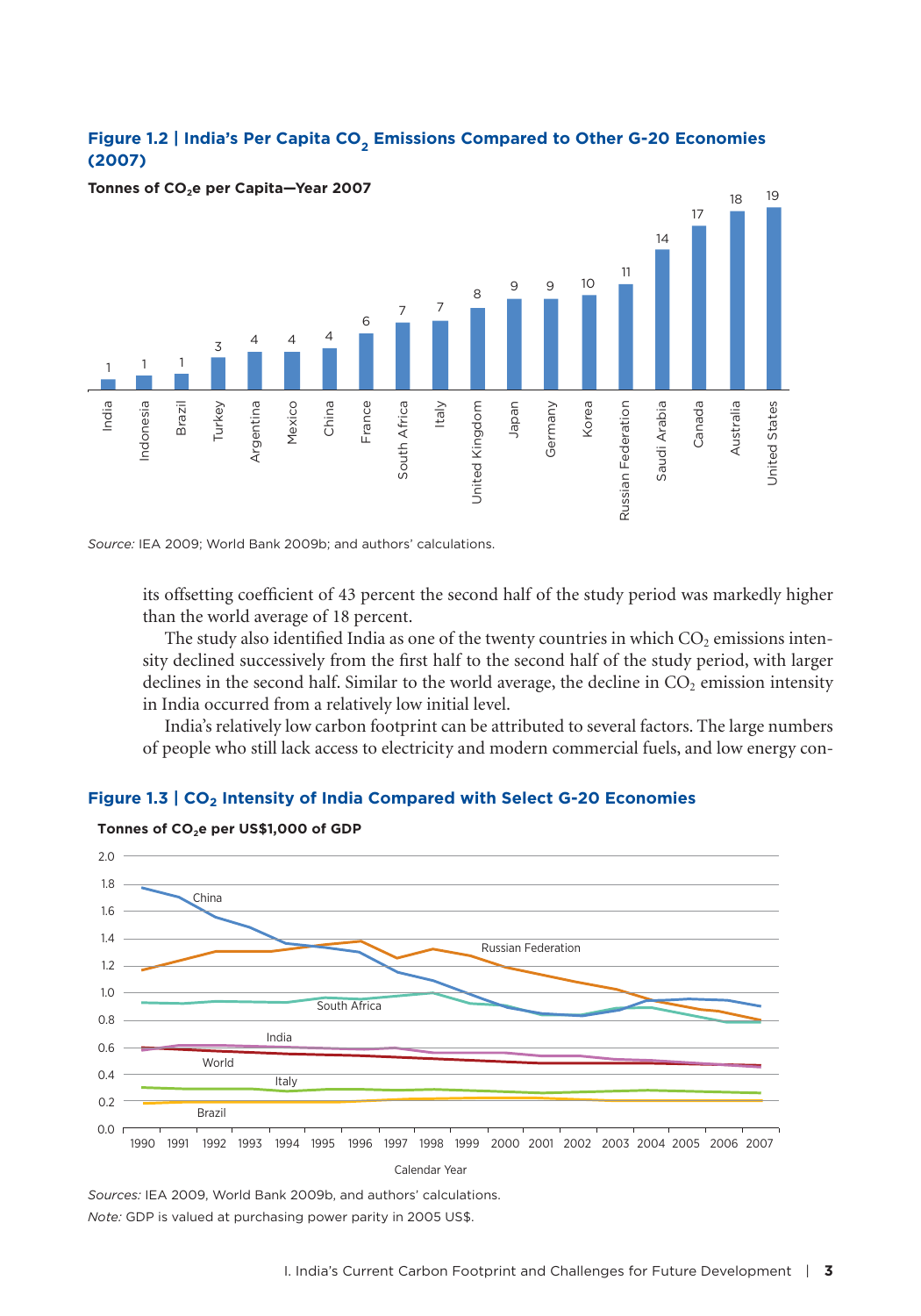sumption of the poor, contribute to low per-capita emissions. Another factor is the change in the composition of GDP with economic modernization since 1990.

More importantly, service and industry sectors reduced their respective energy intensities significantly, with services as a whole registering a greater reduction. Both industry and service sectors have increased their share of GDP at the expense of agriculture, and service more than industry. Because the service sector has lower energy intensity than industry, although higher than that of agriculture, there is a small overall reduction in total use of energy for a given amount of GDP. Increased competition arising from the liberalization of the economy, the increase in energy prices, and the promotion of energy efficiency schemes with the introduction of the Energy Conservation Act in 2001 have contributed to reductions in the energy intensities of the service and industry sectors.

#### CHALLENGES AHEAD

In the years ahead, however, India faces formidable challenges in meeting its energy needs and providing adequate energy of desired quality in various forms to users in a sustainable manner and at reasonable costs. Any meaningful exploration of India's future economic development and  $CO<sub>2</sub>$ footprint must include, as a point of departure, the expansion of modern energy availability to the poor, the reduction in chronic energy shortages, and the government's poverty reduction targets.

Keeping these challenges in mind the government announced an Integrated Energy Policy in 2006. The broad vision behind the policy is to reliably meet the demand for energy services of all sectors including the lifeline energy needs of vulnerable households, in all parts of the country, with safe and convenient energy at the least cost in a technically efficient, economically viable, and environmentally sustainable manner.

As India moves along its current growth trajectory, the pattern of industrialization will also determine its energy demand and hence carbon emissions. In addition to the power sector, energyintensive industries are other major contributors of  $CO<sub>2</sub>$  emissions in India. Interestingly, on the industry side, India's heavy industry sector has recorded more energy efficiency improvement than any other sector since the late 1980s, resulting in reduction of carbon intensity. In addition, total industrial primary energy consumption has increased at a slower rate that the sector's value added since the mid-1980s, demonstrating some decoupling of energy consumption and sectoral GDP. However, a large number of energy efficiency projects with strong financial rates of return remain unrealized in India, in particular in small and medium enterprises. The essential factor hampering the development of these potential energy savings continues to be the underdeveloped state of project delivery mechanisms. Only a fraction of the potential has been tapped using the traditional investment delivery mechanisms operated by local financial institutions.

Another sector of importance to India's growth is the transportation section. Emissions from the latter, which constitute 8 percent of the total GHG emissions of India in 2007, are the fastest growing of any sector. About 90 percent of these were from road transport, compared to a global average of 72 percent. This is one of the consequences of the growth of the vehicle population in the country. Annual growth rates of 5–15 percent, depending on the class of vehicle, have been recorded, and the transport sector faces a number of challenges to cope with the rapidly expanding vehicle fleet population.

There have been major initiatives at the domestic level to deal with energy security, which invariably address carbon emissions. On June 30, 2008, India's first National Action Plan on Climate Change was released, outlining existing and future policies and programs addressing climate mitigation and adaptation (Government of India 2008). The plan identifies eight national missions running through 2017 and directs nodal agencies to submit detailed implementation plans to the Prime Minister's Council on Climate Change. The Prime Minister's Council has already approved the Energy Efficiency Mission, which target 5 percent reduction in annual energy consumption by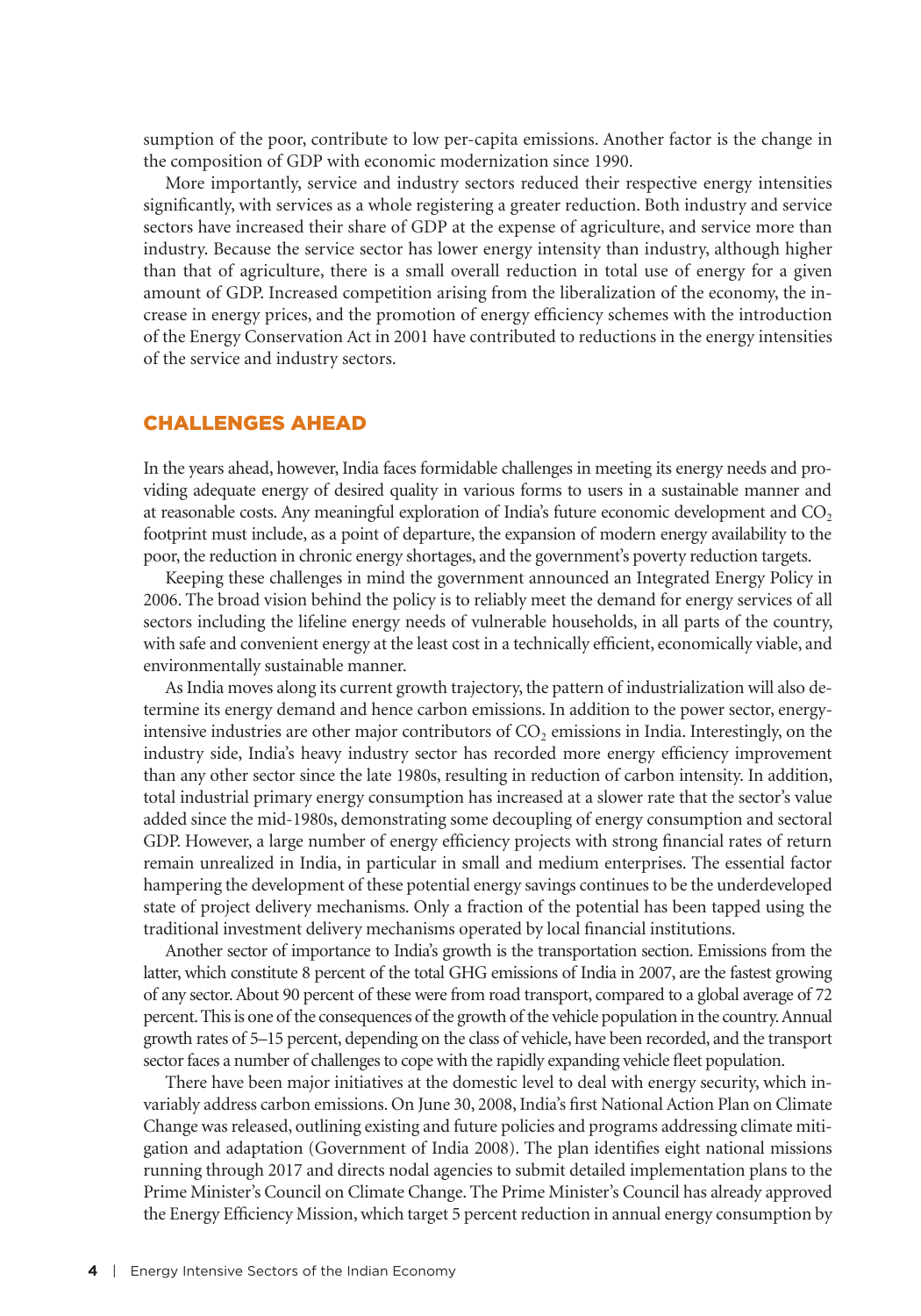2015 compared to a business-as-usual trajectory, and the National Solar Mission, which has set a target of installing 20 GW of solar power by 2020. Prior to the Copenhagen Climate Change Conference, the government also announced that India will cut its carbon intensity by 20–25 percent from 2005 levels by calendar 2020. A group led by the Planning Commission has been set up to develop a strategy for India as a low-carbon economy to feed into the 12th Five Year Plan process.

In the words of Prime Minister Manmohan Singh, India's ability to secure a reliable supply of energy resources at affordable prices will be one of the most important factors in shaping its future energy consumption. In addition to pursuing domestic oil and gas exploration and production projects, India is also stepping up its natural gas imports, particularly through imports of liquefied natural gas. This will require the government of India to maintain and increase the momentum for improving efficiency in the supply chain and developing and tapping into renewable energy at both the national and regional levels to the fullest extent possible.

#### OBJECTIVES OF THE STUDY

Against this backdrop, the objective of this report is to describe the possible trajectory of GHG emissions out to 2031, under different sets of assumptions organized into particular scenarios described below. To that end the report presents the results of the bottom-up model that was constructed as part of the low-carbon growth study. These results cover the GHG emissions of the 11th, 12th, and subsequent Plans in the power generation, transportation, residential, nonresidential buildings, and industrial sectors until 2031. These five sectors covered 75 percent of GHG emissions from energy use in India in 2007 (IEA 2009), which is the base year for the study.

This report, which is informed by extensive sector dialogue, also offers an opportunity for policy-makers to reassess the validity of sector plans and other proposed actions under the National Action Plan on Climate Change, given the triple constraints India faces—(1) availability of reliable and affordable energy sources;  $(2)$  availability of financing; and  $(3)$  institutional capacity, including availability of adequate human resources—to carry out these ambitious programs. As the report concerns actions to be taken until 2031, the modeling did not take into account technologies that are not yet commercially viable but that are likely to form part of a low-carbon growth strategy in the longer term, such as carbon capture and storage.

The Government has been an active partner in the analysis, with specific interest in energy efficiency options. Data was collected across several sectors—power supply, household appliances, transportation, industry, and buildings—resulting in a flexible model that has generated interest among various stakeholders in India. Even now, the Indian Government is seeking ways to use this modeling framework as an energy-sector planning tool.

#### SCOPE AND METHODOLOGY

To compare different carbon futures for India, the study team developed an engineering-based bottom-up model to project future energy demand in sectors of important consumption and expected growth. The model enables comparison of different options for the electricity supply mix to meet those demands, and calculation of associated  $CO<sub>2</sub>$  emissions under different scenarios. Although a small fraction of the total emissions computed, the model also includes process-related non- $CO<sub>2</sub>$  GHG emissions in industry and from vehicle tailpipes. The model was developed with the clear intention of transferring ownership and use to institutions selected by the government of India for its future maintenance, updating, and use. It is expected that the government of India will continue to refine the model and populate the necessary data to better reflect the country's reality.

The model outlined in Figure 1.4 includes the following sectors of the economy: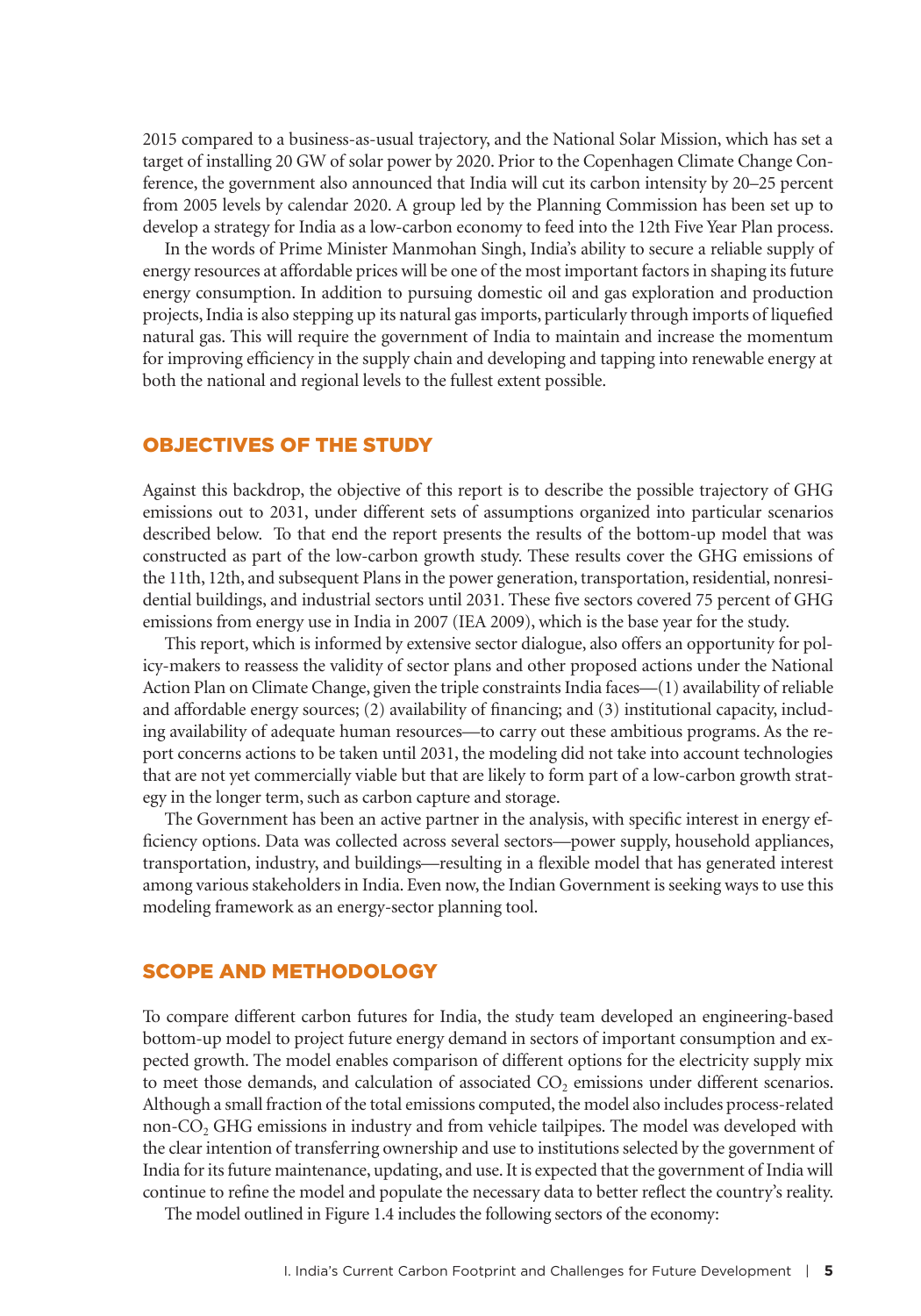#### **Figure 1.4 | Low Carbon Development Model Structure**



*Source:* Authors.

*Notes:* Agriculture is not yet included in the model. Industry covers six energy-intensive industries, excluding small- and medium-size enterprises except for iron and steel manufacture.

#### *Supply*

• Electricity generation, both grid and captive, and transmission and distribution

#### *Demand (covering energy consumed by end-users)*

- Several energy-intensive industries with significant potential for future expansion:  $(1)$  iron and steel, further separated into large integrated steel plants and small-scale plants; (2) aluminum; (3) cement; (4) fertilizer; (5) refining; and (6) pulp and paper
- Nonresidential buildings
- Residential electricity use
- Road transport, comprising vehicles ranging in size from two-wheelers to heavy-duty trucks and buses

The underlying approaches and assumptions are given in Annexes 1 and 2. The model calculates:

- future demand within the model based on exogenous variables,
- GHG emissions throughout the supply chain and from consumption,
- x the change in investments and operating costs needed to reduce GHG emissions, and
- the net present value (NPV) of future expenditures on reducing GHG emissions.

The power supply portion of the model covers the entire economy; for consumer categories not covered in the study, demand is based on assumed income elasticities and GDP growth. The five sectors studied accounted for about three quarters of  $CO<sub>2</sub>$  emissions from energy use in India in 2007 (IEA 2009), which is the base year for the study. Agriculture, an important part of total GHG emissions today, is not included due to non-availability of data, but its relative share is expected to decline as the Indian economy continues to modernize and grow. Detailed recommendations on data collection are included in the background report on agriculture (IFPRI 2009), and once reliable data are available, adequate modeling for the agriculture sector could be conducted.

On the supply side, capacity addition in the power sector—both technology type and unit size—is based on exogenous scenarios derived from Five Year Plans and others discussed with the government of India. New plants are built as needed to cover the required system expansion and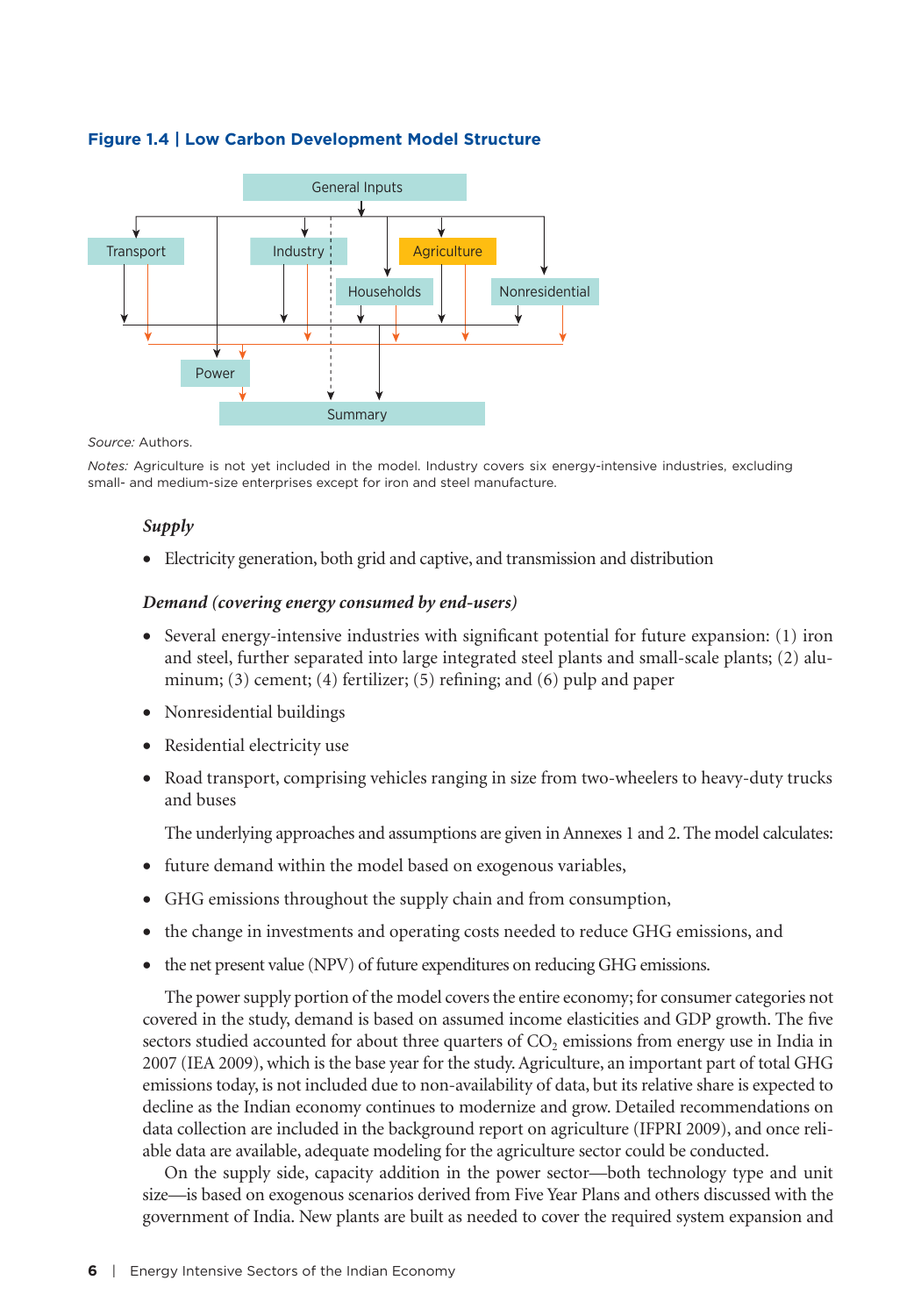the technological choices associated with these new plants are varied under different supply-side scenarios. At any given time, electricity is dispatched from grid-connected power plants to meet projected demand on a merit order basis, minimizing costs.

Although the model focuses primarily on electricity production and use, it also includes on the demand side direct use of petroleum products, natural gas, and coal for industry, and of petroleum products in transport and nonresidential buildings. Household fuel use is excluded because of difficulties in modeling, and diesel use for irrigation and powering agricultural equipment is also not studied for lack of data. Electricity generated from smaller units by households, shops, and others is also not included. Captive power covers electricity generation from a minimal unit size of 1 MW and uses mainly diesel, except in industry, where other fuels may be used. This leaves out the amount of electricity generated from small generators fueled by gasoline or diesel.

Projections for future ownership of vehicles and electric appliances by households are based on assumed GDP and population growth rates, household size, distribution of household income (using expenditures as a proxy), and urbanization. Vehicle fuel use and electricity are projected based on the vehicle size or appliance, technology, kilometers traveled (for vehicles) and hours of use (for electricity). Other demand projections, including industrial commodity sales and building floor space, are based primarily on GDP and population growth, and associated energy consumption on the technology for each application.

This study takes three scenarios and conducts sensitivity analysis on each. The three scenarios take full implementation of future Five Year Plans as a starting point and investigates likely outcomes if there are delays as well as accelerated progress beyond what is planned:

- **Scenario 1 | Five Year Plan.** Full implementation of Five Year Plans.
- **Scenario 2 | Delayed Implementation.** Delayed implementation of Five Year Plans, halving the pace of installation of power generation capacity and a delay of five years for reducing technical losses in power transmission and distribution.
- **Scenario 3 | All-Out Stretch.** Full implementation of Five Year Plans, coupled with accelerated pace of implementation and expanded use of low-carbon and carbon-neutral technologies.

The scenarios and basic assumptions are provided in Table 1.1. GDP growth rates vary across the study years and average 7.6 percent per year in the three scenarios. Sensitivity analysis *A* examines the impact of lowering annual GDP growth to an average of 6.6 percent. Scenario 2 considers delays in both the addition of new generation capacity (with captive power generation making up the shortfall) and in the technical loss reduction program. New capacity addition for certain types of generation reaches only half of the targets set in Five Year Plans—this achievement rate is similar to the historical performance in the past three Five Year Plans. Sensitivity analysis *B* considers increasing the achievement rate from 50 percent to 80 percent. The technical loss reduction program takes five years longer than planned in both scenario 2 and sensitivity analysis *B*. Scenario 3 is the most ambitious of the three, carrying out more energy efficiency measures in all sectors than in scenario 1 (including rehabilitating existing plants to higher efficiency), advancing the date of achieving 15 percent technical losses by 10 years to 2015, and adding more solar and imported hydro power to the energy mix. Sensitivity analysis *C* considers accelerating the loss reduction program by 5 years instead of 10, and sensitivity analysis *D* considers replacing a certain amount of fossil-fuel-based power generation with carbon-neutral generation.

There exists an extensive literature on electricity demand projection, and different approaches are found. One approach makes use of aggregate macro data at the country or sub-national/state level (Bose and Shukla 1999; CEA 2007a). Essentially, this approach aims to estimate the income elasticity of electricity consumption by econometric analysis of the relationship between electricity consumption and its key determinants, such as GDP per capita and electricity price, over a relatively long period of time. Another approach, which may be referred to as a microeconomic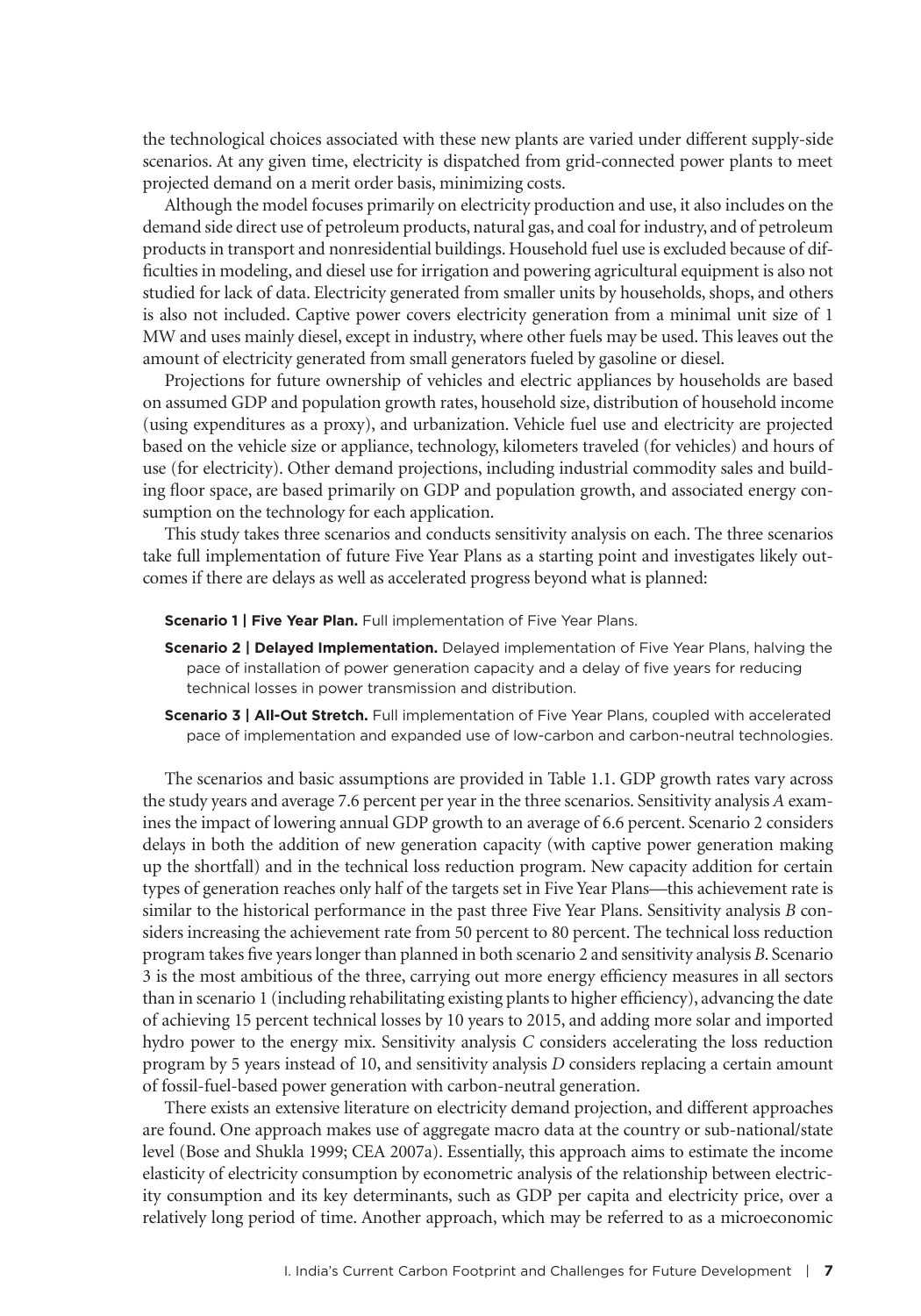|  |  | Table 1.1   Summary of Scenarios |
|--|--|----------------------------------|
|--|--|----------------------------------|

| <b>ASSUMPTION CATEGORIES</b>                                 | <b>SCENARIO1</b><br><b>Five Year Plans</b>                                             | <b>SCENARIO 2</b><br><b>Delayed Implementation</b>                                                                                             | <b>SCENARIO 3</b><br><b>All-Out Stretch</b>                                                                                                                                                                                                                                          |
|--------------------------------------------------------------|----------------------------------------------------------------------------------------|------------------------------------------------------------------------------------------------------------------------------------------------|--------------------------------------------------------------------------------------------------------------------------------------------------------------------------------------------------------------------------------------------------------------------------------------|
| Average annual GDP growth<br>in 2009-2031                    | 7.6%                                                                                   | 7.6%                                                                                                                                           | 7.6%                                                                                                                                                                                                                                                                                 |
| Grid generation life extension<br>and efficiency enhancement | As defined in Five<br>Year Plans                                                       | Same as scenario 1                                                                                                                             | Enhanced program                                                                                                                                                                                                                                                                     |
| New grid generation capacity<br>expansion                    | As defined in Five<br>Year Plans                                                       | 50 percent slippage in new<br>capacity addition for<br>higher-efficiency coal,<br>hydro, wind, and biomass                                     | Additional 20 GW of solar<br>and 20 GW of imported<br>hydro                                                                                                                                                                                                                          |
| Technical loss reduction in<br>transmission and distribution | From 29% in 2005 to<br>15% in 2025                                                     | Delayed by 5 years to 2030                                                                                                                     | Accelerated by 10 years to<br>2015                                                                                                                                                                                                                                                   |
| Industry, household,<br>nonresidential, transport            | Projected based on<br>historical trends and<br>government energy<br>efficiency targets | Same as scenario 1                                                                                                                             | Additional energy efficien-<br>cy measures in each<br>sector                                                                                                                                                                                                                         |
| Sensitivity<br>analyses                                      | <b>A.</b> As scenario 1 but<br>with a GDP growth<br>rate of 6.6%                       | <b>B.</b> As scenario 2 but with<br>20 percent slippage in new<br>capacity addition for<br>higher-efficiency coal,<br>hydro, wind, and biomass | C. As scenario 3 but with<br>only 5 year acceleration<br>(to 2020) of technical loss<br>reduction in transmission<br>and distribution.<br><b>D.</b> Additional fossil-fuel<br>power generation<br>replaced with carbon-<br>neutral generation<br>capacity relative to<br>scenario 3. |

*Source:* Authors.

approach, uses micro-level data that reflect individual and household behavior. This approach enables analysis across different heterogeneous household sub-groups and takes a number of household characteristics into account.

This study uses variant of the microeconomic approach and is sometimes referred to as an enduse or bottom-up approach. As with the microeconomic approach, the end-use approach makes use of micro-level data. While the former aims to analyze income-electricity demand relationships through reduced-form equations, the latter examines the ownership and the use of household electricity-consuming devices and considers efficiency scenarios from an engineering point of view, as opposed to micro-economic/econometric.

A key advantage of end-use over other approaches is that it allows the assessment of efficiency scenarios for electrical appliances, their usage, and electricity conservation, as well as the impact of other economic (GDP growth, prices), demographic (population growth, urbanization), and geographical (e.g., rural/urban and regional/state dummies) factors.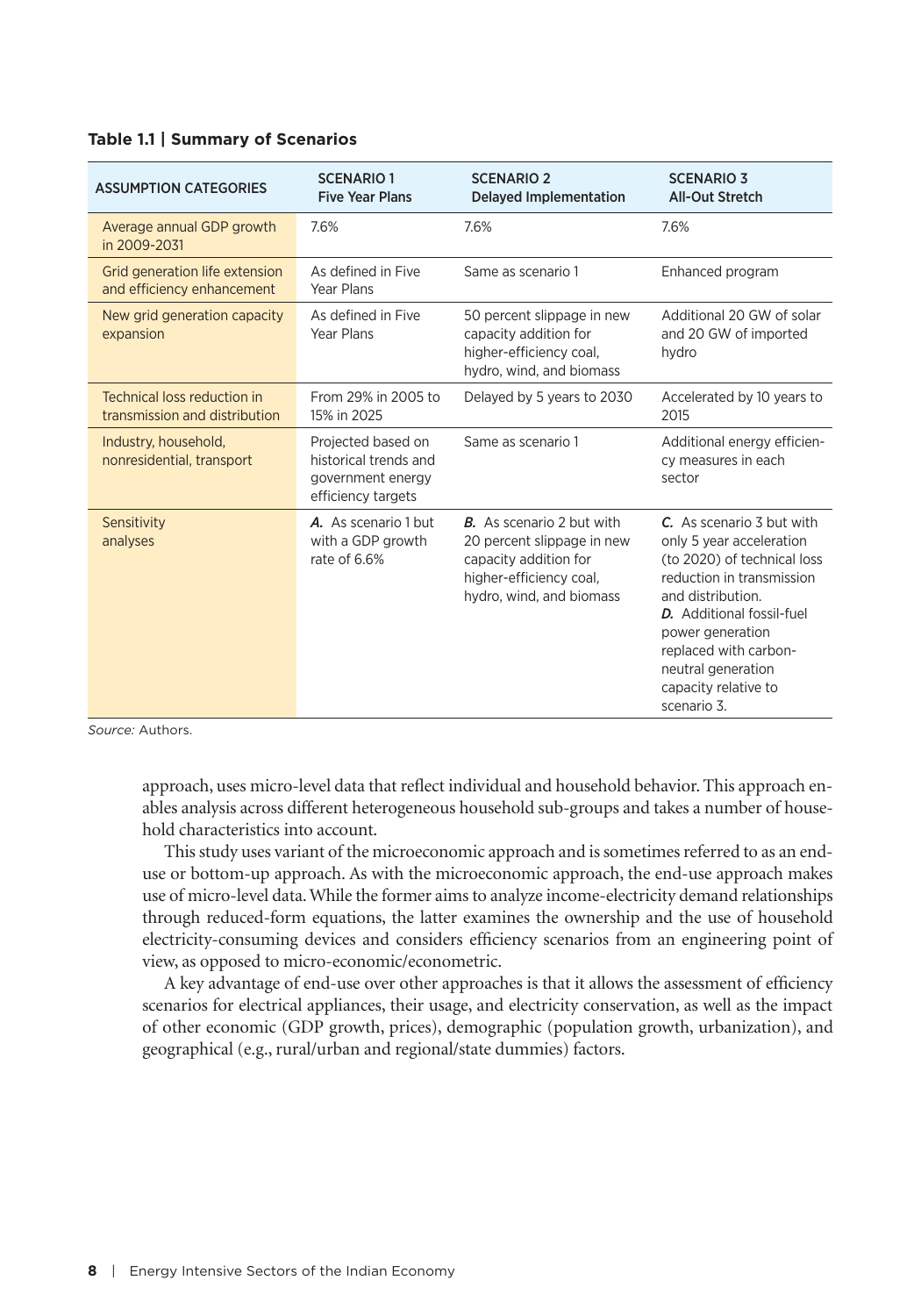## **II. Sectoral Overview and Study Approach**

his chapter provides an overview of the sectors studied and more detailed information on assumptions and the methodology used in each sector. The issues and challenges in these respective sectors have been discussed in greater detail in separate papers published earlier (Rogers 2008; Rogers and Suphachalasai 2008; Sathaye *et al.,* 2010).

#### POWER GENERATION, TRANSMISSION, AND DISTRIBUTION

The power sector in India is one of the largest emitters of  $CO<sub>2</sub>$  in the country accounting for about one half of the total emissions (MoEF, 2010).The share of the power sector  $CO_2$  emissions in the total  $CO_2$  emissions in India is higher than the global average of one-third, the corresponding share of 18 percent in Russia (McKinsey and Co., 2009), of 34 percent in the USA (US EPA 2008), of 42 percent in China (University of Alberta 2008), and of 46 percent in Australia (McKinsey and Co. 2008). The main reason for such a high share is the power sector's heavy reliance upon coal.At the end of calendar 2008, the grid-connected generation capacity was about 147 GW, consisting of 63.3 percent thermal (mainly coal), 24.9 percent hydro, and 11.8 percent other energy sources (CEA 2008a).About 73 percent of the total power generation supplied by the utilities was from coal. Coal-based generation appears likely to remain the linchpin of the Indian power sector at least for the next few decades, given the large domestic coal resources and the absence of any other significant affordable domestic energy sources in the country (Chikkatur and Sagar 2009). The challenges in the power sector are daunting, given the magnitude of the investment requirements to increase the reliability of supply and expand access, the coordination requirements both within the power sector and with institutions outside the sector, and the complexity of the political economy issues.

The state of the power sector in India is currently characterized by an inadequate level of generation capacity, a high level of transmission and distribution losses, poor reliability of supply, and limited electrification rates. Power supply infrastructure and service quality have been identified as among the most binding constraints to economic growth. Power outages are frequent and affect growth. In 2007, the country faced a peak power shortage of 16.6 percent and an energy deficit of 9.9 percent. As a result, more than 60% industries rely on captive power plants (Rud 2009) and the captive generating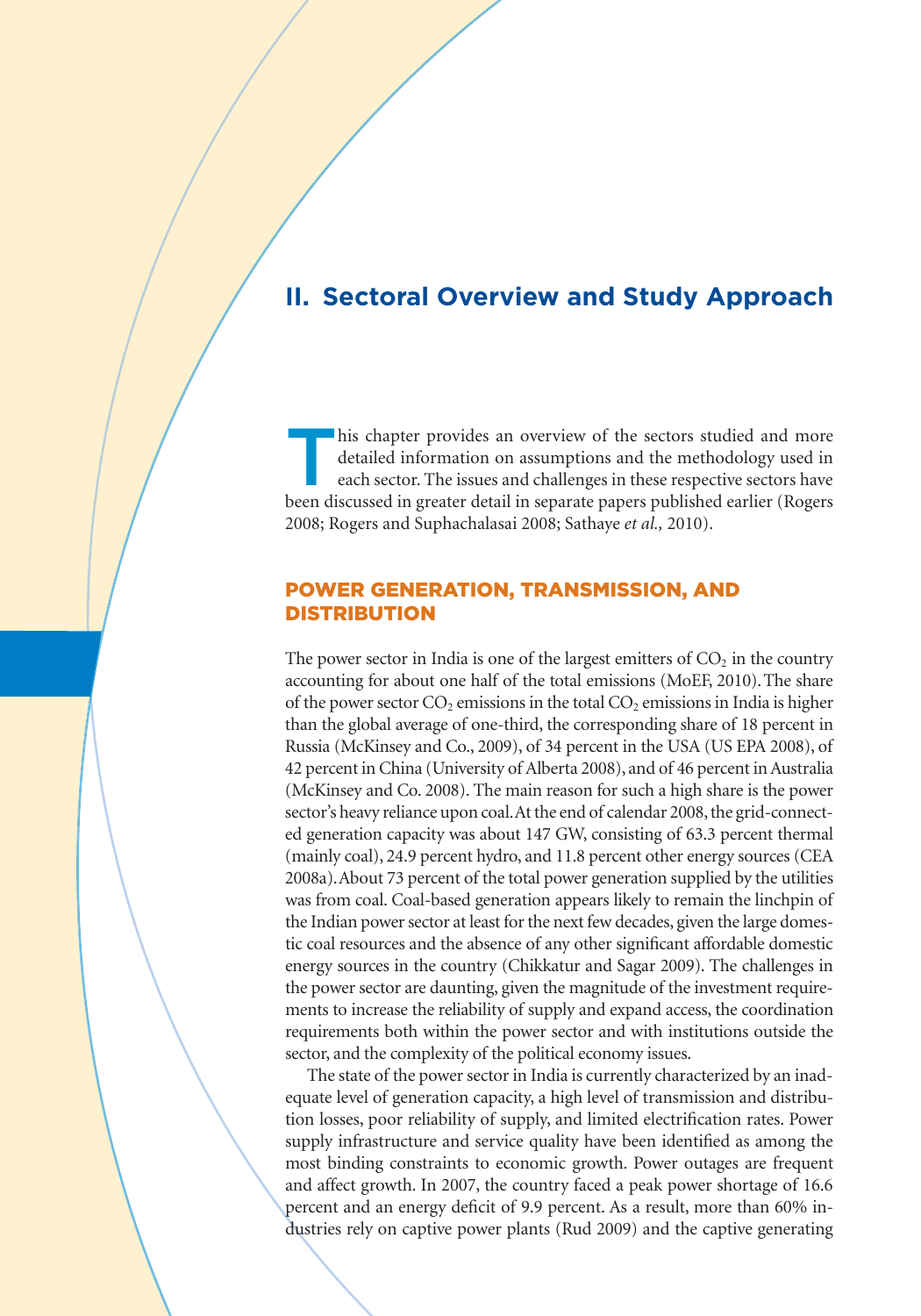capacity connected to the Grid was 19.5 GW at the end of March 2007 (CEA 2008a), which represents about 13.3 percent of the overall installed capacity in India. A recent study by the Manufacturers Association for Information Technology (MAIT) and Emerson Network Power India (ENPI) reveals that corporate India may have lost Rs 43,205 crore (about US\$9.9 billion) in 2008 as a result of the high occurrence of power outages, both scheduled and nonscheduled. Such losses amount to 1 percent of GDP, and have almost doubled since 2003.

Although unevenly distributed and high, the average level of aggregate technical and commercial losses has been decreasing, from 34.3 percent in 2004 to 32.1 in 2006 (CEA 2009). Reducing those losses further to 15 percent, as currently envisaged under the government-sponsored Accelerated Power Development and Reform Program, will generate additional revenues of about US\$4.4 billion and help ease some of the supply constraints.

Addressing the issues above has been rather difficult. India's performance in meeting its plans has consistently been poor, as it has achieved only about 50 percent of its generation capacity expansion targets in the past three Five Year Plans (Table 2.1). According to the Centre for Monitoring Indian Economy, the trend continues as power generation capacity addition is 68 percent below target in 2009. The "White Paper on Strategy for 11th Plan," prepared by the Central Electricity Authority and the Confederation of Indian Industry (CEA and CII 2007), recognized that the power sector is poised for long-term capacity additions and pointed to a number of reasons for slippages in the 10th Plan (in order of decreasing importance): (a) shortages of raw materials and supplies; (b) difficulties in reaching financial closure; (c) delay in deploying supercritical technology; (d) non-availability of natural gas; (e) delay in implementation of hydropower projects due to technical, environmental, and social issues; (f) delay in procurement, in particular for state projects; (g) delay in investment decisions in hydropower projects; and (h) legal issues. The surprising findings were that slippages were more common in private sector projects (only 27.1 percent of the 10th Plan target was achieved), and slightly higher for thermal-based projects (47.6 percent achievement rate) compared to hydropower projects (54.8 percent achievement rate). This trend points to the need for an improved investment climate for private sector players. In addition, the White Paper suggests that a substantial augmentation of the existing domestic manufacturing capability in thermal and hydropower generation and transmission could help reduce project delays.

 India has limited options to increase the overall contribution of renewable energy in the grid at current prices and levels of technology development. The government of India has one of the largest programs in renewable energy in the world, covering a wide spectrum of resources such as wind, solar, biomass, and small hydro. Of these, wind has been the most successful program, as India has the fifth largest installed capacity in the world at 9,755 MW in 2008 (MNRE 2009). However, the intermittent or variable nature of wind power, coupled with the moderate wind regime (with low load factors of 20 to 25 percent) in India, limits the capacity of wind power to provide baseload energy, especially in the absence of large energy storage capacities. Hydropower is a promising technology and India already plans to develop full technical capacity by 2031. Even with the development of the entire renewable energy potential (Figure 2.1), the electricity needs of the Indian population would not be met.

While expanding the generating capacity, the government has also been focusing on supply-side energy efficiency, with mixed results. Nearly all coal power plants in the country rely on one tech-

| PLAN#     | <b>PLANT PERIOD</b> | TARGET (MW) | <b>ACHIEVEMENT (MW)</b> | <b>% ACHIEVEMENT</b> |
|-----------|---------------------|-------------|-------------------------|----------------------|
| 8th Plan  | 1992-1997           | 30.538      | 16.422                  | 53.8%                |
| 9th Plan  | 1997-2002           | 40.245      | 19.015                  | 47.2%                |
| 10th Plan | 2002-2007           | 41.110      | 21.180                  | 51.5%                |

**Table 2.1 | Performance of Power Sector Targets in Five Year Plans**

*Source:* CEA and CII, 2007.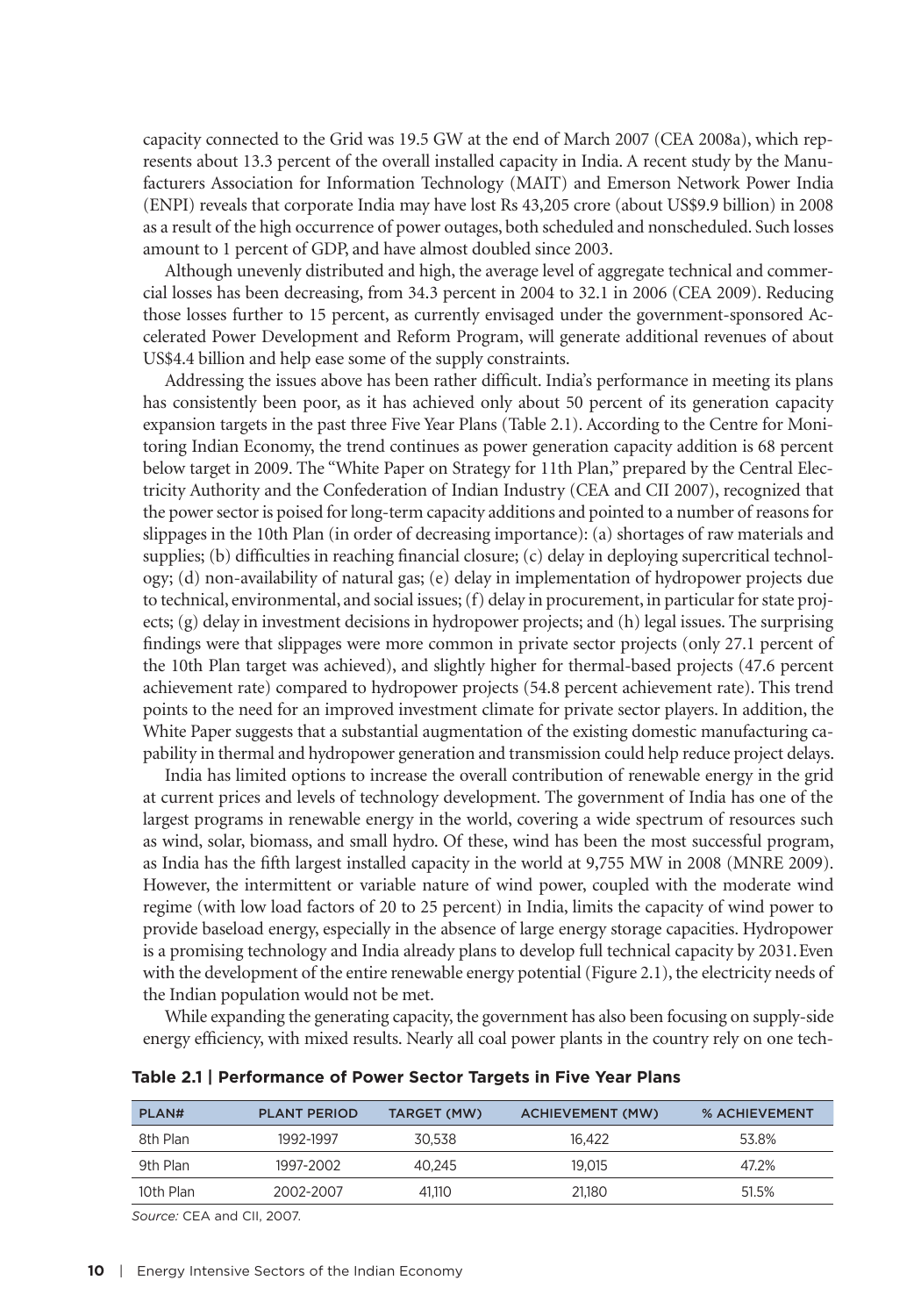

**F igure 2.1 | Renewable Energy Installed Capacity (2008) Compared to Potential in India**

*Source:* 11th Plan proposal MNRE, Government of India (As on January 31, 2009).

nology (steam-based subcritical pulverized coal) (World Bank 2008b). According to CEA (2009), the national average efficiency on gross calorific value of the entire fleet of coal-fired power plants in the country has remained around 32 percent over the period 2004-2007, while the average plant load factor (PLF) has increased from 73.6 to 78.6 percent over the same period. These relatively poor performance and low efficiency of the coal-fired power plants are linked to the poor quality and under-pricing of coal. In general, inferior grades of non-coking coal are used for power generation in India. According to the government's Integrated Energy Policy (Government of India 2006), the properties of coal used for power generation are generally not conducive to high combustion efficiency. The gross calorific value of coal burnt in India's power plants is only about 3500 kilocalories per kilogram and generally lower than those of imported coal, the mineral matter (ash) content is in the range of 27–42 percent, the moisture content ranges from 7–20 percent, the volatile matter content ranges from 15–25 percent, and the sulphur content is generally very low. The low calorific values and high ash content lead to higher specific coal consumption (in comparison with imported coal), high un-burnt carbon losses, higher auxiliary power consumption, and low overall efficiency.

In addition to these technical characteristics, pricing and coal supply chain issues make it difficult to ensure higher efficiency in coal-fired plants. According to the government expert committee report, "Road Map for Modernization of the Coal Sector" (Ministry of Coal, GOI, 2005), and the Integrated Energy Policy, there is a strong need for regulating coal prices in light of market realities, where hard sub-bituminous steam and metallurgical coals are produced largely through two public sector companies, Coal India Limited and Singareni Collieries Company Ltd. The power industry uses coal because its prices are low and are anticipated to remain lower than natural gas prices. As noted in the government expert committee report, establishing a market mechanism for pricing coal in India is not simply a matter of having multiple producers and consumers with minimal entry barriers. Competition and the price determining the demand-supply balance for coal and its alternatives is intricately tied to this regulatory environment. Domestic gas is seeking import parity pricing (as most products in the petroleum sector) even whilst power prices to end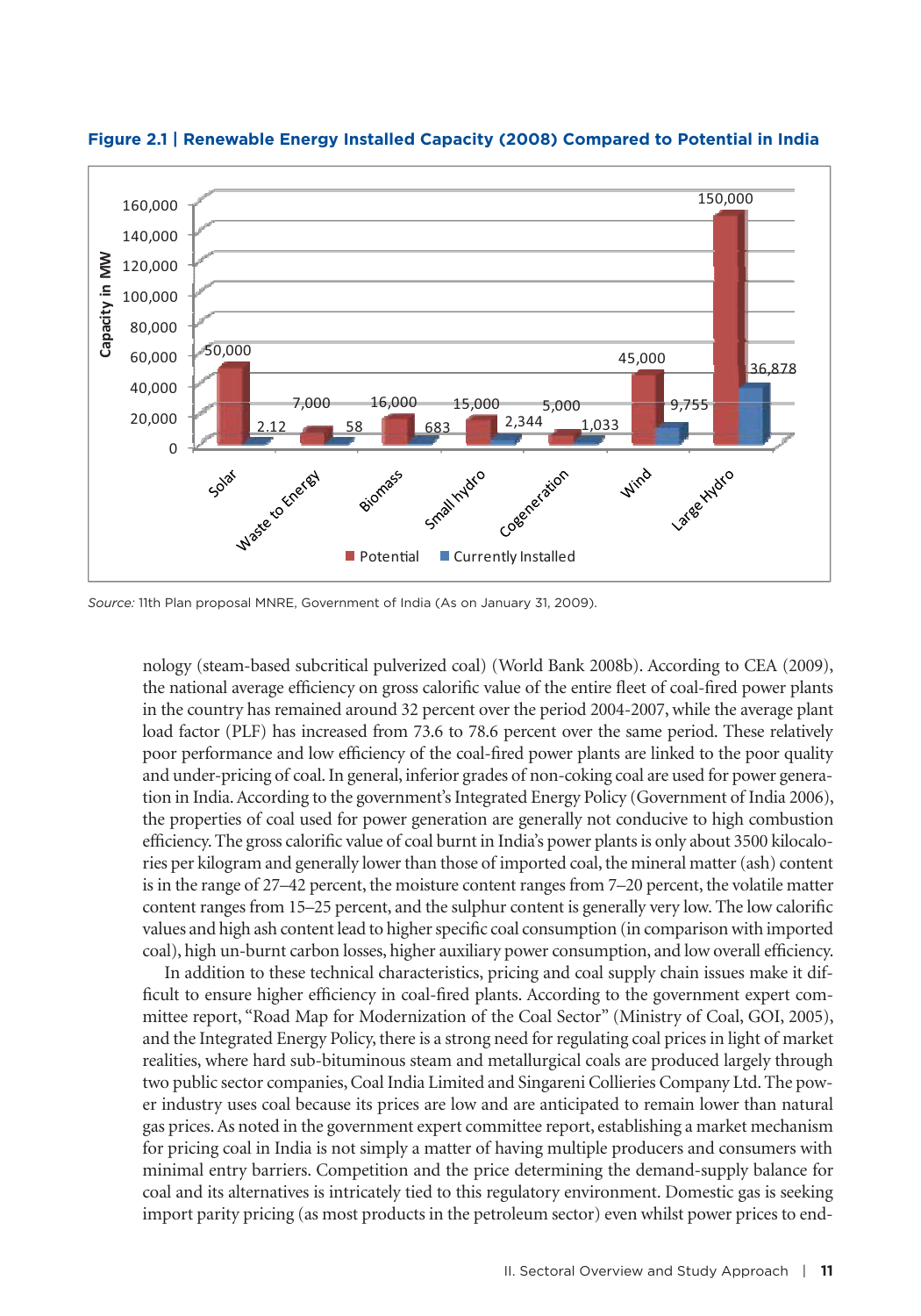users are regulated. Transport costs for both fuels (rail and port infrastructure for coal, and shipping, port, and pipeline infrastructure for gas) are an important part of the equation.

The "Road Map for Modernization of the Coal Sector" (Ministry of Coal, GOI, 2005) and the Integrated Energy Policy recommend that prices of coal for power generation be distinguished from those for other sectors—which use higher-quality coal—and regulated. The regulation of coal price has to differentiate the pricing for power generation, since it consumes 80 percent of the domestic production and the quality of coal it consumes is too low for the steel and cement sectors. Further, the power sector has to be serviced with long-term contracts and special investments in coal rail transport. Other problems in the coal supply chain need to be addressed to further enhance the quality and quantity of coal supply to the power stations, thus enabling efficiency enhancements. These include lack of availability of coal reserves, large demand-supply gap, low productivity and ageing manpower, and failure to augment exploration capacity and increase underground operations. These problems have led to growing import dependence.

Nuclear power plants currently provide approximately 2 percent of India's electricity, and plans are in place to double that capacity by the end of the 11th Plan (to 7.28 GW). Although development in this area has been hampered by India not being a signatory to the Nuclear Non-Proliferation Treaty, India recently signed the U.S.-India Nuclear Cooperation Approval and Nonproliferation Enhancement Act in October 2008, which allows India to purchase nuclear fuel and technology from the United States. Other nuclear agreements have been signed with several countries since, but challenges remain in the nuclear equipment supply chain because of the limited availability of suppliers.

In the network segments, although on a declining trend, the technical transmission and distribution (T&D) losses remain relatively high. Across the country, they have decreased from an average 31.3 percent in 2004 to an average of 26.9 percent in 2007 (CEA 2009). According to the Ministry



#### **Fi gure 2.2 | Indian Power Sector: Institutional Framework**

*Source:* Authors.

CGS = central generation station, IPP = independent power producers, CERC = Central Electricity Regulatory Commission, CPP = captive power plants, CTU = central transmission utility, REB = Regional Electricity Board, RLDC = Regional Load Dispatch Centre, SEB = State Electricity Board, STU = state transmission utility, SERC = State Electricity Regulatory Commission.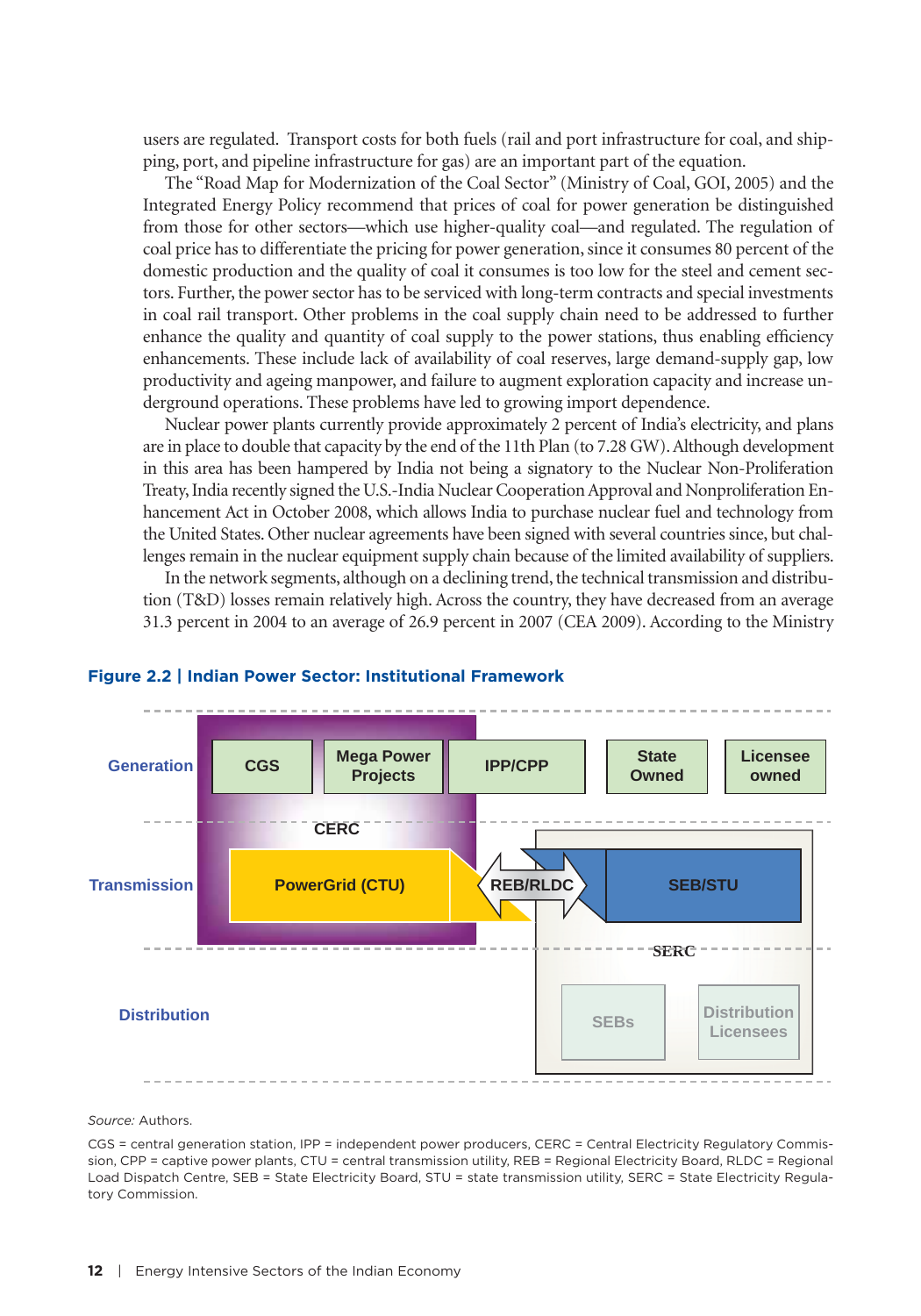of Power (MoP 2010) the high T&D losses are the result of ageing and overloaded networks due to inadequate investments in transmission and distribution, improper load management, inadequate reactive power compensation, and uncontrolled expansion of sub-transmission and distribution networks with large-scale rural electrification through long 11-kilovolt and low-tension lines.

Several states have launched with relative success different programs to curb the technical losses such as the use of aerial bunch cables, high voltage distribution systems, and segregation of feeders to have dedicated supply to agriculture consumers.Reducing technical transmission and distribution losses is one of the most cost-effective means of improving power sector performance while simultaneously reducing  $CO<sub>2</sub>$  emissions. Reducing technical losses is in fact equivalent to adding new capacity with no increase in  $CO<sub>2</sub>$  emissions. This study examines the impact of varying the pace of reducing technical losses in across the scenarios.

The difficulties in addressing energy shortages and improving the efficiency of the power sector are further compounded by the multiplicity of actors in the sector. As shown in Figure 2.2, the electricity sector is handled both at the central and the state levels, since power is a concurrent subject (shared jurisdiction) under the Constitution.

While many progressive policies have been recently enacted at the central level, the state actors remain the main implementation agents, with significant interfaces with the end-users. The states have the responsibility for managing the distribution sector, where the political economy issues have the highest bearing on sector performance. As a result, more than six years after the enactment of the Electricity Act (2003) and associated policies, inadequate electricity service delivery mechanisms remain a critical constraint on India's growth, its economic competitiveness, private investment in energy-dependent industry, and poverty alleviation efforts.

In the power module, the model starts building new power plants in 2012 and continues to build as required to meet demand (with plant mix defined on a scenario basis), according to government of India plans, adjusted as necessary under each scenario. Demand is estimated separately for households, nonresidential buildings, and energy-intensive industries, excluding small and medium-size enterprises (SMEs) except for iron and steel manufacture. Outside of these sectors, demand is based on an elasticity with respect to GDP that declines from 1 in 2006 to 0.67 in 2023 and remains constant thereafter (CEA 2007d).

In thermal generation, new plants are added and, for the existing coal-fired plants, the lowest-performing plants (in terms of thermal efficiency and utilization) are rehabilitated or retired. New additions as well as the renovation and modernization of coal-fired power plants follow the strategy set by the government of India. The model considers captive demand based on historical performance and stabilizes its use once grid supply increases sufficiently to meet new electricity demand (situation of no shortage or surplus). The model subtracts captive generation from total demand to arrive at the demand met by the grid. Technical transmission and distribution losses are added to the grid-based demand and shortages/spinning reserves are considered to calculate the gross electricity supply needed for the grid. Transmission and distribution losses are built in the model in accordance with plans to reduce them over time based on the scenario considered. In the case of hydropower, a similar process to thermal generation is followed, taking into account government of India plans. Besides large-scale hydropower, the model adds renewable energy, including wind power, biomass, and small hydro, according to government of India plans, adjusted as necessary under each scenario.

Table 2.2 shows construction costs of new representative power plant units used in the study and their associated  $CO<sub>2</sub>$  emissions per kWh of electricity generated. The emission levels in the table are for new plants and increase over time with plant usage. For each existing plant, the  $CO<sub>2</sub>$  emissions per kWh were derived from the Central Electricity Authority's (CEA's) database for 2007-08 (CEA 2008). The total  $CO<sub>2</sub>$  emissions for grid electricity are computed based on plant type, size, technology, and age; fuel type; operating conditions; and the dispatch order minimizing variable costs.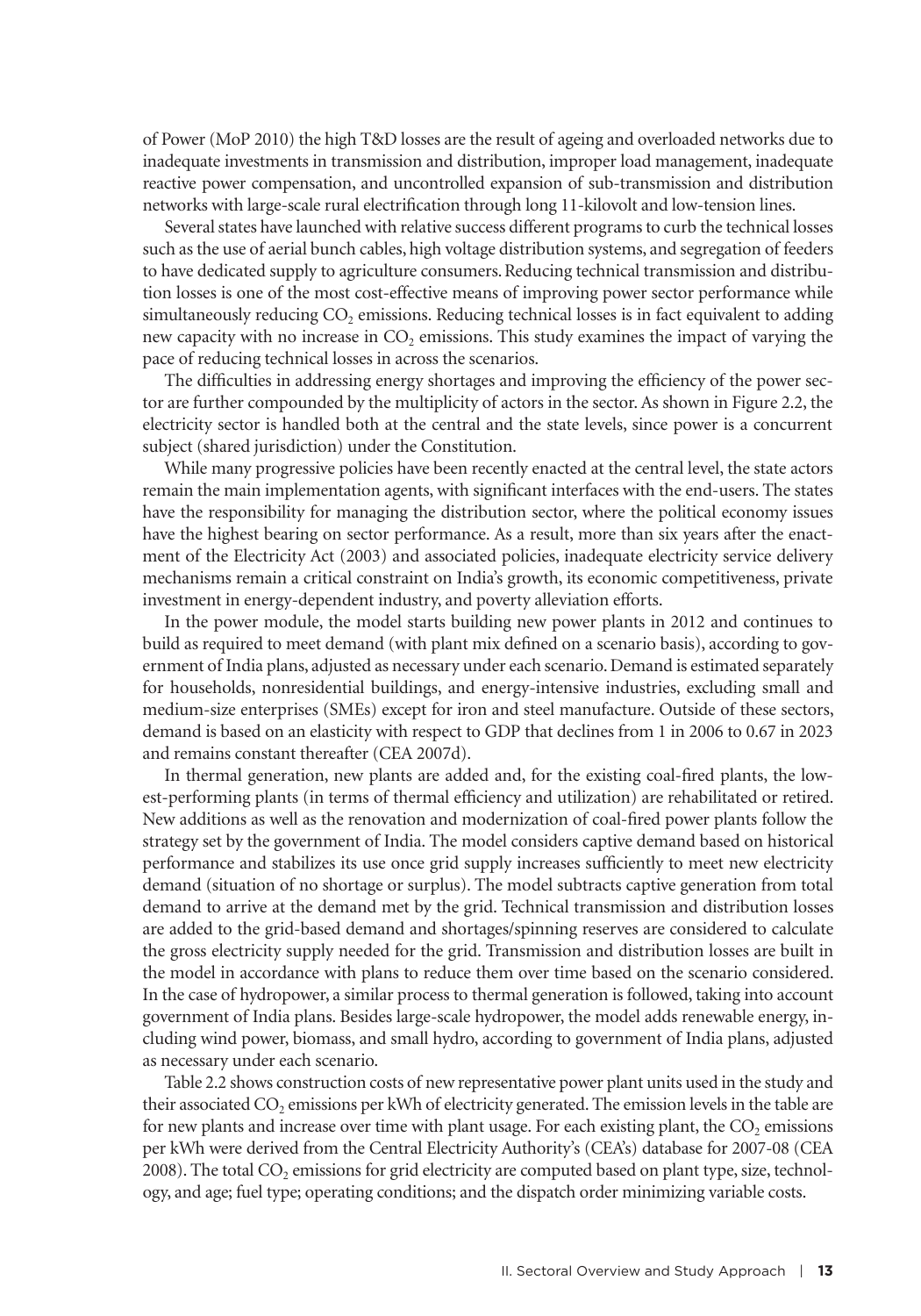| <b>TYPE</b>    | SUB-TYPE                        | <b>CAPACITY</b><br>(MW) | <b>INVESTMENT IN</b><br><b>PLANT &amp; EQUIPMENT</b><br>(US\$/kW) <sup>a</sup> | <b>FUEL</b>     | CO <sub>2</sub> EMISSIONS<br>(g/kWh) |
|----------------|---------------------------------|-------------------------|--------------------------------------------------------------------------------|-----------------|--------------------------------------|
| Hydro          | Large storage                   | b                       | 1,325                                                                          |                 | $\circ$                              |
| Hydro          | Run of river                    | b                       | 1,104                                                                          |                 | $\mathbf{O}$                         |
| <b>Nuclear</b> | Heavy water reactor             | 220                     | 1,435                                                                          |                 | $\mathbf 0$                          |
| Coal           | Subcritical                     | 500                     | 883                                                                            | Domestic        | 980                                  |
| Coal           | Subcritical                     | 250                     | 930                                                                            | Domestic        | 1.000                                |
| Coal           | Low supercritical <sup>c</sup>  | 660                     | 945                                                                            | Domestic        | 949                                  |
| Coal           | High supercritical <sup>c</sup> | 800                     | 969                                                                            | <b>Domestic</b> | 919                                  |
| Coal           | Ultra supercritical             | 1000                    | 1,041                                                                          | Domestic        | 874                                  |
| Coal           | Subcritical                     | 500                     | 844                                                                            | Imported        | 957                                  |
| Coal           | Subcritical                     | 250                     | 890                                                                            | Imported        | 977                                  |
| Coal           | Low supercritical               | 660                     | 910                                                                            | Imported        | 928                                  |
| Coal           | High supercritical              | 800                     | 942                                                                            | Imported        | 898                                  |
| Coal           | Ultra supercritical             | 1,000                   | 984                                                                            | Imported        | 854                                  |
| Natural gas    | Open cycle                      | 250                     | 662                                                                            |                 | 492                                  |
| Wind           |                                 | 100                     | 993                                                                            |                 | $\Omega$                             |
| Solar          | CSP with storage                | 15                      | 6,071                                                                          |                 | 0                                    |

**Ta ble 2.2 | Co sts and Emission Characteristics of New Power Plants**

*Sources:* Central Electricity Authority 2007; Mott and McDonald 2007; and Authors.

a. Costs provided in rupees in 2007 and converted to U.S. dollars at a rate of 45.3 rupees to the dollar.

b. Costs independent of size.

c. Low and high supercritical refer to low and high steam temperatures and pressures.

— Not applicable.

#### HOUSEHOLD ELECTRICITY CONSUMPTION

Household electricity consumption in 2007 represented approximately 21 percent of the total electricity demand in India.As with all sectors, household electricity consumption is slated for significant growth. According to the Census of India, India's total population will reach 1.4 billion by 2026, and this, coupled with increasing urbanization (urbanization rate is projected to rise from 29 percent in 2006 to 33 percent in 2026), decreasing household size, and increasing household income and expenditure, is expected to drive greater ownership and use of electrical appliances.

Against this background, the objective of the Standards and Labeling Program of the BEE is to enable the consumer to assess the cost-saving potential of the marketed appliances and equipment and make an informed choice about energy savings. The program is expected to affect energy savings in the medium and long run while positioning domestic industry to compete in markets with mandatory energy efficiency standards. The program was launched in May 2006 and currently covers frost free refrigerators, direct cool refrigerators, tubular fluorescent lamps, air-conditioners, pump sets, ceiling fans, electric geysers and color television sets.

According to a limited survey conducted in this study, lighting accounts for approximately 30 percent of total residential electricity use in 2007, followed by fans, refrigerators, electric water heaters, and televisions. Approximately 4 percent of total residential electricity used was for standby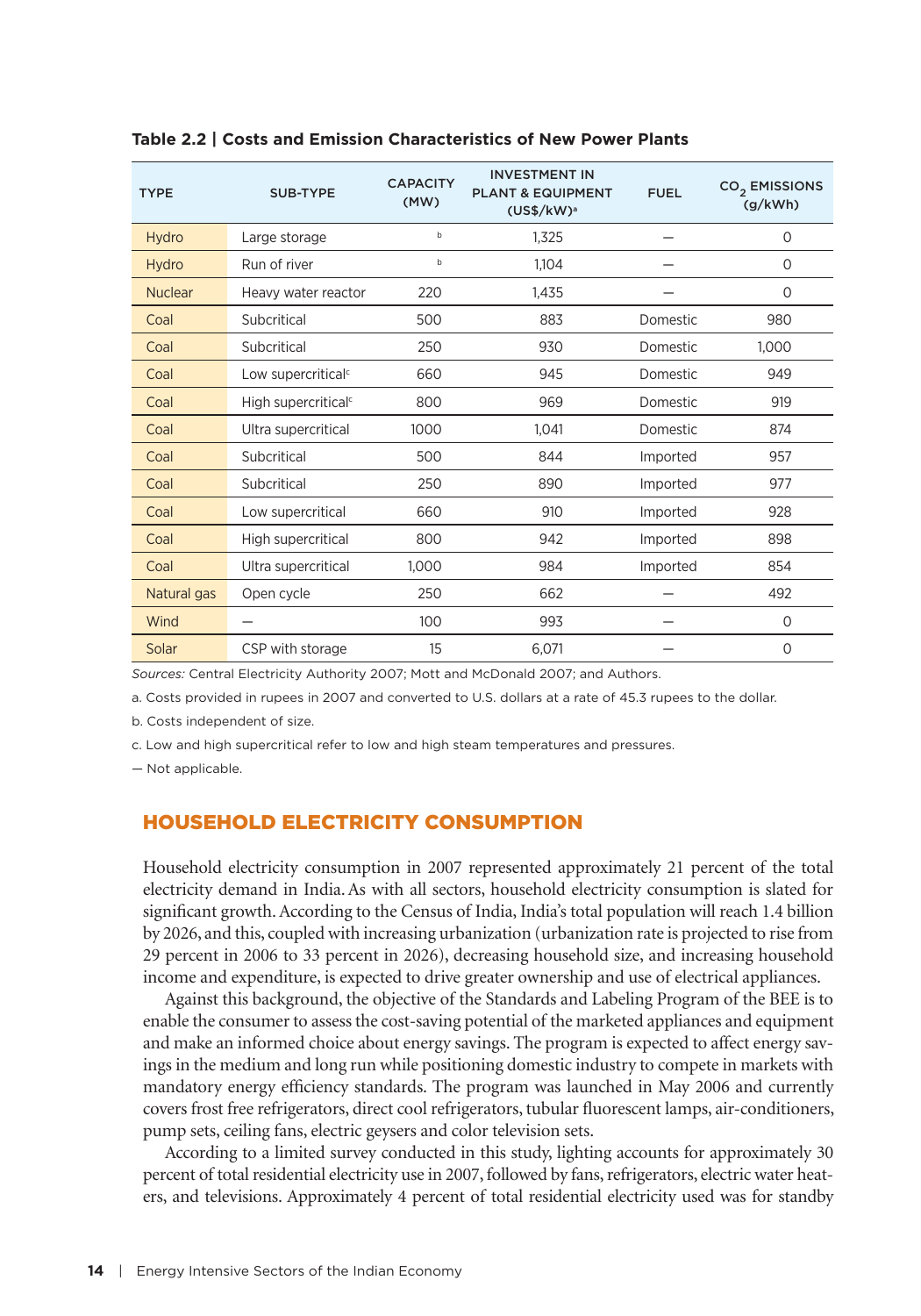power—the apparently small amount of power that many modern appliances consume when they are turned on. Appliance penetration, particularly of refrigerators and air conditioning units, is expected to be the main driver of growth of residential energy demand by 2020 (McKinsey Global Institute, 2007).In order to build an aggregate of household electricity demand, the appliances that were considered included fans, air-conditioners, air coolers, refrigerators, radios, television sets, washing machines, compact disc (CD) players/video cassette recorders (VCRs), computers, lighting, electric water heaters, ovens, toaster, microwave ovens, and booster pumps.

The study projects household size and expenditure (as a proxy for household income) to 2031 by location (urban, rural) (Figure 2.3). For each location, households are further separated into centiles containing an equal number of



people. The study forecasts the number of new electrified households and their expenditure levels for each year based on historical data, and appliance ownership and usage patterns of electrified households as a function of location and household expenditure. Modeling of appliance ownership was based on data from National Statistical Survey Rounds 58 and 61, the survey conducted by the National Council of Applied Economic Research in 2004, and the survey of 600 households conducted in 2007 as part of this study. New appliance sales are derived from the overall annual growth in ownership and the replacement of appliances in service that have been scrapped during that year. The appliance ownership calculation by location and centile—combining the number of households owning each appliance with the number of appliances per household—and assumptions about appliance usage yield the aggregated household electricity demand.

#### **Figure2.3 | Household Size Distribution, Urban (left) and Rural (right), against Mean Household Expenditure**



**Rural Household Size Against Mean Household Monthly Expenditure**



*Sources:* National Statistical Surveys and Authors' calculations.

*Note:* Study projects household size and expenditure as a proxy for household income.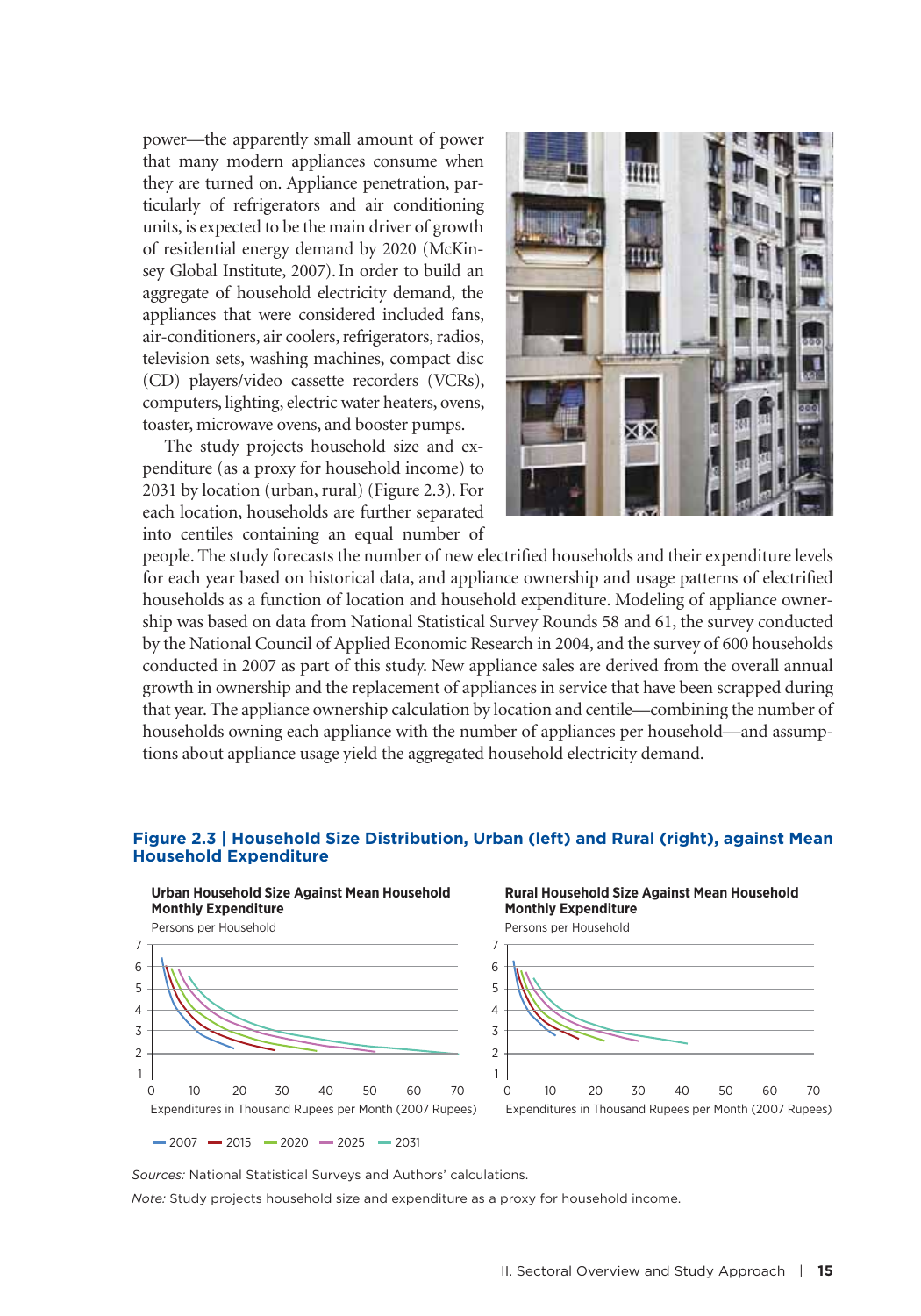#### NONRESIDENTIAL BUILDINGS

India has historically seen a near-consistent 5 percent rise in annual energy consumption in the residential and commercial sectors. Building energy consumption increased its share from 15 percent in the 1970s to nearly 33 percent in 2004. This growth has been particularly marked in the commercial sector with a growth rate of 8 percent, and the 17th Electric Power Survey forecasts an annual growth of 10.5 percent in the commercial sector over the next five years.

The Construction Industry Development Council estimates that the total new construction floor space added in the commercial and residential sectors was about 43 million square meters in 2004, of which about 23 million square meters was in the commercial sector. The new construction trend shows a consistent annual growth rate of about 10 percent. Gross fixed capital formation shows a similar trend, with more than 18 percent annual growth in the nonresidential buildings sector between 2000 and 2005, with the bulk of the growth taking place in the private sector (MOSPI 2008). Figure 2.4 shows this historical trend in new construction.

Energy use in buildings is affected by the physical characteristics of the buildings, including building design, structure, and layout, location, equipment efficiency, and the occupants' energyrelated behavior. Specifically, the two most important parameters that determine the energy use in this sector are the building floor space and the end use technologies in place. These two measures provide different aspects of commercial building use, which allow energy analysis to focus on the characteristics of building use as they relate to either the building stock or the amount of floor space. Energy use is also driven largely by the number and type of energy-using equipment in use and the hours of operation of the building. An additional factor is the difference between the energy consumption patterns in existing buildings and those in new stock.

Of the total commercial floor space in India, about 30 percent is public sector. The distribution further indicates that warehouses, offices, and schools account for the largest share of total floor area, followed by health care and other services. Schools are primarily in the public sector while offices and health have an equal proportion in the public and private sectors. Across all these groups, annual electricity use for lighting and cooling in new construction currently is 173 kilowatt-hours (kWh) per square meter, 27 percent higher than the current average of 137 kWh per square meter for the existing stock. While aggressive efficiency measures in lighting and cooling can reduce power consumption growth in new construction, they are likely to be fully offset in the existing



#### **Figure 2.4 | Historical Trends in New Construction**

*Source:* Sathaye, et al., 2010.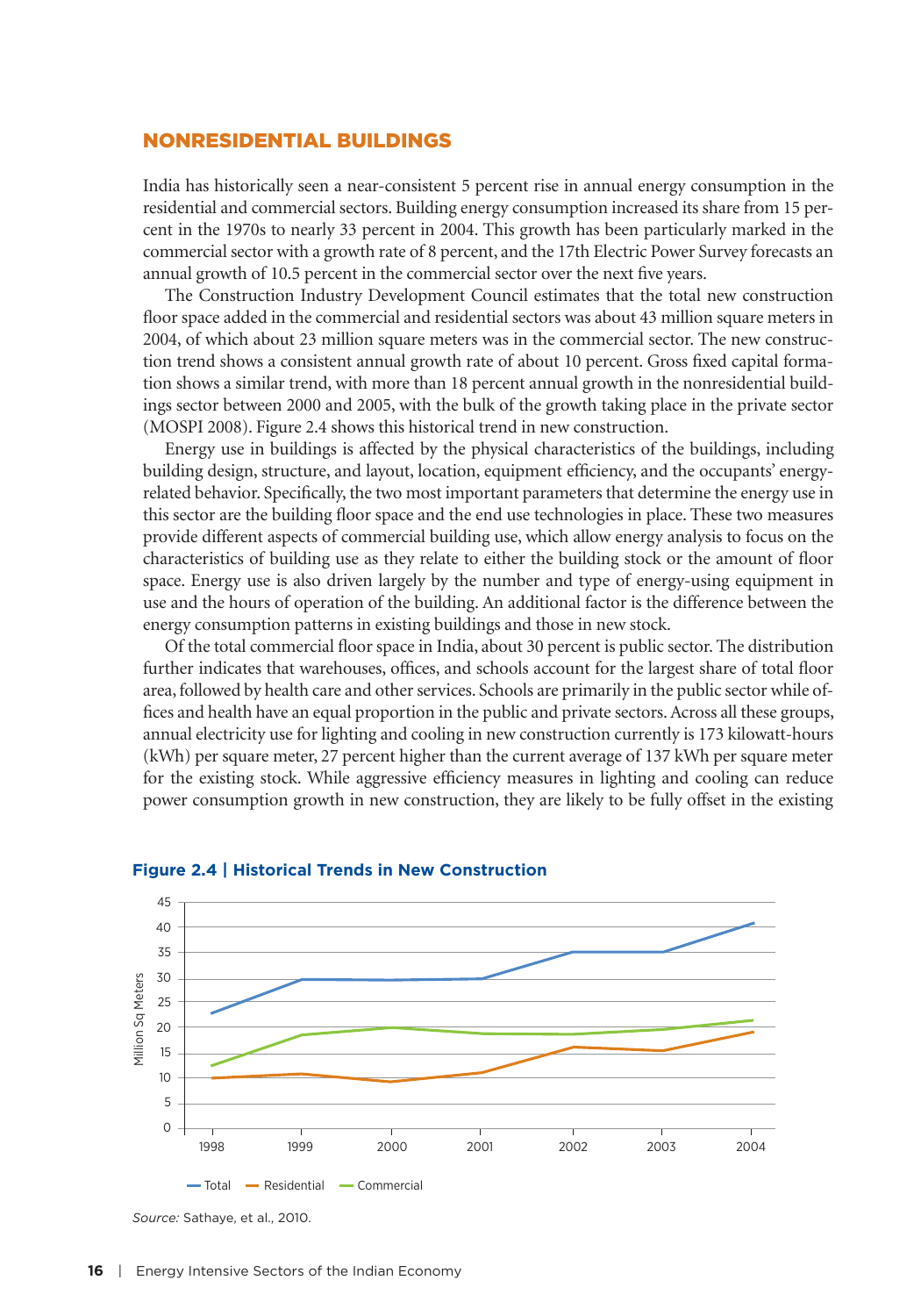stock by the increased level of appliance use due to modernization of the buildings, both in terms of building renovation and of purchase and use of more electric equipment.

The model considers retail stores, government and private offices, schools, government-owned and private hospitals, hotels, and others. Electricity use for lighting, cooling, fans, and other activities are considered. Three technologies are considered for lighting and six technologies for cooling.

#### INDUSTRIAL SECTOR

With 35 percent of final energy consumption, the industrial sector in India is particularly energyand carbon-intensive. Industrial value added grew at an annual average rate of 5.6 percent in the 1990s and 7.3 percent during 2000 to 2005. Industry contributed 26 percent of GDP in 2005 (MO-SPI 2007).

The industrial sector can be broadly defined as consisting of energy-intensive industries (such as iron and steel, fertilizer, petroleum refining, cement, aluminum, and pulp and paper) and light industries (for example, food processing, textiles, wood products, printing and publishing, and metal processing). The energy-intensive industries accounted for 66 percent of the energy consumed in the sector in 2005 and this report focuses on these industries: (1) iron and steel, including large integrated steel plants and small-scale industries; (2) aluminum; (3) cement; (4) fertilizer;  $(5)$  refining; and  $(6)$  pulp and paper.

India has nearly 3 million SMEs, which constitute more than 80 percent of the total number of industrial enterprises in the country. The Indian Institute of Foreign Trade estimates that approximately 60 percent of the country's GDP comes directly or indirectly from such enterprises. Numerous sector-specific studies have confirmed that energy intensity in industry can be reduced with the widespread adoption of commercially available technologies, but SMEs have fallen behind larger Indian industry benchmarks in productivity, technology modernization, and energy efficiency. The SMEs are facing high and rising energy costs and increasing global competition. In the past, wide-ranging governmental fiscal incentives and other interventions have been offered to SMEs to upgrade technologies and improve efficiency, but they have not resulted in large-scale replication.

Industry has recorded greater energy efficiency improvement since the late 1980s than any other sector in India (Roy 2007). In addition, total primary energy consumption in industry has increased at a slower rate than the sector's value added since the mid-1980s. Many factors account for this trend, including greater competition following the liberalization of the economy in the early 1990s, rising energy prices starting in the late 1990s, and the promotion of energy efficiency schemes through the BEE since the introduction of the Energy Conservation Act in 2001. However, if barriers to energy efficiency improvements in India can be overcome, there appears to be significant, potentially exploitable energy- and emission-saving opportunities in Indian industries.

The cement industry has recorded by far the most impressive energy intensity reduction, as shown in Figure 2.5. In 1973, iron and steel was the largest consumer of coal (38.5 percent) of the six industries covered in this study, followed by cement (27.8 percent) and textiles (16.8 percent). In 1983, the cement industry exceeded the iron and steel industry in coal consumption. In 2000, the cement and iron and steel industries each consumed 30 percent of industrial coal use.

All the principal industries have shown a declining emissions intensity in recent decades (Figure 2.6). Between 1970 and 2001, the aluminum, cement, and fertilizer industries achieved the largest reduction in emissions intensity (right graph). Textiles, paper, and iron and steel reduced emissions intensity less (left graph). Since 1989, however, the emissions intensity declined only marginally for all industries, except for cement where the significant decline continued, and textiles, where the intensity increased.

The six energy-intensive sub-sectors modeled in this study are described in detail in Annex 3. In all three scenarios, the model assumes that new plants that are added adopt best energy-efficiency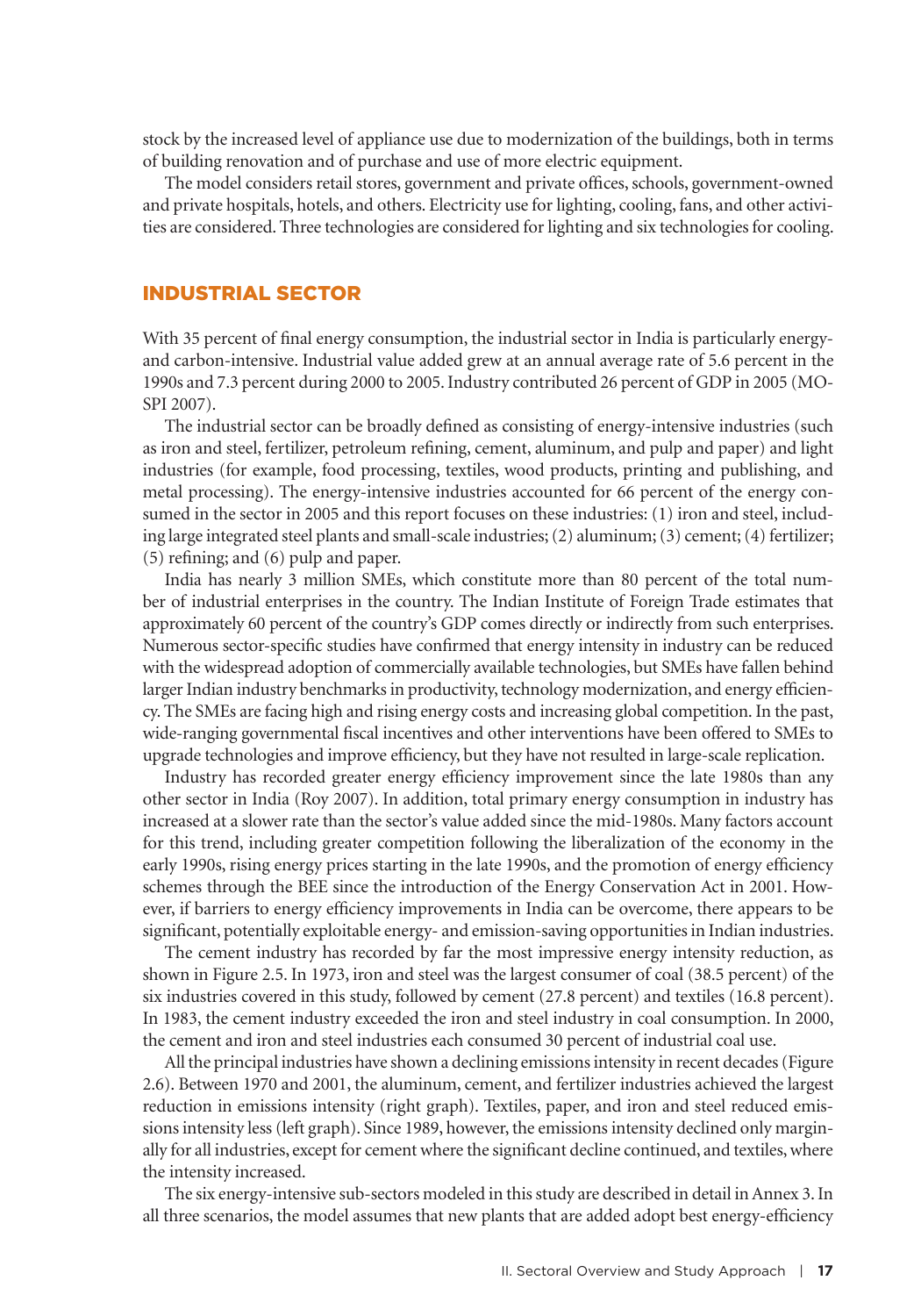



*Source:* Sathaye, et al., 2010.

*Notes:* F&P = Fertilizer and petrochemical industries. Energy intensity valued at 1995 prices.



#### **Figure 2 .6 | Emission Intensity of Industries**

*Sources:* Dasgupta and Roy 2000, 2001; Dasgupta 2005.

practice appropriate for India at that point in time. More specifically, the model assumes that energy efficiency increases every year by 0.5 percent beginning in 2011 in all newly purchased and installed equipment and plants.

#### ROAD TRANSPORT SECTOR

Road transport is a significant consumer of energy in the urban environment as well as the major mode of transport for intercity movement, with 65 percent share in freight and 90 percent in pas-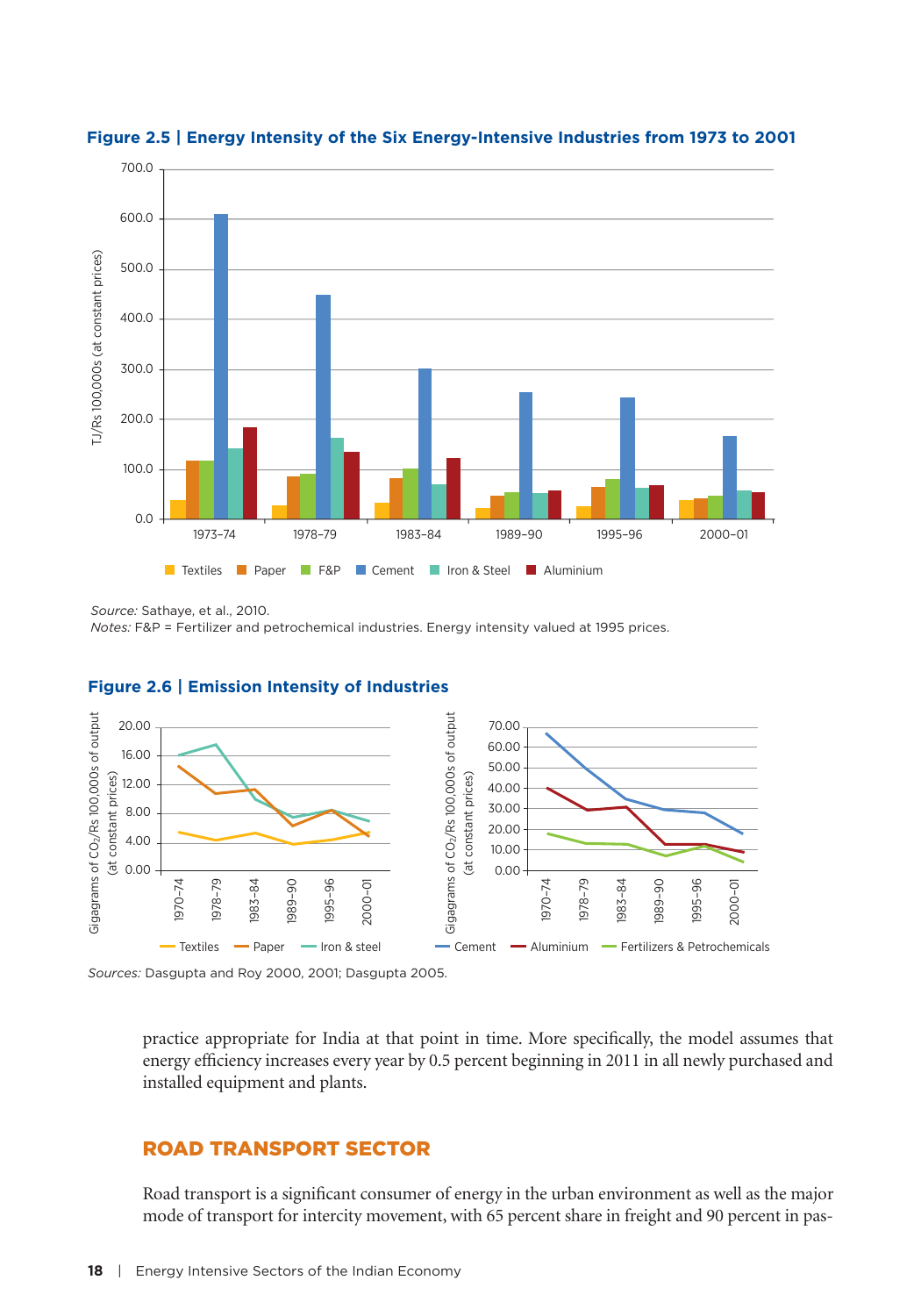

senger. It consumes almost exclusively petroleum products and can be expected to exhibit large growth in energy requirements and GHG emissions over the coming years as rising household income and urbanization promote private vehicle ownership and use.

Although India is relatively less urbanized than many countries, its urban population has increased by over 100 million since 2001. Cities are increasingly becoming the engine of the national economy, accounting for about 60 percent of India's GDP.

Emissions from the transportation sector are the fastest growing of any sector. India's GHG emissions from transport rose from approximately 80 million tonnes per year in 1994 to approximately 119 million tonnes per year in 2000. In 2004, the transportation sector in India contributed about 8 percent of the country's energy-based GHG emissions. About 90 percent of these were from road transport, compared to a global average of 72 percent. It is important to note that roads carry approximately 65 percent of the total freight and 90 percent of passenger traffic across the country. As India grows and becomes further interconnected, GHG emissions are likely to acceler-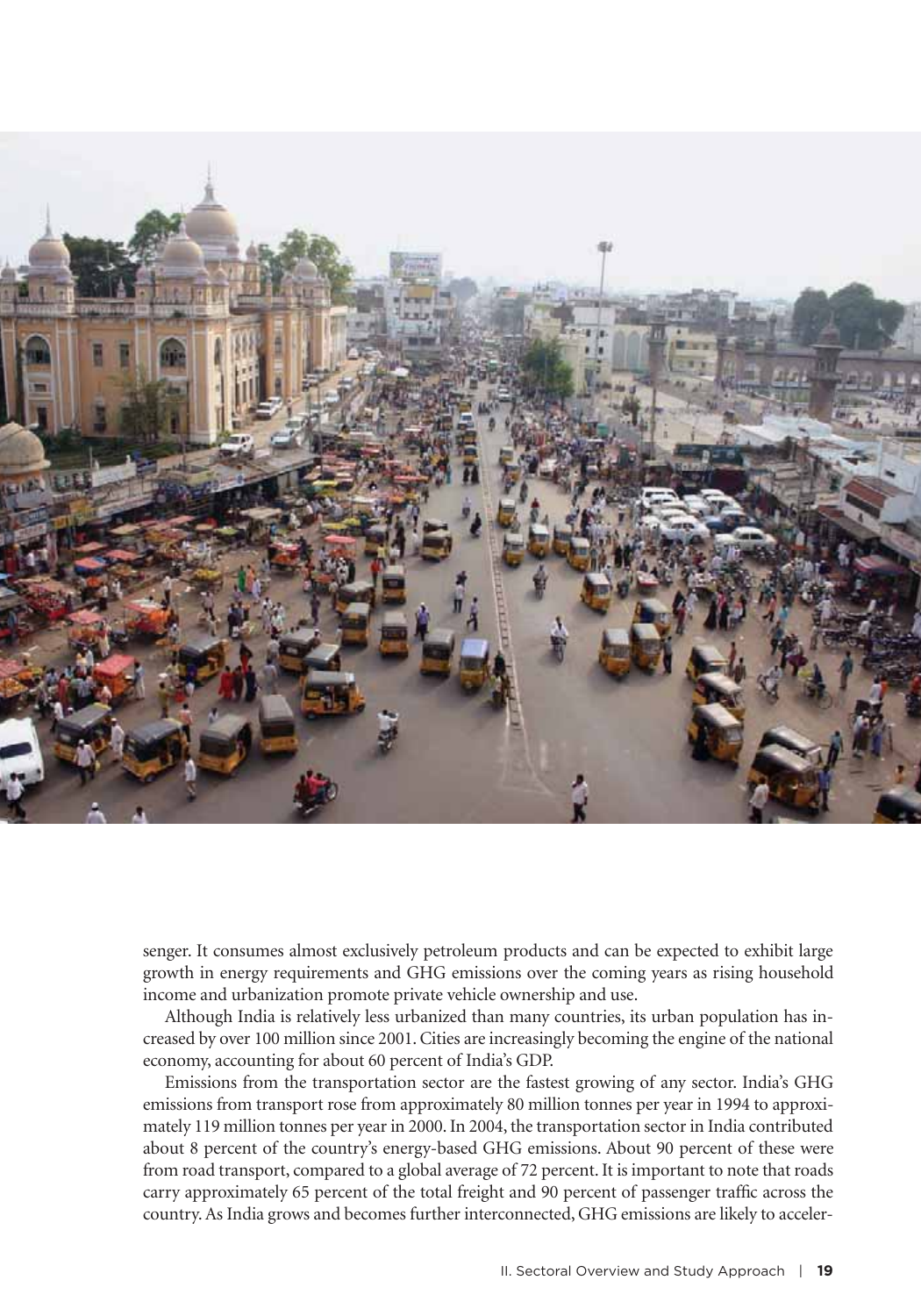

ate if the current trend of emission growth continues. Vehicle population in the country is also growing, with rates of 5–15 percent per year, depending on the class of vehicle.

The transport sector faces a number of challenges. It has mixed ownership and management, with the public and private sectors participating in both development and operation of transport services. Until a few years ago, the provision of transport infrastructure for all modes was the exclusive responsibility of the public sector. In cases where the public sector is responsible for provision and maintenance of infrastructure and the private sector for operations, the two sectors at times work at cross-purposes. To maximize their earning and profits, freight operators tend to overload vehicles beyond the upper axle-load limit, thereby damaging the road pavement.

On the other hand, the government does not provide appropriate infrastructure to carry high axle-load traffic, enabling minimization of costs. Inadequate funds are allocated for road maintenance, resulting in poor road surfaces and a consequent increase in the operating costs of road vehicles. Data collected on road conditions in several states for a World Bank-funded project show that 30–40 percent of state roads are in poor to bad condition, increasing fuel consumption by 8 to 12 percent compared to well-maintained roads. In addition, better roads allow higher highway cruising speeds and larger trucks. Based on authors' calculations, the combined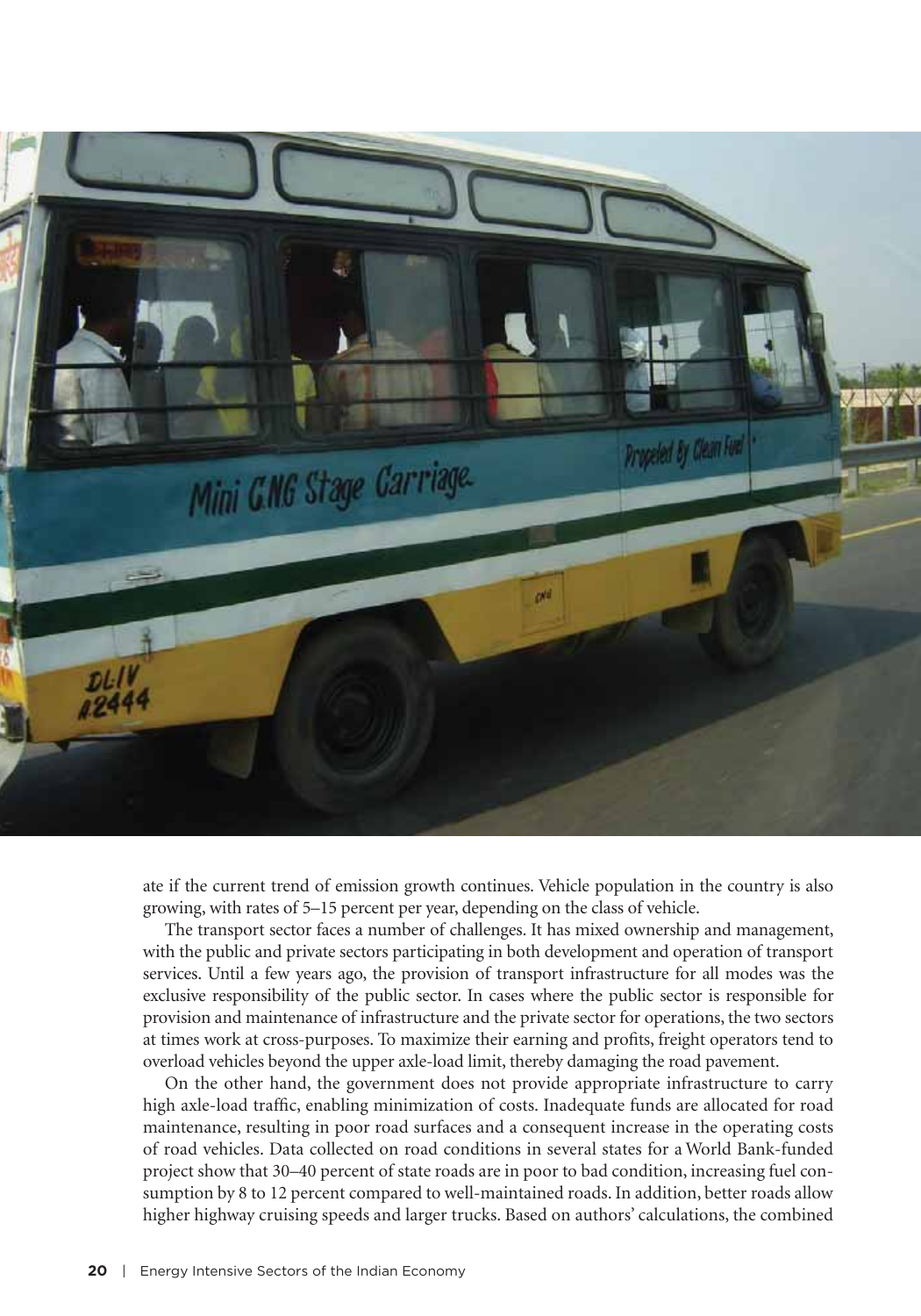impact of these improvements can reduce GHG emissions per tonne of road-freight exceeding 25 percent. Given the amount of vehicle and freight traffic, large fuel savings could be achieved countrywide if roads were properly maintained, and freight vehicles properly loaded.

Further, India is also facing infrastructure capacity constraints in all subsectors of the freight transport system. The high-density traffic corridors connecting the metro cities are facing congestion in both the rail and road subsectors. All measures that could alleviate the congestion in the short to medium term in the rail and road subsectors have long gestation periods, high transaction costs, serious operational weaknesses, and capacity constraints related to the introduction of new technologies in rolling stock and signaling systems, use of information technology to optimize utilization of existing capacities, and better infrastructure capable of serving higher unit loads. In the longer term, it is clear that India will have to invest in capacity additions to alleviate congestion and improve service delivery in a diverse economy. Such investments could include high-speed roads capable of taking higher axle loads; larger, more fuel-efficient, and less polluting vehicles; heavier rail and longer freight trains; and faster freight wagons to reduce the speed difference between passenger and freight trains.

Due to the accelerated rate of urbanization, the provision of urban infrastructure services has lagged far behind the growing demand. Urban infrastructure bottlenecks are increasingly becoming a critical constraint on further urban economic growth. Other factors exacerbating the situation include: (a) insufficient funding for transport infrastructure investments and maintenance, linked to insufficient attention to cost recovery and user charges; (b) imposition of social service obligations on the public sector transport operators (particularly Indian Railways and publicly operated bus companies) without compensation, but also without accountability for performance; and (c) rapid motorization (increasing personal transport).

There are significant technological developments in the manufacturing of passenger vehicles in India that will influence GHG emission growth. Despite the delay in the start of the full production of its Nano, Tata Motors is set up to manufacture 250,000 units annually, against annual new passenger car sales of about 1.3 million in 2008. All other manufacturers are also preparing to launch low-cost cars, although none are planning to match the price of Nano. Making cars more affordable will clearly accelerate the growth of car ownership.

The National Urban Transport Policy offers some guidelines and financial and fiscal incentives to the states and cities for designing their urban transport strategies. It promotes transit-oriented development of new towns and the creation of comprehensive mobility plans in existing cities with the objective of reducing overall transport demand and integrating land use and transport planning. It encourages state governments to set up a dedicated urban transport fund with proceeds from earmarked state and local taxes, and traffic demand management measures such as parking charges, to cover the urban transport investment requirements.

The policy stresses the need to establish modern urban bus services in all cities (most cities currently do not have these) and has produced standardized urban bus specifications to promote quality services. The central government is also providing substantial financial assistance for metro rail projects and bus rapid transit systems, and envisages setting up unified metropolitan transport authorities in all cities with a population of 1 million or more to facilitate coordinated planning and implementation of urban transport programs and projects.

However, there are many institutional barriers to be overcome to catalyze environmentally sustainable urban development and transport development programs at the metropolitan area, city, or municipal levels. According to recent work by the European Commission (European Commission 2007), a combination of technical and nontechnical measures will be required to explicitly limit GHG emissions from road transport. In India, achieving this will be considerably more complicated and any delay in initiating a major structural change in urban design and transport management locks in more GHG emissions for decades.

The modeling of road transport in this study examines consumption of gasoline, diesel, compressed natural gas, and bioethanol used by motor vehicles of all sizes. Private vehicle ownership is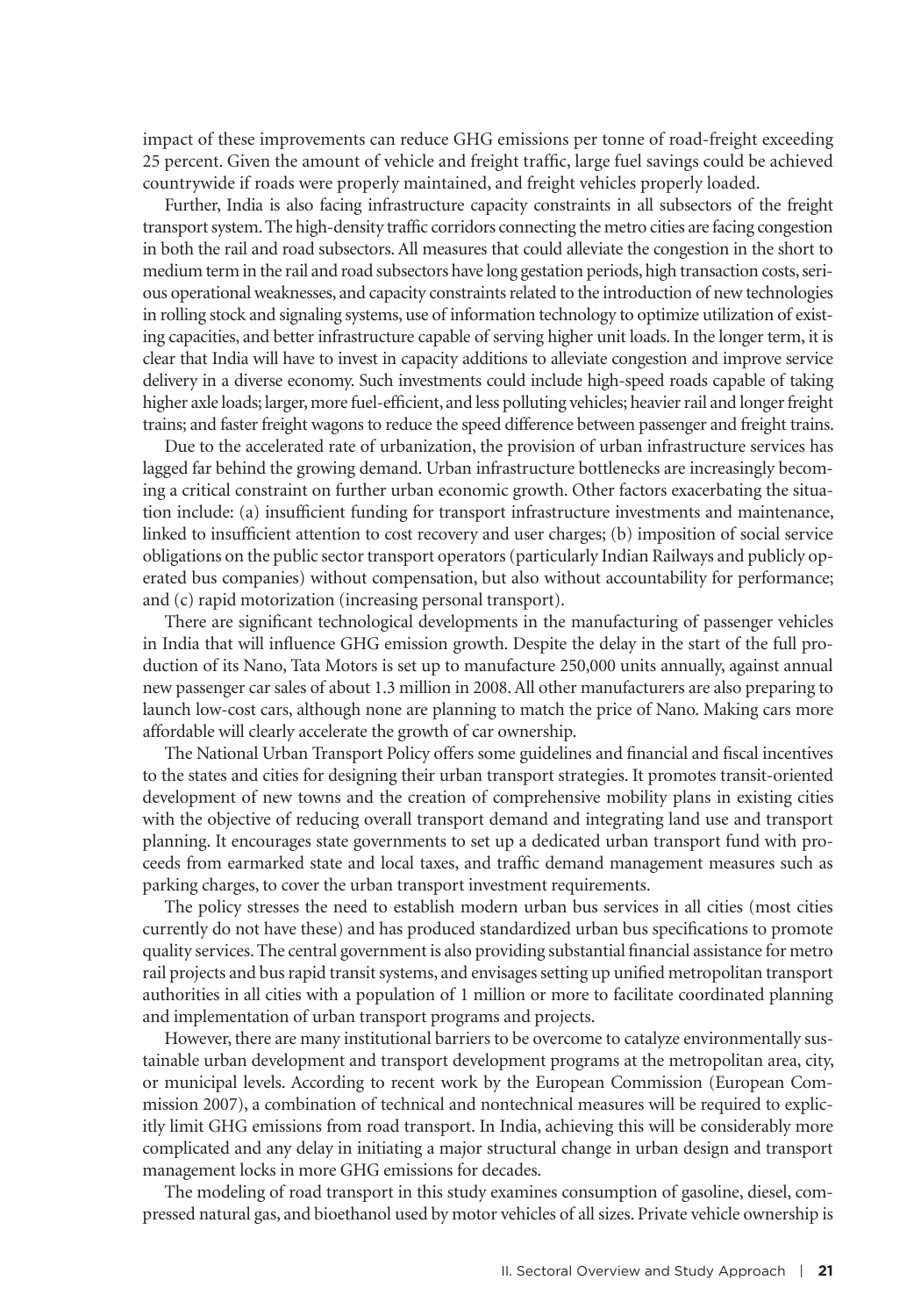modeled in exactly the same way as household appliances, using urban and rural centiles. Because data to model the number of two-wheelers, but not passengers, per household were available, each car-owning household is assumed to have only one, thereby giving a lower bound on car ownership. The model takes into account penetration of low-cost passenger cars in the market. To offset the inability to model the number of cars owned by households, which lowers car ownership across the economy, the model does not assume that the sales of low-cost cars reduce the sales in other car segments.

## GENERAL ENERGY EFFICIENCY IMPROVEMENT

Despite the financial attractiveness of energy efficiency investments and several efforts to build the Indian technical capacity to deliver energy efficiency solutions, there has been limited adoption of efficient technologies and replication of best practices. As in many countries, the risk-adjusted profitability is higher for capacity expansion than for energy efficiency measures, and in a rapidly growing economy, there is a tendency for greater investments in capacity expansion. In addition there are numerous barriers and market failures for energy efficiency investments in India, similar to those typically seen in projects globally, as well as India-specifi c constraints such as access to finance, which is particularly acute but not limited to small- and medium-size enterprises (SMEs). SMEs constitute more than 80 percent of the total number of industrial enterprises in the country, accounting for 45 percent to industrial production, 17 percent of GDP, and 40 percent of India's exports. Indian companies typically face constraints in accessing adequate and timely financing for energy efficiency on competitive terms, particularly longer-tenure loans, but also, in the context of the 2008–2009 financial crisis, working capital loans. In some cases, pricing policies contribute to significant distortions and inefficiencies—such as free power to consumers in the agricultural sector, leading to unsustainable use of natural resources.

Other well-documented barriers to the adoption of energy efficiency and demand-side management schemes in India include: (a) high up-front transaction costs; (b) lack of incentives to utilities who perceive demand-side management as a loss of market base; (c) lack of corporate leadership on energy efficiency and focus on increased outputs, commercial competitiveness, quality, and profitability; (d) lack of intermediation capacity and incentives; (e) the absence of a reliable measurement and verification regime; and (f) lack of trained personnel to integrate the technology, financial, and commercial aspects.

Although there is lack of data to track past performance, several studies point out that actual implementation of targeted government programs aimed at energy efficiency and demand-side management has been sluggish. The 8th Five Year Plan ear-marked Rs 1,000 crore (US\$200 million) for targeted programs in energy efficiency with potential savings of 5 GW of installed power generation capacity and 6 million tonnes of petroleum products. As a result of objectives set out in the 9th Five Year Plan, the Energy Conservation Act was enacted and the Bureau of Energy Efficiency (BEE) was established. The 10th Five Year Plan targeted energy savings of 85 million kWh—about 13 percent of the estimated demand of 719,000 million kWh—by the end of the 10th Plan. There were no specific funds allocated to meet the energy-saving targets. Under the various initiatives undertaken by the BEE—the Bachat Lamp Yojana (BLY), the Standards and Labeling Scheme for household appliances, the agricultural and municipal demand-side management, and the Energy Efficiency in SMEs—savings equivalent to 2,600 MW of generation capacity has been targeted (BEE, 2009).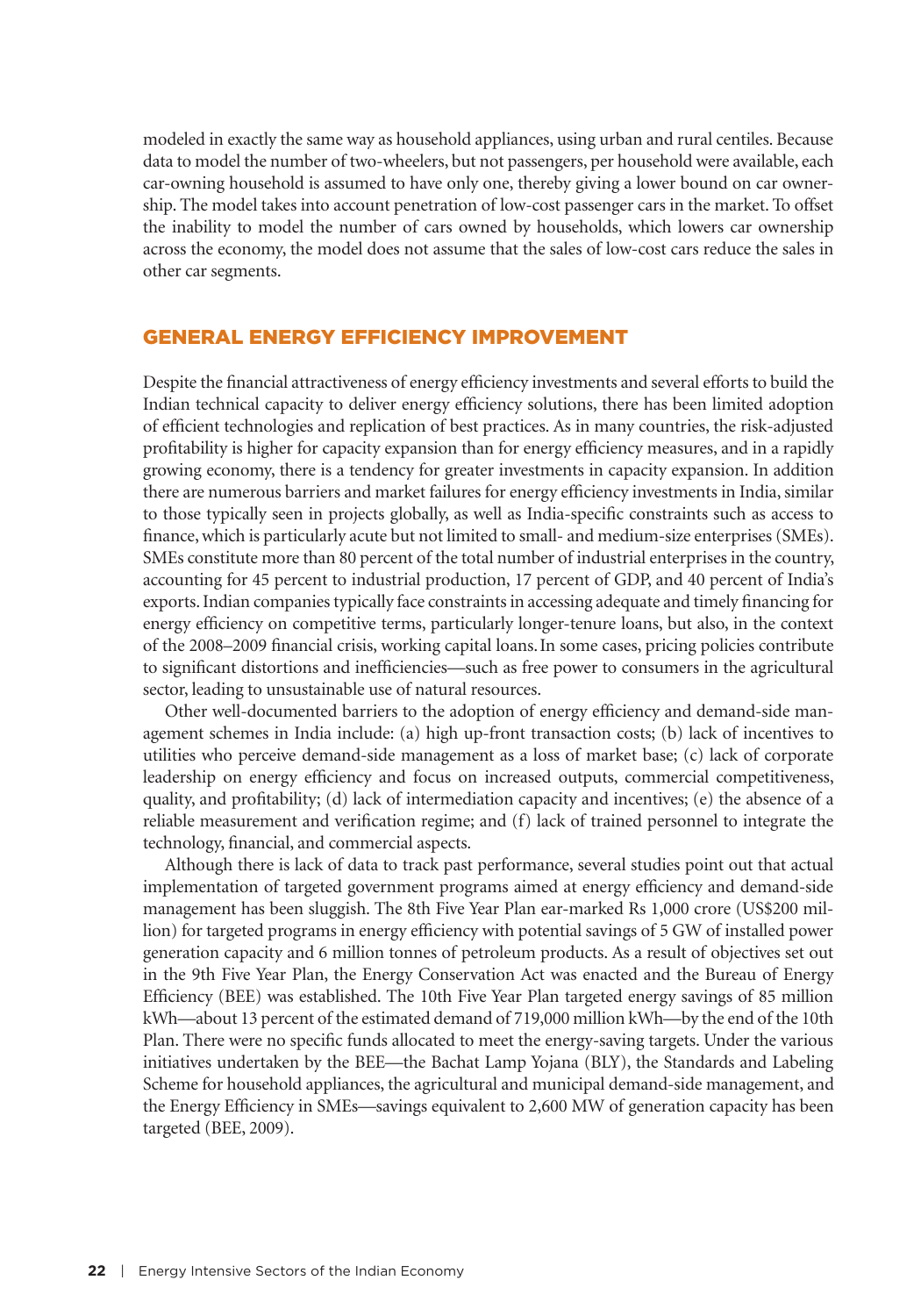# **III. Scenario 1: Five Year Plans**

cenario 1, alternatively called Five Year Plans scenario, is based on projections of expansion of electricity generation capacity in the 11th (April 2007–March 2012) and 12th (April 2012–March 2017) Five Year Plans, the Integrated Energy Policy which outlines projections until the 15th Five Year Plan (April 2027–March 2032), papers by the 11th Plan Working Group and the CEA, programs led by the Ministry of New and Renewable Energy such as Jawaharlal Nehru National Solar Mission, and model projections on growth in industry, nonresidential buildings and transport. The scenario includes planned investments to expand capacity, increase reliability, and strengthen energy efficiency.

## KEY ASSUMPTIONS

As with all other scenarios, GDP is assumed to grow at an average rate of 7.6 percent between 2009 and 2031. Beyond the 12th Five Year Plan, the model assumes an elasticity of demand for electricity with respect to income falling from 0.78 in 2017 to 0.67 in 2023 and constant thereafter.

More specific assumptions include the following:

- In thermal generation, the share of supercritical coal-fired plants will increase to 20 percent in the 11th Plan, 50 percent in the 12th Plan, 70 percent in the 13th Plan, and 90 percent thereafter. For the existing coalfired plants, the strategy is to rehabilitate or retire 5 GW of the lowestperforming plants within the 11th Plan, and 10 GW in the 12th Plan. In addition, the Government of India plans to renovate and modernize about 27 GW of coal-fired power plants by 2017, which will improve energy efficiency (World Bank, 2009c).
- Technical transmission and distribution losses are reduced from 29 percent in 2005 to 15 percent in 2025 in accordance with existing plans.
- Captive demand grows from 78,000 GWh in 2006 to 131,000 GWh in 2011 and then remains constant thereafter (MoP, 2007). This is subtracted from the total demand to arrive at the demand met by the grid. Transmission and distribution losses are added to the grid-based demand and shortages/spinning reserves considered to calculate the gross electricity supply needed for the grid.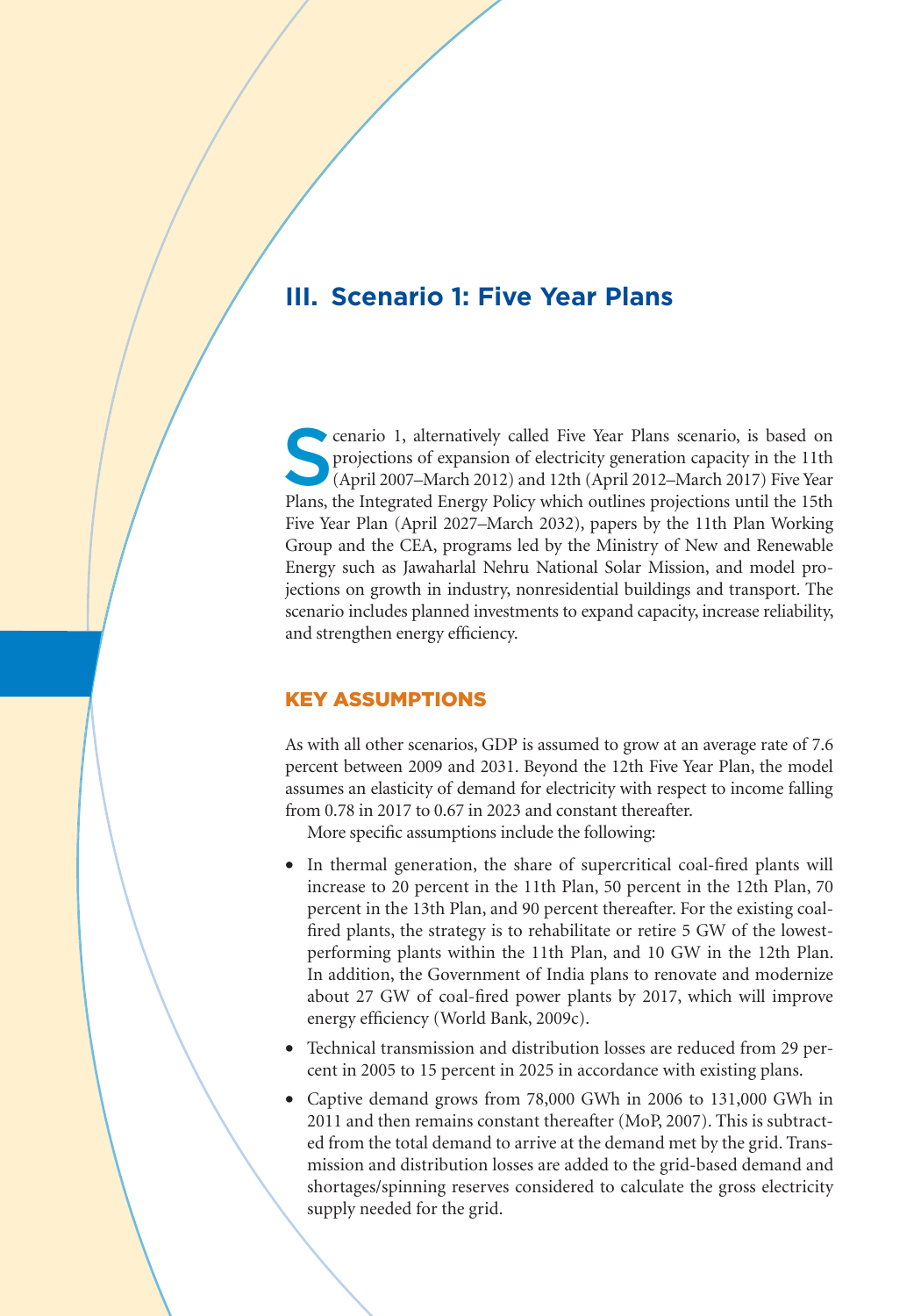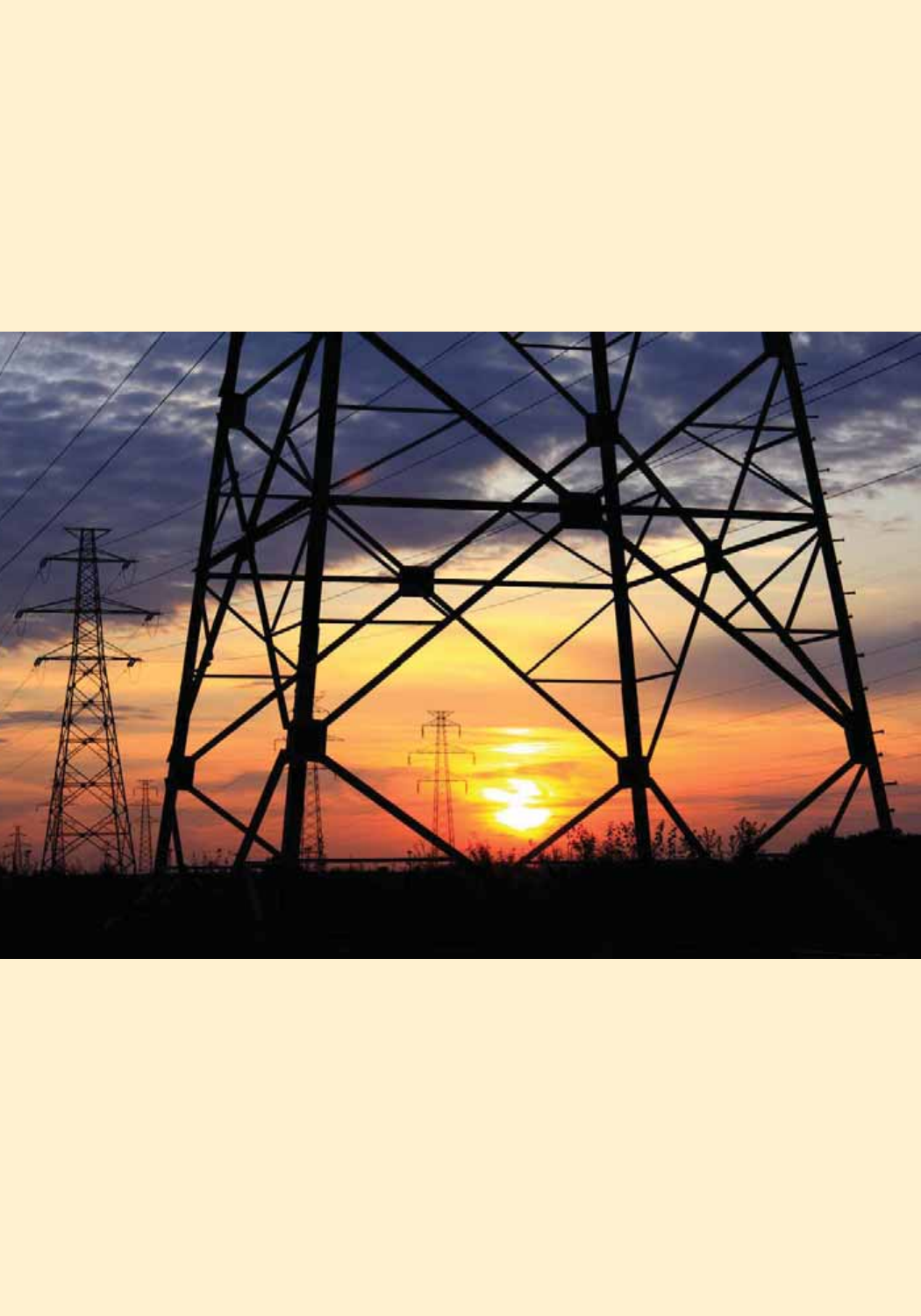- In the case of hydropower, the Government of India has an ambitious plan to realize the full potential (150 GW) by 2031, which is a fivefold increase in installed hydropower capacity within the next two decades. The Government also has interim targets of a 50 percent increase in hydropower capacity in the 11th Plan (from 35 GW to 51 GW) and another 59 percent increase in the 12th Plan (from 51 GW to 81 GW).
- Besides large-scale hydropower, the Five Year Plans envisage increasing renewable energy, including wind power, biomass, and small hydro, to 10 percent of installed capacity by April 2012 (from the current share of 8 percent). According to current plans, India would have harnessed 88 percent of its available potential for wind and 43 percent of small hydro potential by 2021.

## KEY FINDINGS

Overall, the model predicts that, in the five sectors,  $CO_2$ -equivalent  $(CO_2e)$  emissions will increase from 1.1 to 4.9 billion tonnes in 2031, despite significant investments to develop domestic renewable energy sources such as hydropower, wind and biomass as well as improvements in efficiency as envisaged in the Integrated Energy Policy and the 11th Five Year Plan. Among the various sectors, grid electricity supply accounts for 51 percent of the emissions increase, followed by 20 percent for industry, 16 percent for road transport, and 4 percent for captive power generation (Figure 3.1). Nonresidential buildings account only a small share of the overall increase according to the model.

As per the model, India's installed power generation capacity will need to increase fivefold from 145 GW to about 720 GW by 2031. The emission increase from the power sector dominates since model projections show that coal-fired generation plants (59 percent of installed capacity by 2031 as shown in Figure 3.2) are likely to continue to be the mainstay of energy supply to the grid, despite considerable efforts to increase the share of renewable and other lower-carbon energy in the power generation mix. By 2031, the share of coal-fired plants will likely increase from 55 percent



#### **Figure 3.1 | Total CO<sub>2</sub> Emissions in Scenario 1 (billion tonnes)**

*Notes:* Electricity supply—grid and captive—covers electricity used across the entire economy, including those areas not covered by this study. Industry covers process-related emissions and direct use of fossil fuels in the six subsectors. Nonresidential covers direct use of fossil fuels. Road transport covers gasoline, diesel, compressed natural gas, and bioethanol used by motor vehicles of all sizes. Nonresidential buildings contribute so little from using diesel and liquefied petroleum gas (LPG) that their total contribution is not visible in the figures.

*Source:* Authors' calculations.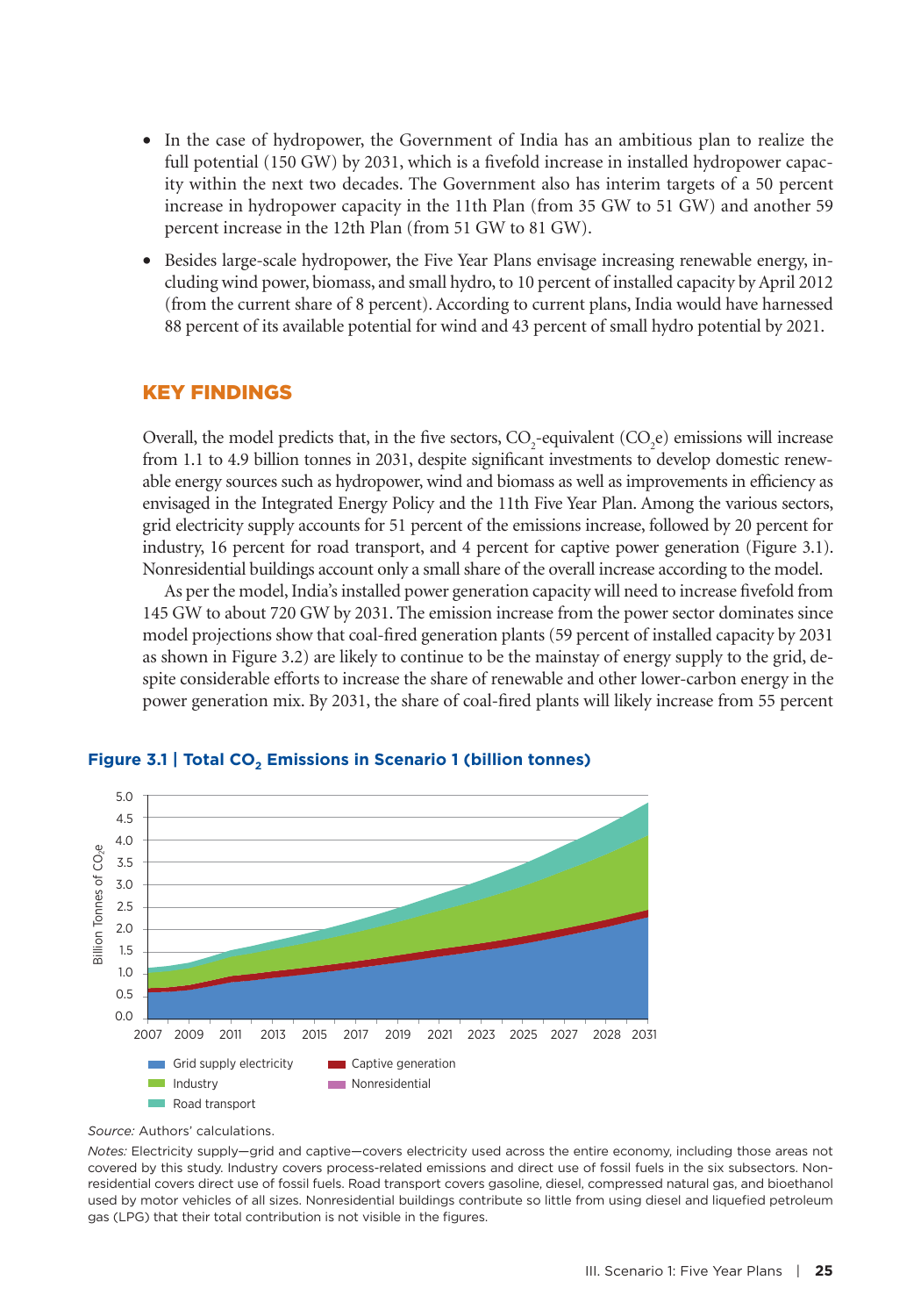

#### **F igure 3.2 | Share of Coal-Based Generation Capacity in 2031 in Scenario 1**

Source: Authors' calculations. 2007/8 plot is based on the CEA CO<sub>2</sub> Baseline Database for the Indian Power Sector updated with data from CEA website (November 5, 2009) on commissioned plants and those under construction.

to 65 percent in the generation capacity (MW), but the carbon intensity of the sector will likely decrease (Figure 3.3). This is simply a consequence of the lack of natural resources in India, lack of availability of lower-carbon technologies such as solar at affordable prices, implementation issues, and the abundance of (global and domestic) coal and its relative cost advantage.

Among the various efficiency improvement options, the reduction of technical transmission and distribution losses clearly appears as a measure that can both reduce GHG emissions and provide significant co-benefits in terms of energy security and the reduction of local air pollution. If one considers a transmission and distribution loss reduction from the current estimated level



**Figure 3.3 | Evolution of Grid Electricity Supply and Associated CO<sub>2</sub> Intensity** 

*Source:* Authors' calculations.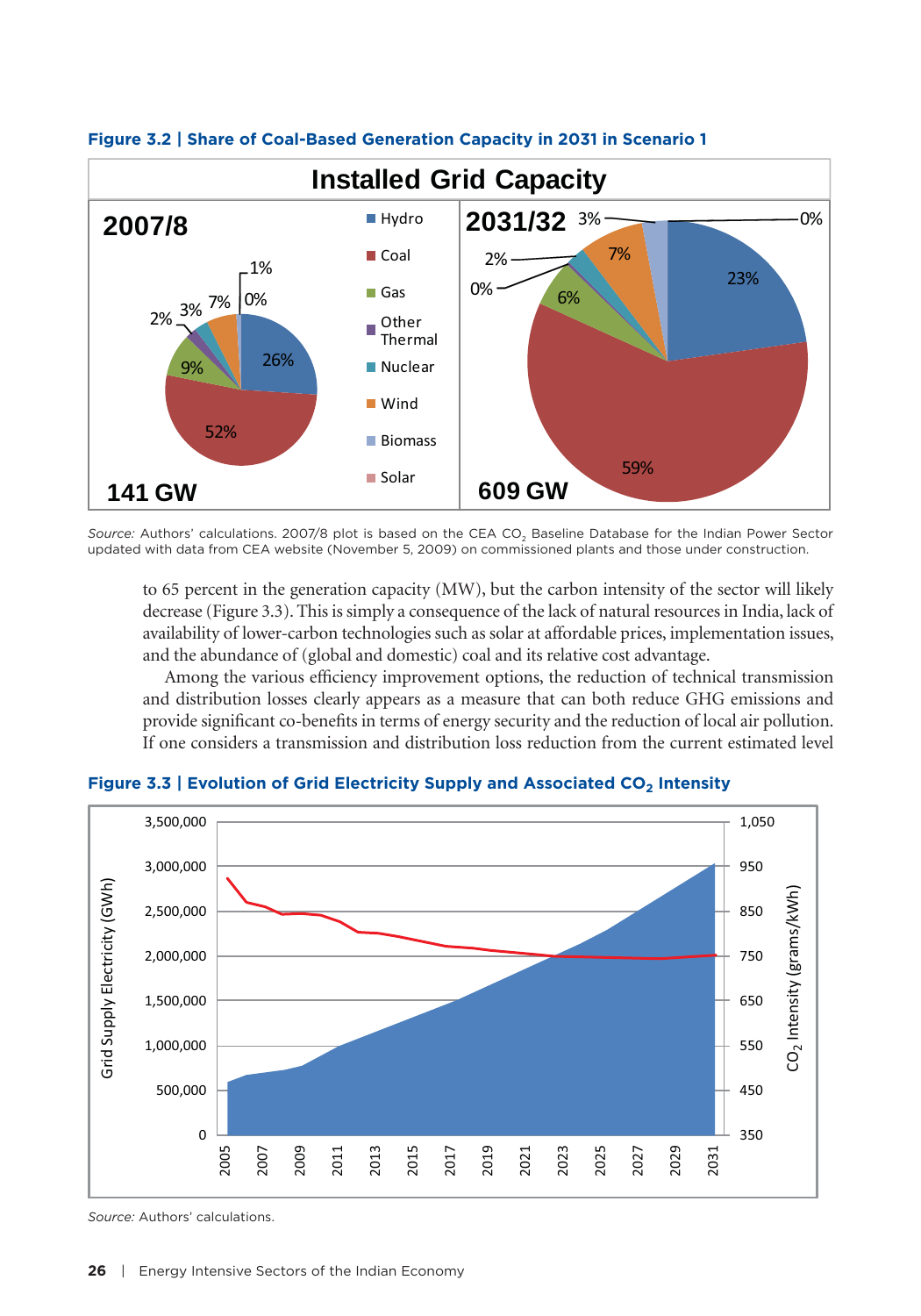of 29.3 percent to 15.05 percent in 2025 as planned, then the energy supplied through the grid decreases by a total of 16 percent of supplied power over the 25-year period.

In Scenario 1, the tonnes of  $CO<sub>2</sub>$  per tonne of product in industry fall as newer, more efficient production capacity is added to meet the growing demand. Between 2007 and 2031, the integrated steel producers reduce their emissions intensity by more than 19 percent, small iron and steel plants and fertilizer manufacturers about 17 percent, aluminium and cement manufacturers about 12 percent, pulp and paper 8 percent, and refining less than 1 percent.

In nonresidential buildings, the changes in scenario 1 from 2007 to 2031 are complex since new buildings have higher specific energy consumption per square meter than pre-existing buildings. Energy consumption in pre-existing buildings also increases as more appliances and equipment are added. These are offset by improvements in appliance efficiency. Overall, the average  $CO<sub>2</sub>$  intensity (tonnes of  $CO<sub>2</sub>$  per square meter of floor space) of nonresidential buildings decreases from 2007 to 2031 by 7 percent, ranging from an increase of 11 percent for hospitals to a reduction of 25 percent for schools.

The tonnes  $CO<sub>2</sub>$  emitted per household from electricity consumption rises 50 percent from 1.1 to 1.7 from 2007 to 2031 despite appliances becoming more efficient, because more households gain access to electricity and rising income spurs greater appliance ownership and use. The rise in electricity consumption is concentrated particularly in low-income households. Between 2007 and 2031, the share of electricity use by the bottom third of the population increase from 13 percent to 19 percent in urban areas and from 11 percent to 23 percent in rural areas. During the same period, the top third of the population will record a decreasing relative share, from 61 percent to 49 percent for urban and from 64 percent to 43 percent for rural. However, electricity consumption in India will still remain far below that in the European Union or North America. For example, electricity consumption of the top third of the Indian population in 2031 is expected to be only one third of the EU-15 average electricity consumption of 2004.

The share of lighting in the total residential electricity use will decline from 30 percent to 21 percent by 2031 due to the increased use of other appliances. By that year, heating and cooling appliances are estimated to consume 270 terawatt-hours (TWh) a year, or 48 percent of total residential electricity. Of this, the largest consumption is for operating fans (36 percent), followed by electric water heaters (26 percent), air coolers (20 percent), and air conditioning (18 percent).

Kitchen appliances are estimated to consume 102 TWh in 2031, or 18 percent of the total. Of the 102 TWh, 82 percent will be for refrigerators, followed by 6 percent for washing machines, 5 percent each for electric ovens and toasters, and 3 percent for microwave ovens. Entertainment appliances as expected to consume another 77 TWh, or 13 percent of the total. Out of 77 TWh, television sets account for 78 percent, compact disc (CD) and MP3 players 13 percent, radios 6 percent, digital video disc (DVD) and video cassette recorders (VCRs) 2 percent, and computers 1 percent.

In road transport, car ownership grows from 5.7 million in 2006 to 41.4 million in 2020 and to 113 million in 2031. Motorcycle ownership grows 40 million in 2006 to 164 million in 2020 and to 287 million in 2031. Nano and other low-cost cars are included; their inclusion increased the number of cars at the expense of two-wheelers. Since the average  $\mathrm{CO}_2$  emissions per passenger-kilometer by car are approximately three times those by motorcycle, vehicle fuel consumption and  $\mathrm{CO}_2^{}$  emissions increase over time. Rapid growth of vehicle purchase notwithstanding, car ownership in 2031 will continue to be lower than the average of about 350 for every 1000 persons in the countries belonging to the Organisation of Economic Co-operation and Development (Figure 3.4).

The sensitivity analysis *A* on scenario 1, taking lower GDP growth, reduces both demand and  $CO<sub>2</sub>e$  emissions. In 2031, GDP in the sensitivity case is 19 percent lower than in scenario 1, and  $CO<sub>2</sub>e$  emissions are 14 percent lower, reflecting a GDP elasticity of  $CO<sub>2</sub>e$  emissions smaller than unity. Among the various sectors, grid electricity supply accounts for 47 percent of the total emissions, followed by 34 percent for industry, 15 percent for road transport, and 4 percent for captive power generation (Figure 3.5). Nonresidential buildings account only a small share of the overall increase according to the model.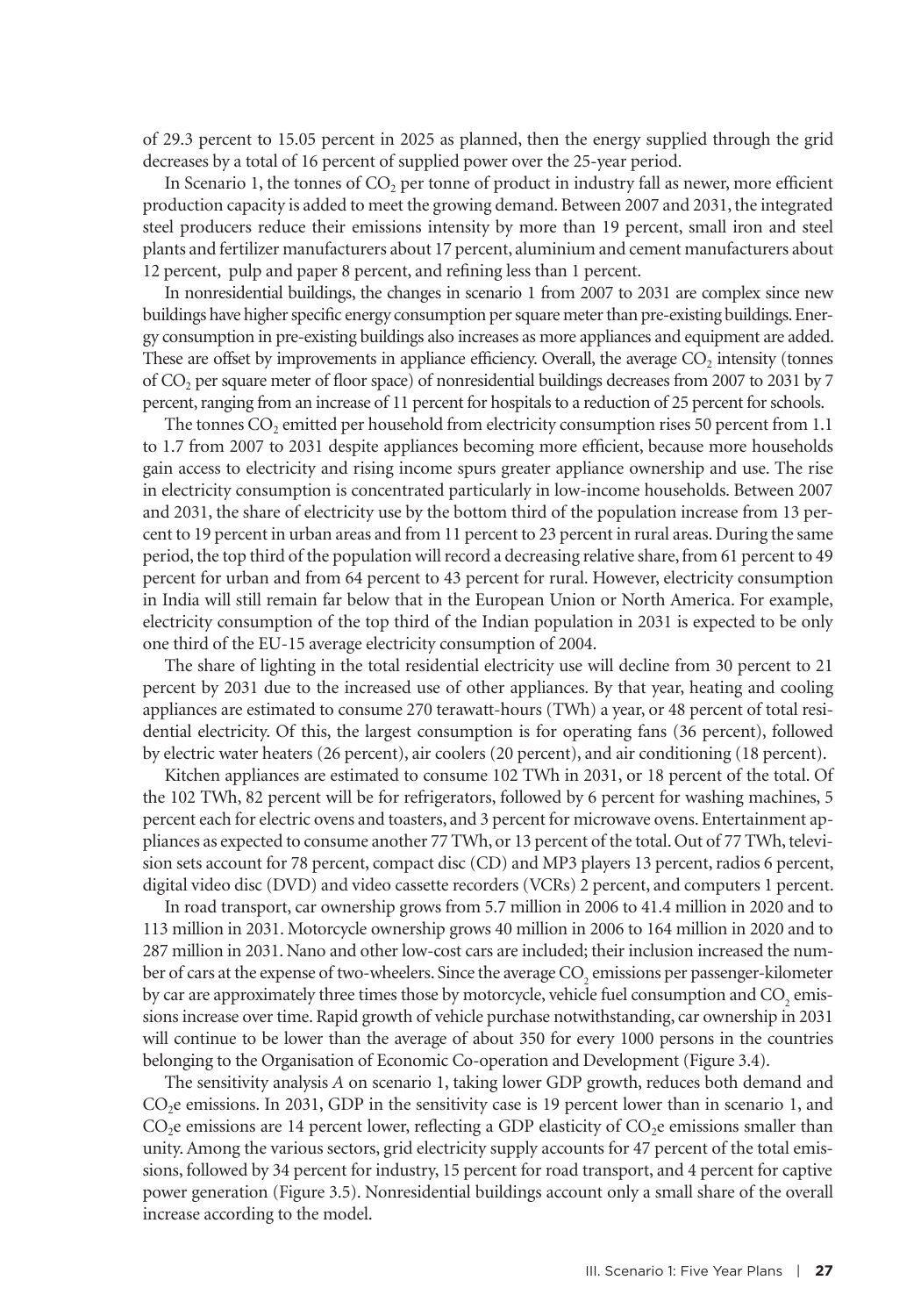

Figure 3.4 | Car Ownership per Thousand People (in relation to GDP per capita) 1990-2008

*Source:* Author's calculations (for India) and data from OECD/IEA (2007).

*Note:* - India is estimated to have 86 cars per 1000 people and a GDP/capita of US\$3700 in 2031/2. US passenger cars include other 2 axle and 4 tire vehicles. *Sources:* EarthTrends (http://earthtrends.wri.org), World Bank Database, US National Transportation Statistics.



**Figure 3.5 | Emission Profile for Lower GDP Growth Sensitivity Analysis** 

*Source:* Authors.

*Notes:* See notes for Figure 3.1.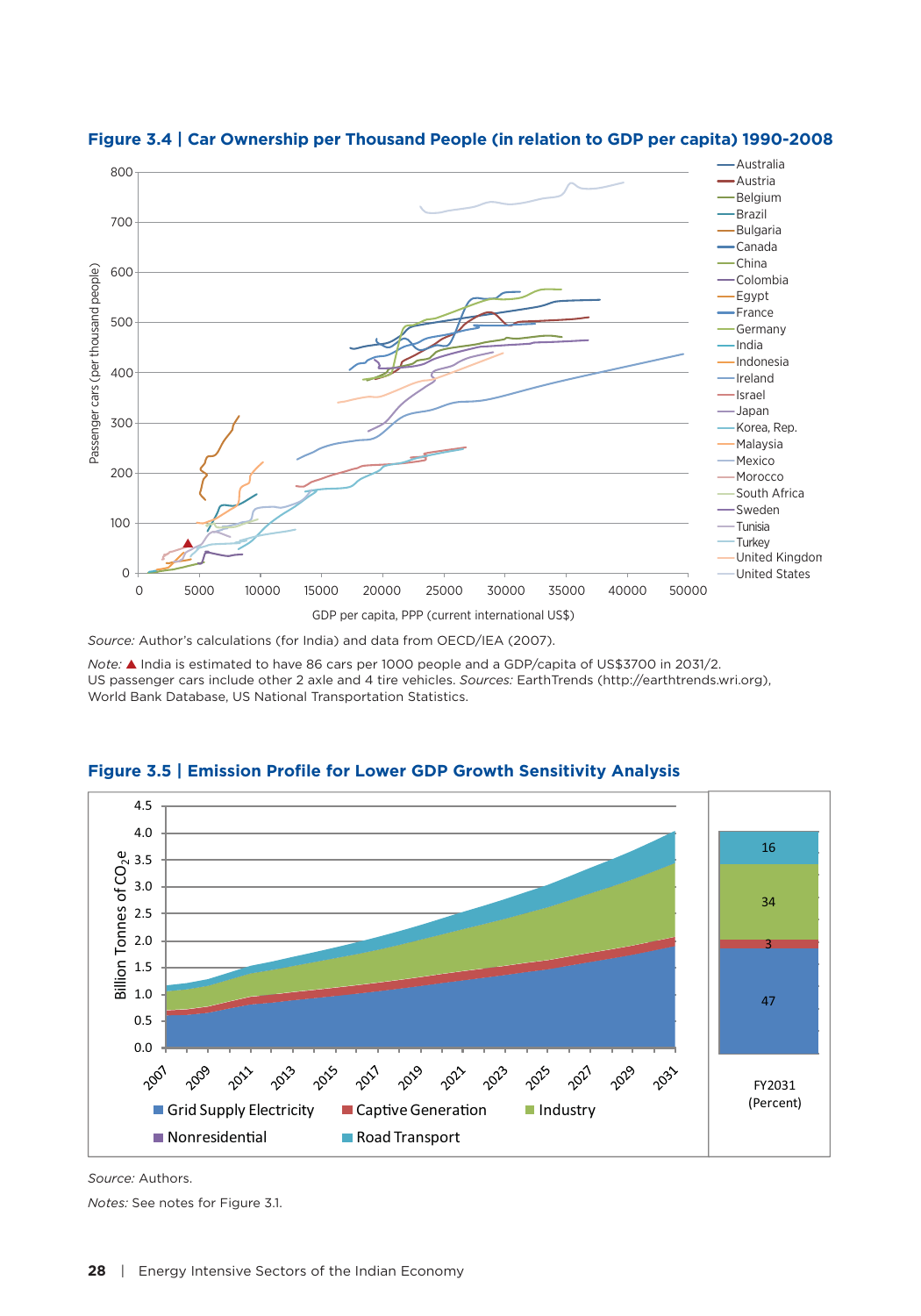# **IV. Scenario 2: Delayed Implementation of Supply Measures**

eting all targets of Five Year Plans, as assumed in scenario 1,<br>might require a paradigm shift in how power sector operations<br>are conducted and monitored, projects are implemented (existing<br>not particularly and proposal an might require a paradigm shift in how power sector operations are conducted and monitored, projects are implemented (existing assets maintained and modernized, and new assets added), and sector development is planned. Scenario 2 is based on the achievement rates of the past three Five Year Plans and builds into its assumptions delayed implementation of electricity supply measures.

## KEY ASSUMPTIONS

Scenario 2 assumes that, relative to scenario 1, there will be delays with respect to the following measures:

- A delay of five years in the transmission and distribution reduction loss program
- Hydropower capacity added at half the rate, reaching by 2031 half of what is technically achievable
- Supercritical coal-fired power plants built at half the planned rate
- Wind, solar, and biomass-based plants built at half the planned rate.

Unmet demand would be satisfied by additional captive power generation. Sensitivity analysis *B* on scenario 2 explores the implications of new capacity addition for the technologies mentioned above at 80 percent of the rates assumed in scenario 1.

## KEY FINDINGS

In scenario 2,  $CO<sub>2</sub>e$  emissions increase from 1.1 to 5.1 billion tonnes in 2031, as shown in Figure 4.1. Among the various sectors, grid electricity supply now accounts for 43 percent of the increase, followed by industry which accounts for 33 percent. Road transport results in a 16 percent increase and captive power contributes about 8 percent to compensate for the decline in grid-supply. Nonresidential buildings account for only a small share of the overall increase.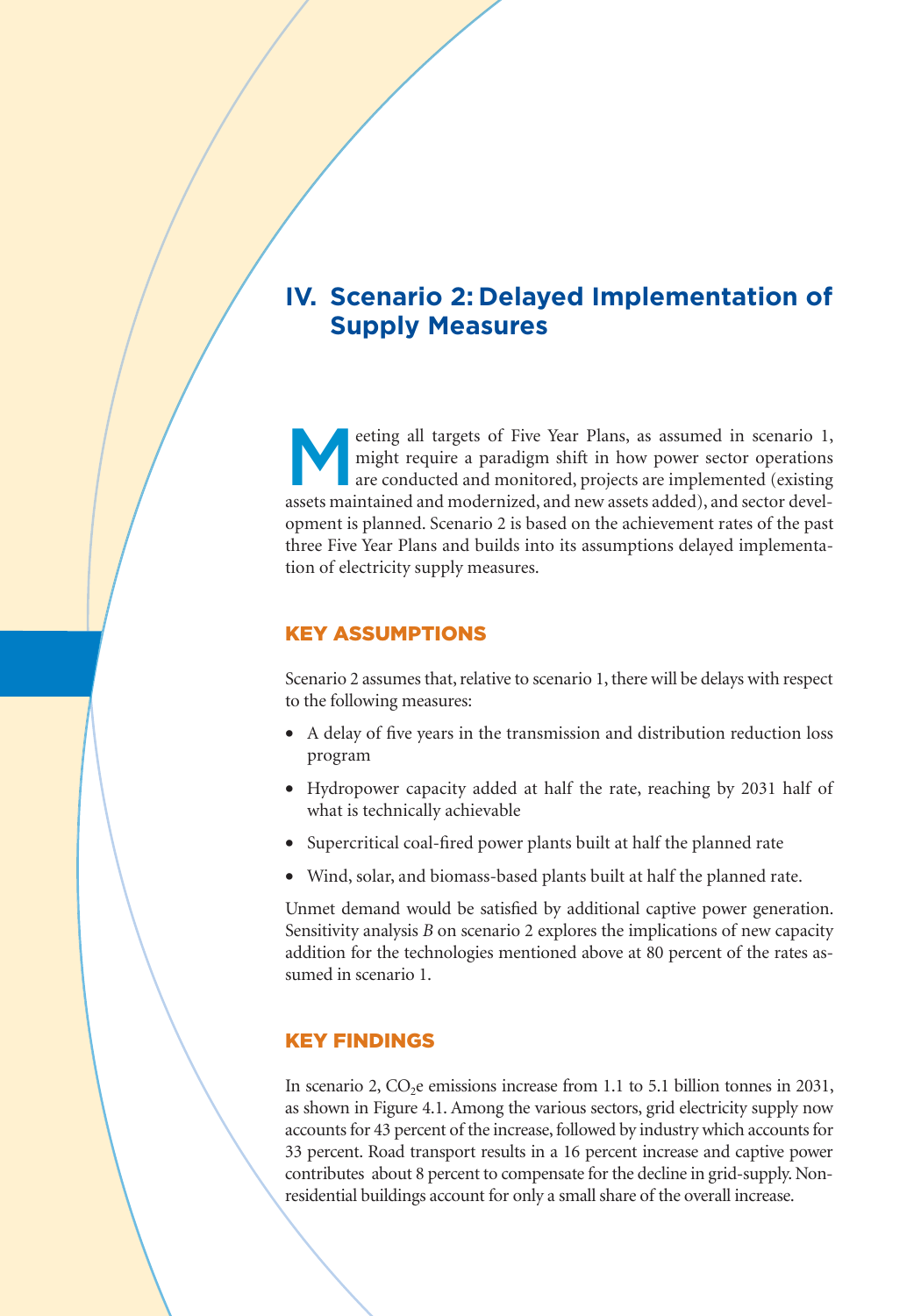

#### Figure 4.1 | Total CO<sub>2</sub> Emissions in Scenario 2 (billion tonnes)

*Source:* Author's calculations.

Scenario 2 shows the impact of slowing the addition of new capacity for higher-efficiency coal, hydro power larger than 10 MW, small hydro, wind, and biomass, together with a five-year delay in meeting the transmission and distribution loss reduction targets. Sensitivity analysis *B* limits the slippage in new capacity addition to 20 percent. As can be seen in Figure 4.2, the carbon intensity of the grid electricity supply rises as a result. By 2031, captive power generation is expected to supply 14.4 percent of electricity (compared to 5.5 percent in scenario 1) and the carbon intensity of the grid increases to 820 g  $CO<sub>2</sub>/kWh$  (9 percent higher than the 750 g  $CO<sub>2</sub>/kWh$  in scenario 1). In sensitivity case B, by 2031, captive generation supplies 9 percent of electricity and the carbon intensity of the grid increases to 780 g  $CO<sub>2</sub>/kWh$ .

Table 4.1 shows that delayed implementation lowers capital expenditures for grid electricity by about 15 percent. Captive generation covers the unmet electricity demand created by delayed implementation, giving a temporary relief to the public sector but incurring higher costs to the society as a whole. Over the medium term, a portion of investment in the power sector is shifted



#### **Figure 4.2 | Impact of Delayed Implementation in Scenario 2 on CO<sub>2</sub> Intensity and Captive Power Generation**

Source: World Bank staff calculations.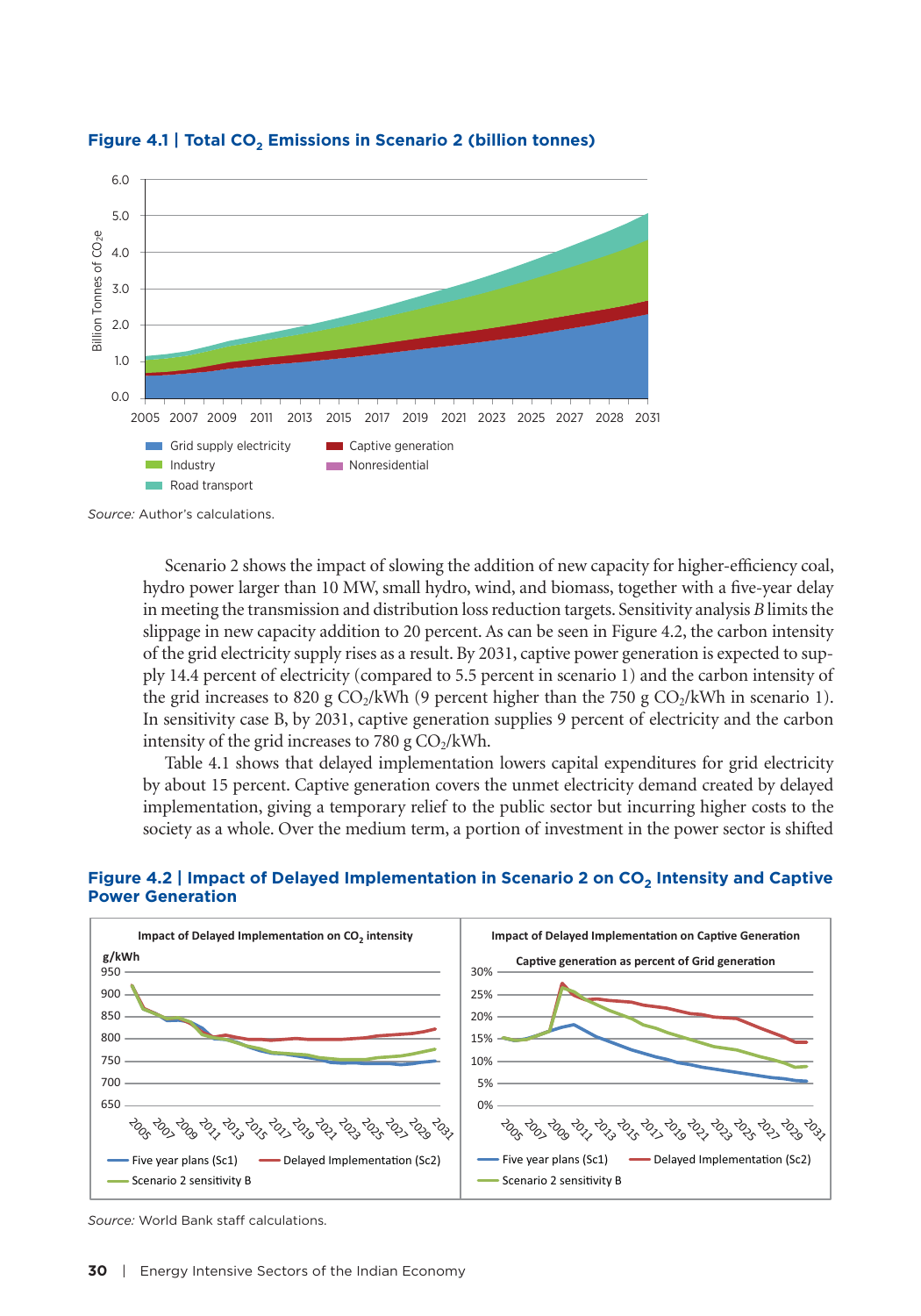#### Table 4.1 | Investment Costs for Life Extension, Efficiency Improvement, and New Capacity **in Grid-Supplied Electricity**

|                                                                                                              | BILLIONS OF 2007 RUPEES |                           | DIFFERENCE FROM SCENARIO 1             |                                      |  |
|--------------------------------------------------------------------------------------------------------------|-------------------------|---------------------------|----------------------------------------|--------------------------------------|--|
| <b>SCENARIO DESCRIPTION</b>                                                                                  | NPV (2007)              | <b>TOTAL</b>              | <b>NPV (2007)</b>                      | <b>TOTAL</b>                         |  |
| Scenario 1<br>Life extension and efficiency improvement<br>New capacity<br>Total                             | 570<br>8,000<br>8,600   | 1,400<br>24,000<br>25,000 | Ω<br>Ω<br>0                            | 0<br>Ω<br>0                          |  |
| Scenario 2<br>Life extension and efficiency improvement<br>New capacity<br>Total<br>% difference             | 480<br>6.900<br>7.400   | 1,600<br>19.000<br>21,000 | $-90$<br>$-1.100$<br>$-1.200$<br>$-14$ | 200<br>$-4.400$<br>$-4.200$<br>$-17$ |  |
| Sensitivity analysis B<br>Life extension and efficiency improvement<br>New capacity<br>Total<br>% difference | 490<br>7.800<br>8,300   | 1.700<br>22,000<br>24.000 | -80<br>$-200$<br>$-300$<br>-4          | 240<br>$-1.800$<br>$-1,600$<br>-6    |  |

*Source:* Authors' calculations.

*Notes:* NPV computed using a discount rate of 10 percent. Rupees are in 2007 rupees. Total is the sum of annual investments without discounting. All numbers in the table are rounded off. Differences do not exactly match the differences between the numbers in the table as a result.

from the grid system to privately-owned, smaller-scale power generators throughout the economy running mainly on diesel. In sensitivity analysis *B*, less slippage raises capital expenditures for grid electricity, and the overall capital expenditure level is only about 5 percent lower than in scenario 1.

The direct expenditure on rehabilitation and modernization and new plant and equipment for grid-supply over the 23-year period in the model shows a decrease of 17 percent in scenario 2 when compared to scenario 1 and a decrease of 6 percent in sensitivity analysis *B* when compared to scenario 1. However, greater expense and investments are borne by the private sector through higher captive generation, and will entail higher overall costs to the economy.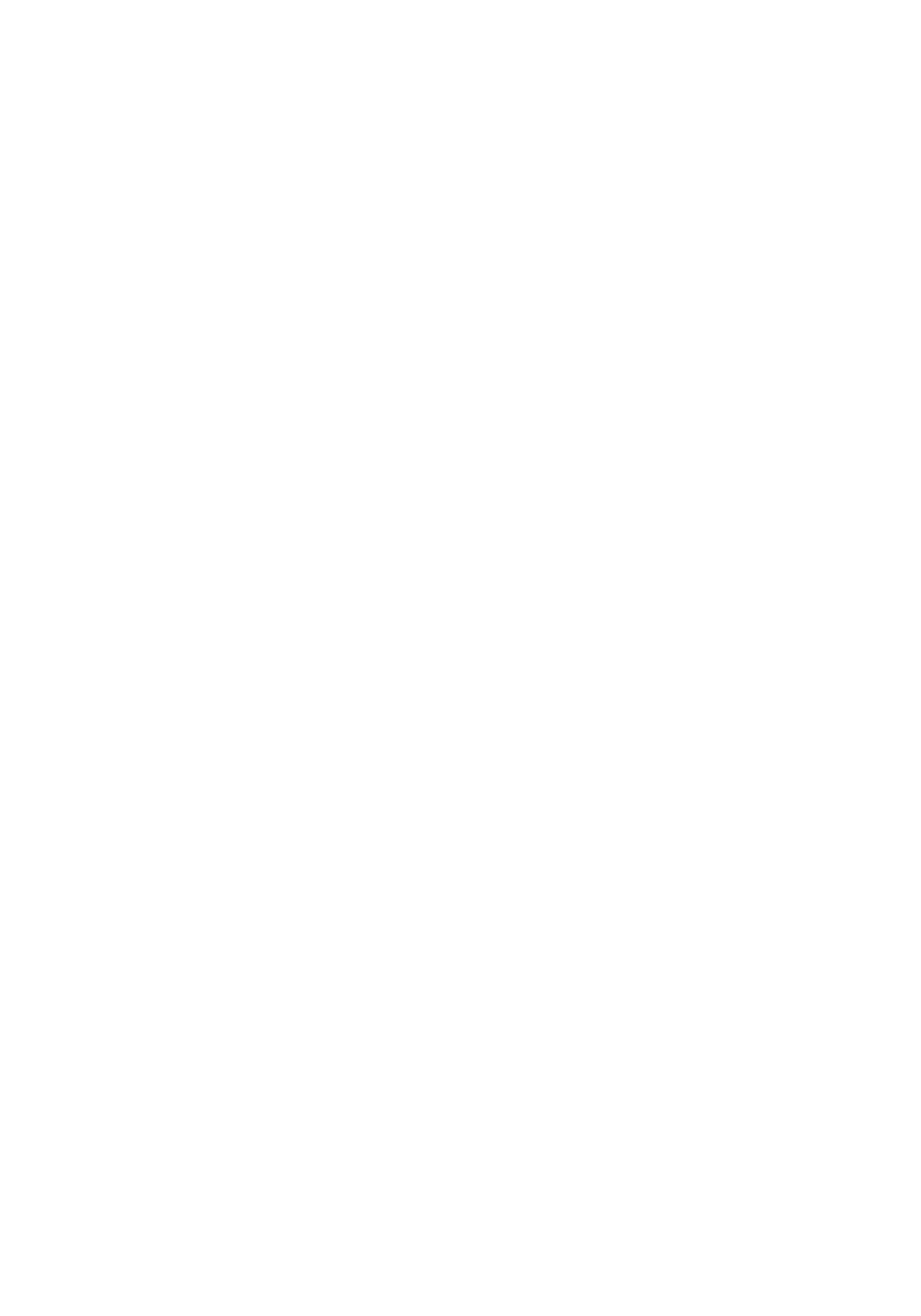# **V. Scenario 3: "All-Out Stretch" Scenario**

**I**<br>I<br>I<br>I<br>I<br>I<br>I t is often suggested that if the technology and resources become available, then India will be able to undertake many more actions on the demand side to further lower its low-carbon path than envisaged in the 11th Five Year Plan and the Integrated Energy Policy.

### KEY ASSUMPTIONS

Relative to scenario 1, the "all-out stretch" scenario includes measures to further add low-GHG generation technology, improve energy efficiency in the supply chain, and further reduce energy demand through energy efficiency improvement in industry, nonresidential buildings, and household use of electricity:

- On the supply side, the scenario adds an additional 20 GW of imported hydro and an additional 20 GW on top of the targets for solar energy announced in the 2008 National Action Plan on Climate Change, accelerates the reduction of transmission and distribution losses by five years, and provides additional funding for 13 GW of lowest-efficiency coal plants to renovate them ahead of schedule for life extension and to bring their efficiency levels up to those of new plants.
- For the six industrial sub-sectors, the scenario considers about 340 GHGemission-reducing measures that have been adopted commercially since 2006 in the country and that have a real rate of return of 10 percent or higher (not including the transaction costs that are often incurred with energy efficiency measures). They comprise energy efficiency improvement measures for all forms of energy—electricity, coal, oil, and natural gas—as well as a few processes unrelated to energy use releasing GHGs. The average percent of all plants adopting these measures (that apply to them) increases in a straight line from 2011 to reach a stable 80 percent in 2020.
- For appliance use by households and in nonresidential buildings, the scenario considers mandatory minimum efficiency standards of Indian three-star ratings, evolving over time to international standards (such as U.S. Tier 1) with a time lag, which varies from appliance to appliance. Where Indian standards do not yet exist, mandatory minimum standards are made to match international standards, again with a time lag for most appliances.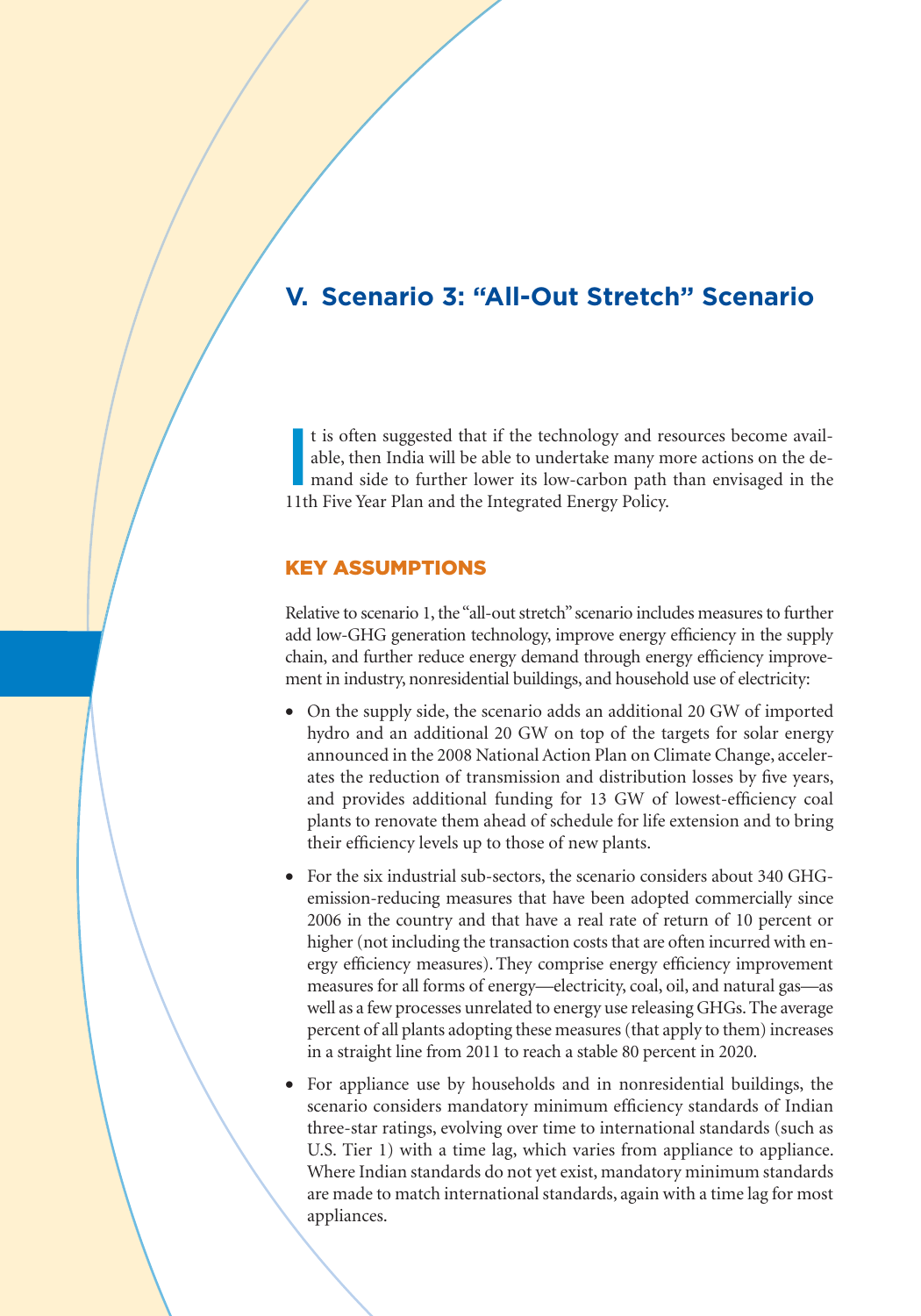- For road transport, scenario 3 assumes more stringent fuel economy standards for light vehicles, matching EU  $CO<sub>2</sub>$  emissions standards with a time lag of 8 years for cars and 10 years for light commercial vehicles, and additional  $CO<sub>2</sub>$  savings from modal shifts.
- Sensitivity analysis *C* looks at the impact of accelerating by five—instead of ten—years the transmission and distribution loss reduction program. Sensitivity analysis *D* considers what scale of transformative measures would be needed in additional carbon-neutral electricity capacity to enable total  $CO<sub>2</sub>$  emissions from power generation to stabilize by 2025.

### KEY FINDINGS

The model findings suggest that  $CO<sub>2</sub>e$  emissions for the sectors covered by the study will increase from the 2007 level of 1.1 billion tonnes to 4.0 billion tonnes in scenario 3 which is lower than in the previous two scenarios. Among the various sectors, grid electricity supply in this scenario accounts for 46 percent of the increase, followed by 35 percent for industry, 17 percent for road transport, and 3 percent for captive power (Figure 5.1). Nonresidential buildings once again account only a small share of the overall increase.

Under the "all-out stretch" scenario, although the capacity requirements for grid supply will decline in 2031 from 609 GW (in scenario 1) to 586 GW, coal-fired plants will still dominate the energy mix in India with a relative share of 51 percent (Figure 5.2). As mentioned before, this is a consequence of the lack of natural resources in India, lack of availability of lower-carbon technologies such as solar at affordable prices, implementation issues, and the abundance of (global and domestic) coal and its relative cost advantage. The carbon intensity of the sector will fall over the period to the lowest level of the three scenarios (Figure 5.3).

Table 5.1 shows the impact on  $CO<sub>2</sub>$  emissions and capital investments of advancing or delaying by five years the implementation of the transmission and distribution loss reduction program assumed in scenario 1 over a 25-year period, assuming that the same amount of grid electricity as in scenario 1 will be supplied to end-users in all cases. In the case involving a delay of five years, additional plant capacity is needed to compensate for the larger technical losses, increasing the total investment requirement. This is in contrast to scenario 2, which does not assume that the same



### Figure 5.1 | Total CO<sub>2</sub> Emissions in Scenario 3 (billion tonnes)

See notes for Figure 3.1.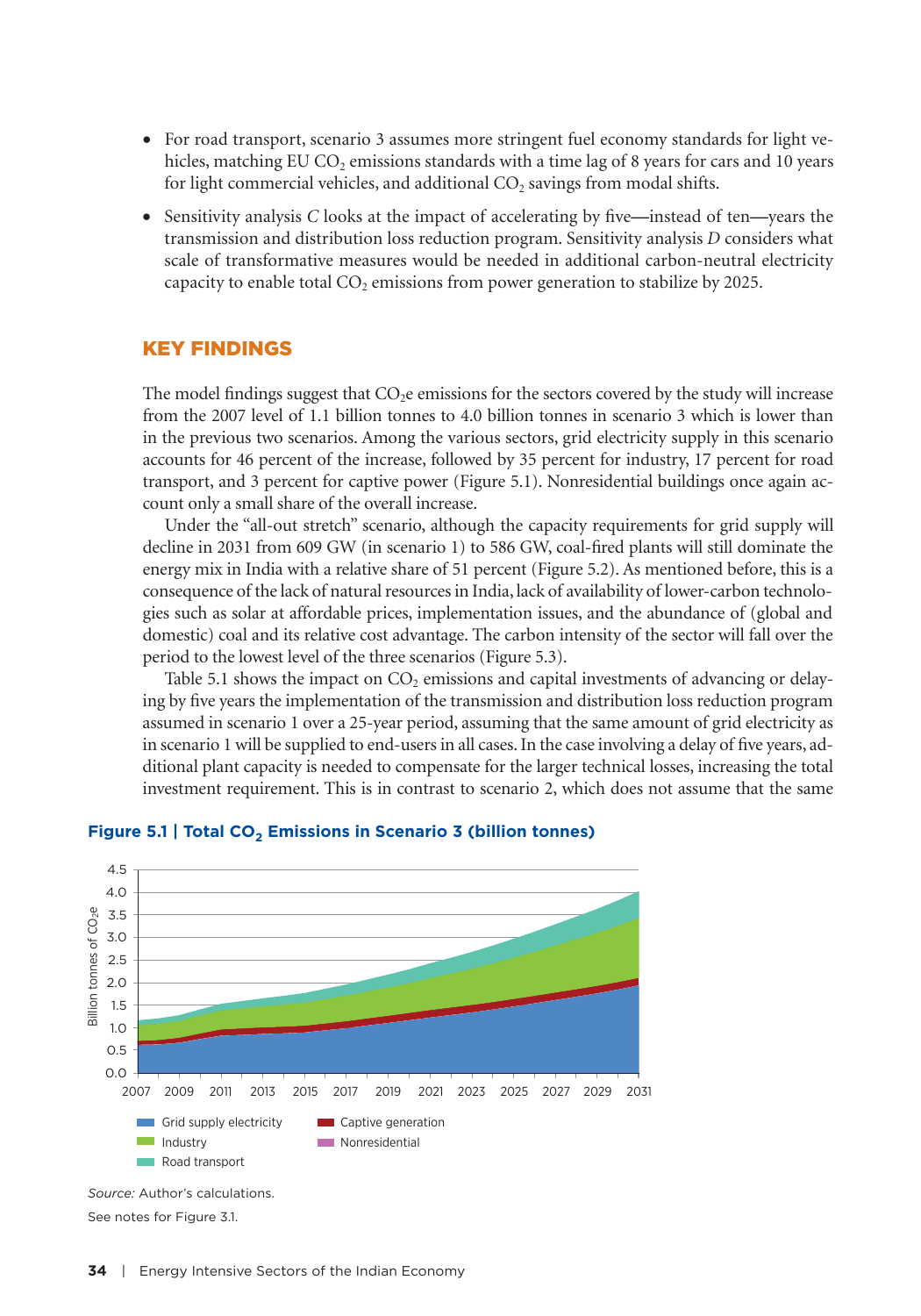

## **Figure 5.2 | Share of Coal-Based Generation Capacity in 2031 (Scenario 3)**

*Sources:* Authors' calculations. 2007/8 plot is based on the CEA CO2 Baseline Database for the Indian Power Sector updated with data from CEA website (November 5, 2009) on commissioned plants and those under construction.



#### **Figure 5.3 | Evolution of the Grid Electricity Supply and Associated CO<sub>2</sub> Intensity**

#### **Table 5 .1 | Impact of Pace of Transmission and Distribution Loss Reduction Program**

| <b>TRANSMISSION AND DISTRIBUTION</b><br><b>LOSS REDUCTION IMPLEMENTATION</b> | <b>CHANGE IN CO<sub>2</sub> EMISSIONS IN</b><br>2007-2031<br>(MILLION TONNES) | <b>CHANGE IN INVESTMENT IN</b><br>2007-2031 <sup>a</sup><br>(BILLION 2007 RUPEES) |
|------------------------------------------------------------------------------|-------------------------------------------------------------------------------|-----------------------------------------------------------------------------------|
| Accelerated by 10 years                                                      | -568                                                                          | $-94$                                                                             |
| Accelerated by 5 years                                                       | $-248$                                                                        | -6                                                                                |
| Delayed by 5 years                                                           | 1.392                                                                         | 227                                                                               |

*Source:* Authors' calculations.

*Note:* The years are financial years.

a. The total investment covers all investments needed to supply the same amount of electricity to consumers as in scenario 1 and includes life extension, efficiency improvement, and new plant construction.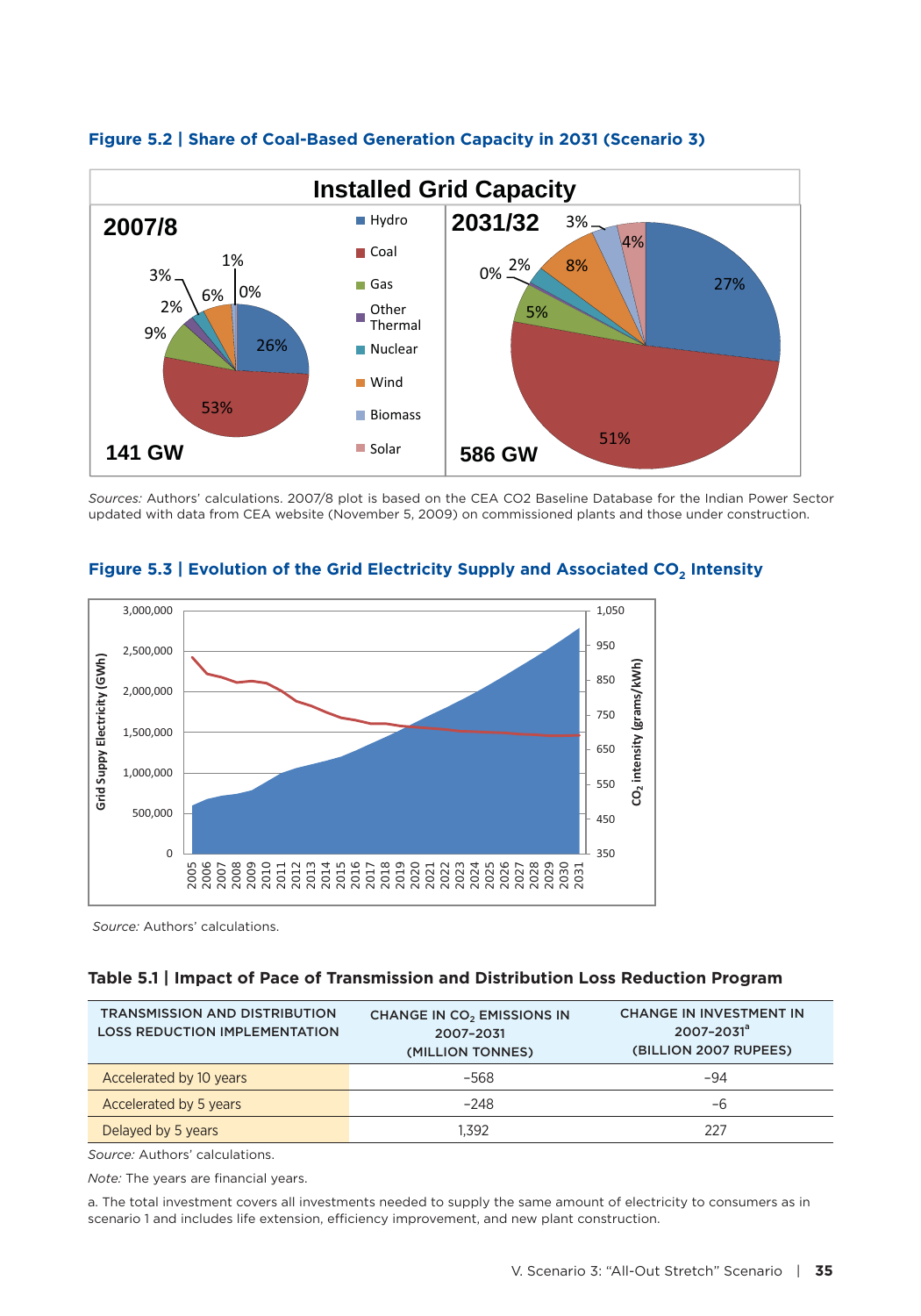| <b>SOURCE</b>           | <b>SCENARIO 1</b> | <b>SCENARIO 3</b> | <b>DECREASE</b> | % DECREASE |
|-------------------------|-------------------|-------------------|-----------------|------------|
| Grid supply electricity | 2.287             | 1.937             | 350             | 15         |
| Captive generation      | 169               | 170               | 0               |            |
| <b>Industry</b>         | 1,281             | 950               | 330             | 26         |
| Nonresidential          |                   |                   | 0               | Ω          |
| Road transport          | 730               | 594               | 136             | 19         |
| <b>Total</b>            | 4.468             | 3,653             | 815             | 18         |

#### **Table 5.2| Emission Reduction Potential in 2031, Million Tonnes of CO2e**

 *Source:* Authors' calculations.

amount of grid electricity is supplied and in which the supply shortfall is compensated by greater captive generation.

The potential reduction in annual emissions by 2031 following full implementation of all demand-side and supply-side measures in scenario 3 is estimated to be 815 million tonnes of  $CO<sub>2</sub>$ relative to scenario 1, as shown in Table 5.2. While the largest volume of emission reduction is from the power sector, the highest percentage of reduction is from industry.

On the demand side, as a result of tighter mandatory energy efficiency standards for household appliances, the largest reduction in electricity consumption is achieved for lighting: in 2031, the total amount consumed is 70 percent lower in scenario 3 than in scenario 1. While the share of electricity consumed for space-cooling and water-heating exceeds 60 percent by 2031 (compared to 43 percent in scenario 1), the total amount of electricity consumed is decreased by almost a third (Figure 5.4 ). Data were not available to estimate the incremental costs of tightening efficiency standards.

One interesting finding regarding appliances is that for some, such as television sets, gains in energy efficiency from mandatory standards are easily offset by the shift to less energy-efficient technology and larger capacity—for example, from cathode ray tubes to liquid crystal displays and to plasma and larger screen sizes. Nevertheless, the impact of introducing higher-efficiency standards for new appliances may be considerable. Figure 5.5 shows the difference in the total household power consumption in 2031 due to the efficiency measures modeled in scenario 3. For household appliances, scenario 3 gives of 29 percent compared to scenario 1.

It can be seen that, by 2031, the difference in household electricity consumption amounts to 163,000 GWh per year, equivalent to the total output of approximately forty 500MW power sta-



#### **Figure 5.4 | CO<sub>2</sub> Emissions from Household Electricity Consumption**

*Source:* Authors' calculations.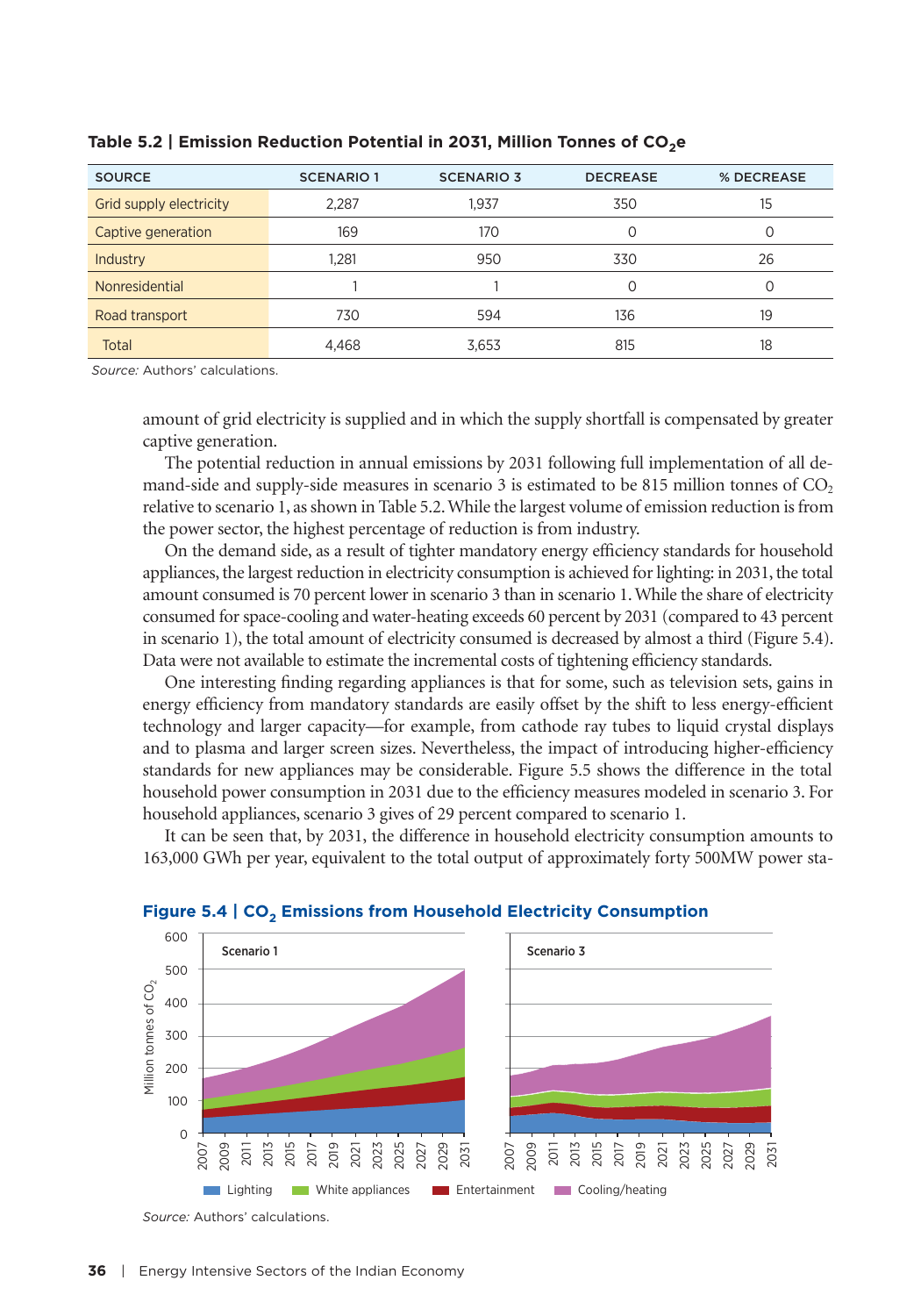

**Figure 5.5| Total Household Electricity Consumption in 2031**

*Source:* Authors' calculations.

tions. However, the rebound effect has not been included. Although the context is different, one study in rural India found the combined direct and indirect rebound effect for lighting to be 100 percent—which means there were no net energy savings, although the lighting program brought considerable welfare benefits to the villagers (Roy 2000).

On the industry side, the combined effect of adopting 340 process improvement measuress in 80 percent of plants by 2020 and exogenous 0.5 percent-per-year efficiency improvement from 2011 onward in newly purchased and installed plants and equipment is a 17 percent decline in total emissions by 2031 relative to scenario 1 (Table 5.3).

CO<sub>2</sub>e emissions from electricity use (both grid-supplied and captive), from direct combustion of fossil fuel, and from processes unrelated to energy use are plotted in Figure 5.6. Among the six industries considered in this study, iron and steel and cement dominate, accounting for nearly 70 percent total CO<sub>2</sub>e emissions in 2007. CO<sub>2</sub>e emissions from integrated and small plants are broadly proportional to their total production. This finding, which may seem surprising at first—small plants cannot take advantage of economies of scale and tend to be less efficient—is due to the fact

| Tron and Steel Small Demand<br>Iton and Steel ! So plants<br><b>Pulp and Paper</b><br>Aluminium<br><b>Kertificer</b><br>Refining<br>Cement<br>Total<br>2031/32 CO <sub>2</sub> e Emissions (millions of tonnes) |           |     |     |     |     |    |          |     |       |
|-----------------------------------------------------------------------------------------------------------------------------------------------------------------------------------------------------------------|-----------|-----|-----|-----|-----|----|----------|-----|-------|
| Scenario 1 (Five year plans)                                                                                                                                                                                    |           |     |     |     |     |    |          |     |       |
| without grid supply electricity                                                                                                                                                                                 | t (E+06)  | 469 | 273 | 180 | 643 | 51 | 304      | 177 | 2,096 |
| from grid supply electricity $t(E+06)$                                                                                                                                                                          |           | 121 | 72  |     | 57  | 9  | $\Omega$ | 42  | 307   |
| Total                                                                                                                                                                                                           | $t(E+06)$ | 590 | 344 | 186 | 700 | 59 | 304      | 219 | 2,403 |
| Scenario 3 (All-out stretch)                                                                                                                                                                                    |           |     |     |     |     |    |          |     |       |
| without grid supply electricity                                                                                                                                                                                 | t (E+06)  | 369 | 245 | 156 | 549 | 39 | 275      | 99  | 1,732 |
| from grid supply electricity                                                                                                                                                                                    | t (E+06)  | 112 | 67  | 6   | 53  |    | $\Omega$ | 28  | 273   |
| Total                                                                                                                                                                                                           | $t(E+06)$ | 482 | 312 | 162 | 601 | 47 | 275      | 127 | 2,005 |
|                                                                                                                                                                                                                 |           |     |     |     |     |    |          |     |       |
| Saving without grid supply electricity                                                                                                                                                                          | $t(E+06)$ | 100 | 27  | 24  | 95  | 12 | 29       | 79  | 364   |
| Saving including grid supply electricity                                                                                                                                                                        | $t(E+06)$ | 108 | 32  | 24  | 99  | 13 | 29       | 93  | 398   |

Table 5.3 | 2031 CO<sub>2</sub>e Emissions from the Selected Six Industries in Scenarios 1 and 3

*Source:* Authors' calculations.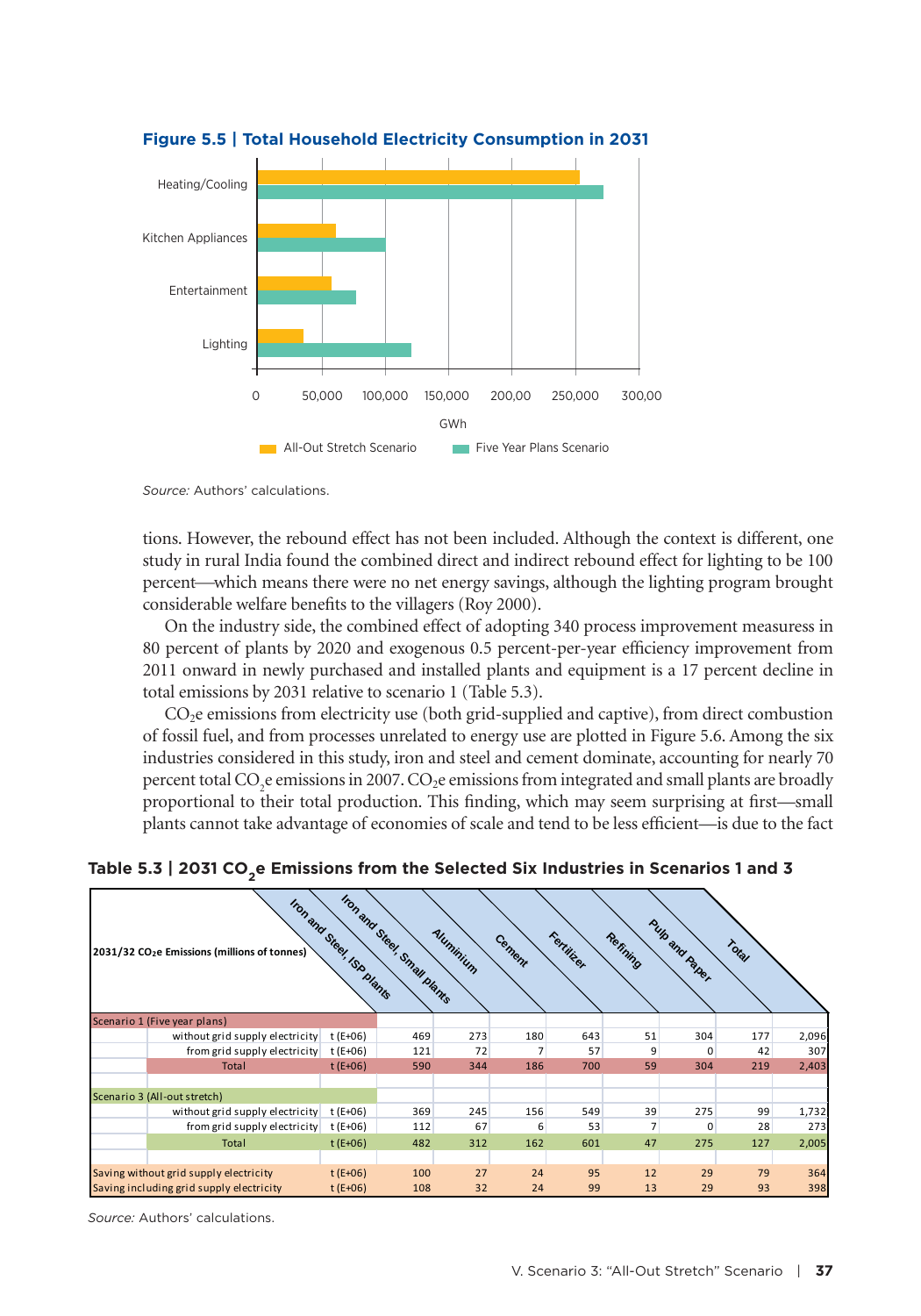

#### **Figure 5.6 | CO<sub>2</sub>e Emissions from Six Industries, Five Year Plans**

*Source:* Authors' calculations.

that many small plants use scrap, a process that is much less energy intensive than other processes, whereas none of the large integrated plants do. For example, in 2007, a quarter of steel manufactured by small-scale plants was made from scrap.

As shown in Figure 5.7, the largest savings-potential in energy-intensive industries compared to business-as-usual is demonstrated by large integrated steel plants and the cement industry (more than 95 million tonnes each of  $CO<sub>2</sub>e$  per year in 2031), followed by pulp and paper (79 million tonnes  $CO<sub>2</sub>e$  per year in 2031). Small iron and steel producers, aluminum, and refining each can potentially reduce annual  $CO<sub>2</sub>e$  emissions by about 25 million tonnes, while the fertilizer industry can save 11 million tonnes  $CO<sub>2</sub>e$  per year.

In the transport sector, scenario 3 assumes more stringent fuel economy standards for light vehicles, matching EU  $CO_2$  emission standards with a time lag of eight years for cars and 10 years for light commercial vehicles (there are not yet  $CO<sub>2</sub>$  emission standards for heavy vehicles), along with sustainable urban and transport planning policies that encourage the conditions for development of mass transit systems result in a 19 percent reduction of emissions (Figure 5.8).



## **Figure 5.7 | CO<sub>2</sub>e Emissions from Six Industries, All-Out Stretch**

*Source:* Authors' calculations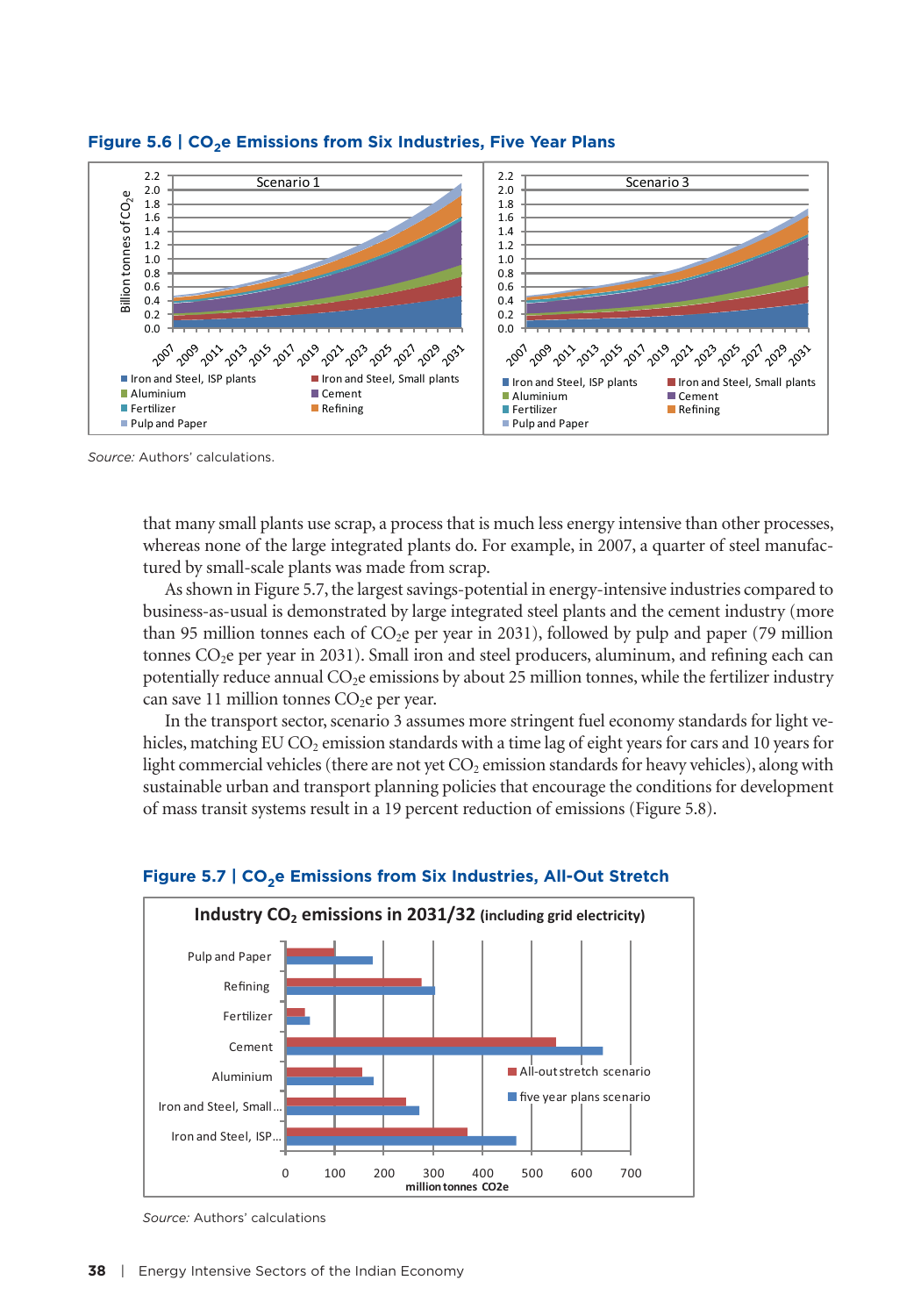

### **Figure 5.8 | CO<sub>2</sub>e Emissions from Road Transport**

Source: Authors' calculations.

There will be greater reductions in local air pollutants as the vehicle fleet moves towards current EU emissions standards (EURO 5 for light-duty vehicles and EURO V for heavy-duty) by 2015, which will have large benefits for human health in India's urban centers.

While the car ownership will remain at the same level of 86 per 1000 people as in scenario 1 in 2031, the  $CO<sub>2</sub>$  intensity of road transport—for both passenger vehicles (Figure 5.9) and freight transport (Figure 5.10)-falls.

A comparison of total  $CO<sub>2</sub>$  emissions from road transport in 2031 between scenarios 1 and 3 is given in Figure 5.11. Compared to 2007, the emission levels are several-fold higher. The difference between the two scenarios exceeds the total  $CO<sub>2</sub>$  emissions in 2007, largely due to more aggressive adoption of technologies that increase fuel economy in scenario 3.

For nonresidential buildings, consumption of electricity, diesel used for additional power generation, and use of liquefied petroleum gas (mainly for heating water and also for cooking in restaurants) was estimated. Six categories of buildings, two of which are separated further into public and private, are considered in this study. Meeting tighter energy efficiency standards for electric appliances lowers consumption by about 10 percent in scenario 3. The largest reductions in electricity use in scenario 3 are achieved in retail and private offices (Figure 5.12).

The study also examined what additional capacity of carbon-neutral generation would need to be added to stabilize  $CO_2$  emissions in the power sector by 2025 with no further growth. Replacing



## **Figure 5.9 | CO<sub>2</sub> Emissions/Passenger-Kilometer**

 $2W =$  two wheelers  $3W =$  three-wheelers PC = passenger cars LCV = light commercial vehicles HCV = heavy commercial vehicles

*Source:* Authors' calculations.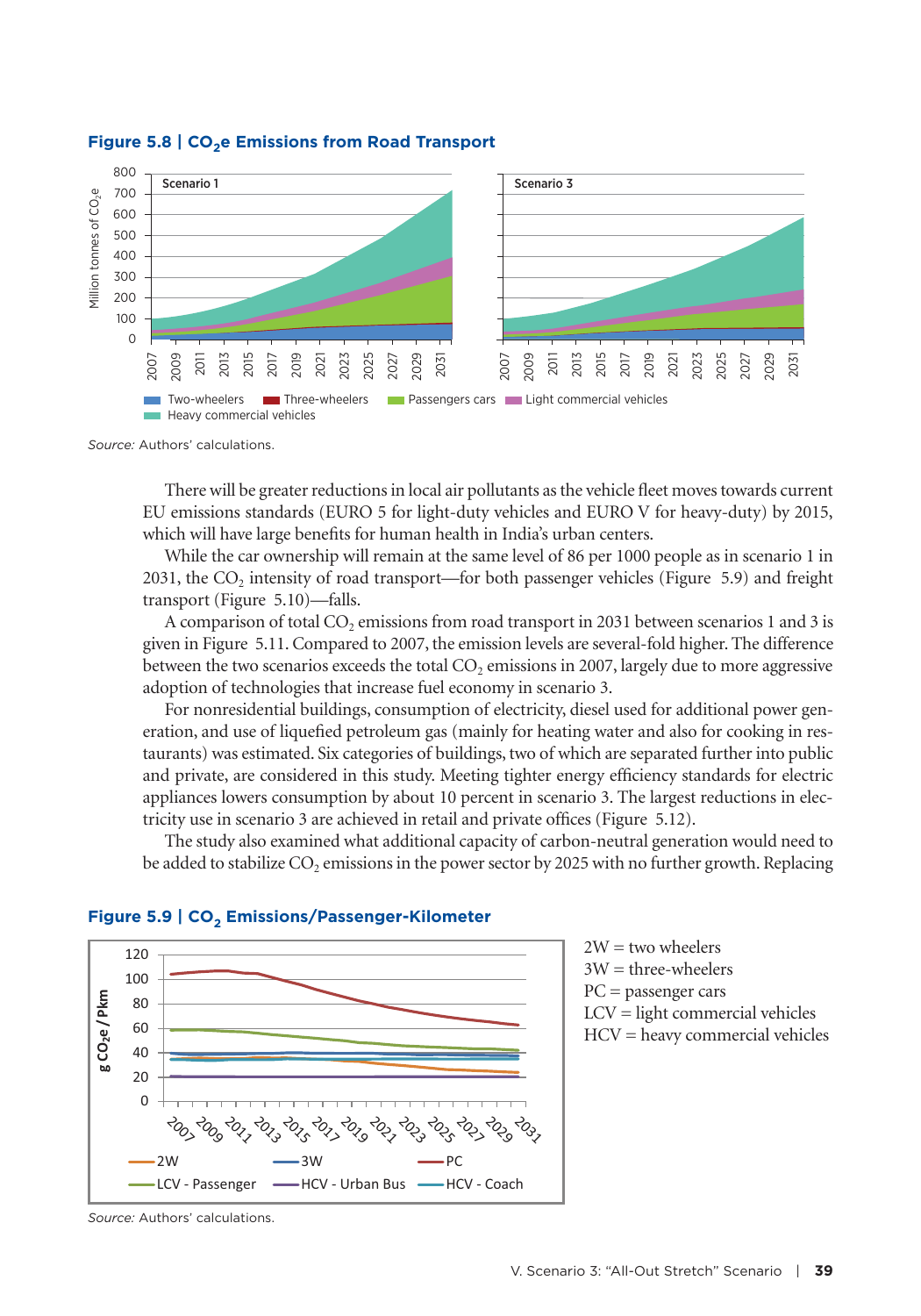

**Figure 5.10 | CO<sub>2</sub> Emissions/Freight Tonne-Kilometer** 

*Source:* Authors' calculations.



#### Figure 5.11 | CO<sub>2</sub>e Emissions from Road Transport

*Source:* Authors' calculations.

130 GW of coal-based and 2 GW of gas-based power generation with carbon-neutral generation capacity beyond scenario 3—for example, importing more hydropower from neighboring countries and adding more nuclear—was found to achieve this stabilization target (Figure 5.13). By 2031, these measures nearly halve  $CO<sub>2</sub>$  emissions relative to scenario 1 in the power sector and reduce the overall  $CO<sub>2</sub>e$  emissions to 3.2 billion tonnes, which is 2.7 times the 2007 level. Among the various sectors, grid electricity supply accounts for only 22 percent of the increase, industry for 50 percent, road transport for 24 percent, and captive power for 4 percent. It is important to point out that these calculations say nothing about the technical feasibility or the cost of such massive additional introduction of carbon-neutral generation.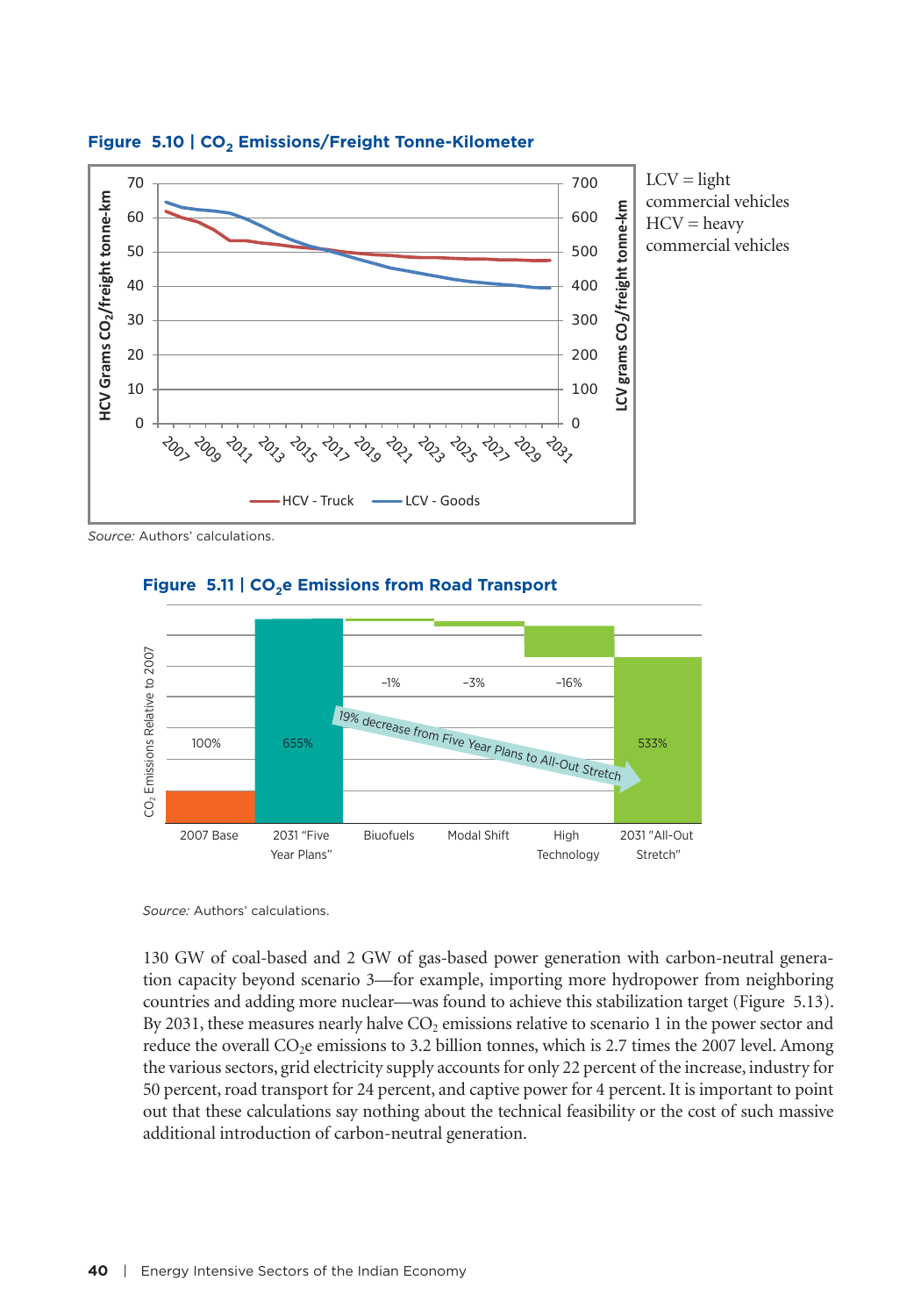



 *Source:* Authors' calculations.



#### Figure 5.13 | Sensitivity Analyses for Scenario 3 - Emissions Stabilization in Power Sector

*Source:* Authors' calculations.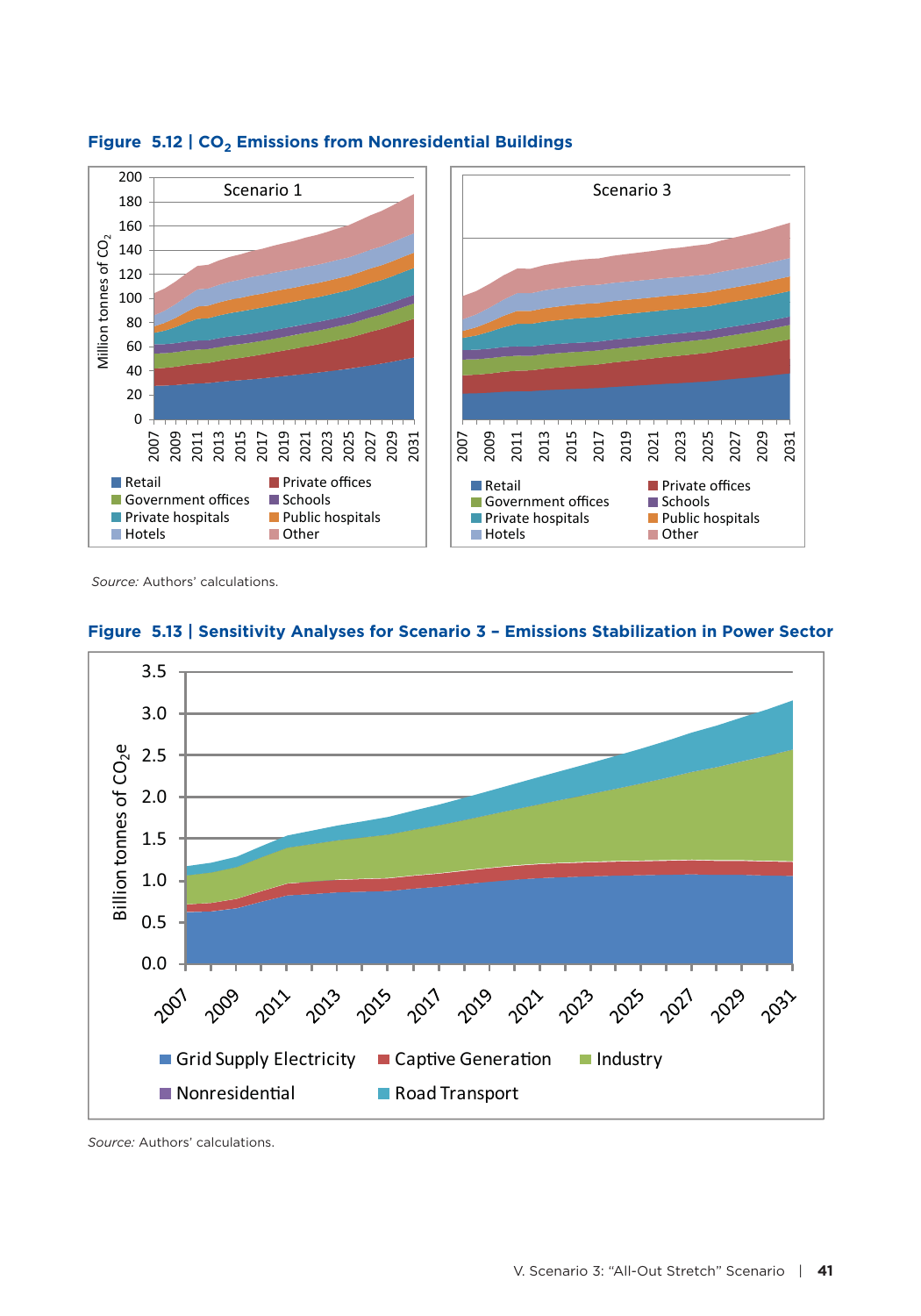

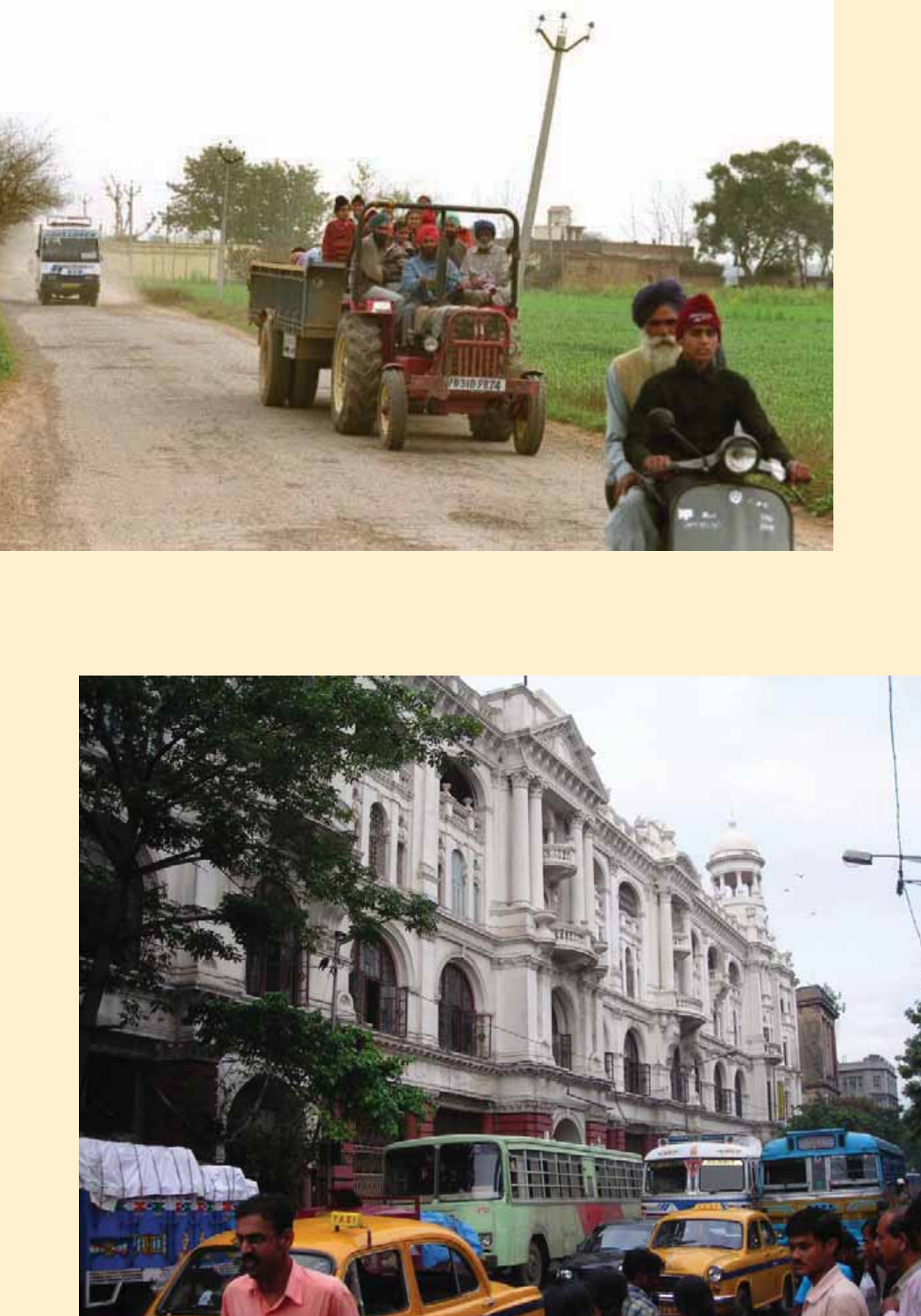# **VI. Comparison of Scenarios**

The model estimates that coal-fired generation plants are likely to continue to dominate electricity supply to the grid despite best efforts to increase the share of less carbon-intensive sources of power. The share of total power generated derived from coal increases from 73 percent in 2007 to 78 percent in 2031 in scenario 1, and declines only slightly to 71 percent even in scenario 3 (Figure 6.1). As mentioned earlier, this is a consequence of the lack of significant alternative natural resources in India, lack of availability of lower-carbon technologies such as solar at affordable prices, problems associated with the implementation of planned investment programs, and the abundance of (global and domestic) coal and its relative cost advantage. The highest share of coal in power generation is found in scenario 2, in which the introduction of renewable energy is slowed down at half the rate of scenario 1 and the share of grid-supplied power generated from coal increases to 84 percent in the terminal year. Only in sensitivity analysis *D* for scenario 3, in which even more carbonneutral generation is introduced to replace generation from fossil fuels so that emissions from grid power supply are stabilized by 2025, is the share of coal power generation essentially halved, reaching 38 percent by the end of the study period.

For total grid electricity generated, scenarios 2 and 3 are comparable, whereas scenario 1 is above the other two (Figure 6.2). However, the amount of  $CO<sub>2</sub>$  emitted per kWh varies markedly from scenario to scenario. By the terminal year,  $CO<sub>2</sub>$  emissions per kWh are almost 20 percent higher in scenario 2 and 8 percent higher in scenario 1 than in scenario 3. By far the most carbon-intensive is scenario 2, in which transmission and distribution technical losses remain high five years longer than in scenario 1 and 10 years compared to scenario 3, and in which the rates of construction of new super-critical power plants as well as renewable power generation are at half the rate in scenario 1. In scenario 1,  $CO<sub>2</sub>$  emissions per kWh begin to rise in the last few years of the modeling period as a result of the rising share of coal-based power generation.

Because one important difference between the scenarios is the pace of implementation of emissions-reducing measures, their effects cannot be deduced from comparison of emissions in the terminal year alone. For example, while the completion of the program to reduce transmission and distribution losses is varied between 2020 and 2030, technical transmission and distribu-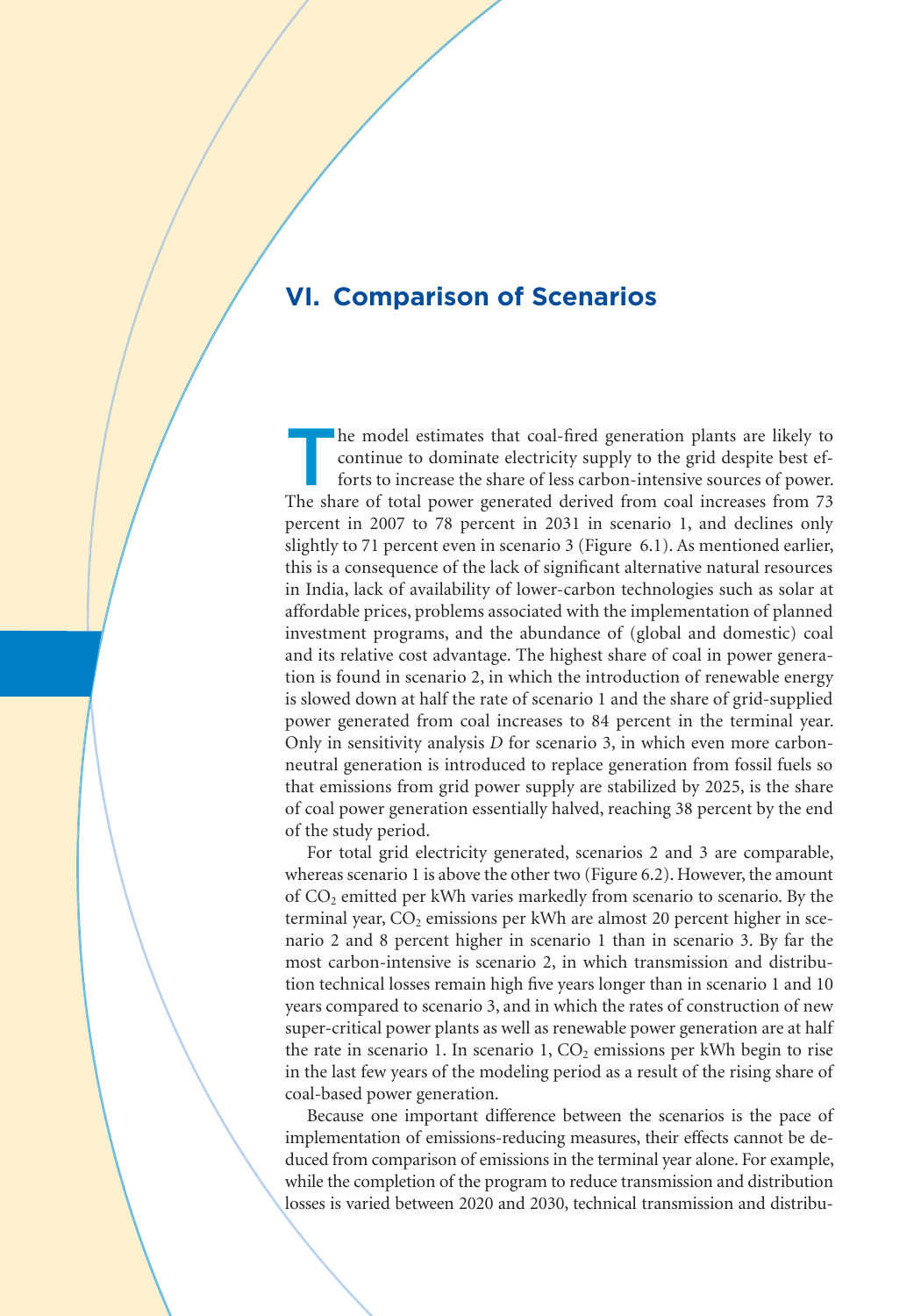

**Figure 6.1 | Share of Coal in Grid Power Generation** 

*Source:* Authors' calculations.



**Figure 6.2 | CO<sub>2</sub> Emissions from Grid Electricity Generation** 

*Source:* Authors' calculations. PWh = petawatt-hours

tion losses are reduced to 15 percent in all scenarios by 2031. What the differences do affect is the trajectory of  $CO<sub>2</sub>$  injection into the atmosphere.

One way of assessing the effects is to compare cumulative emissions over the study period. Figure 6.3 presents the results of such a comparison, based on the emissions in scenario 1 set equal to 100 for each sector. The results show that  $CO<sub>2</sub>$  emissions from captive power generation is nearly doubled in scenario 2, as a result of much higher capacity needed to compensate for lower power output from the grid system. Scenario 3 reduces demand and power generation efficiency as well as carbon intensity. Household consumption of electricity had the largest difference between scenarios 1 and 3, which became even larger in sensitivity analysis *D*.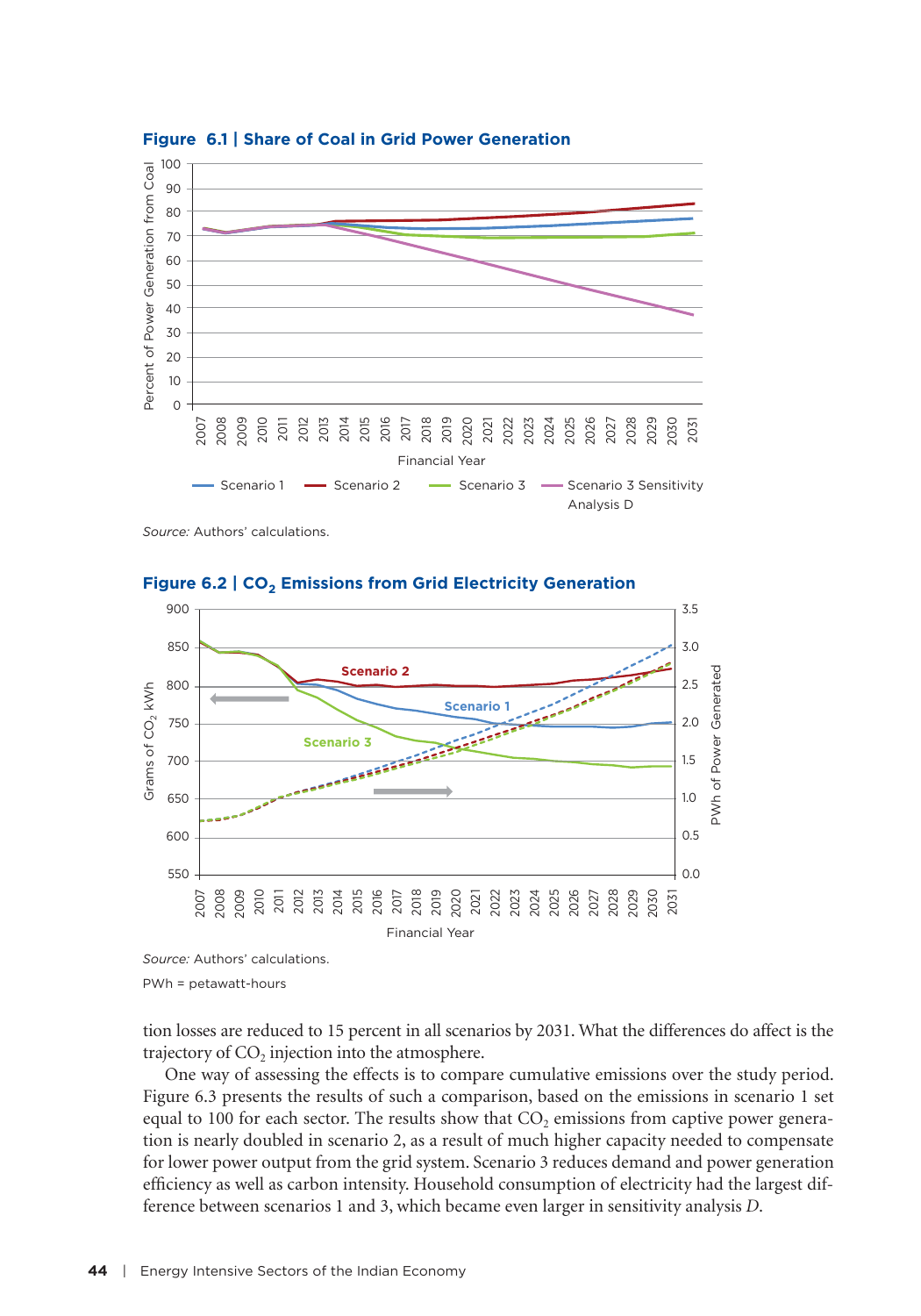

**Figure 6.3 | Comparison of Cumulative Emissions in 2007-2031 Relative to Scenario 1**

*Source:* World Bank staff calculations.

# IMPLEMENTATION COSTS OF THE DIFFERENT SCENARIOS

The costs of achieving a lower-carbon path are determined by two factors: (a) the investment and operating costs of the low-carbon programs, and (b) the transaction costs linked to the implementation of the low-carbon programs. While it was difficult to estimate the transaction costs because of limited data availability, the study used CEA data to determine order-of-magnitude estimates of total investments. It is expected that the following costs will be updated on a regular basis by the government to have a more accurate estimate of the costs of achieving a lower carbon development path.

One of the greatest barriers to adopting efficiency enhancement measures and renewable energy is the large up-front cost of doing so. While the incremental investment costs may be recovered in later years by lower operating costs, resulting in net positive rates of return, the need to raise greater financing up front remains a problem in many situations (World Bank 2008c).

Using the same approach as in Table 4.1, Table 6.1provides order-of-magnitude estimates of total investments in life extension, efficiency improvement, and new plants and equipment for grid electricity in the three scenarios between 2007 and 2031. Scenario 2 is taken as the baseline for the incremental cost calculations because this scenario more closely follows the historical performance in meeting the government's generation capacity addition targets. Investments are estimated each year in 2007 rupees. The table presents the cost figures in two ways:

- Investments discounted at 10 percent to compute the net present value in 2007
- Total investments without discounting

The table shows that the capital expenditures for grid electricity in scenario 1 are about 16 percent higher than in scenario 2. This additional expenditure will have to be borne by the public sector. As expected, the implementation of scenario 3 incurs the highest up-front costs, 23 percent higher than in scenario 2. However, with the exception of solar power, all investment projects for adding new generation capacity have a real rate of return of 10 percent or higher.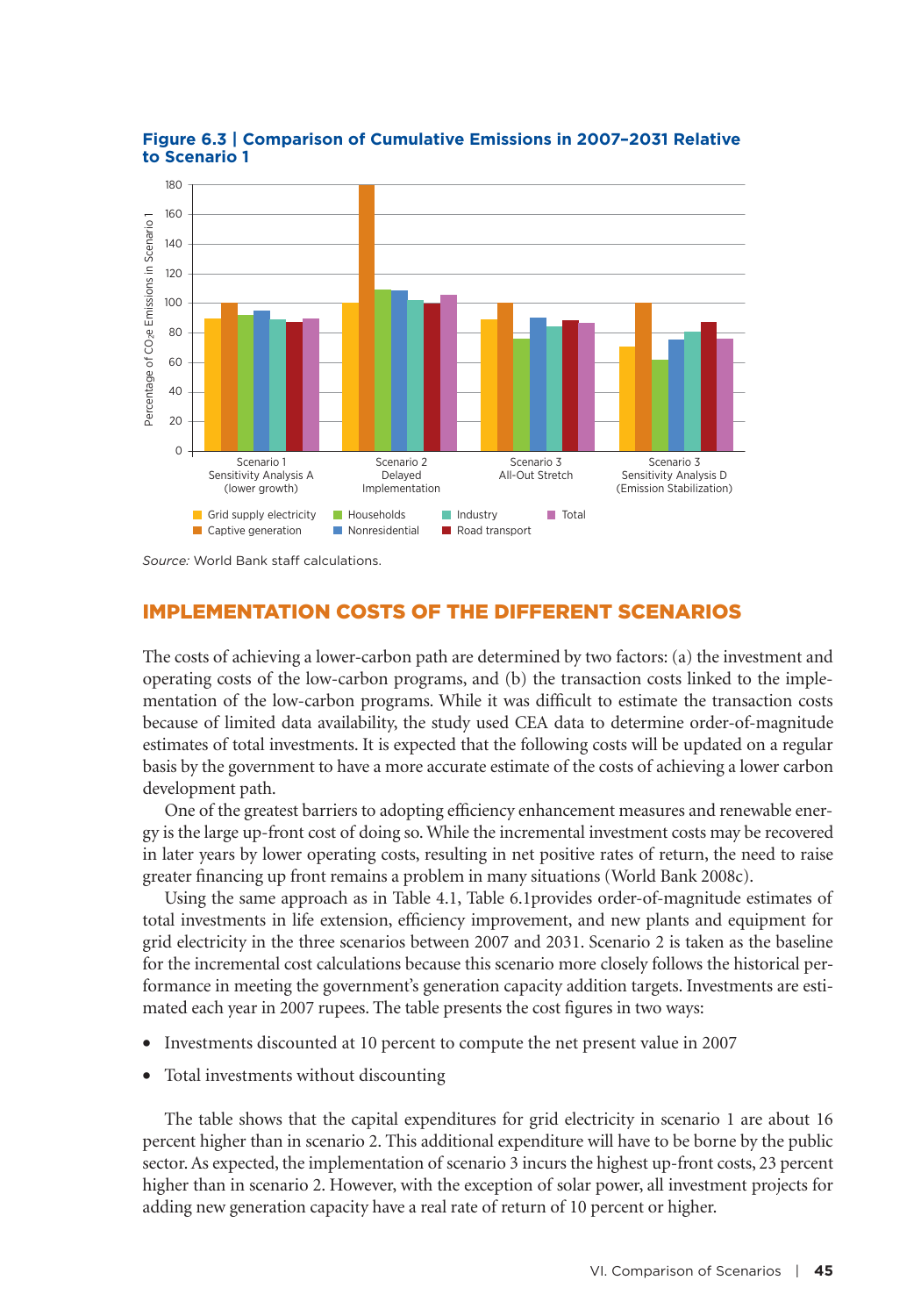#### Table 6.1 | Investment Costs for Life Extension, Efficiency Improvement, and New Capacity **in Grid-Supplied Electricity**

|                                                  |            |                                |                   | <b>DIFFERENCE FROM</b> |  |
|--------------------------------------------------|------------|--------------------------------|-------------------|------------------------|--|
|                                                  |            | <b>BILLIONS OF 2007 RUPEES</b> | <b>SCENARIO 2</b> |                        |  |
| <b>SCENARIO DESCRIPTION</b>                      | NPV (2007) | <b>TOTAL</b>                   | NPV (2007)        | <b>TOTAL</b>           |  |
| Scenario 1                                       |            |                                |                   |                        |  |
| Life extension and efficiency improvement        | 570        | 1,400                          | 90                | 180                    |  |
| New capacity                                     | 8,000      | 24,000                         | 1100              | 4,400                  |  |
| Total                                            | 8,600      | 25,000                         | 1200              | 4,200                  |  |
| % difference                                     |            |                                | 16                | 20                     |  |
| Scenario 2                                       |            |                                |                   |                        |  |
| Life extension and efficiency improvement        | 480        | 1,600                          | $\Omega$          | $\Omega$               |  |
| New capacity                                     | 6.900      | 19,000                         | 0                 | Ο                      |  |
| Total                                            | 7,400      | 21,000                         | 0                 | 0                      |  |
| Scenario 2 sensitivity "B" - 20 percent slippage |            |                                |                   |                        |  |
| Life extension and efficiency improvement        | 490        | 1.700                          | 10 <sup>2</sup>   | 100                    |  |
| New capacity                                     | 7,800      | 22,000                         | 900               | 3,000                  |  |
| Total                                            | 8,300      | 24,000                         | 900               | 3,000                  |  |
| % difference                                     |            |                                | 12                | 14                     |  |
| Scenario 3                                       |            |                                |                   |                        |  |
| Life extension and efficiency improvement        | 600        | 1,300                          | 120               | $-300$                 |  |
| New capacity                                     | 8,500      | 27,500                         | 1,600             | 8,500                  |  |
| Total                                            | 9,100      | 29,000                         | 1,700             | 8,000                  |  |
| % difference                                     |            |                                | 23                | 38                     |  |

*Source:* Authors' calculations.

NPV = net present value; life extension & efficiency improvement includes technical transmission and distribution loss reduction measures.

*Notes:* NPV computed using a discount rate of 10 percent. Rupees are in 2007 rupees. Total is the sum of annual investments without discounting. All numbers in the table are rounded off. Differences do not exactly match the differences between the numbers in the table as a result.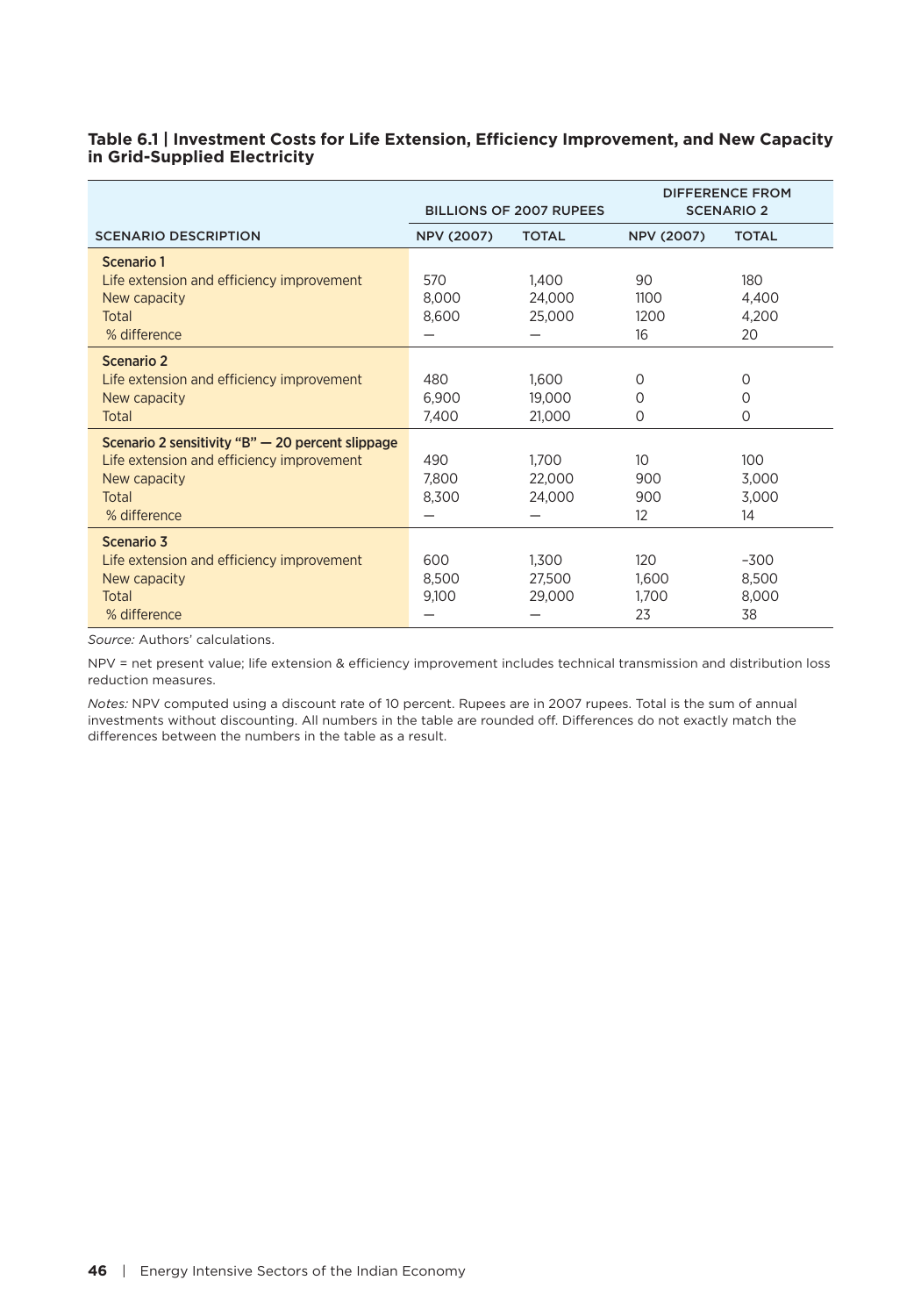# **VII. Challenges in Achieving the Low Carbon Path**

nergy is emerging as a significant constraint on growth across all<br>sectors. At a sustained annual GDP growth rate of 7.6 percent to<br>2031, electricity and transportation fuel supply in India will need sectors. At a sustained annual GDP growth rate of 7.6 percent to 2031, electricity and transportation fuel supply in India will need to quintuple. India's ability to secure a reliable supply of energy resources at affordable prices will be one of the most important factors in shaping its future energy consumption. India lacks sufficient energy resources and is increasingly dependent on oil imports to meet energy demand. In addition to pursuing domestic oil and gas exploration and production projects, India is also stepping up its natural gas imports, particularly through imports of liquefied natural gas.

For the sectors covered by the study, expansion needs are large and the country's objective of achieving universal access and strengthening the reliability of electricity services will have a large impact on GHG emission growth over the study period.

Although all major sectors that are consumers of energy can contribute to lower-carbon development, the pursuit of such a development path would require comprehensive and large-scale changes in sector investment, performance, and governance, particularly in the power sector. A crucial first step towards lower-carbon development over the longer term, as well as improved energy sector performance in the nearer term, would be for India to substantially improve upon its past performance in achieving its targets.

Unless India allocates financial, technical, institutional, and skills-based resources more efficiently, capacity addition may continue at half the planned rate as in the past three Five Year Plans (1991–2006). In that case, one could anticipate even faster emissions growth compared to scenario 2 (delayed implementation), in which the total installed capacity in fiscal 2031 is "only" 13 percent lower than in scenario 1 in which all Five Year Plan targets for generation are fully met.

Meeting the targets contained in the 11th and subsequent Five Year Plans in the power sector requires coordination of institutions across all levels of government—including the federal, state, and municipal governments—and an enhanced performance of the relevant institutions. If grid electricity continues to fall short of demand, then captive generation relying on diesel could expand, resulting in higher  $CO<sub>2</sub>$  emissions per kWh in later years and higher costs for the economy.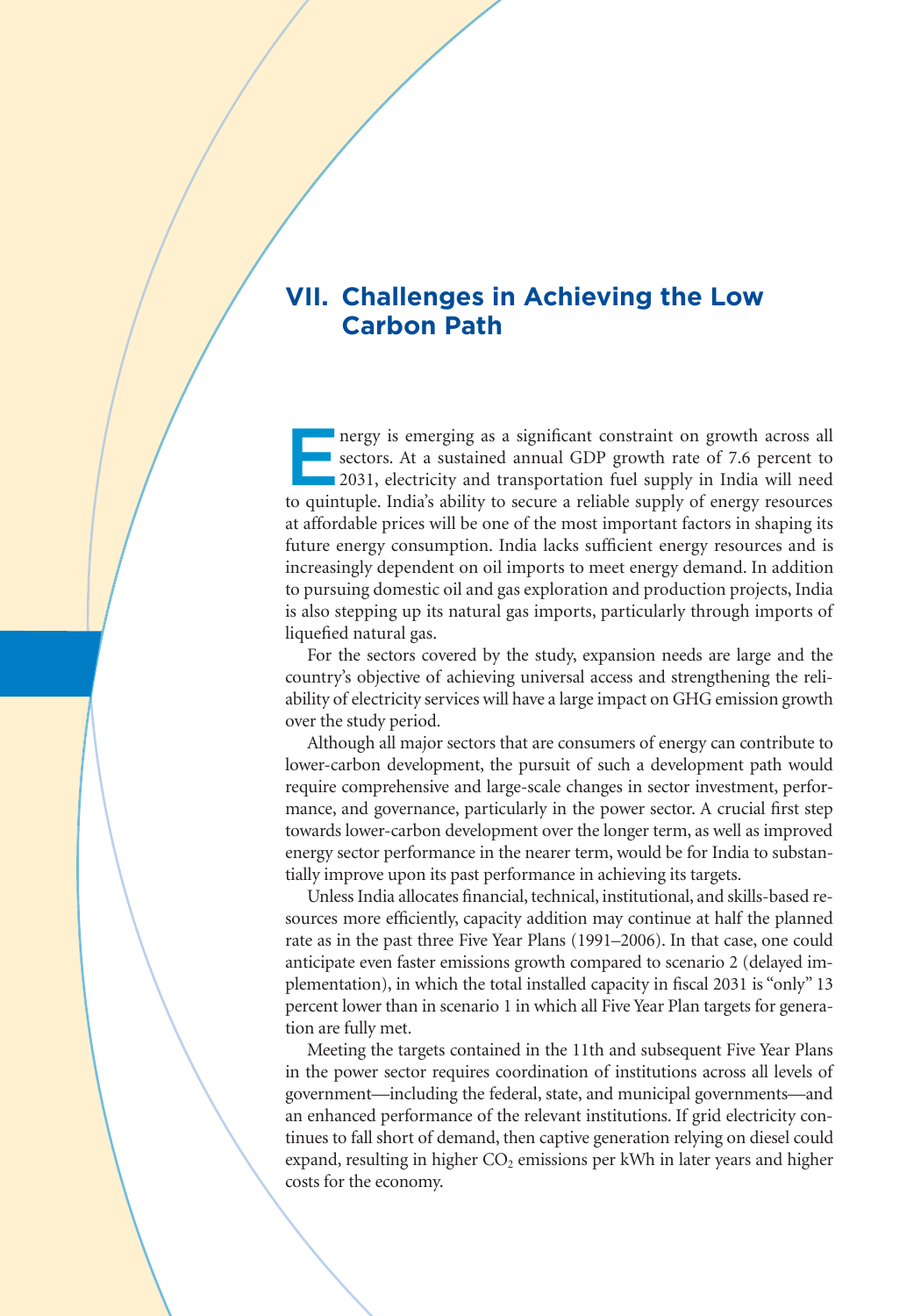Accelerated uptake of renewable energy, which would reduce reliance on thermal power generation and enhance the diversification of the energy mix, requires a streamlined regulatory framework; in the case of large hydropower, it requires a concerted effort to improve capacity to systemically implement existing policies on land acquisition and restoration and rehabilitation of project-affected peoples. The development of solar power, nuclear power, and other lower-carbon energy sources beyond existing ambitious plans would require significant structural changes, including access to new energy sources and technologies, better delivery mechanisms, and widened access to a skilled workforce. Strengthened energy-efficiency standards for appliances and buildings also would be needed. As has been observed in many other reports, these are institutional as much as technological challenges. The likelihood of success also depends on putting in place a monitoring and evaluation system to detect any systemic slippages during program implementation and to ensure that early corrective measures are taken.

It is widely agreed that growth in GHG emissions is particularly difficult to mitigate in the transportation sector in those countries that currently have low private-vehicle ownership rates coupled with exploding urban populations and rapid economic growth. Over the timeframe of this study, India's urban population is expected to double, placing substantial stress on existing often insufficient—transport infrastructure both for long-distance freight and the movement of people within the cities. Most transport infrastructure (including urban roads, rail, and highways) have long operational lives and the way new infrastructure is established today to satisfy these growing needs will lock India into development pathways that may be difficult to change at a future date. Rising time-loss from on-road congestion, health impacts from local air pollution, and GHG emissions can be addressed only over the long term by difficult but fundamental changes that transform land use and transit policies. Over the near term, much work is needed to provide extensive and better mass-transit in cities, to invest in the shift of freight transport from road to rail, and to improve facilities for non-motorized travel in order to cover this growth in demand and slow down the apparently inevitable growth in motorized transport. Whilst, it is critical that new vehicles entering service have high fuel economy to lower the growth in long-term GHG emissions, at the same time, tighter local emissions standards are needed to alleviate worsening air pollution

The scope of this study does not allow making conclusive statements about the costs of achieving different future carbon trajectories. Compared to the current situation, the foregoing sections show that, on the supply side, particularly in grid electricity, there are capital cost increases on the order of 20–25 percent to achieve the "stretch" results. These outlays, however, are only part of the total cost of achieving such ambitious GHG reductions. The speed of the hypothesized carbonneutral capacity investments is estimated to increase costs considerably—more than 25 percent on top of the 20–25 percent increase mentioned above—and infrastructure and other investments for substantially reducing transport sector emissions would be very large.

There are possibilities in many sectors for significant improvements in energy efficiency in many sectors, with low or potentially negligible costs. However, those opportunities depend on accomplishing various policy and institutional changes noted above, which constitutes a challenge. Other barriers include competition for limited funds from projects with higher risk-adjusted rates of return and constraints on financing availability for covering upfront costs. A well-known example of the former in industry is the much higher rate of return that can potentially be achieved by expanding production capacity rather than improving energy efficiency, even if both give positive rates of return and energy efficiency has the added benefits of potentially lowering illnesses and premature death from reduced local air pollution. Amplifying the tendency to choose production capacity expansion over energy efficiency improvement is the drive to expand a firm's market share.

Financing limitations further arise because banks do not focus only on the mean return; they are also concerned about and take steps to manage the risks of their portfolios. Quite a few low-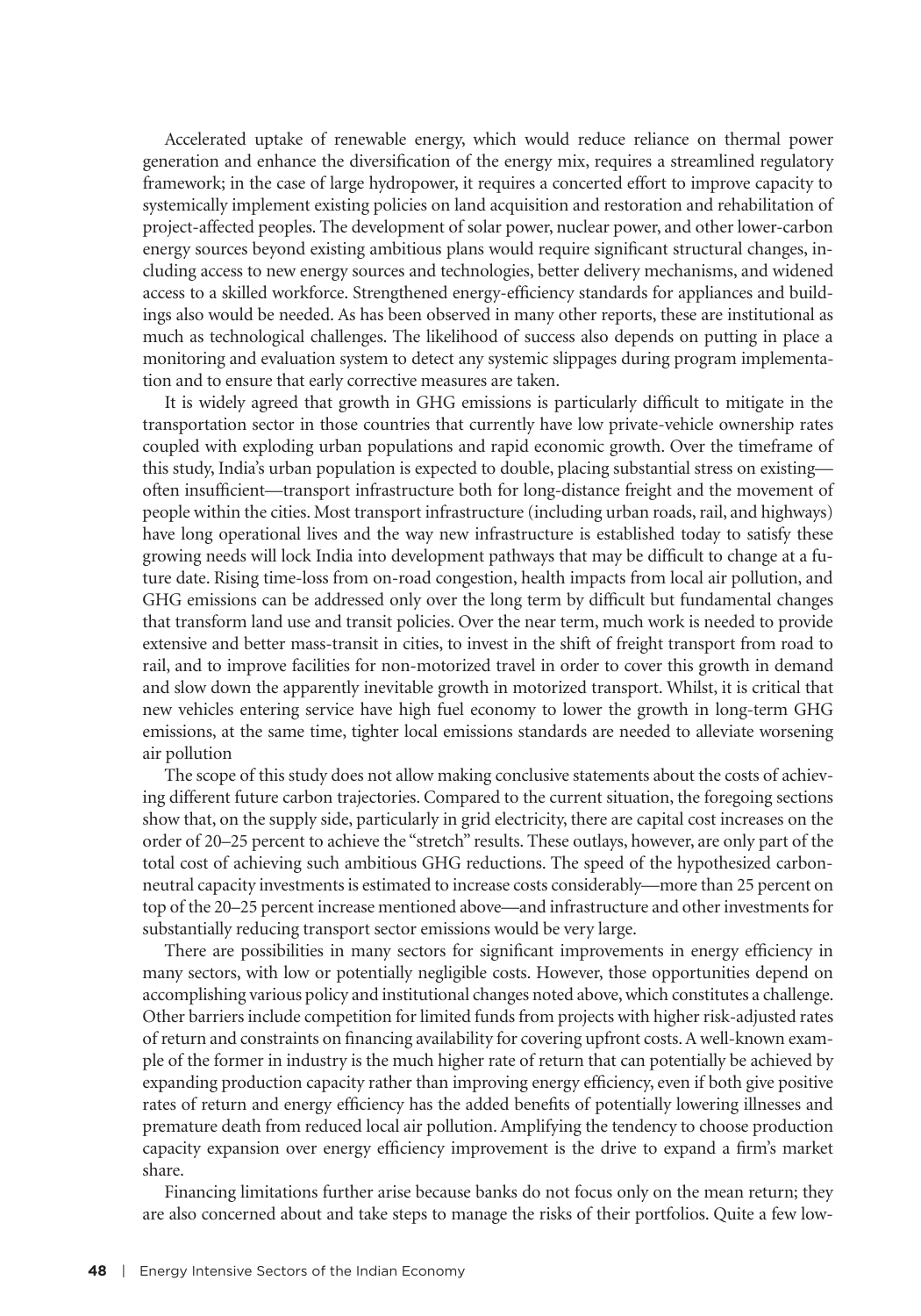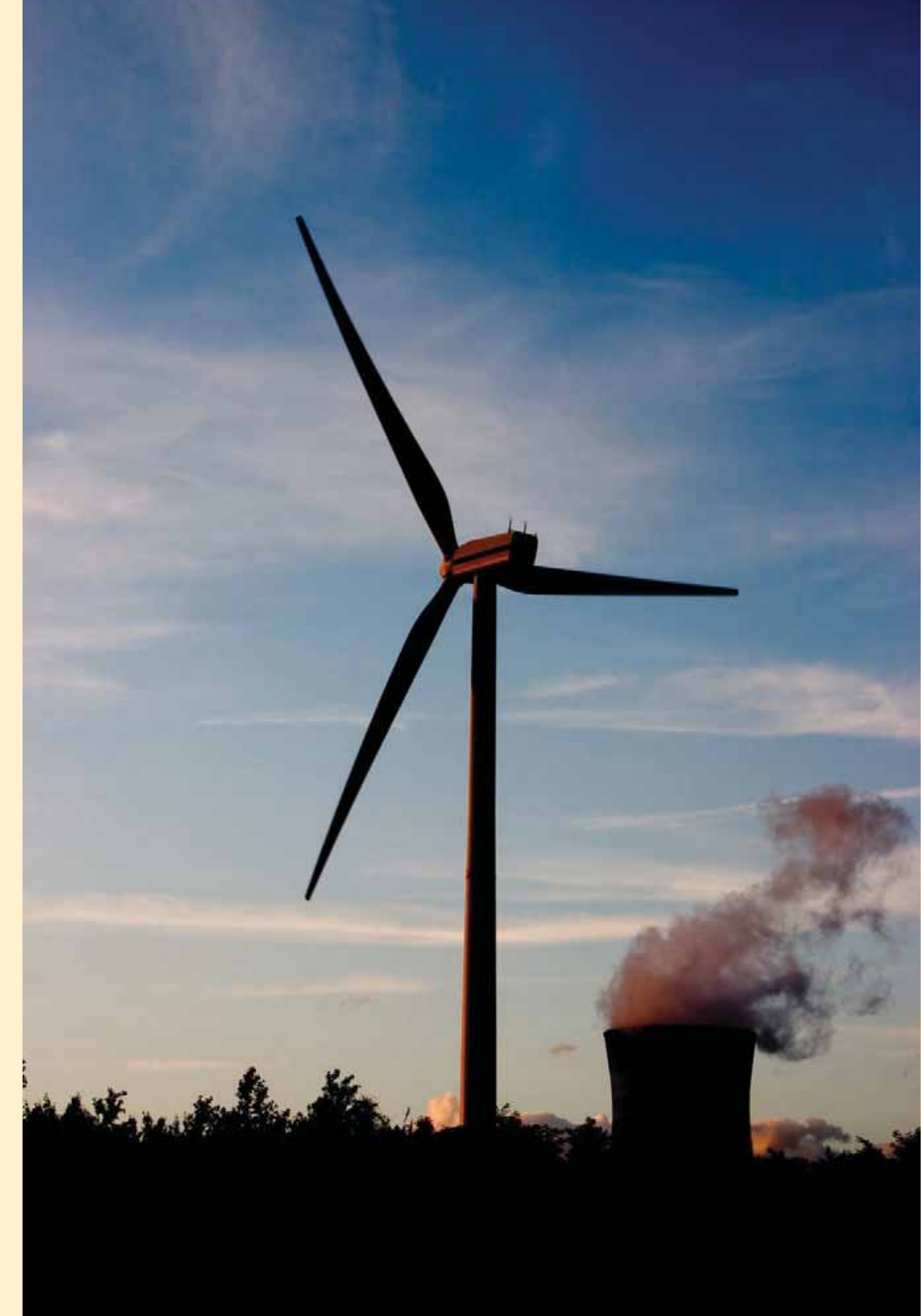carbon technologies have high perceived-risks, and these perceptions can be reinforced by bad experience. For example, compact fluorescent lamps burning out in a few hundred hours instead of lasting the designed 10,000 hours, despite the much higher purchase price, would deter significant market penetration in lighting. To the extent that the much shorter actual life is a result of inferior manufacturing, this points to the critical importance of setting and enforcing performance standards, and taking poorly performing products off the market before consumers lose confidence. But closely associated with the performance of lower-energy-intensity electric appliances and equipment is the quality of electricity delivered—frequent and large voltage fluctuations could easily damage appliances designed for more stable power, returning the discussion back to that on the performance of grid electricity supply.

Aside from the possibilities discussed to this point, what are the options for truly dramatic reductions in GHG growth, even as energy use expands? One option is to promote international cooperation and regional trade in lower-carbon energy sources to allow India, under appropriate conditions, to have access to natural gas in neighboring countries. However, the geopolitical environment in the region is not yet conducive for such option. Another option is adoption of emerging new carbon-neutral energy sources—beyond wind and hydro, which are already assumed to be maximally exploited in our scenario analysis—that are acceptably safe and relatively affordable. Much attention has been given internationally to the possibility of carbon capture and storage for use with fossil fuels. Unfortunately, aside from the fact that large-scale carbon capture and storage is still pre-commercial, India's geology does not seem particularly hospitable. Current estimates indicate that India's oil and gas fields plus coal fields have less than 5 billion tonnes of  $CO<sub>2</sub>$  storage capacity. This could store national emissions from large point sources for only five years (IEA 2008).

Given the limited outcome of the Copenhagen negotiations, the financing of additional costs for the higher-cost carbon-neutral resources through sales of  $CO<sub>2</sub>$  reduction credits or other carbon finance mechanisms has become uncertain. But given the large amounts of carbon-neutral investment needed in scenario 3 and even more so for emission stabilization, unless the carbonneutral technologies were fairly cost-competitive the carbon finance costs would be staggering.

It will be necessary for decision-makers in India to carefully consider the costs and benefits they will obtain from different lower-carbon energy options. For example, greatly expanded renewable capacity will require predictable and stable feed-in tariffs to attract investments until such time as the technologies become fully cost-competitive. Such price subsidies run counter to the general prescription for economically-efficient energy pricing and compete with other priorities for scarce resources, including expanding the availability of modern energy services for the poor. The technology cost-gaps would be lessened should India decide to impose a relatively comprehensive system of energy price adjustments to reflect carbon content and local environmental impacts, as well as policy instruments to encourage reduced traffic congestions that also would increase energy efficiency in transport in most cases. But such an ambitious policy has not yet been achieved by any country, developed or developing. In the meantime, India will benefit from looking at particular institutional and pricing reforms that provide maximum development and environmental benefits while also contributing to slowing GHG emissions growth.

Ultimately, India needs to decide what steps it will take to meet the continuing energy and economic development needs of its people, taking into account the costs of risks and various options. India also shares with the rest of the world an interest in limiting disruptive and costly climate change. The findings in this study underscore the challenge of meeting energy access, energy cost, and global environmental objectives within the menu of technological options currently available. Where there are synergies between cost-effective efficiency improvement and demand management on the one hand and reduction of carbon intensity on the other, they should be pursued as a top priority.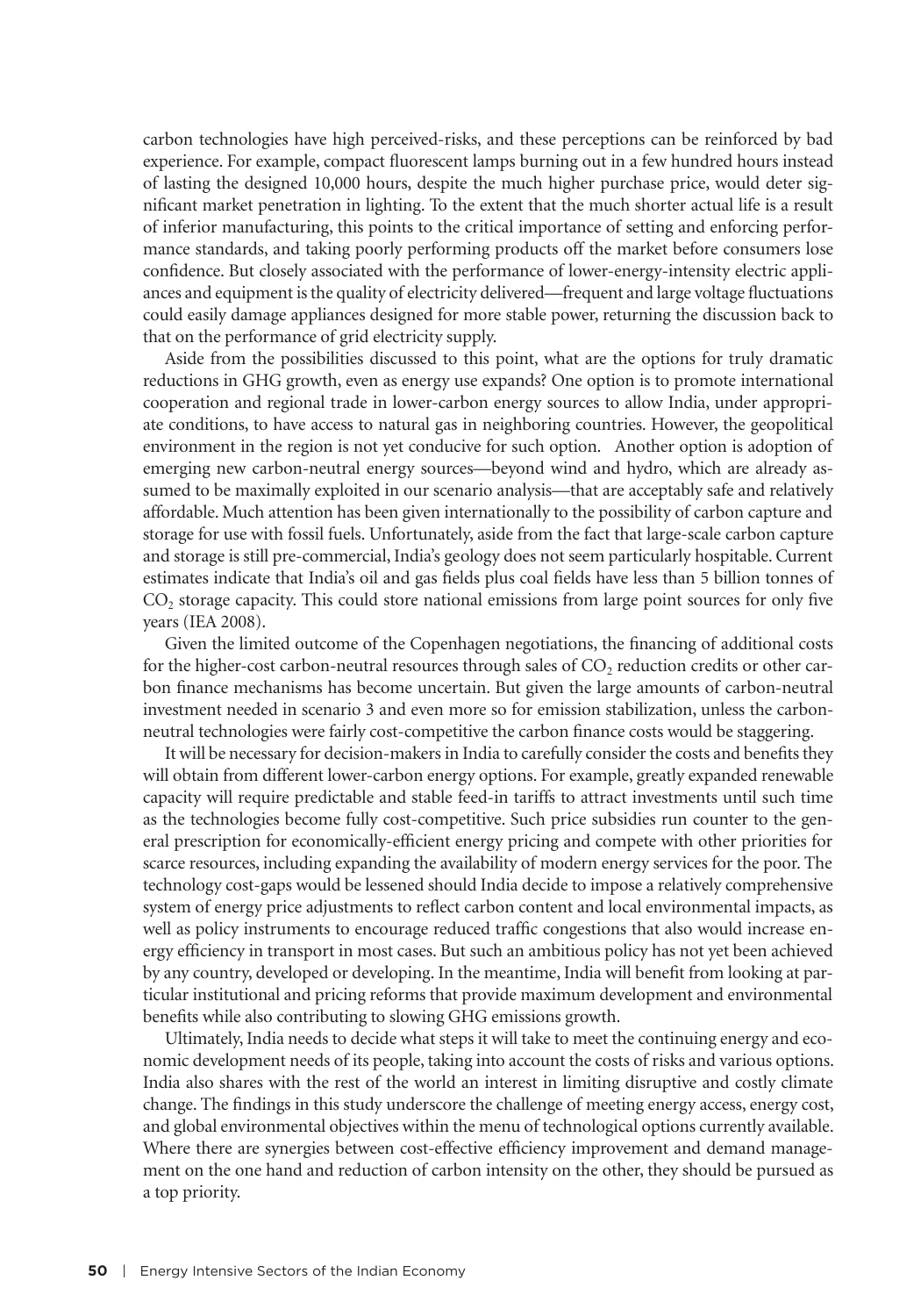# **Annex 1 | Scope and Methodology**

Inis section outlines the overall approach and assumptions used for computing marginal abatement costs and switching prices of carbon. Separate sector-specific methodology papers describe scenarios, data sources, and calculation and forecasting methodologies in more detail. The assumptions used are summarized in Annex 2.

### SCENARIO BUILDING

Scenarios are constructed in the bottom-up model to compute  $CO<sub>2</sub>e$  emissions, investments, and operating and maintenance costs annually to the terminal year. Where reasonable estimates can be made, associated transaction costs (for adopting more energy-efficient measures, for example) will have been included. Exogenous constraints in each scenario limit the annual adoption of specified technologies; vintaging is used to forecast the replacement of existing assets with new technologies (including retrofitting). In the residential sector, affordability of appliance and vehicle ownership is taken into account by dividing households into 100 quintiles of ascending household expenditure in urban and rural areas and calculating each separately.

## COSTS

All costs are expressed in constant rupees. Economic analysis in the strict sense, in which all direct and indirect taxes and subsidies are excluded, is considered beyond the scope of this study because of the difficulties in tracing all taxes. To a limited degree and to the extent feasible, subsidies and differential taxes are accounted for.

## TREATMENT OF TERMINAL YEAR AND RESIDUAL VALUE

For those assets that come on stream towards the end of the study period a residual value equivalent to the fraction of the initial cost (where the fraction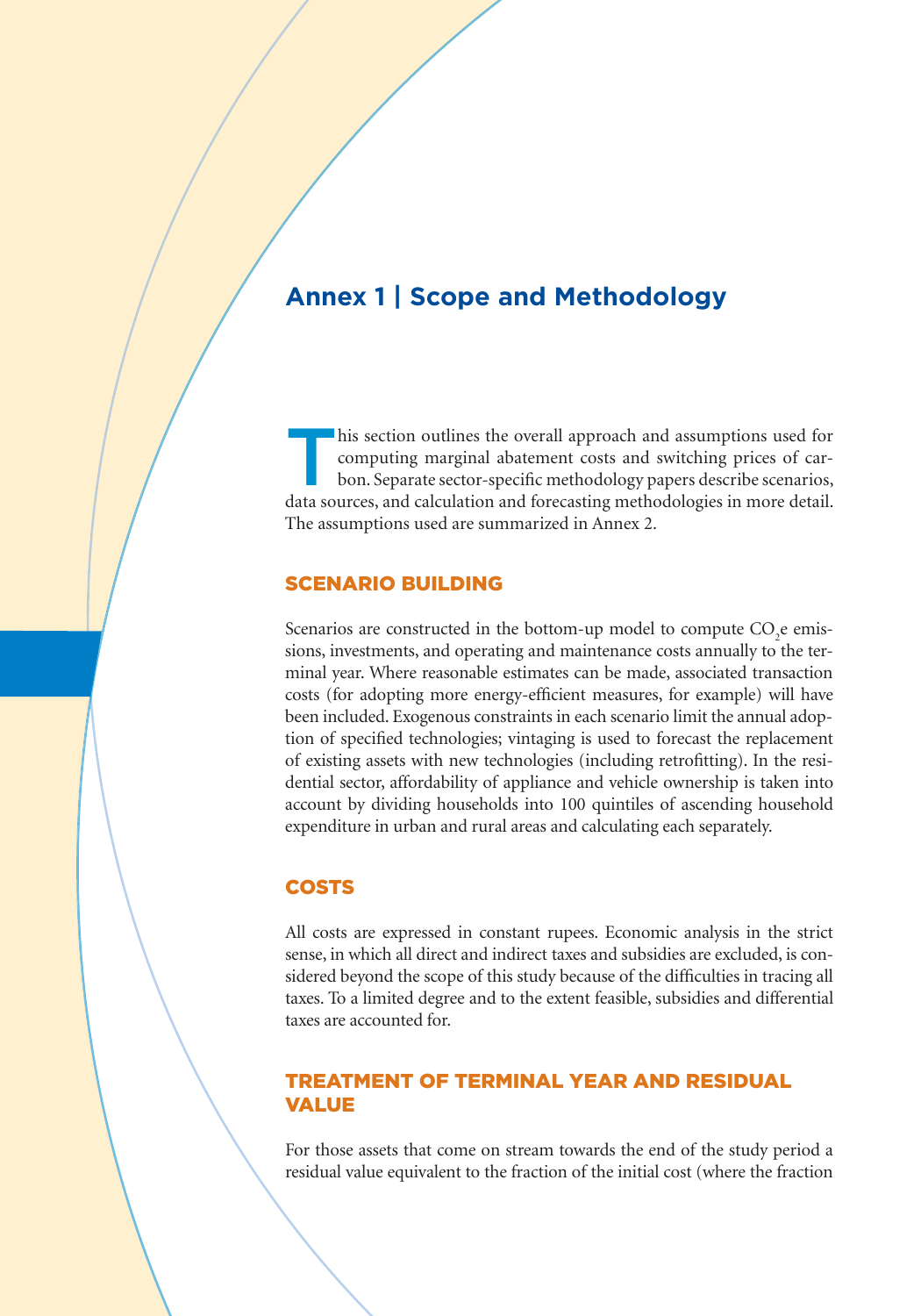is that of the years remaining) is assigned. The study will, however, estimate the rate of decline in residual use values using nonlinear assumptions where asset-specific information to support those assumptions is available. For existing plants and equipment, residual values are not assigned except where premature scrappage occurs. The specifics of where these cases arise and how they are handled are explained in the methodology document for each sector.

## IMPLEMENTATION COSTS

There are many interventions that are not implemented to the extent that would be suggested based on equipment purchase and operating costs alone because there are other transaction costs associated with implementation, which can be significant. To the extent possible, this study incorporated these additional transaction costs.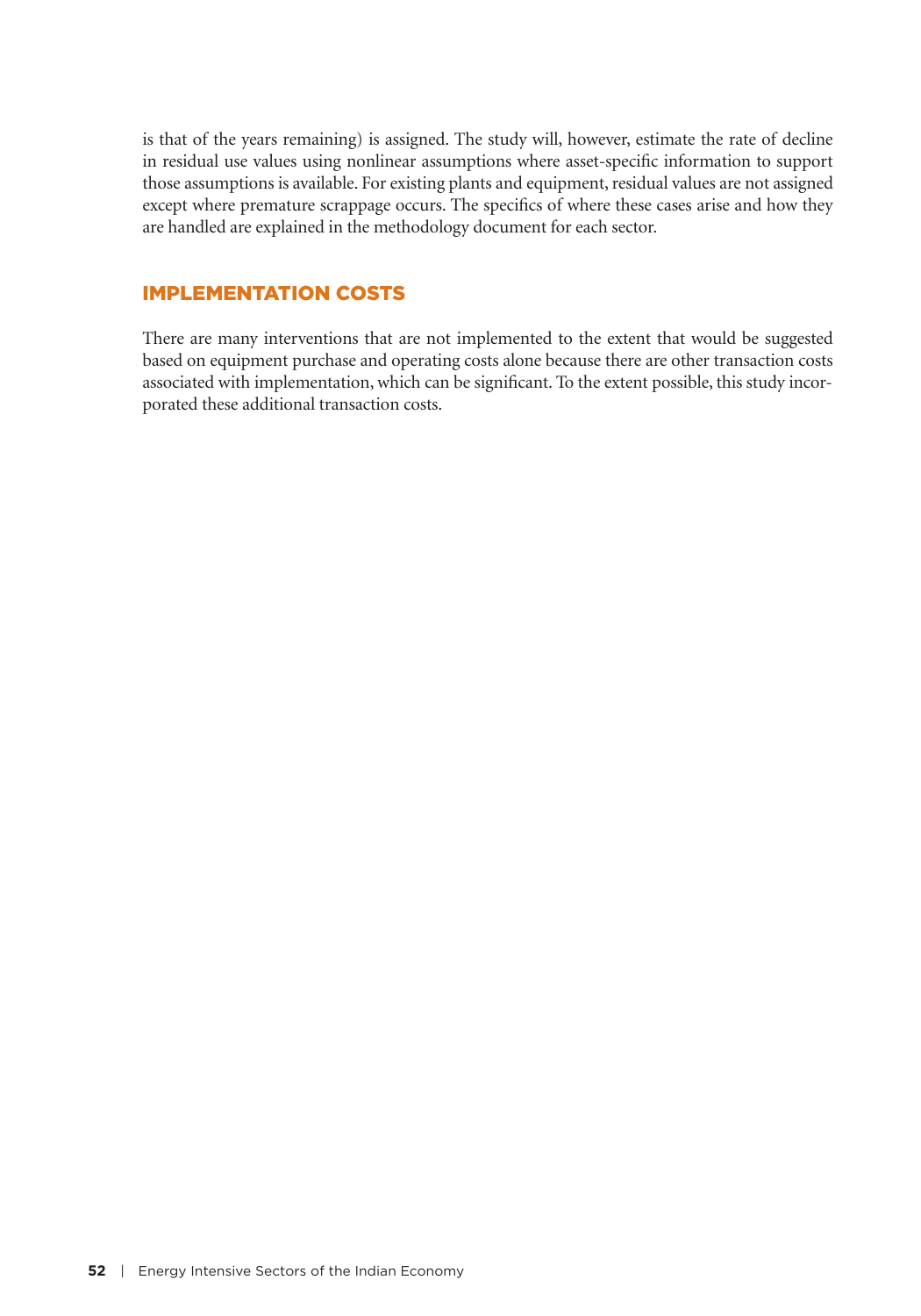# **Annex 2 | Sources of Data and Assumptions**

# **Table A2.1 | Sources of Data**

| Population          | "Report of the Technical Group on Population Projections<br>Constituted by the National Commission on Population." Office of<br>the Registrar General & Census Commissioner, India. May 2006,<br>revised December 2006.                                                                                                                                                                                                       |
|---------------------|-------------------------------------------------------------------------------------------------------------------------------------------------------------------------------------------------------------------------------------------------------------------------------------------------------------------------------------------------------------------------------------------------------------------------------|
| <b>GDP</b>          | GDP projections in Global Development Finance 2009. June 2009.<br>http://go.worldbank.org/JMGYIA32M0                                                                                                                                                                                                                                                                                                                          |
| Appliance ownership | Ownership of appliances reported in: (i) National Sample Survey<br>Round 61 (fan, air-conditioner, cooler, refrigerator, radio, televi-<br>sion), (ii) National Sample Survey Round 58 (washing machine,<br>CD player tape recorder, DVD/VCR), (iii) the survey conducted by<br>the National Council of Applied Economic Research in 2004<br>(computer), and (iv) a survey of 600 households conducted by<br>DSCL (lighting). |
| Car ownership       | Car sales data to 2007/8, data from the 61st round of the National<br>Sample Survey conducted in July 2004-June 2005.                                                                                                                                                                                                                                                                                                         |
| Power generation    | Updated with Clean Development Mechanism (CDM) database<br>ver3 (2006) and CDM database for 2007 published on 25<br>September 2008. Updated with data from CEA Web site (dated 5<br>November 2009) on commissioned plants and those under<br>construction.                                                                                                                                                                    |
| Power consumption   | For appliances, historic data from 2008. For efficiency standards,<br>2008 standards for new sales and U.S. and EU standards through<br>to 2010 applied with a time lag.                                                                                                                                                                                                                                                      |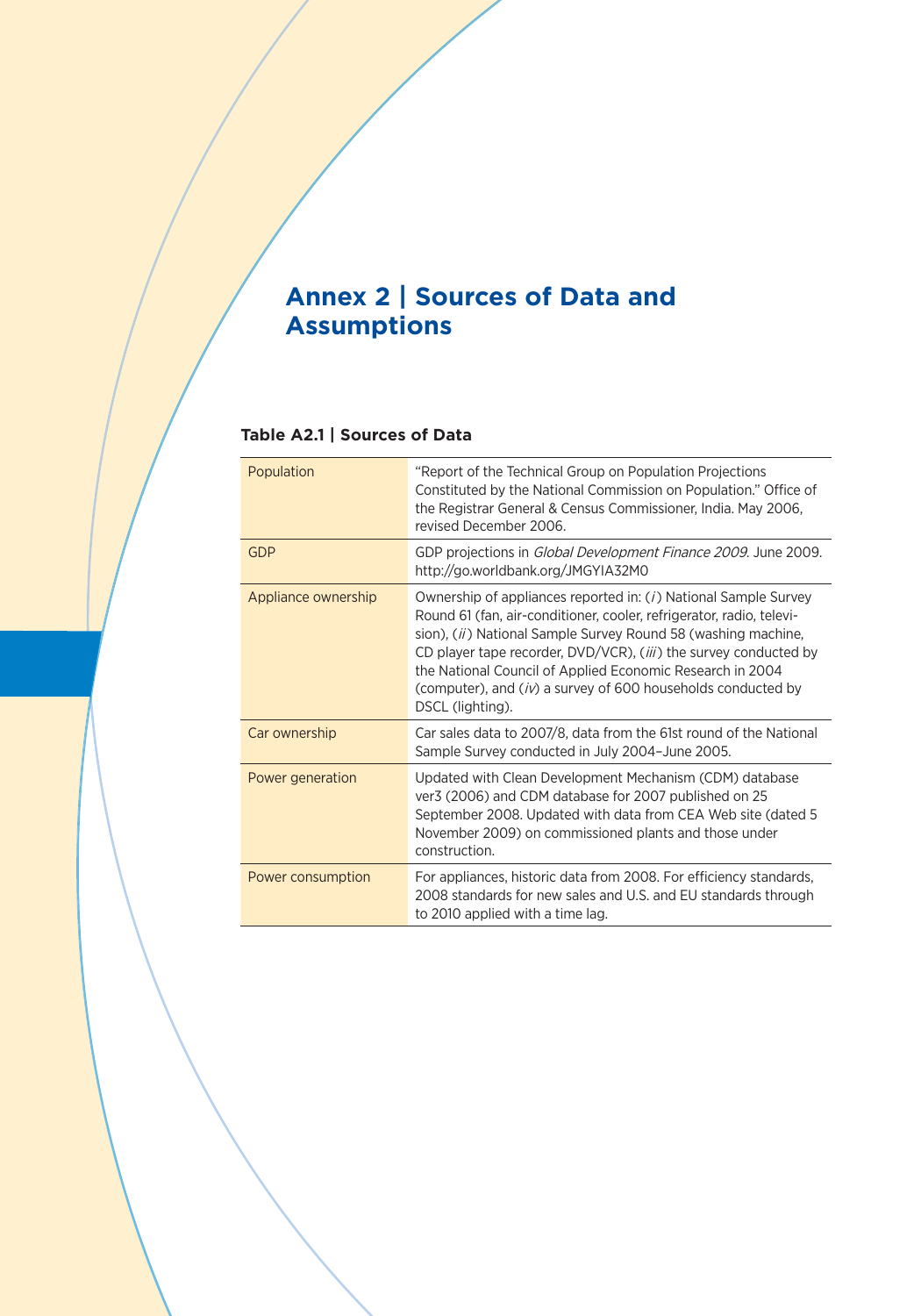# **Table A2.2 | General Assumptions**

| <b>GDP</b>                       | GDP growth used is the government of India target of 8 percent between 2010 and 2021,<br>falling to 7.5 percent in 2022-2026 and 7 percent in 2027-2031. With the unfolding global<br>financial crisis, the anticipated reduced GDP growth rates are 6.2 percent in 2009/10,<br>growing to 8 percent in 2012/13 and falling to 7.5 percent in 2015-2018, 7 percent in<br>2018-2020, 6.5 percent in 2021-2024, and 6 percent to 2031. |
|----------------------------------|--------------------------------------------------------------------------------------------------------------------------------------------------------------------------------------------------------------------------------------------------------------------------------------------------------------------------------------------------------------------------------------------------------------------------------------|
| Population and<br>urbanization   | Population and urbanization projections from the Census of India to March 2026. This study<br>extends the series to 2031.                                                                                                                                                                                                                                                                                                            |
| Household size                   | The Census of India reports 193 million "normal" households. This study adopts the United<br>Nations methodology in projecting household size to 2031. Projections are based on past<br>trends of the ratio of the number of households to population 15-64 years of age.                                                                                                                                                            |
| Percentage discount<br>rate, $r$ | 10 percent representing the "global average" opportunity cost of capital.                                                                                                                                                                                                                                                                                                                                                            |
| Marginal abatement cost          | Calculated for comparison of pairs of equivalent activities.<br>Duration and temporal production profiles matched for the primary outputs. If two different<br>life years, the shorter-life item is replaced until the end of life of the longer-life item. If the<br>shorter-life item has any life remaining, a residual value is assigned.                                                                                        |
|                                  | Greenhouse gas emissions undiscounted, costs discounted using a midyear assumption.<br>The first year in discounting is the year of the production of the primary output.                                                                                                                                                                                                                                                            |
| Residual value                   | A fraction of the capital cost equivalent to the fraction of the remaining years. Residual<br>values are assigned to all plants and items of equipment that come on stream during the<br>study period with remaining life in the terminal year (2031), or to the remaining life of the<br>shorter-life equipment in the last replacement period in comparison of pairs for marginal<br>abatement cost calculations.                  |

## **Table A2.3 | Power Sector**

| Long-Run Demand Income                              | Period                                                                                                                                                                                                                                         | Percentage                                                                                                                                                      |  |  |
|-----------------------------------------------------|------------------------------------------------------------------------------------------------------------------------------------------------------------------------------------------------------------------------------------------------|-----------------------------------------------------------------------------------------------------------------------------------------------------------------|--|--|
| <b>Elasticity for Electricity</b>                   | 2006-2011                                                                                                                                                                                                                                      | 1.00                                                                                                                                                            |  |  |
|                                                     | 2012-2016                                                                                                                                                                                                                                      | 0.90                                                                                                                                                            |  |  |
|                                                     | 2017-2021                                                                                                                                                                                                                                      | 0.85                                                                                                                                                            |  |  |
|                                                     | 2022-2026                                                                                                                                                                                                                                      | 0.80                                                                                                                                                            |  |  |
|                                                     | 2027-2031                                                                                                                                                                                                                                      | 0.75                                                                                                                                                            |  |  |
| Captive generation                                  |                                                                                                                                                                                                                                                | 73,639.7 GWh in 2005/6, 78,000 GWh in 2006/7, growing to 131,000 GWh in<br>2011/12 and constant thereafter.                                                     |  |  |
| Installed capacity at the end of                    | Large hydro:                                                                                                                                                                                                                                   | 139,000 MW                                                                                                                                                      |  |  |
| 15th Plan                                           | Thermal:                                                                                                                                                                                                                                       | 479,000 MW                                                                                                                                                      |  |  |
|                                                     | Renewable:                                                                                                                                                                                                                                     | 100,000 MW                                                                                                                                                      |  |  |
|                                                     | Nuclear:                                                                                                                                                                                                                                       | 13.000 MW                                                                                                                                                       |  |  |
| Transmission and distribution<br>losses (technical) | Business as usual: 29.03 percent in 2005/6 linearly reducing to 15.05 percent in<br>2025/26 and constant thereafter.<br>Alternative scenario: Slower improvement in loss reduction, taking an additional<br>five years to reach 15.05 percent. |                                                                                                                                                                 |  |  |
|                                                     |                                                                                                                                                                                                                                                |                                                                                                                                                                 |  |  |
| Load-duration curve                                 | Maintains the 2005 national system-wide load-duration curve values constant at<br>79.2 percent.                                                                                                                                                |                                                                                                                                                                 |  |  |
| Supply shortage/spinning reserves                   | tained thereafter.                                                                                                                                                                                                                             | Total energy shortage of 9.8 percent of supplied demand in 2005/6 is eliminated<br>by 2009/10 and a 5 percent spinning reserve is achieved in 2011/12 and main- |  |  |

(continued)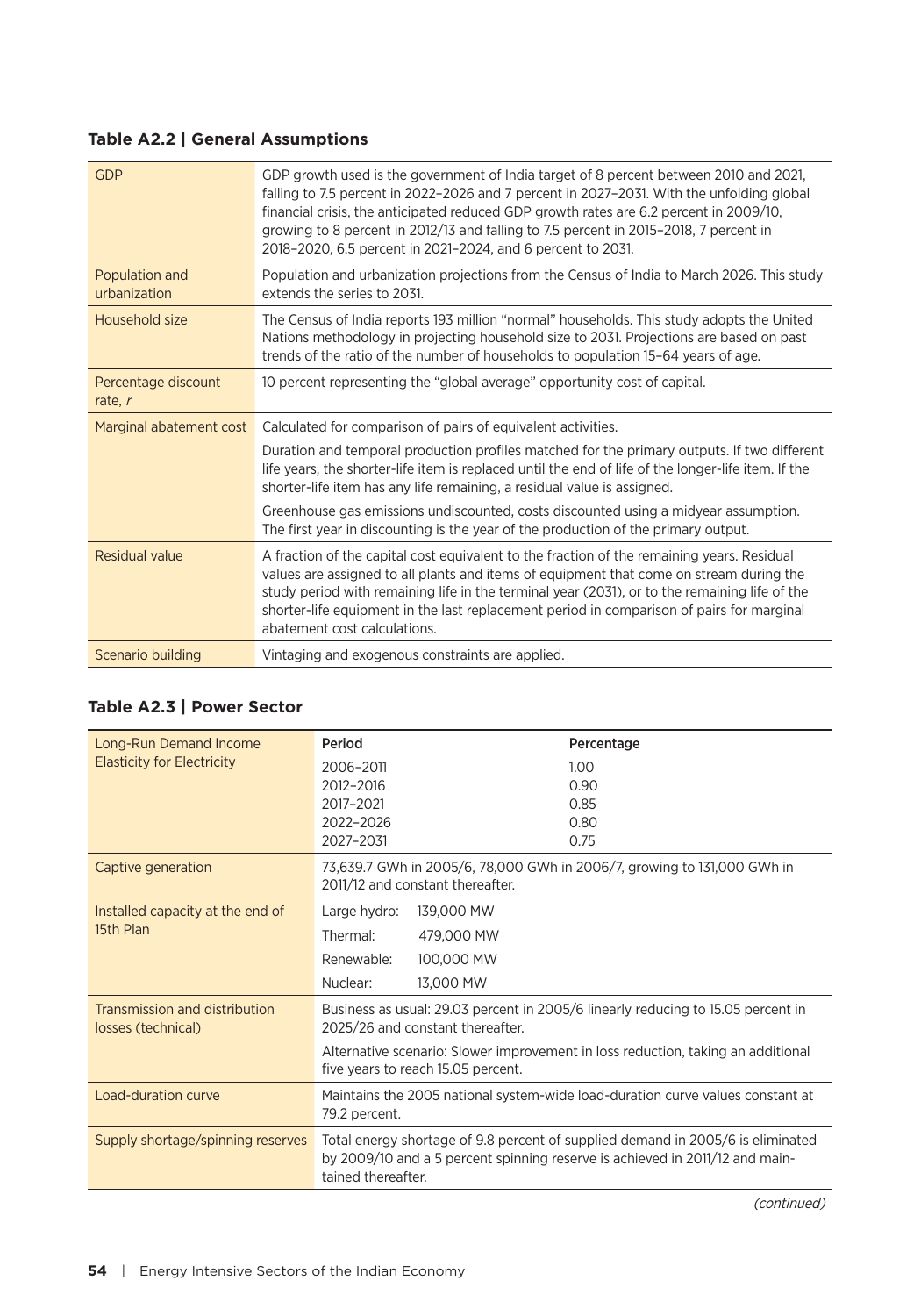## **Table A2.3 | Power Sector** *(continued)*

| Hydro                                                                                                                  | Increased to 128,000 MW installed capacity (plus small hydro included in<br>renewable) by 2033, in line with the Working Group Report and Integrated Energy<br>Policy proposals. |                                                                                                                                                                       |                          |                     |  |  |
|------------------------------------------------------------------------------------------------------------------------|----------------------------------------------------------------------------------------------------------------------------------------------------------------------------------|-----------------------------------------------------------------------------------------------------------------------------------------------------------------------|--------------------------|---------------------|--|--|
| <b>Nuclear</b>                                                                                                         |                                                                                                                                                                                  | Gradual increase from 3,900 in 2006 to 13,000 MW by 2031.                                                                                                             |                          |                     |  |  |
| Thermal - coal fired: supercritical                                                                                    | proposed.                                                                                                                                                                        | 50 percent of new plants in 12th Plan and 70 percent of new plants in 13th Plan in<br>line with the Working Group Report, and 90 percent of new plants thereafter, as |                          |                     |  |  |
| Thermal - coal fired: ultra-super-<br>critical                                                                         |                                                                                                                                                                                  | None considered in this round of calculations during this period.                                                                                                     |                          |                     |  |  |
| Carbon capture and storage,<br>circulating fluidized bed and<br>integrated gasification combined<br>cycle technologies | Were not considered in this round of calculations, in line with the Working Group<br>Report.                                                                                     |                                                                                                                                                                       |                          |                     |  |  |
| Plant renovation and end of life                                                                                       | Type                                                                                                                                                                             | Planned life (years)                                                                                                                                                  | <b>Extension (years)</b> | End of life (years) |  |  |
|                                                                                                                        | Hydro<br>Nuclear<br>Thermal                                                                                                                                                      | 50<br>40<br>25                                                                                                                                                        | 35<br>15                 | 85<br>40<br>40      |  |  |

## **Table A2.4 | Household Electricity**

| <b>Electrification rate</b>                                          | This study uses data from the 61st round of the National Statistical Survey to compute the<br>percentage of electrified households in 2004/5. The rate of electrification in both rural and<br>urban locations is closely related to monthly per capita expenditure and projected by centile.                                                                                                                  |
|----------------------------------------------------------------------|----------------------------------------------------------------------------------------------------------------------------------------------------------------------------------------------------------------------------------------------------------------------------------------------------------------------------------------------------------------------------------------------------------------|
| Appliance ownership<br>and source of data                            | 61st round of National Statistical Survey: Fan, air conditioner, cooler, refrigerator, radio,<br>television.                                                                                                                                                                                                                                                                                                   |
|                                                                      | 58th round of National Statistical Survey: Washing machine, CD player, tape recorder, DVD,<br>VCR.                                                                                                                                                                                                                                                                                                             |
|                                                                      | National Council of Applied Economic Research: Computer.                                                                                                                                                                                                                                                                                                                                                       |
|                                                                      | DSCL Ltd. household survey: Lighting, electric water heater, oven, toaster, microwave, booster<br>pump.                                                                                                                                                                                                                                                                                                        |
| Appliance life                                                       | The average age of retirement for all appliances is assumed to be 15 years except: (a) lighting.<br>where the assumed mean useful operational life is 1,250 hours of operation for incandescent<br>light bulbs, 10,000 hours for fluorescent tubes, or 5,000 hours for compact fluorescent light<br>bulbs; and (b) computer, where the assumed mean useful operational life is 5 years.                        |
| Appliance historical<br>parc configuration                           | In 2005 an average age of the historical parc configuration of each appliance is assumed to<br>be 4 years in all cases except for computers (2 years) and lighting (0.5 years for incandescent<br>light bulbs, 3.7 years for fluorescent tubes, 1.8 years for compact fluorescent light bulbs).                                                                                                                |
| Mean power<br>consumed by each<br>appliance (in-use and<br>stand-by) | Historical parc unit power consumed by each appliance determined from retail-level sales<br>data in India. Future unit power consumptions from India and other country manufacturers'<br>data and efficiency standards. Scenarios were run applying different future efficiency<br>standards.                                                                                                                  |
| Appliance usage                                                      | Television 4 hr/day, washing machine 7 loads/week, air conditioner 575 hr/yr, cooler 1,440 hr/<br>yr, fan 2,520 hr/yr, fridge continuous, electric oven and toaster 15 mins/day, microwave 6<br>mins/day, computer 2.2 hr/day, DVD/VCR 156 hr/yr, radio 2,190 hr/yr, CD 1,460 hr/yr, electric<br>water heater 140 days/yr (60L/day 50 deg C), lighting usage factor for each lighting unit of<br>$2.5$ hr/day. |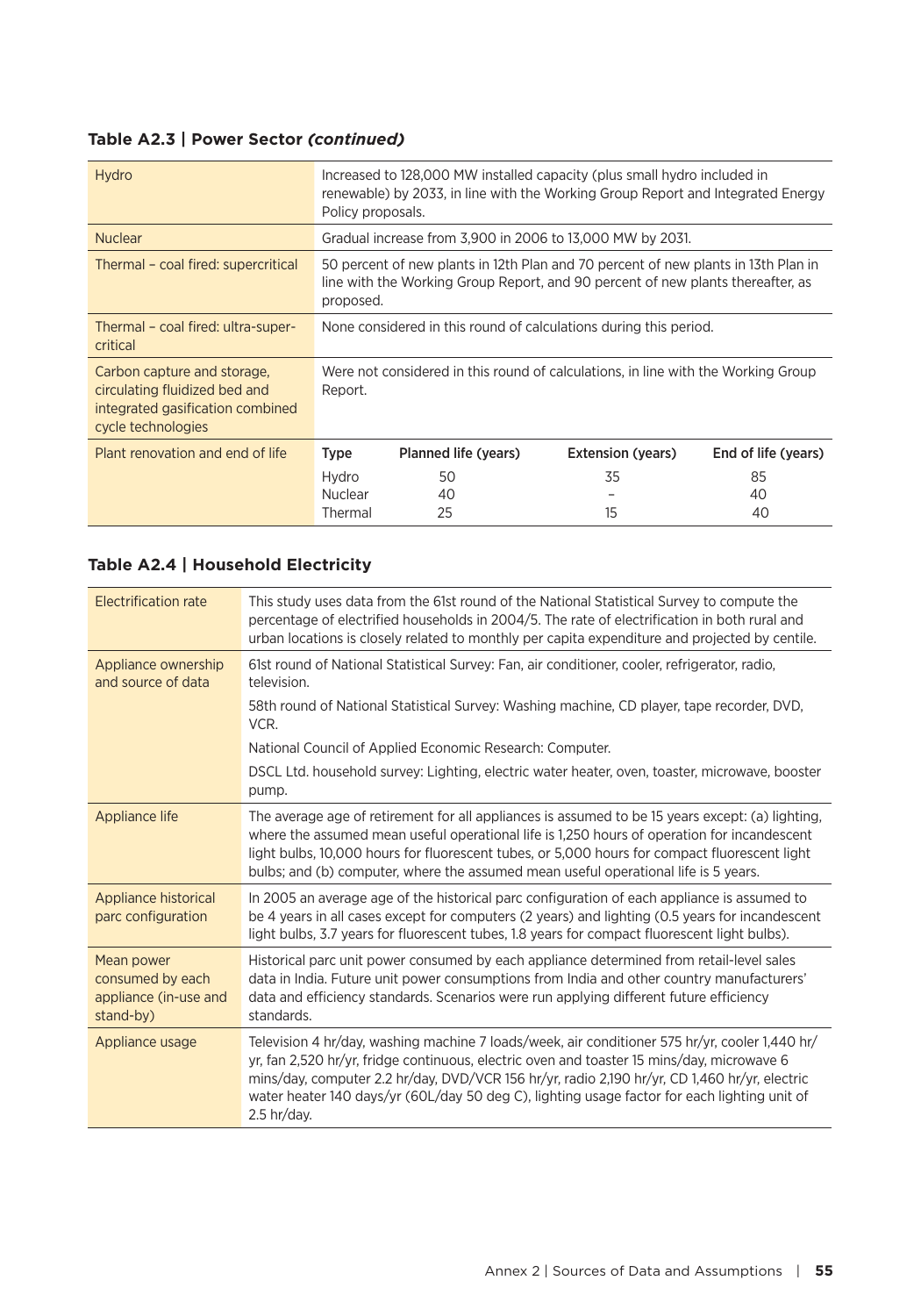## **Table A2.5 | Nonresidential Electricity**

| Retail and office floor<br>area                 | Commercial space growth over 1998–2004 using historical data from the Construction Indus-<br>try Development Council demonstrated an elasticity of 0.39 against GDP growth. This was<br>maintained over the modeling period. Existing office floor space is divided into private and<br>government and 80 percent of new construction is assumed to be private. Existing floor<br>space (in 2005) is assumed to be replaced at a 1 percent per year rate.                                                                                                                                                                                                                                                                                                 |                                              |                                             |                              |                                             |  |  |
|-------------------------------------------------|-----------------------------------------------------------------------------------------------------------------------------------------------------------------------------------------------------------------------------------------------------------------------------------------------------------------------------------------------------------------------------------------------------------------------------------------------------------------------------------------------------------------------------------------------------------------------------------------------------------------------------------------------------------------------------------------------------------------------------------------------------------|----------------------------------------------|---------------------------------------------|------------------------------|---------------------------------------------|--|--|
| Hotel floor area                                | Recent trends in the number of hotel rooms were provided by The Federation of Hotel and<br>Restaurant Association, and forecast by them to 2016. 0.93 hotel beds per 1,000 population<br>in 2001 increases to 2.1 hotel beds per 1,000 population in 2016 and stabilizes at this figure.<br>Floor area increases proportionally. Existing floor space (in 2005) is assumed to be replaced<br>at a 1 percent per year rate.                                                                                                                                                                                                                                                                                                                                |                                              |                                             |                              |                                             |  |  |
| Hospital floor area                             | The floor area in the health sector (hospitals and clinics) is expected to grow gradually as the<br>level of health services improves with economic development. The number of beds per<br>capita is taken as a proxy for health services overall. Ministry of Health data forecast an<br>increase in the number of beds from 0.88 beds per 1,000 population in 2001 to 1.96 beds per<br>1,000 population in 2015, stabilizing at 2 thereafter. 48 percent of new construction is<br>assumed to be private. Existing floor space (in 2005) is assumed to be replaced at a 1<br>percent per year rate.                                                                                                                                                     |                                              |                                             |                              |                                             |  |  |
| School floor area                               | Education floor area is assumed to scale according to education levels - number of students<br>enrolled in primary, secondary, and post-secondary education. The primary gross enrollment<br>ratio of 116 in 2004 is assumed to remain stable. The secondary gross enrollment ratio of 54<br>in 2004 is assumed to increase at historical rates to 80 by 2021 and remain stabile thereafter.<br>Post-secondary education with a gross enrollment ratio of 19 in 2004 is expected to increase<br>at historical rates to 68 by 2031. UNESCO age group population statistical forecasts (at a<br>constant floor area per student) determine projected floor space. Existing floor space (in<br>2005) is assumed to be replaced at a 1 percent per year rate. |                                              |                                             |                              |                                             |  |  |
| Other nonresidential<br>floor area              | The floor area is expected to grow from historical levels given by economic census data<br>(2005) at the average growth rate of retail and offices. Existing floor space (in 2005) is<br>assumed to be replaced at a 1 percent per year rate.                                                                                                                                                                                                                                                                                                                                                                                                                                                                                                             |                                              |                                             |                              |                                             |  |  |
| Energy end use<br>fractions by type of<br>usage | Equipment penetration and hours of operation derived from energy audits commissioned by<br>Bureau of Energy Efficiency, estimates based on the USAID ECO-III study (2009) for<br>hospitals, benchmarking studies on APEC countries, literature reviews, and building-level<br>data collected by Lawrence Berkeley National Laboratory from architectural firms based in<br>India. Air conditioning space cooling and lighting directly modeled. Other electrical use<br>derived from samples and aggregate numbers.                                                                                                                                                                                                                                       |                                              |                                             |                              |                                             |  |  |
|                                                 | <b>End use fractions</b>                                                                                                                                                                                                                                                                                                                                                                                                                                                                                                                                                                                                                                                                                                                                  | Lighting (%)                                 | Cooling (%)                                 | Fans $(\%)$                  | Other (%)                                   |  |  |
|                                                 | Retail<br>Offices<br>Schools<br><b>Hospitals</b><br>Hotels<br>Other                                                                                                                                                                                                                                                                                                                                                                                                                                                                                                                                                                                                                                                                                       | 40.0<br>30.0<br>45.0<br>25.0<br>25.0<br>37.5 | 45.0<br>40.0<br>5.0<br>40.0<br>55.0<br>31.0 | 10.0<br>45.0<br>10.0<br>17.7 | 15.0<br>20.0<br>5.0<br>25.0<br>20.0<br>13.7 |  |  |
| Energy end use<br>intensity by type of<br>usage | As above, in order to ensure consistency with current sector electricity consumption, total<br>electricity demand of each building type is calibrated to government statistics. In this<br>estimate grid electricity is added to diesel electricity generation. All commercial sector diesel<br>consumption is assumed to be used for backup electricity generation, with an efficiency of<br>25 percent.                                                                                                                                                                                                                                                                                                                                                 |                                              |                                             |                              |                                             |  |  |

(continued)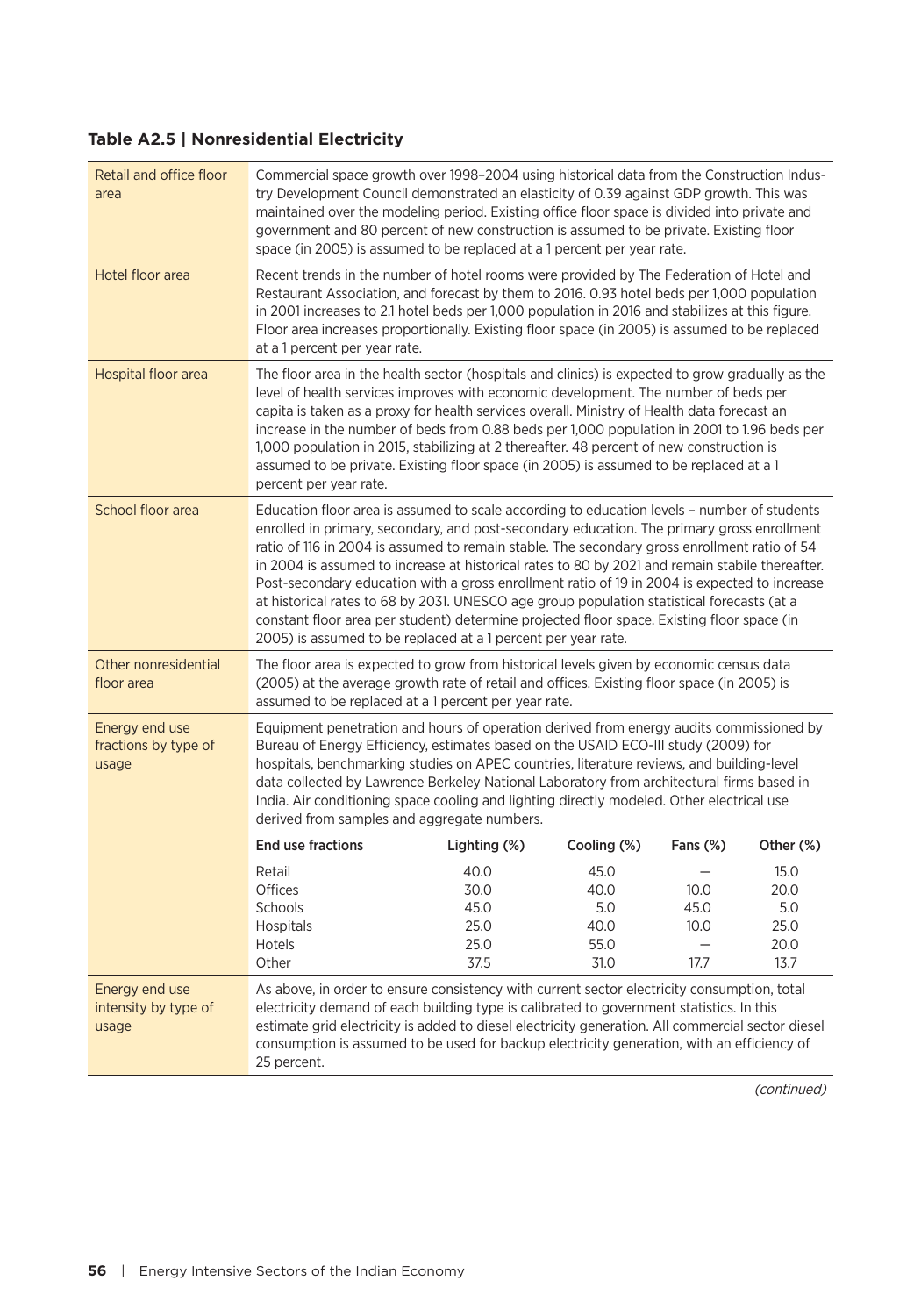|                       | Construction                                                                             |                                |                 |                                               |                |                                    |        |
|-----------------------|------------------------------------------------------------------------------------------|--------------------------------|-----------------|-----------------------------------------------|----------------|------------------------------------|--------|
|                       | kWh/m <sup>2</sup>                                                                       | Existing                       |                 | <b>New</b>                                    |                |                                    |        |
|                       |                                                                                          |                                |                 |                                               |                |                                    |        |
|                       | Retail                                                                                   | 198<br>172                     |                 | 268<br>189                                    |                |                                    |        |
|                       | Offices (private)<br>Offices (gov't)                                                     | 150                            |                 | 165                                           |                |                                    |        |
|                       | Schools                                                                                  | 56                             |                 | 56                                            |                |                                    |        |
|                       | Hospitals (private)                                                                      | 228                            |                 | 408                                           |                |                                    |        |
|                       | Hospitals (gov't)                                                                        | 120                            |                 | 215                                           |                |                                    |        |
|                       | Hotels                                                                                   | 267                            |                 | 280                                           |                |                                    |        |
|                       | Other                                                                                    | 97                             |                 | 123                                           |                |                                    |        |
|                       | Lighting and cooling technology mix by type of usage derived from samples                |                                |                 |                                               |                |                                    |        |
|                       |                                                                                          | <b>Incandescents</b><br>$(\%)$ |                 | <b>Compact fluorescent</b><br>light bulbs (%) |                | <b>Fluorescent lamps</b><br>$(\%)$ |        |
|                       | Retail                                                                                   |                                | 20.0            |                                               |                | 80.0                               |        |
|                       | Offices (private)                                                                        | 20.0                           |                 |                                               | 80.0           |                                    |        |
|                       | Offices (gov't)                                                                          | 20.0                           |                 |                                               |                | 80.0                               |        |
|                       | Schools                                                                                  | 5.0                            |                 | 20.0                                          |                | 75.0                               |        |
|                       | Hospitals (private)                                                                      | 20.0                           |                 | 20.0                                          |                | 60.0                               |        |
|                       | Hospitals (gov't)                                                                        | 20.0                           |                 | 20.0                                          |                | 60.0                               |        |
|                       | Hotels                                                                                   | 60.0                           |                 | 20.0                                          |                | 20.0                               |        |
| Appliance historical  | Other                                                                                    | 17.9                           |                 | 9.7                                           |                | 72.4                               |        |
| parc technology mix   |                                                                                          | <b>CUAC</b><br>air-cooled      | WRAC+<br>splits | <b>Multisplits</b><br>+ cassette              | Air-<br>cooled | Water-<br>cooled                   | None   |
|                       |                                                                                          | $(\%)$                         | $(\%)$          | $(\%)$                                        | chiller (%)    | chiller (%)                        | $(\%)$ |
|                       | Retail                                                                                   | 2.0                            | 6.0             |                                               | 30.0           | 50.0                               | 12.0   |
|                       | Offices (private)                                                                        | 8.6                            | 5.2             | 5.0                                           | 6.3            | 6.3                                | 68.6   |
|                       | Offices (gov't)                                                                          | 8.6                            | 5.2             | 5.0                                           | 6.3            | 6.3                                | 68.6   |
|                       | Schools                                                                                  |                                | 5.0             |                                               |                |                                    | 95.0   |
|                       | Hospitals (private)                                                                      | 5.0                            | 34.0            |                                               | 20.0           | 20.0                               | 21.0   |
|                       | Hospitals (gov't)                                                                        | 5.0                            | 34.0            |                                               | 20.0           | 20.0                               | 21.0   |
|                       | Hotels                                                                                   | 5.0                            | 10.0            |                                               | 20.0           | 50.0                               | 15.0   |
|                       | Other                                                                                    | 3.0                            | 8.0             | 0.9                                           | 14.0           | 22.7                               | 51.3   |
|                       | Note: CUAC = commercial unitary air conditioner; WRAC = window room air conditioner.     |                                |                 |                                               |                |                                    |        |
| Mean power consumed   | Historical parc unit power consumed by each lighting and cooling appliance determined    |                                |                 |                                               |                |                                    |        |
| by each appliance     | from historical data in India. Future unit power consumption improvements from India and |                                |                 |                                               |                |                                    |        |
| (in-use and stand-by) | other country manufacturers' data and efficiency standards. Scenarios were run applying  |                                |                 |                                               |                |                                    |        |
|                       | different future efficiency standards.                                                   |                                |                 |                                               |                |                                    |        |

## **Table A2.5 | Nonresidential Electricity** *(continued)*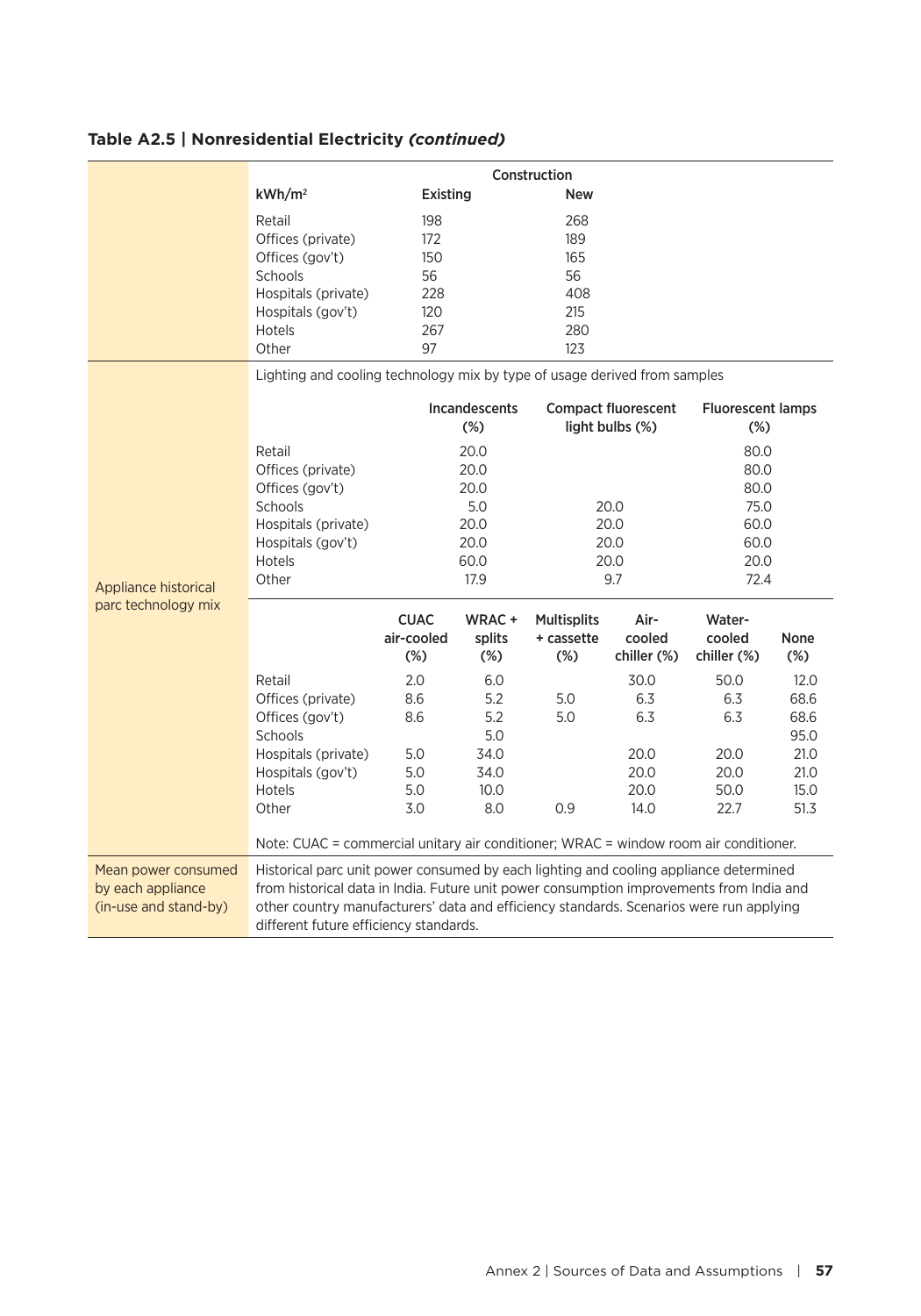## **Table A2.6 | Road Transport**

| Vehicle types                                                                                | 2W (two-wheelers): mopeds, scooters, motorcycles                                                                                                                                                                                                                                                                                                                                                                                                                                                                        |                                        |       |                |       |       |                |
|----------------------------------------------------------------------------------------------|-------------------------------------------------------------------------------------------------------------------------------------------------------------------------------------------------------------------------------------------------------------------------------------------------------------------------------------------------------------------------------------------------------------------------------------------------------------------------------------------------------------------------|----------------------------------------|-------|----------------|-------|-------|----------------|
| modeled                                                                                      | 3W (three-wheelers): all three-wheelers                                                                                                                                                                                                                                                                                                                                                                                                                                                                                 |                                        |       |                |       |       |                |
|                                                                                              | PC (passenger cars): mini; small; lower medium, medium, and upper medium; large and<br>luxury; sport utility vehicles                                                                                                                                                                                                                                                                                                                                                                                                   |                                        |       |                |       |       |                |
|                                                                                              | LCV (light-commercial vehicles), passenger: Asian utility vehicles and multipurpose utility<br>vehicles                                                                                                                                                                                                                                                                                                                                                                                                                 |                                        |       |                |       |       |                |
|                                                                                              | LCV, goods: minivan/truck, pickup, van<br>HCV (heavy commercial vehicles): urban bus, coach, and truck, each by gross vehicle weight<br>group                                                                                                                                                                                                                                                                                                                                                                           |                                        |       |                |       |       |                |
|                                                                                              |                                                                                                                                                                                                                                                                                                                                                                                                                                                                                                                         |                                        |       |                |       |       |                |
| Vehicle population                                                                           | Total vehicle population grows from an estimated 65 million in 2008 to 442 million in 2031. Of<br>these, 285 million are two-wheelers and 113 million are passenger cars (including SUVs).                                                                                                                                                                                                                                                                                                                              |                                        |       |                |       |       |                |
| Private vehicle<br>ownership                                                                 | Motorized two-wheelers grow from an estimated 48 per 1,000 people in 2008 to 217 in 2031.<br>Of these, 53 percent are expected to be electric. Private car ownership grows from 6 cars per<br>1,000 people in 2008 to 86 in 2031.                                                                                                                                                                                                                                                                                       |                                        |       |                |       |       |                |
| Vehicle emission<br>standards                                                                | Includes the adoption of tighter vehicle technical standards with Euro 4 entering the market<br>in 2010 and Euro 5 in 2015. Euro 6 is not currently included.                                                                                                                                                                                                                                                                                                                                                           |                                        |       |                |       |       |                |
| Vehicle efficiency<br>standards                                                              | <i>Business-as-usual case:</i> No efficiency improvement except for changes to the sales mix by<br>subtype of vehicle. Two-wheelers become mainly electric.                                                                                                                                                                                                                                                                                                                                                             |                                        |       |                |       |       |                |
|                                                                                              | Alternative case, cars (excluding SUVs): Sales-weighted average CO <sub>2</sub> emissions drop from<br>estimated 190 g/km in 2008 to 155 g/km in 2015. Further reductions are applied to reach 128<br>g/km in 2020. Additional reductions post-2020 achieve sales-weighted average CO <sub>2</sub><br>emissions of 100 g/km by the end of the following decade (2030).                                                                                                                                                  |                                        |       |                |       |       |                |
|                                                                                              | Alternative case, light-duty vehicles (including SUVs): An estimated 231 g/km in 2008<br>improves at half the rate of cars to achieve 175 g/km in 2022, and 160 g/km in 2028. These<br>figures are the targets for the European Union in 2012 and 2015 respectively.                                                                                                                                                                                                                                                    |                                        |       |                |       |       |                |
| <b>Biofuels</b>                                                                              | All scenarios consider that from 2009 to 2012, petrol will have a 5 percent blend share by<br>volume of ethanol (up from a current assumed average of 2 percent) and that this will<br>increase to 10 percent thereafter. No biodiesel blend share is considered.                                                                                                                                                                                                                                                       |                                        |       |                |       |       |                |
| Vehicle capacity and<br>loading                                                              | Capacity of light-duty minivans, minitrucks, and pickups is considered to be 0.6 tonnes per<br>vehicle. The load capacity of vans is taken as 1 tonne per vehicle. Capacity of heavy-duty<br>goods vehicles is taken as difference between (chassis plus average body) and GVW.<br>Capacity of heavy-duty passenger vehicles taken as urban: standing capacity at 6 pers/m <sup>2</sup> ,<br>long distance: seated capacity, both with average body style. Average 365/24 loading<br>considered at 50 percent capacity. |                                        |       |                |       |       |                |
| Percentage vehicle-                                                                          | India:                                                                                                                                                                                                                                                                                                                                                                                                                                                                                                                  | Average (km/hour)<br>Mileage share (%) |       |                |       |       |                |
| kilometers traveled<br>under different urban.<br>rural, and highway<br>road speed conditions | Vehicle type                                                                                                                                                                                                                                                                                                                                                                                                                                                                                                            | Urban                                  | Rural | <b>Highway</b> | Urban | Rural | <b>Highway</b> |
|                                                                                              | Car: Mini                                                                                                                                                                                                                                                                                                                                                                                                                                                                                                               | 18                                     | 45    | 80             | 90    | 9     | 1              |
|                                                                                              | Car: Small and above                                                                                                                                                                                                                                                                                                                                                                                                                                                                                                    | 18                                     | 55    | 90             | 70    | 20    | 10             |
|                                                                                              | <b>MUVs</b>                                                                                                                                                                                                                                                                                                                                                                                                                                                                                                             | 18                                     | 55    | 90             | 40    | 50    | 10             |
|                                                                                              | <b>LDVs</b>                                                                                                                                                                                                                                                                                                                                                                                                                                                                                                             | 18                                     | 40    | 60             | 50    | 45    | 5              |
|                                                                                              | <b>HDV: Trucks</b>                                                                                                                                                                                                                                                                                                                                                                                                                                                                                                      | 16                                     | 35    | 45             | 10    | 20    | 70             |
|                                                                                              | HDV: U-bus                                                                                                                                                                                                                                                                                                                                                                                                                                                                                                              | 13                                     | 30    | 45             | 90    | 5     | 5              |
|                                                                                              | HDV: Coach                                                                                                                                                                                                                                                                                                                                                                                                                                                                                                              | 16                                     | 40    | 60             | 10    | 50    | 40             |
|                                                                                              | Two-wheeler                                                                                                                                                                                                                                                                                                                                                                                                                                                                                                             | 20                                     | 40    | 60             | 50    | 48    | 2              |
|                                                                                              | Three-wheeler                                                                                                                                                                                                                                                                                                                                                                                                                                                                                                           | 18                                     | 20    | n/a            | 80    | 20    | 0              |
| Ambient temperature                                                                          | Vehicle-population-weighted average taken to be similar to Mumbai.                                                                                                                                                                                                                                                                                                                                                                                                                                                      |                                        |       |                |       |       |                |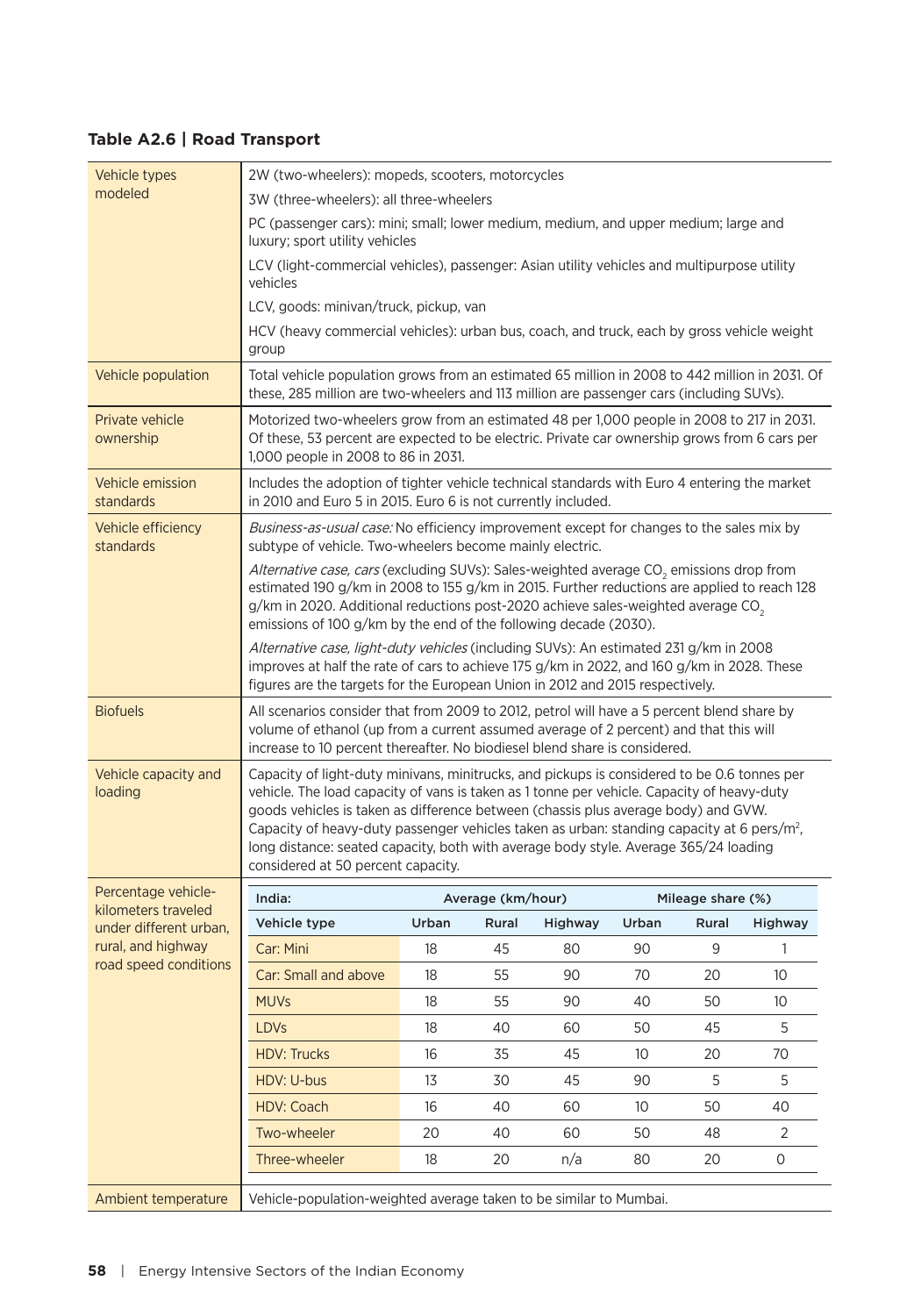## **Table A2.7 | Industry**

| <b>Activity growth</b><br>(Domestic demand)                    | Iron and steel:                                                   | 54.6 tonnes per US\$1 million GDP                                                                                     |                       |                              |  |  |  |
|----------------------------------------------------------------|-------------------------------------------------------------------|-----------------------------------------------------------------------------------------------------------------------|-----------------------|------------------------------|--|--|--|
|                                                                | Aluminum:                                                         | 1.39 tonnes per US\$1 million GDP                                                                                     |                       |                              |  |  |  |
|                                                                | Cement:                                                           | 171.3 tonnes per US\$1 million GDP                                                                                    |                       |                              |  |  |  |
|                                                                | Fertilizer:                                                       | annual growth given by (7*10^6*LN(I0) - 3*10^7)/(7*10^6*LN(I-1) -<br>3*10^7) where I is the per capita income in US\$ |                       |                              |  |  |  |
|                                                                | Refinery:                                                         | 191.1 tonnes per US\$1 million GDP                                                                                    |                       |                              |  |  |  |
|                                                                | Pulp and paper:                                                   | 9.07 tonnes per US\$1 million GDP                                                                                     |                       |                              |  |  |  |
|                                                                | By type of producer:                                              |                                                                                                                       |                       |                              |  |  |  |
|                                                                | Integrated steel producers 64 percent                             |                                                                                                                       |                       |                              |  |  |  |
|                                                                |                                                                   |                                                                                                                       | <b>Production mix</b> | Energy<br>(gigajoules/tonne) |  |  |  |
|                                                                | Blast furnace-oxygen-blown converter                              |                                                                                                                       | 75.9%                 | 32.0                         |  |  |  |
|                                                                | Direct reduced iron: natural gas electric arc<br>furnace          |                                                                                                                       | 17.7%                 | 19.0                         |  |  |  |
| Iron and steel                                                 | Direct reduced iron: coal electric arc furnace                    |                                                                                                                       | 6.4%                  | 21.4                         |  |  |  |
| Technology and energy                                          | New plants 15 percent baseline improvement                        |                                                                                                                       |                       |                              |  |  |  |
| consumption (2007)                                             | Small-scale steel producers 36 percent                            |                                                                                                                       |                       |                              |  |  |  |
|                                                                |                                                                   |                                                                                                                       |                       | Energy                       |  |  |  |
|                                                                |                                                                   |                                                                                                                       | <b>Production mix</b> | (gigajoules/tonne)           |  |  |  |
|                                                                | Blast furnace-oxygen-blown converter                              |                                                                                                                       | 5.0%                  | 35.9                         |  |  |  |
|                                                                | Direct reduced iron: coal electric arc furnace                    |                                                                                                                       | 95.0%                 | 31.2                         |  |  |  |
|                                                                | Scrap                                                             |                                                                                                                       | 2 million tonnes      | 3.5                          |  |  |  |
|                                                                | New plants 20 percent baseline improvement                        |                                                                                                                       |                       |                              |  |  |  |
|                                                                | Ratio alumina/aluminum: 2.00                                      |                                                                                                                       |                       |                              |  |  |  |
|                                                                | Scrap: 0.4 million tonnes per year growing at 10 percent per year |                                                                                                                       |                       |                              |  |  |  |
|                                                                |                                                                   |                                                                                                                       | <b>Production mix</b> | Energy (kWh/tonne)           |  |  |  |
|                                                                | Prebaked                                                          |                                                                                                                       | 89.4%                 | 14,415.7                     |  |  |  |
| <b>Aluminum</b><br>Technology and energy<br>consumption (2007) | Vertical stud Soderberg                                           |                                                                                                                       | 10.6%                 | 17,892.3                     |  |  |  |
|                                                                | New plants                                                        |                                                                                                                       |                       | 14,167.0                     |  |  |  |
|                                                                | Alumina                                                           |                                                                                                                       |                       | (gigajoules/tonne)<br>14.9   |  |  |  |
|                                                                |                                                                   |                                                                                                                       |                       | 13.2                         |  |  |  |
|                                                                | New plants                                                        |                                                                                                                       |                       | 5.6                          |  |  |  |
|                                                                | Secondary production<br>New plants                                |                                                                                                                       |                       | 4.0                          |  |  |  |
|                                                                |                                                                   |                                                                                                                       |                       | Energy                       |  |  |  |
| <b>Cement</b><br>Technology and energy<br>consumption (2007)   |                                                                   | Production mix                                                                                                        | Clinker ratio         | (gigajoules/tonne)           |  |  |  |
|                                                                | Ordinary Portland<br>cement                                       | 39.4%                                                                                                                 | 0.950                 | 3.33                         |  |  |  |
|                                                                | Portland pozzolana<br>cement                                      | 52.2%                                                                                                                 | 0.900                 | 3.33                         |  |  |  |
|                                                                | Portland blast<br>furnace slag cement                             | 8.4%                                                                                                                  | 0.345                 | 3.33                         |  |  |  |
|                                                                | New plants                                                        |                                                                                                                       |                       | 3.03                         |  |  |  |

(continued)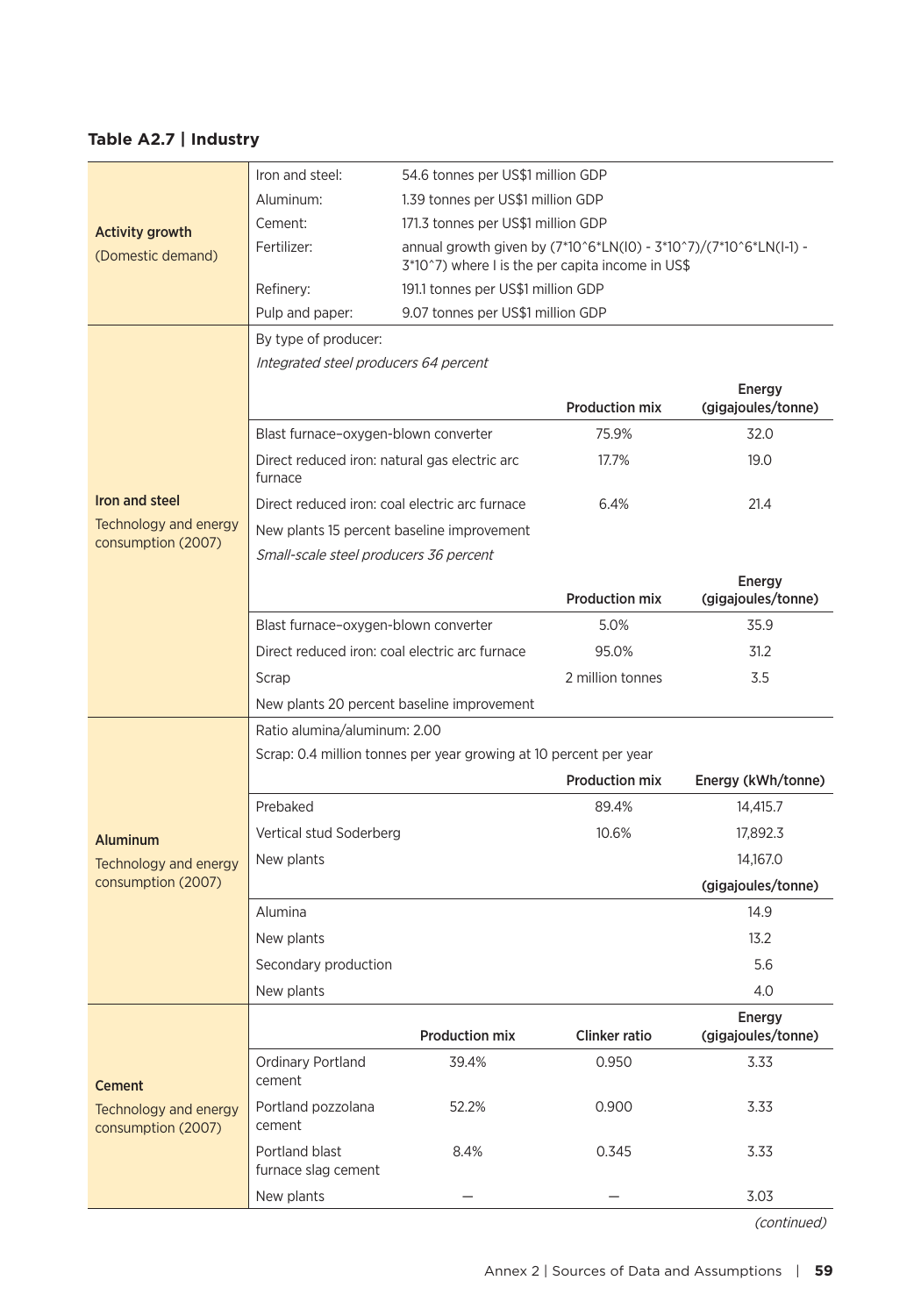## **Table A2.7 | Industry** *(continued)*

|                                                                  |                                                                                                                                                                                                                                                                                                                                                |                                                            | <b>Production mix</b> | Energy<br>(gigajoules/tonne) |  |  |
|------------------------------------------------------------------|------------------------------------------------------------------------------------------------------------------------------------------------------------------------------------------------------------------------------------------------------------------------------------------------------------------------------------------------|------------------------------------------------------------|-----------------------|------------------------------|--|--|
| <b>Fertilizer</b><br>Technology and energy<br>consumption (2007) | Natural gas                                                                                                                                                                                                                                                                                                                                    |                                                            | 66.0%                 | 35.54                        |  |  |
|                                                                  | Naphtha                                                                                                                                                                                                                                                                                                                                        |                                                            | 30.0%                 | 41.23                        |  |  |
|                                                                  | Fuel oil                                                                                                                                                                                                                                                                                                                                       |                                                            | 4.0%                  | 49.06                        |  |  |
|                                                                  | CO <sub>2</sub> emissions in ammonia production: Current plants 2.9 tCO <sub>2</sub> per tonne product, new<br>plants 2.0 tCO <sub>2</sub> per tonne product.                                                                                                                                                                                  |                                                            |                       |                              |  |  |
| <b>Refinery</b>                                                  |                                                                                                                                                                                                                                                                                                                                                |                                                            |                       |                              |  |  |
| Technology and energy<br>consumption (2007)                      |                                                                                                                                                                                                                                                                                                                                                | Energy intensity current plants: 3.9 gigajoules per tonne. |                       |                              |  |  |
| Pulp and paper<br>Technology and energy<br>consumption (2007)    |                                                                                                                                                                                                                                                                                                                                                |                                                            | <b>Production mix</b> | Energy<br>(gigajoules/tonne  |  |  |
|                                                                  | Integrated mills                                                                                                                                                                                                                                                                                                                               | Wood based                                                 | 30.0%                 | 60.03                        |  |  |
|                                                                  | Small plants                                                                                                                                                                                                                                                                                                                                   | Agro based                                                 | 32.0%                 | 32.38                        |  |  |
|                                                                  |                                                                                                                                                                                                                                                                                                                                                | Waste paper pulping                                        | 38.0%                 | 24.13                        |  |  |
| Efficiency<br><i>improvements</i>                                | Marginal abatement cost curves were developed for each industry. The curves included a<br>total of 334 specific process improvements and were developed with carbon-saving<br>measures derived from Indian case studies, CDM projects, and United States carbon-saving<br>measures for each industry sector converted to the Indian situation. |                                                            |                       |                              |  |  |
|                                                                  | A high-efficiency scenario was constructed applying these process improvements in only 80<br>percent of plants over the 2011 to 2021 time frame, including an exogenous 0.5 percent per<br>year efficiency improvement from 2011 onward in newly purchased and installed plant and<br>equipment.                                               |                                                            |                       |                              |  |  |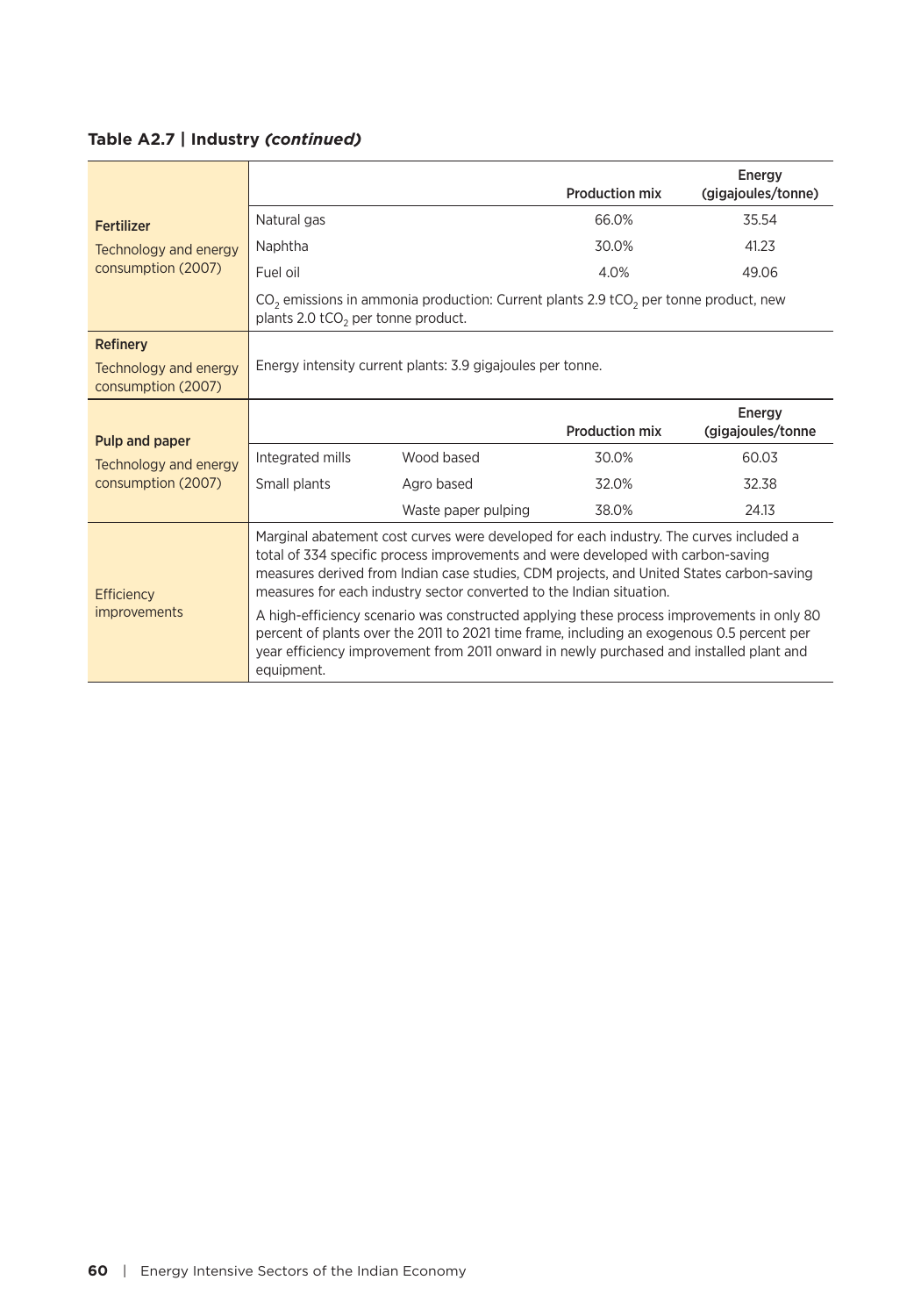# **Annex 3 | Description of Industrial Sector**

#### IRON AND STEEL

India is the seventh largest steel-producing country in the world. However, the per capita consumption in 2005 was only about a quarter of the global average, and 8 times lower than that of the United States and 10 times lower than Germany (International Iron and Steel Institute 2007). Production has grown rapidly, mostly driven by domestic demand, and is expected to continue to grow fast to meet the country's needs for development. Industrialization drives an increase in demand for materials for construction of basic infrastructure, such as railways, buildings, and power networks. Domestic steel demand is also driven by the rising automobile industry.

Iron and steel is the largest consumer of energy in the industrial sector in India, with a share of 28 percent of total energy use in industry (de la Rue du Can et al., 2008). The sector is highly concentrated, with nine companies producing 64 percent of total crude steel and the remaining 36 percent produced by small-scale industries.

Production of iron and steel consists in several steps, amongst which the most energy-intensive are iron production, steel production, and finished product preparation. There are three main routes that can be followed: production of iron through blast furnaces followed by steel production in oxygen-blown converters; production of sponge iron through direct reduction, followed by production of steel in electric furnaces; and direct production of steel from scrap metal in electric furnaces. The last is by far the least energy intensive, as it avoids the production of iron.

In India, the steel industry is slowly diverting itself from the blast furnace– oxygen-blown converter route to the direct reduction–electric furnace route. Production of sponge iron has grown very rapidly over the last 16 years, increasing by a factor of 28. This results from the installation of three large natural gas-based direct reduction–electric furnace plants and the mushrooming growth, after 2002, of small coal-based sponge iron plants (JPC 2005). Other energy-efficient measures implemented by steel industries include use of tar in blast furnaces; carbon monoxide firing in vertical shaft kilns; adoption of multislit burner; installation of variable frequency drives; installation of vapor absorption systems; use of high-efficiency motors, pumps, and blowers; improved insulation of furnaces; and replacing electric heaters with fuel-fired heaters.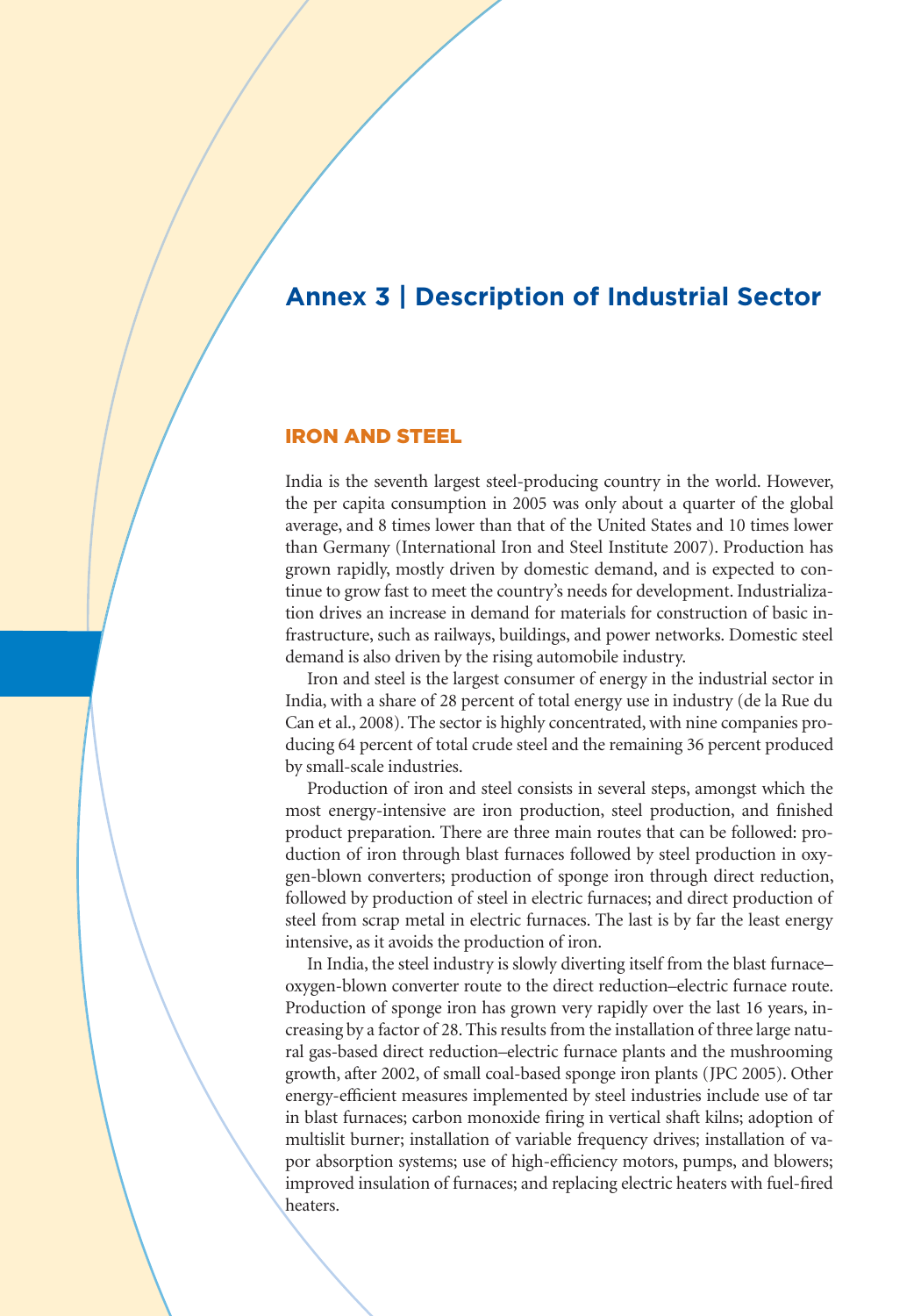The recent growth in the small coal-based sponge iron industry has been favored by the growth in domestic steel demand. Specific energy consumption in small units is high due to lack of economies of scale, intermittent operation with 40–60 percent utilization of installed capacity, and the very low engineering base and use of obsolete technology.

#### ALUMINUM

The aluminum sector consumed about 7 percent of total energy used in the industry sector in India in 2005 (de la Rue du Can et al., 2008). India's share of world aluminum capacity is about 3 percent. Indian reserves of bauxite, the key raw material in aluminum production, are abundant, with deposits of about 3 billion tonnes or 5 percent of world deposits. The Indian aluminum sector is highly concentrated, with only three large producers: Hindalco, Sterlite Industries, and the National Aluminum Company (Nalco).

The sector is also composed of secondary producers that process aluminum into rollers and extruders and either purchase from domestic producers or import the primary metal (billets and blooms). It is estimated that secondary producers produce about 600,000 tonnes of fabricated product (Metalworld 2008). The main end users of aluminum are the electrical, automobile, packaging, and construction sectors.

Over the past few decades, aluminum consumption in India has grown steadily. As Figure A3.1 shows, this increase scales almost precisely with GDP. Aluminum consumption has increased by 1.39 tonnes per US\$1 million of GDP.

 The production of aluminum is a very energy-intensive process, requiring a large quantity of electricity. Energy cost represents on average 40 percent of total production cost. The main energy steps for primary aluminum production consist first in refining bauxite into alumina, then reducing alumina to aluminum by means of electrolysis, and finally rolling slab ingots into flat sheets.

 $CO<sub>2</sub>$  emissions from fuel combustion arise mostly in the refining process of alumina. Most of the steam and heat required is based on coal consumption. During the production of aluminum, the bulk of the energy required is electric power supplied mostly by captive power plants, which



**Figure A3.1 | Per Capita Aluminum Production versus GDP**

*Source:* Sathaye, et al., 2010.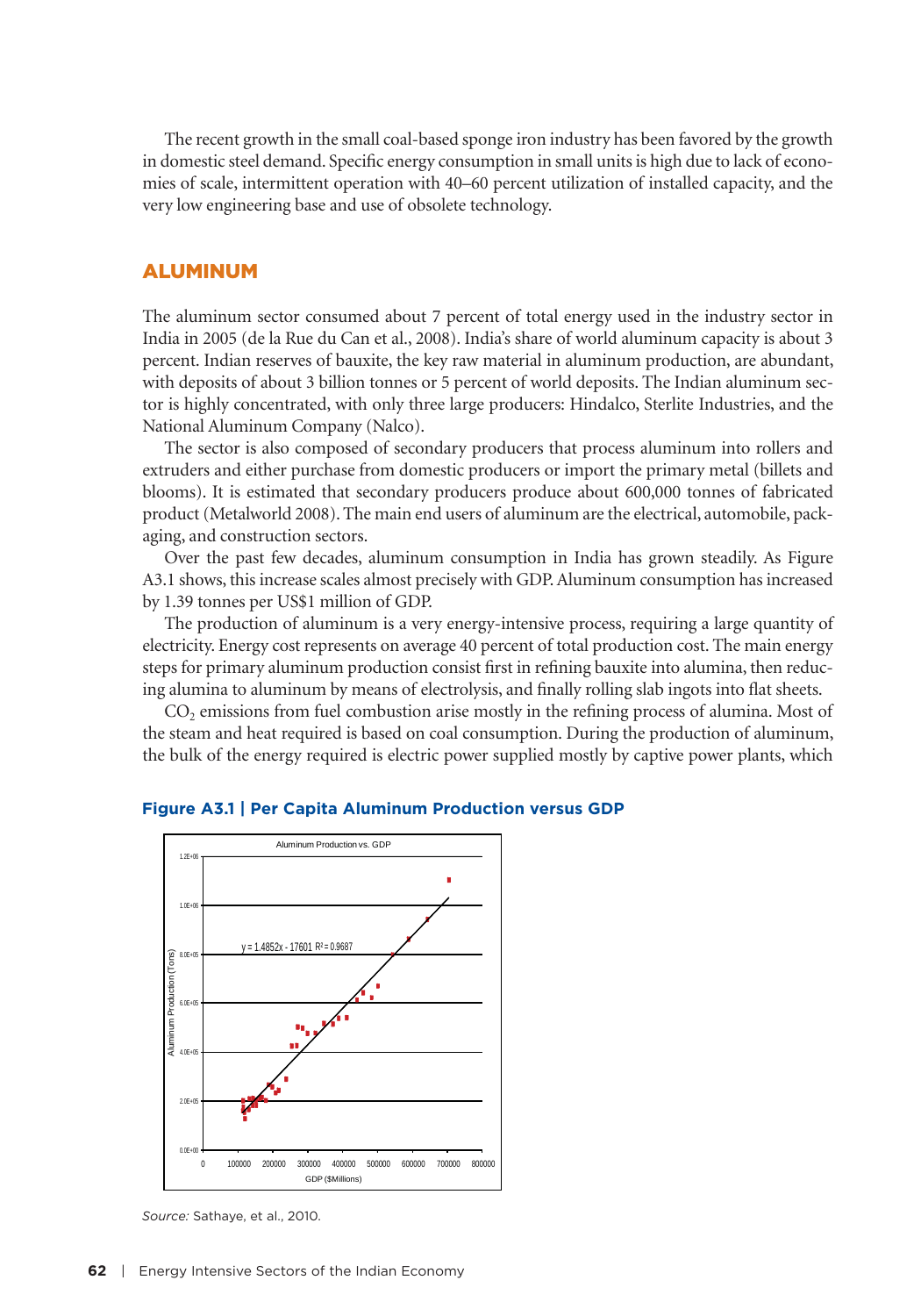need to provide continuous current. In India, captive power plants use coal to generate the required electricity, resulting in considerable indirect  $CO<sub>2</sub>$  emissions.

Reduction of  $CO<sub>2</sub>$  emissions is possible during different stages of aluminum production. The most energy-intensive step, electrolysis, compares positively with world best standards. The Lawrence Berkeley National Laboratory estimates that Indian smelters use on average only 8 percent more than world best practice. Over the last five to seven years, most Indian smelters have implemented energy efficiency measures that have reduced their energy intensity. Moreover, with a doubling of the production capacity in seven years, modern and efficient technology has been installed.

However, potential for improved energy efficiency remains, especially in the first phase of aluminum production, namely alumina production, and in the production of electricity through captive power in all Indian smelters.

### CEMENT

The cement industry is one of the most energy intensive sectors, as well as being a high-efficiency achiever. The cement industry in India comprises 132 large cement plants with a production capacity of 167 million tonnes per year and more than 365 mini cement plants with an estimated capacity of 11 million tonnes per year. India is the second largest manufacturer of cement after China, accounting for about 6 percent of the world's production. Despite the industry's rapid growth, per capita cement consumption in India still remains one of the lowest in the world (about 165 kilograms).

With rapid expansion, the cement industry has also made strides in upgrading its production methods and assimilating state-of-the-art technologies. Modern Indian cement plants are comparable with the best in the world. Upgrading by converting wet process plants to semidry and full dry processes has resulted in considerable economies in fuel and power consumption. Wet process capacity, which accounted for 97 percent in 1950, had been brought down to 3 percent in 2007, and 96 percent of the production capacity has modern, efficient, and environment-friendly dry process technology. The remaining 1 percent is based on the semidry process.

At present the Indian cement industry produces 13 different varieties of cement employing three different process types. The basic difference among the different varieties of cement lies in the percentage of clinker used. Production of clinker is responsible for the process emissions and most of the energy-related emissions. The use of blended cement, in which clinker is replaced by alternative materials such as blast furnace slag and fly ash from coal-fired power stations, results in lower CO<sub>2</sub> emissions (IPCC 2007).

According to the Bureau of Energy Efficiency (BEE) (2003), the new-generation cement plants in India have excellent energy efficiency norms comparable to the most efficient plants in the world. The Bureau has developed specific energy consumption norms and benchmark tools that allow companies to assess their performance in term of energy efficiency. However, there is scope for further improvement in several areas.

#### FERTILIZER

India is currently the second largest producer of nitrogenous fertilizer in the world, after China (USGS 2009). Production has grown at an average rate of 6 percent annually since 1981. Presently, there are 65 large-sized fertilizer plants in India. Of these, 32 units produce urea, 20 produce diammonium phosphate and complex fertilizers, and 13 produce ammonium sulfate, calcium ammonium nitrate, and other types of fertilizers. On a production volume basis, Indian nitrogenous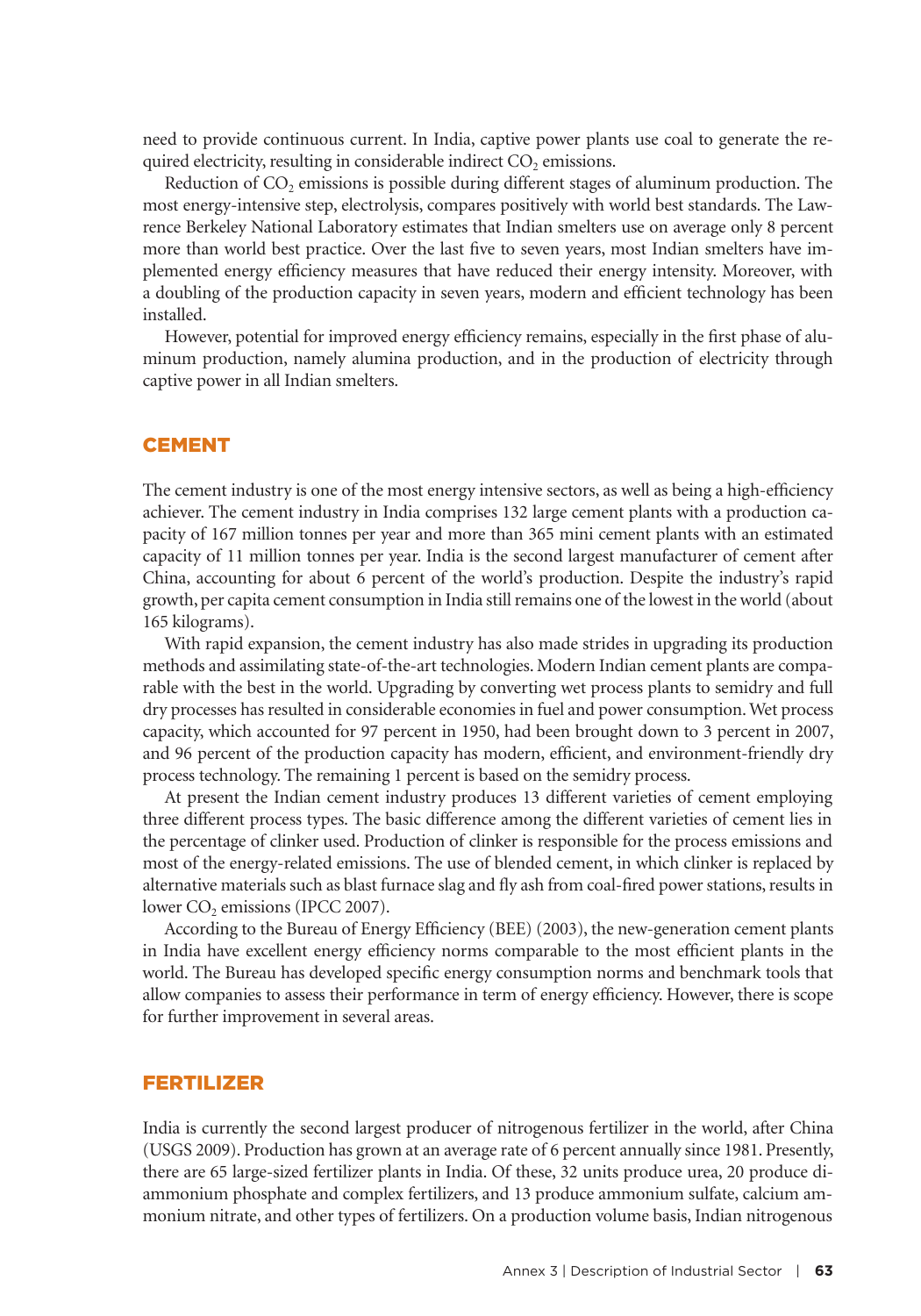fertilizers are mostly composed of urea (88 percent); the remaining share consists of the complex fertilizer di-ammonium phosphate (10 percent) and different types of ammonium fertilizers (2 percent).

Despite the rapid growth of the fertilizer industry, per capita nitrogenous fertilizer consumption in India remains low compared to the global average. Per capita consumption is around 15 kilograms in India; about 2.4 times lower than the global average. The production of ammonia (NH3) represents the most energy-intensive step in the production of nitrogenous fertilizer.

In India, average energy use per tonne of ammonia has decreased considerably over the years. A recent study by the Fertilizer Association of India estimates that the weighted average energy consumption of all ammonia and urea plants in 2007/8 was reduced by about 30 percent from the level of 1987/88 (Nand and Manish 2008). Various technology improvements have also contributed to energy intensity reduction. Among the most significant upgrades are the recovery of hydrogen with the installation of purge gas recovery units, the switch to better metallurgy for reformer tubes, and cogeneration and other types of heat integration improvements (Nand and Manish 2008).

The production of ammonia is also significant industrial source of  $CO<sub>2</sub>$  emissions, which are released during the combustion of fuel and during the chemical reaction to produce ammonia. None of the carbon from the fuel is stored in the final products produced; as a result all the carbon from fuel used as feedstock is emitted. On average, Indian nitrogen fertilizer energy intensity remains relatively higher than international levels. Indian fertilizer industry reliance on non-natural-gas-based plants partly explains its higher energy intensity, as more fuel is required to produce the same output as natural gas-based plants.

#### REFINING

Production of petroleum products in India has doubled in eight years, from 68 million tonnes in 1998 to 145 million tonnes in 2006. There is a total of 18 refineries (with 17 in the public sector). India currently has a low overall cracking to distillation ratio because it uses light crude oil, some of which is produced domestically, though it is expected that Indian refineries will continue to expand their ability to process less expensive heavy, higher-sulfur grades of crude oil in the future.

As with steel, cement, and aluminum, the growth in production of refinery products is found to scale roughly with GDP, at a rate of 191 tonnes of refinery products per US\$1 million of GDP. In 2005/6 the aggregate refinery fuel use and losses represented 9 percent of total crude inputs, which is significantly higher than in developed countries, where it is close to 4 percent (International Energy Agency 2008). In the 10 years following 1995/96 refinery throughput rose 180 percent, while energy consumption rose nearly 220 percent, leading to a 40 percent increase in energy consumption per unit of crude processed. This increase in unit consumption was due in part to the installation of more energy-intensive processing units, such as diesel hydro-desulfurizers after 1997 to improve the quality of Indian transport fuels.

 $CO<sub>2</sub>$  emissions from refineries originate from two main sources: fuel combustion and industrial processes. Industrial process emissions occur from production processes where  $CO<sub>2</sub>$  is a byproduct of chemical reactions in the production of hydrogen. Hydrogen is used by oil refineries to meet limits on sulfur content in refined fuels and to convert heavy petroleum products into lighter products. Feedstocks used to produce hydrogen include natural gas, liquefied petroleum gas, naphtha, and refinery fuel gas. Experiences of various oil companies have shown that most energy saving investment requirements are relatively modest.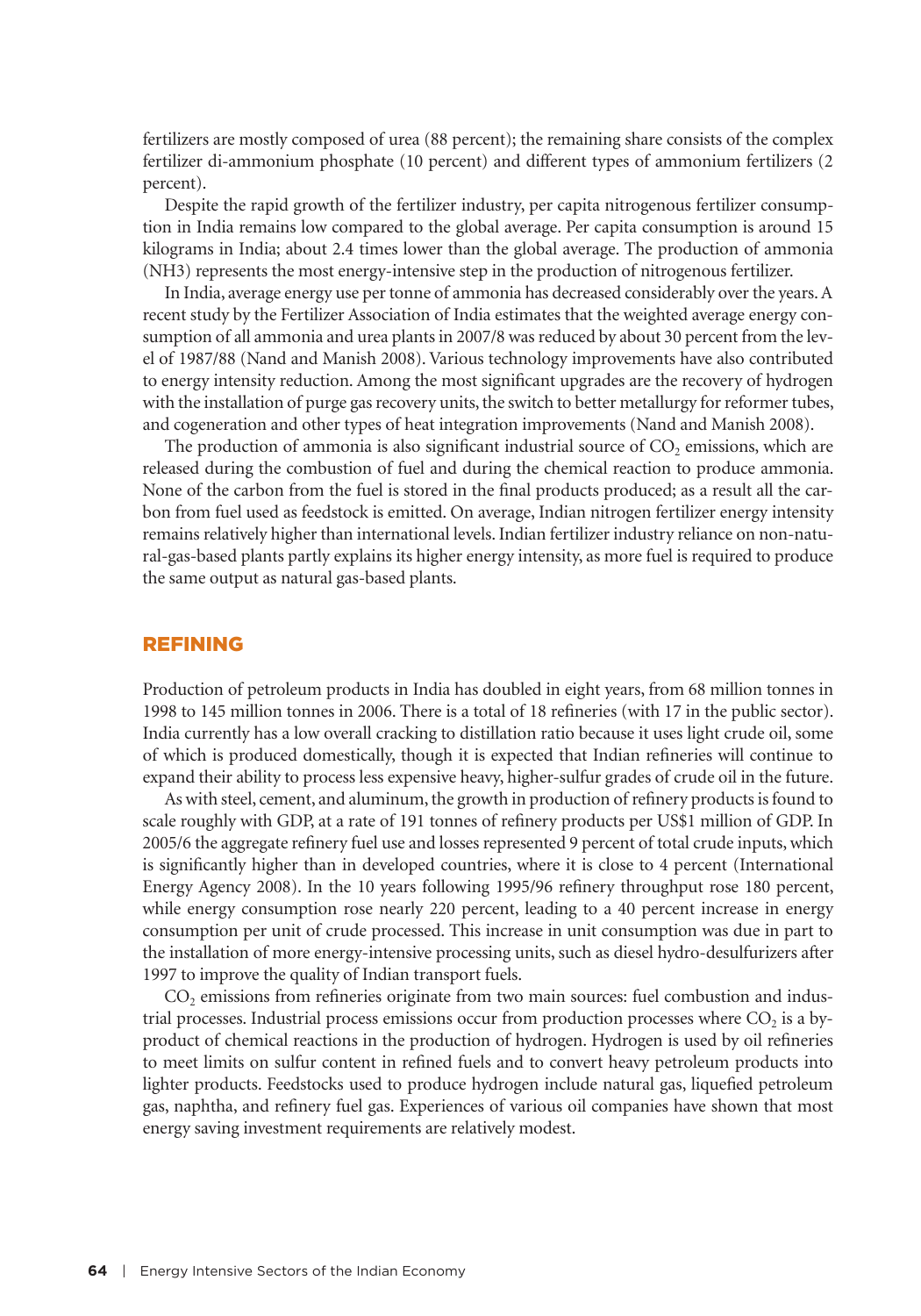#### PULP AND PAPER

The Indian pulp and paper industry is the sixth largest energy user in the Indian industrial sector, accounting for 3 percent of industrial energy use in 2004. It is a highly fragmented industry with over 650 productive units, of which only 27 are large integrated mills, representing 25 percent of total capacity. Paper mill capacities range from 1,000 to 200,000 tonnes per year, with an average of 11,500 5 tonnes per year (Jain, Singh, and Kulkarni 2005), compared to 300,000 tonnes per year in Europe and North America. Thus, even large Indian mills are of only small to medium size by current international trends. The country is almost self-sufficient in manufacture of most varieties of paper and paperboard, with a total production of 5.9 million tonnes in 2005/6. Production increased at an annual rate of 6 percent over the period 1995–2005. Import is confined only to certain specialty papers, such as lightweight coated varieties of paper.

Similarly to steel, cement, and aluminum, paper production is found to scale roughly with GDP, at a rate of 9.1 tonnes of paper per US\$1 million GDP, and pulp and paper production is expected to grow over 6 times 2008/9 values by 2031, reaching 35 million tonnes.

The amount of energy used depends on the nature of the feedstock and the desired quality of the product. In India, about 38 percent of total paper production is based on wastepaper, 32 percent on bagasse and agriculture residues, and the remaining 30 percent on wood (TERI 2007). The size of plant is correlated with the nature of the feedstock used. Large plants use wood, plants of a medium size generally use agro-waste, and small plants use predominantly wastepaper. Woodbased production is, however, gradually declining because of raw material availability constraints. Under the existing forest policy, the paper industry cannot use wood from any of the national forest reserves. The share of wastepaper (secondary fiber), which is less energy intensive, has increased considerably over the last 10 years. The quantity of domestic recovered paper more than doubled in the period 1995–2005 and imports of recovered paper increased by 24 percent annually over the same period (FAO 2007).

The paper industry in India is very energy intensive. About 75–85 percent of the energy requirement in pulp and paper production is used as process heat and 15–25 percent for electrical power. Coal and electricity are the two major sources of energy in Indian paper industries. Other fuels, such as fuel oil, are also used to fire boilers, and diesel oil is used for small backup power generators. Steam is primarily used in digesters and pulp-making equipment, while electricity is mainly used in the paper-making process. Pulp making is one of the most energy-consuming processes in the paper and paperboard supply chain.

The pulp and paper industry in India is a mix of old and new plants with a diversified technology absorption pattern, resulting in wide variation in specific energy consumption levels. The different varieties and grades of paper being manufactured demand different process technologies, affecting the energy requirements of the plants. A comprehensive study was undertaken by the Central Pulp and Paper Research Institute (CPPRI 2005a) for the Bureau of Energy Efficiency to fully document how energy is used in the pulp and paper industry in India.

According to the CPPRI study, compared to best practices, there is a large scope for energy efficiency improvements in the paper industry. The study also developed norms for various categories of mills, taking into account factors such as raw material, varieties and grades of pulp and paper produced, age of the plants, technology status, and the capacity of major equipment and machinery. The classification into wood-, agro-, and recycled fiber-based mills was further disaggregated into subgroups to account for the differences in quality of paper produced.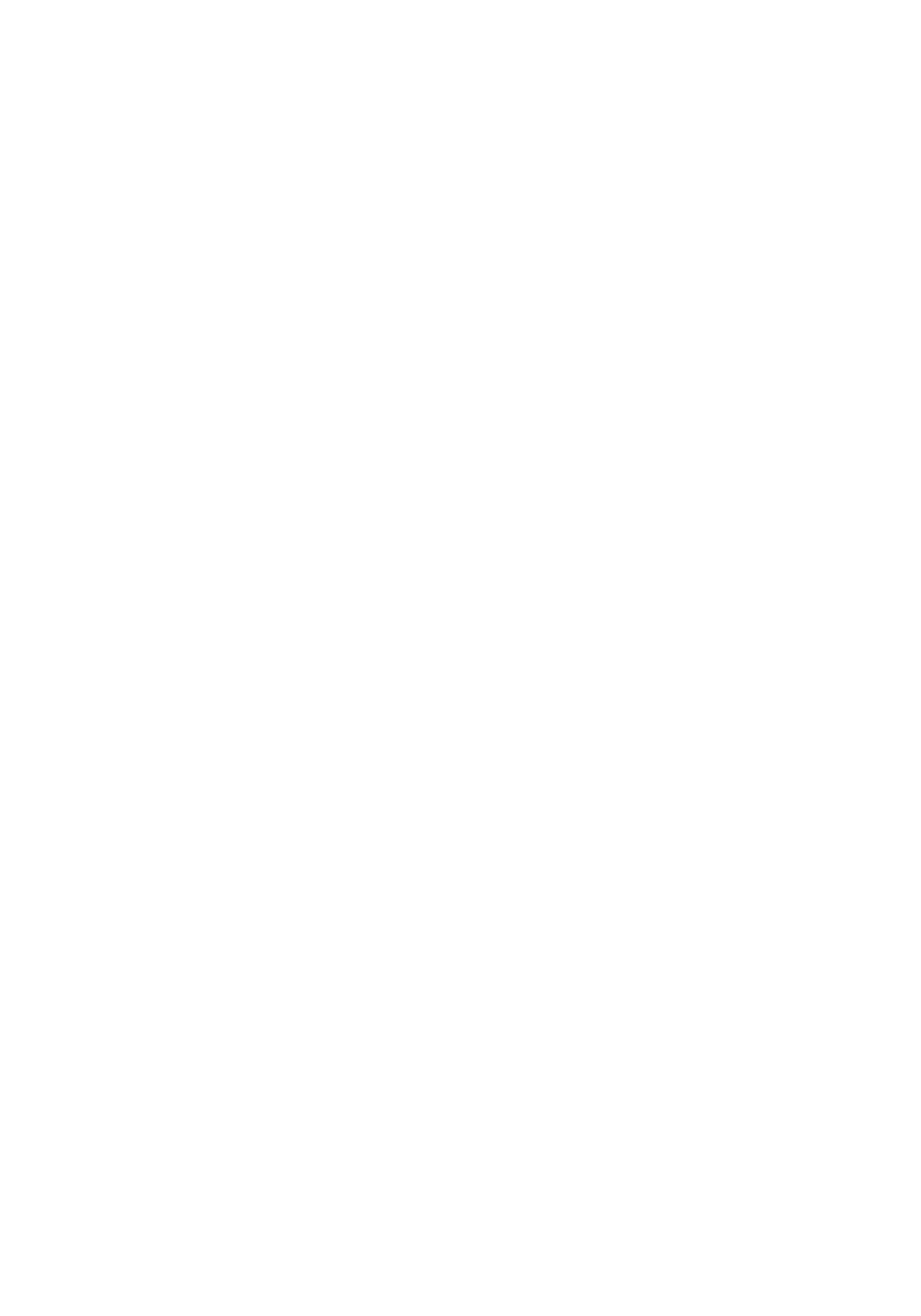## **References**

- Anderson, S., A. de Palma, and J-F. Thisse. 1989. *Demand for Differentiated Products, Discrete Choice Models and the Characteristics Approach. Review of Economic Studies* 56: 21–35.
- Andhra Pradesh Paper Mills Ltd. 2007. *Energy Conservation Measure Implemented in 2006–2007*. http://www.energymanagertraining.com/eca2007/Award2007\_ CD/21Pulp&Paper/AndhraPradeshPaperMillsLtdRajahmundry/Projects\_02. pdf.
- Asian Development Bank. 2007. *Evaluation Study: Energy Sector in India Building on Success for More Results*. Reference No. SAP:IND 2007-17.
- Ballarpaper. 2006. *Energy Savings and Water Conservation Measures at Ballarpur In*dustries Limited: Kamalapuram. http://eeii.org.in/files/Ballarpaper.pdf.
- Ballarpur. 2006. *Energy Conservation Efforts at Ballarpur Industries Limited, Bhigwan*. http://eeii.org.in/files/PULPPPRCS02.pdf.
- Banerjee, Rangan. 2004. *Energy Efficiency and Demand Side Management*. Background Paper submitted to Integrated Energy Policy Committee of Government of India. Bombay, India: Indian Institute of Technology.
- Barth, M.J., and K. Boriboonsomsin. 2008. Real-World CO<sub>2</sub> Impacts of Traffic Con*gestion*. Presentation at 87th Annual Meeting of Transportation Research Board.
- Basak, G.K. 2008. *Changing Dynamics of the Secondary Steel Sector*. Articles on Technological Developments in the Fields of Iron and Steel. Joint Plant Commission. http://jpcindiansteel.nic.in/technology.asp.
- Basu, N., B. Chaudhuri, and P.K. Roy. 2005. *Energy Management in Indian Aluminum Industries. Energy Engineering* 102 (6).
- Baubock, J., and A. Anzel. 2007. "Reduce Your Drying Costs. Steel Yankee and Shoe Press Make a More Attractive Alternative to Conventional Technology As Energy Costs Rise." *Tissue World Magazine* December 2007/January 2008.
- Bhatia, A., H. Pathak, and P.K. Aggarwal. 2004. *Inventory of Methane and Nitrous Oxide Emissions from Agricultural Soils of India and Their Global Warming Potential. Current Science* 87 (3): 317–24.
- Bhattacharya, Subir. *Changing Dynamics of the Global Market: Some Policy Issues for India*. *ICFAI Journal of Industrial Economics* 3 (3): 59–71. http://ssrn.com/ abstract=1087901.
- Biswas, D.K., S.R. Asthana, and V.G. Rau. 2003. "Some Studies on Energy Savings in Sponge Iron Plants." *Journal of Energy Resources Technology* 125 (33): 228–37.
- Boonekamp, P.G.M. 2007. *Price Elasticities, Policy Measures and Actual Developments in Household Energy Consumption: A Bottom-up Analysis for the Netherlands*. *Energy Economics* 29: 133–57.
- Bose, R.K. and M. Shukla, 1999. *Elasticities of electricity demand in India*, Energy Policy, Elsevier, vol. 27(3), pages 137-146, March.
- Bureau of Energy Efficiency. 2003. *Sectoral Analysis of Energy Conservation Award Questionnaires: 2000–01, 2001–02*. New Delhi: Government of India, Ministry of Power, Bureau of Energy Efficiency.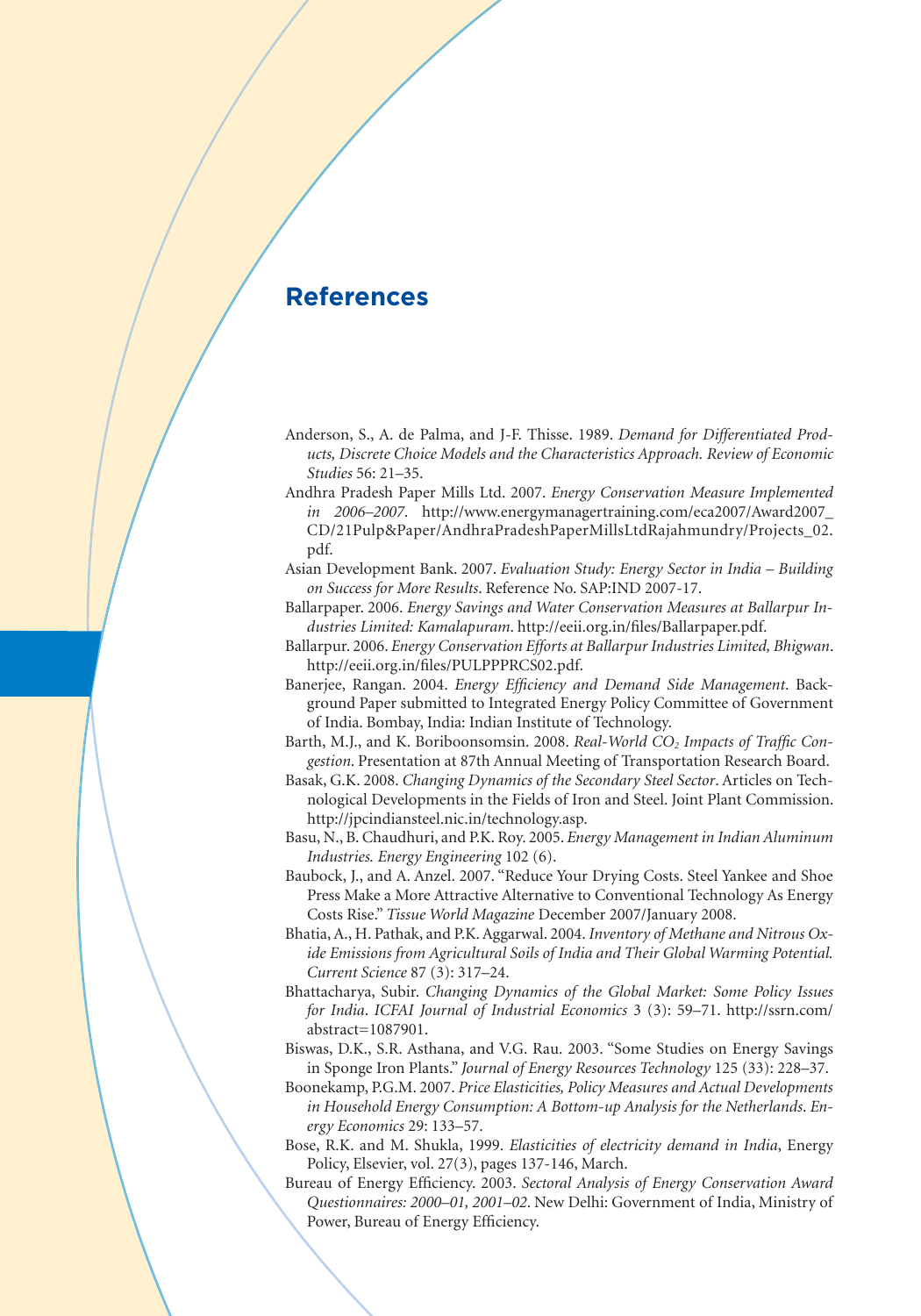————. 2007. *National Energy Conservation Award 2007: Best Practices as Reported by the Participating Units*. New Delhi: Government of India, Ministry of Power, Bureau of Energy Efficiency.

————. 2009. *Energy Conservation Act: Current Status and Next Steps,* Presentation by Ajay Mathur, Bureau of Energy Efficiency, New Delhi, 8th July 2009. New Delhi: Government of India, Ministry of Power, Bureau of Energy Efficiency.

Carl, J.C., et al. 2009. *Energy and India's Foreign Policy*. PSED Working Paper No. 75. Stanford University.

CEA (Central Electricity Authority). 2006. *Captive Electricity Generation Plants*. In *General Review 2006*, Chapter 4. http://www.cea.nic.in/power\_sec\_reports/general\_review/0405/ch4.pdf.

————. 2007a. *All India Electricity Statistics, General Review 2007*. New Delhi: Government of India, Ministry of Power.

————. 2007b. *CO2 Baseline Database for the Indian Power Sector: Version 2.0*. New Delhi: Government of India, Ministry of Power.

————. 2007c. *National Electricity Plan*. New Delhi: Government of India, Ministry of Power.

————. 2007d. *Report on Seventeenth Electric Power Survey of India*. New Delhi: Government of India, Ministry of Power.

————. 2008. *Guidelines for Specifi cations of Energy Effi cient Outdoor Type Three Phase and Single Phase Distribution Transformers*. New Delhi: Government of India, Ministry of Power.

————. 2008a. Monthly Review of Power Sector Report (December 2008). http://www.cea.nic.in/archives/exec\_ summary/dec08.pdf

————. 2009. Monthly Review of Power Sector Report (December 2009). http://www.cea.nic.in/archives/exec\_ summary/dec09.pdf

- CEA (Central Electricity Authority) and CII (Confederation of Indian Industry). 2007. *White Paper on Strategy for 11th Plan*. New Delhi: CEA and CII.
- CEER (Centre for European Economic Research). 2006a. *Service Contract to Carry Out Economic Analysis and Business Impact Assessment of CO2 Emissions Reduction Measures in the Automotive Sector*. Contract No. B4- 3040/2003/366487/MAR/C2, carried out by IEEP, TNO, and CAIR on behalf of DG-ENV, 2004. http://ec.europa. eu/environment/air/transport/co2/co2\_studies.htm
- CEER (Centre for European Economic Research). 2006b. *Service Contract in Support of the Impact Assessment of Various Policy Scenarios to Reduce CO2 Emissions from Passenger Cars*. Contract No. 070501/2004/392571/MAR/ C1, commissioned by European Commission DG ENV. http://ec.europa.eu/environment/air/transport/co2/ pdf/2006\_zew\_final\_report.pdf
- Cement Manufacturers Association. 2008. *Highlights of Indian Cement Industry as on 31st March, 2008*. http://www. cmaindia.org/industry.html
- Census of India. 2001. *Population Projections for India and States 2001–2026*. New Delhi: Office of the Registrar General and Census Commissioner. http://gujhealth.gov.in/basicstatastics/pdf/Projection\_Report.pdf
- Census of India. 2006. *Report of the Technical Group on Population Projections Constituted by the National Commis*sion on Population. New Delhi: Office of the Registrar General and Census Commissioner.
- Chikkatur, A. 2008.*A Resource and Technology Assessment of Coal Utilization in India*.Coal Initiative Reports, White Paper Series, Pew Centre on Global Climate Change.
- Chikkatur, A.P. and A.D. Sagar. 2009. *Positioning the Indian Coal-Power Sector for Carbon Mitigation: Key Policy Options.* White Paper, The Pew Center on Global Climate Change, January, Washington, DC: PEW Center.
- CPPRI (Central Pulp and Paper Research Institute). 2005a. *Specifi c Energy Consumption Norms for Pulp and Paper Sector.* Presentation by M.R. Marthur to the second Pulp and Paper Sector Workshop on Energy Conservation, New Delhi, Bureau of Energy Efficiency.
- CPPRI (Central Pulp and Paper Research Institute). 2005b. *Statistics of the Indian Paper Industry: Directory of Indian Paper Industry, Volume II*. Saharanpur, India.

Das, Anjana, and Tara Chandra Kandpal. 1997. *Iron and Steel Manufacturing Technologies in India: Estimation of CO2 Emission. International Journal of Energy Research* 21: 1187–1201.

- Das Gupta, M., and J. Roy. 2000. *Manufacturing Energy Use in India: A Decomposition Analysis. Asian Journal of Energy and Environment* 1 (3): 223–47.
- Das Gupta, M., and J. Roy. 2001. *Estimation and Analysis of Carbon Dioxide Emissions from Energy Intensive Manufacturing Industries in India*. *International Journal of Energy, Environment and Economics* 11 (3): 165–79.
- Dasgupta, M. 2005. *Understanding Changes in Energy Use and CO<sub>2</sub> Emissions from Manufacturing Industries In India*. Ph.D. Thesis. Kolkata, India: Jadavpur University.
- Dasgupta, Partha. 2007. *Commentary: The Stern Review's Economics of Climate Change*. *National Institute Economic Review* 199: 4–7.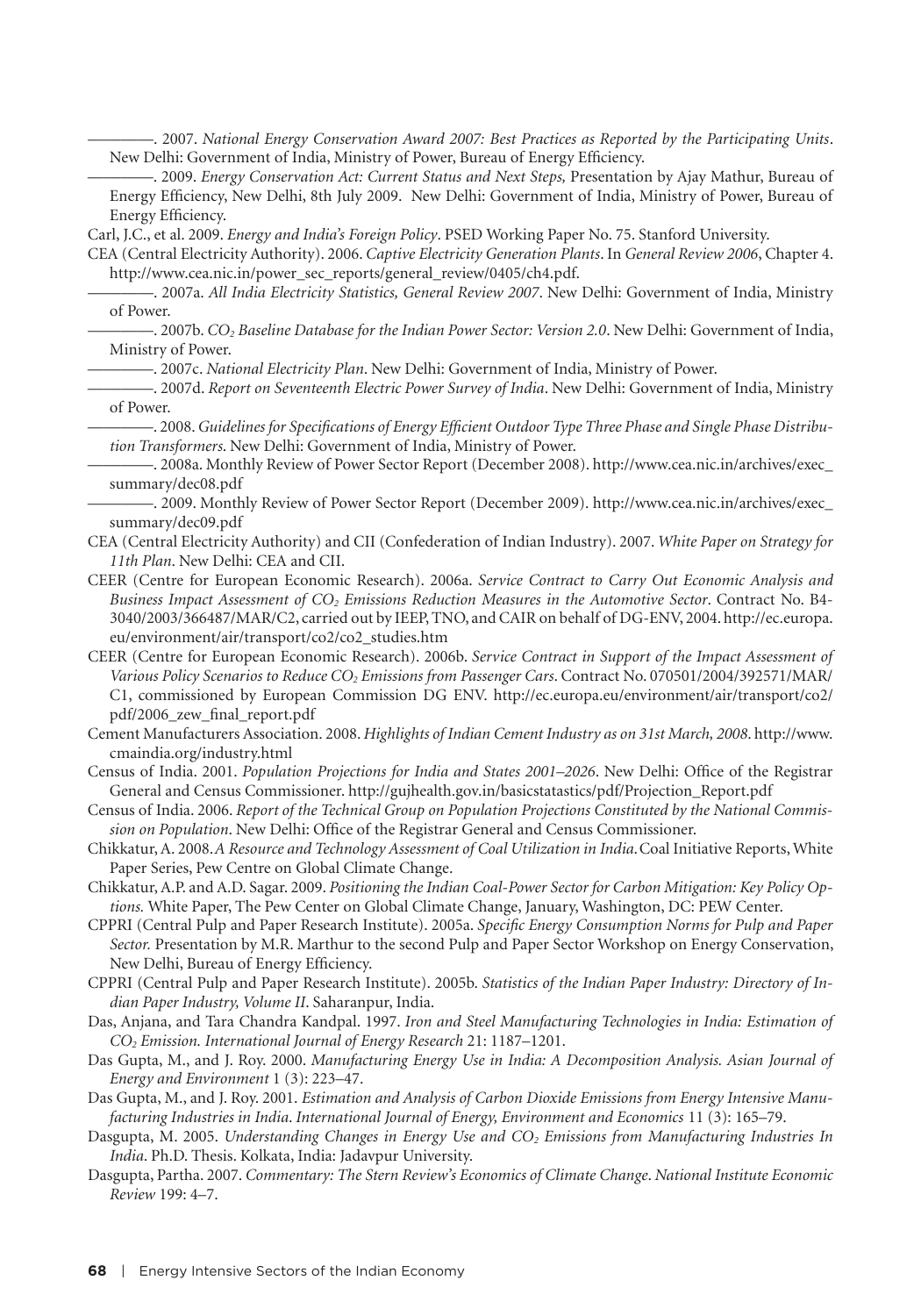- de Beer, J.G. 1998. Potential for Industrial Energy Efficiency Improvement in the Long Term. Ph.D. Thesis. Utrecht: Utrecht University.
- de Beer, J., and D. Phylipsen. 2001. *Economic Evaluation of Sectoral Emission Reduction Objectives for Climate Change: Economic Evaluation of Carbon Dioxide and Nitrous Oxide Emission Reductions in Industry in the EU – Bottom-up Analysis*. http://ec.europa.eu/environment/enveco/climate\_change/sectoral\_objectives.htm
- De la Rue du Can, S., M. McNeil, V. Letschert, J. Sathaye, and N. Zhou. 2008. *Energy Use in India: Sectoral Trends and Future Outlook*. LBNL, forthcoming.
- DPA News Agency. 2008. *European Parliament Backs Car CO2Laws in Dramatic U-Turn. Deutsche Welle* 26.09.2008. http://www.dw-world.de/dw/article/0,,3672376,00.html
- ECCJ (Energy Conservation Centre, Japan). 2008. *Japan Energy Conservation Handbook*. Government of Japan, International Cooperation Department.
- EFMA (European Fertilizer Manufacturers' Association). 2000. *Production of Ammonia*. Booklet No. 1 of 8: *Best Available Techniques for Pollution Prevention and Control in the European Fertilizer Industry*.
- EIPPCB (European Integrated Pollution Prevention and Control Bureau). 2007. *Reference Document on Best Available Techniques for the Manufacture of Large Volume Inorganic Chemicals: Ammonia, Acids and Fertilizers*. Sevilla, Spain: EIPPCB.
- ENA. 2001. Removal of Barriers to Energy Efficiency Improvement in Steel Re-rolling Mill (SRRM) Sector, Part I. Ministry of Steel (Government of India), United Nations Development Programme, and Global Environment Facility.
- Energy Manager Training. 2009. *General Information for Manufacture of Aluminum***.** http://www.emt-india.com/ process/aluminum/pdf/aluminum\_ch2.pdf
- EPA (Environmental Protection Agency). 1999. *International Efforts to Reduce Perfl uorocarbon (PFC) Emissions from Primary Aluminum Production*. Washington, DC: United States Environmental Protection Agency. http:// www.epa.gov/highgwp/aluminum-pfc/documents/pfc\_rpta.pdf
- EPA (Environmental Protection Agency). 2008. *Climate Change Greenhouse Gas Emissions* http://www.epa.gov/ climatechange/emissions/usgginventory.html
- EPA (Environmental Protection Agency). 2008. *PFCs and Primary Aluminum Production*. Washington, DC: United States Environmental Protection Agency. http://www.epa.gov/highgwp/aluminum-pfc/resources.html
- European Commission. 2007. *Communication from the Commission to the Council and the European Par*liament: Results of the Review of the Community Strategy to Reduce CO<sub>2</sub> Emissions from Passenger Cars *and Light-Commercial Vehicles*. EU COM/2007/0019. http://eur-lex.europa.eu/LexUriServ/LexUriServ. do?uri=CELEX:52007DC0019:EN:NOT
- European Parliament. *Legislative Resolution of 16 December 2008 on the Proposal for a Regulation of the European Parliament and of the Council on Type-Approval of Motor Vehicles and Engines with Respect to Emissions from Heavy Duty Vehicles (Euro VI) and on Access to Vehicle Repair and Maintenance Information*. COM(2007)0851 – C6-0007/2008 – 2007/0295(COD). http://www.europarl.europa.eu/sides/getDoc.do?pubRef=-//EP// TEXT+TA+P6-TA-2008-0604+0+DOC+XML+V0//EN&language=EN#BKMD-32
- FAO (Food and Agriculture Organization of the United Nations). 2007. *Forestat Database*. FAOSTAT Statistics Division. http://www.fao.org/waicent/portal/statistics\_en.asp
- GHGenius. 2004. *GHGenius: A Model for Lifecycle Assessment of Transportation Fuels*. http://www.ghgenius.ca
- Ghosh, Debyani. 2005. *Assessment of Advanced Coal-Based Electricity Generation Technology Options for India: Potential Learning from U.S. Experiences*. Harvard University, John F. Kennedy School of Government.
- Ghosh, Sajal. 2005. *Future Demand of Petroleum Products in India*. Gurgaon, India: Management Development Institute. *Energy Policy* 34: 2032–7.
- Gkatzoflias, Dimitrios, Chariton Kouridis, Leonidas Ntziachristos, and Zissis Samaras. 2007. *Copert 4 Computer Programme to Calculate Emissions from Road Transport: User Manual (Version 5)*.
- Goodwin, P.B. 1978. *Travel Choice and Time Budgets*. In *Determinants of Travel Choice*, ed. D. Henscher and Q. Davli. Farnborough, United Kingdom: Saxon House.
- Government of India. 2006. *Integrated Energy Policy—Report of the Expert Committee*. Planning Commission. http://planningcommission.nic.in/reports/genrep/rep\_intengy.pdf
- ————. 2008. *National Action Plan on Climate Change*. Prime Minister's Council on Climate Change. http:// pmindia.nic.in/climate\_change.htm
- Graus, W.H.J., M. Voogt, and E. Worrell. 2007. International Comparison of Energy Efficiency of Fossil Power Genera*tion*. Utrecht, Netherlands: Energy and Climate Strategies. *Energy Policy* 35: 3936–51.
- Grover, R.B., and Subhash Chandra. 2006. *Scenario for Growth of Electricity in India*. Mumbai, India: Department of Atomic Energy, Strategic Planning Group. *Energy Policy* 34: 2834–47.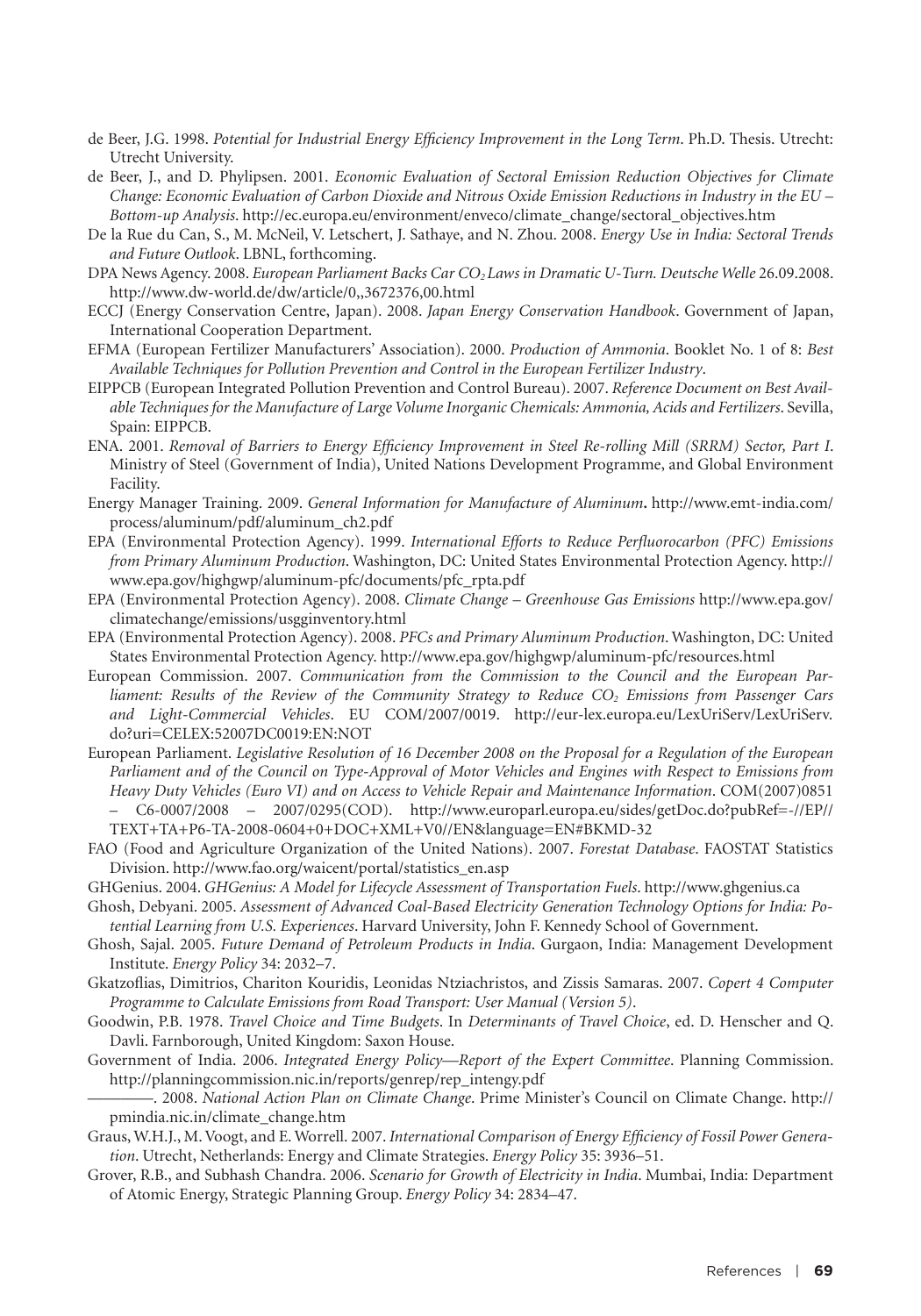Gupta, D.K., S.K. Handa, and S.K. Saxena. n.d. *Energy Benchmarking and Targeting: A Technique to Assess and Im*prove Refinery Performance. New Delhi: Centre for High Technology.

Hindalco. 2008. *Annual Report 2007–2008*. www.hindalco.com

Hirschland, Matt J., Jeremy M. Oppenheim, and Allen P. Webb. 2008. *Using Energy More Efficiently: An Interview with the Rocky Mountain Institute's Amory Lovins*. *McKinsey Quarterly*. http://www.mckinseyquarterly.com/Using\_energy\_more\_effi ciently\_An\_interview\_with\_the\_Rocky\_Mountain\_Institutes\_Amory\_Lovins\_2164 ICRA. 2006. *Aluminum Sector Analysis*. http://www.icra.in

IEA (International Energy Agency). 2007a. *Energy Use in the New Millennium: Trends in IEA Countries*. Paris: IEA. ————.2007b.*Tracking Industrial Energy Effi ciency and CO2Emissions*. Paris: IEA.

————. 2007c. *World Energy Outlook 2007*. Paris: IEA.

————. 2008. *A Regional Assessment of the Potential for CO2 Storage in the Indian Subcontinent*. Cheltenham, United Kingdom: IEA Greenhouse Gas R&D Programme. http://co2storage.org/Reports/2008-02.pdf

————. 2009. *CO2 Emissions from Fuel Combustion: Highlights*, 2009 Edition. Paris: OECD.

Indiastat. 2009. *Capacity, Production, Consumption and Export of Cement in India*. http://www.indiastat.com/industries/18/industrialsectors/107700/cement/57/stats.aspx

Infrastructure Development Finance Corporation. 2009. *Turning Points*. Policy Group Quarterly No. 4, June 2009. International Food Policy Research Institute (IFPRI). Draft Report 2009. *India Greenhouse Gas Mitigation: Issues* 

*for Indian Agriculture.* Authors: Nelson, G.C., Robertson, R., Msangi, S., Zhu T., and others.

International Aluminum Institute. 2001. *The Aluminum Industry's Sustainable Development Report*.

- International Fertilizer Association. 2008. *Fertilizers and Climate Change*. http://www.fertilizer.org/ifa/Home-Page/ SUSTAINABILITY/Climate-change
- International Iron and Steel Institute. 2007. *Steel Statistical Yearbook 2007*. Brussels: International Iron and Steel Institute, Committee on Economic Studies.
- IPCC (Intergovernmental Panel on Climate Change). 2006a. *CO2 Emissions from Cement Production.* In *Good Practice Guidance and Uncertainty Management in National Greenhouse Gas Inventories*. http://www.ipcc-nggip. iges.or.jp/public/gp/bgp/3\_1\_Cement\_Production.pdf

IPCC (Intergovernmental Panel on Climate Change). 2006b. *Industrial Processes and Product Use*. Vol. 3 of *Guidelines for National Greenhouse Gas Inventories*. http://www.ipcc-nggip.iges.or.jp/public/2006gl/index.html

- IPCC (Intergovernmental Panel on Climate Change). 2007. Authors: Bernstein, L., J. Roy, K.C. Delhotal, J. Harnisch, R. Matsuhashi, L. Price, K. Tanaka, E. Worrell, F. Yamba, Z. Fengqi. *Industry*" In *Climate Change 2007: Mitigation*. Contribution of Working Group III to the *Fourth Assessment Report of the Intergovernmental Panel on Climate Change*, ed. B. Metz, O.R. Davidson, P.R. Bosch, R. Dave, and L.A. Meyer. Cambridge, United Kingdom, and New York, United States: Cambridge University Press. http://www.ipcc.ch/pdf/assessment-report/ar4/wg3/ ar4-wg3-chapter7.pdf
- Jain, R.K., K. Singh, and A.G. Kulkarni. 2005. *The Indian Paper Industry: Towards Sustainability*. *Pulp and Paper International* 47 (3): 33–7.
- Jana, S. 2005. *Economic Analysis of Pollution from Paper Industry in India*. Ph.D. Thesis. Kolkata, India: Jadavpur University.
- Jana, S., and J. Roy. 2006. *Primary Survey of Pulp and Paper Mills in India*. Working Paper Series No. GCP-WP-2006-10. Kolkata, India: Jadavpur University, Global Change Programme.
- Jansen, J.C., L.W.M. Beurskens, and X. Van Tilburg. 2006. *Application of Portfolio Analysis to the Dutch Generating Mix. Reference Case and Two Renewable Cases: Year 2030 – SE and GE Scenario. www.ecn.nl/publications/* default.aspx?nr=c05100
- Jin, Sang-Hyeon. 2007. *The Effectiveness of Energy Efficiency Improvement in a Developing Country: Rebound Effect of Residential Electricity Use in South Korea. Energy Policy* 35: 5622–9.
- JPC (Joint Plant Committee). 2006. *Survey of Indian Sponge Iron Industry, 2005–2006*. Kolkata: Joint Plant Committee. http://www.jpcindiansteel.org
- JPC (Joint Plant Committee). 2008. *Annual Statistics 2002–03 to 2006–07*. Kolkata: Joint Plant Committee. http:// www.jpcindiansteel.org
- Judt, Manfred. 2001. *Nonwoody Plant Fibre Pulps*. *Inpaper International* October–December 2001.
- Karwa, D.U. 1998. *Energy Efficiency and Environmental Management Options in the Indian Cement Industry*. TA:2403-IND. Industrial Development Bank of India, under the Asian Development Bank Technical Assistance Project.
- Kojima, Masami and Robert Bacon. 2009. *Changes in CO<sub>2</sub> emissions from energy use: a multicountry decomposition analysis.* Extractive Industries for Development Series #11. http://siteresources.worldbank.org/EXTOGMC/Resources/co2\_emissions1.pdf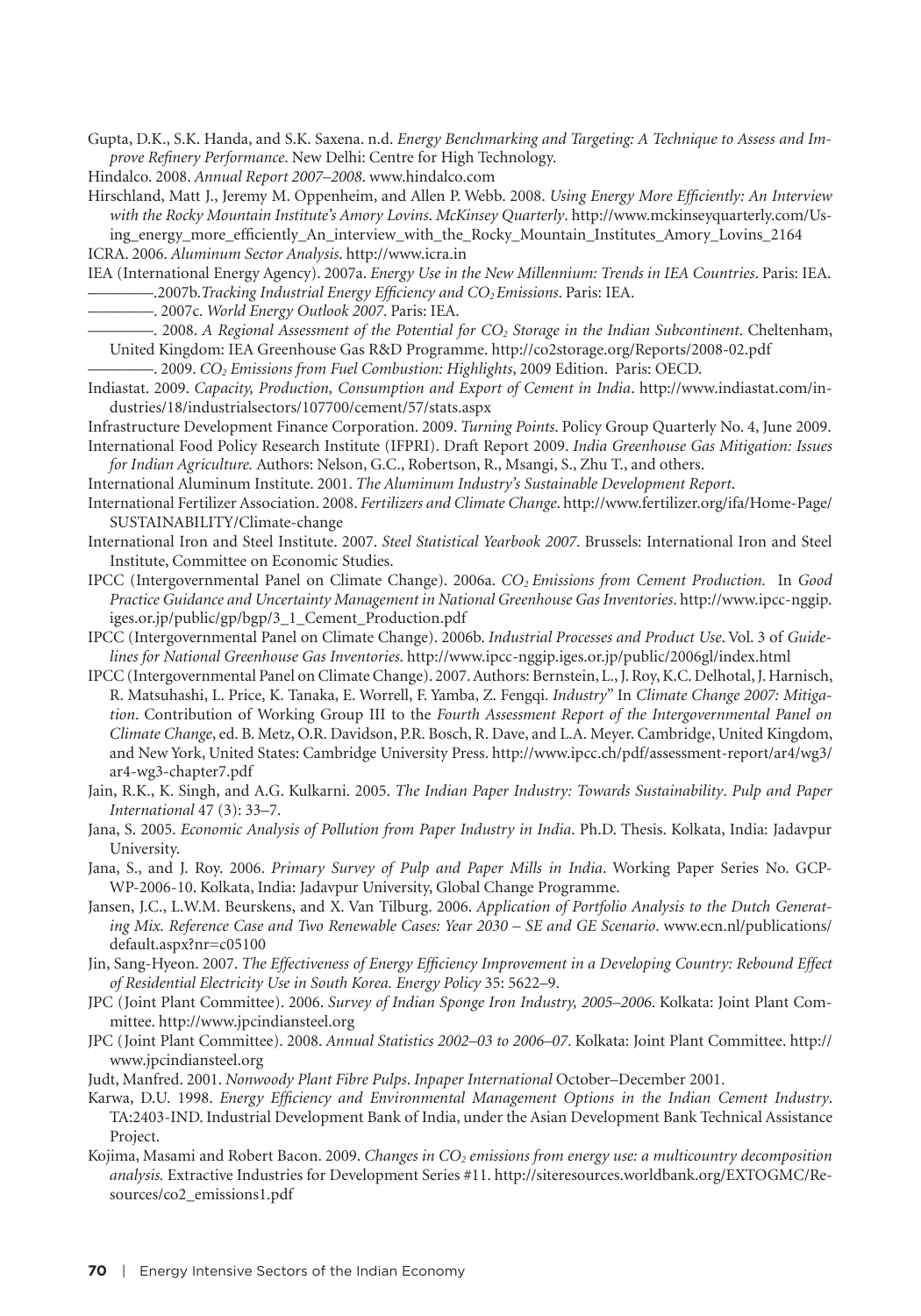- KPMG. 2006. *India Energy Outlook 2007*. www.kpmg.co.il/Events/india/conference/thought%20leadership/IndiaEnergy\_07.pdf
- Kramer, K.J., E. Masanet, and E. Worrell. 2009. *Energy Efficiency Opportunities in the U.S. Pulp and Paper Industry.* Paper accepted for publication in *Energy Efficiency*.

Loulou, R., G. Goldstein, and K. Noble. 2004. *Documentation for the MARKAL Family of Models*. In *Energy Technology Systems Analysis Programme*, 65–73. http://www.etsap.org/MrklDoc-I\_StdMARKAL.pdf

- Martin, N., N. Anglani, D. Einstein, M. Khrushch, E. Worrell, and L.K. Price. 2000. *Opportunities to Improve Energy Effi ciency and Reduce Greenhouse Gas Emissions in the U.S. Pulp and Paper Industry*. LBNL Report No. 46141.
- Mathur, R.M. 2008. *Overview of Indian Paper Industry*. Presentation, Central Pulp and Paper Research Institute, Saharanpur, Uttar Pradesh, India.
- McKinsey Global Institute. 2007. Curbing Global Energy Demand: The Energy Productivity Opportunity. May 2007.
- McKinsey and Company. 2008. *The Case for Investing in Energy Productivity*. McKinsey Global Institute. http:// www.mckinsey.com/mgi/publications/Investing\_Energy\_Productivity/.
- McKinsey and Company. 2008. *An Australian Cost Curve for Greenhouse Gas Reduction.* McKinsey Australia Climate Change Initiative.
- McKinsey and Company. 2009. *Pathways to an energy and carbon effi cient Russia Opportunities to increase energy effi ciency and reduce greenhouse gas emissions*. December 2009.
- Mellios, Giorgos, and Leonidas Ntziachristos. 2007. *Emission Inventory Guidebook B710, B760, B770*. Thessaloniki, Greece: Aristotle University Thessaloniki, Laboratory of Applied Thermodynamics.
- Metalworld. 2008. *Recycling: The Next Growth Driver in Aluminum Industry*. Focus, Metalworld Research Team.
- Ministry of Coal, 2005. *The Expert Committee on Road Map for Coal Sector reforms.* New Delhi: Government of India, Ministry of Coal.
- Ministry of Environment and Forests. http://www.envfor.nic.in
- Ministry of Environment and Forests. 2004. *National Communication to the Conference of Parties to UNFCCC*. New Delhi: Government of India, Ministry of Environment and Forests.
- Ministry of Environment and Forests. 2009. *India's GHG Emissions Profi le, Results of Five Climate Modelling Studies*. New Delhi: Government of India.
- Ministry of Environment and Forests. 2010. Indian Network for Climate Change Assessment, Ministry of Environment and Forests, Government of India, *India: Greenhouse Gas Emissions 2007*, May 2010.
- Ministry of Law, Justice and Company Affairs. 2001. *The Energy Conservation Act 2001*. New Delhi: Government of India, Ministry of Law, Justice and Company Affairs.
- Ministry of New and Renewable Energy. 2006. Xith Plan Proposals for New and Renewable Energy of New and Renewable Energy, December 2006. Government of India. New Delhi: MNRE.
	- ————.2007. *Annual Report 2006–07*. New Delhi: Government of India, MNRE.
	- ————.2009. *Annual Report 2008*–0*9*. New Delhi: Government of India, MNRE.
- Ministry of Power. 2007. *Report of the Working Group on Power for the Eleventh Plan (2007–12)*. New Delhi: Government of India.
- Ministry of Power. 2010. *Overview of the Distribution Sector.* New Delhi: Government of India. http://www.powermin.nic.in/JSP\_SERVLETS/internal.jsp
- Ministry of Steel. 2005. *National Steel Policy 2005*. http://steel.nic.in/nspolicy2005.pdf
- Ministry of Steel. 2008a. *Annual Report 2007–08*. http://steel.nic.in
- Ministry of Steel. 2008b. *Distribution of Iron and Steel Items to SSI Sector for the Year 2008–09*. http://steel.nic.in
- Mishra, K.P., et al. 1998. *Energy Efficiency and Environmental Management Options in the Indian Integrated Steel Sector*. TA 2403-IND. Report prepared for the Industrial Development Bank of India under the Asian Development Bank Technical Assistance Project.
- MIT (Massachusetts Institute of Technology). 2004. *Computable General Equilibrium Models and Their Use in Economy-wide Policy Analysis*. Technical Note No. 6, September 2004. Cambridge, Massachusetts: MIT.
- MOCF (Ministry of Chemicals and Fertilizers). 2009. *Annual Report 2007–2008*. New Delhi: Government of India, MOCF, Department of Fertilizers.
- MOSPI (Ministry of Statistics and Programme Implementation). 2007. *Energy Statistics, 2005–06*. New Delhi: Government of India. http://www.mospi.nic.in
- MOSPI (Ministry of Statistics and Programme Implementation). 2008. *Advance Estimates of National Income, 2007–08*. http://mospi.nic.in/press\_release\_7feb08.pdf
- Mott and MacDonald. 2007. *UMPP Risk Analysis for British High Commission*. New Delhi: April 2007.
- Murthy, K.S.S. 2007. *Aluminum Castings: Growth Prospects and Technology Challenges*. Aluminum Association of India, Light Metals Casting Technology, April 27–28, 2007, Hotel Atithi, Mumbai.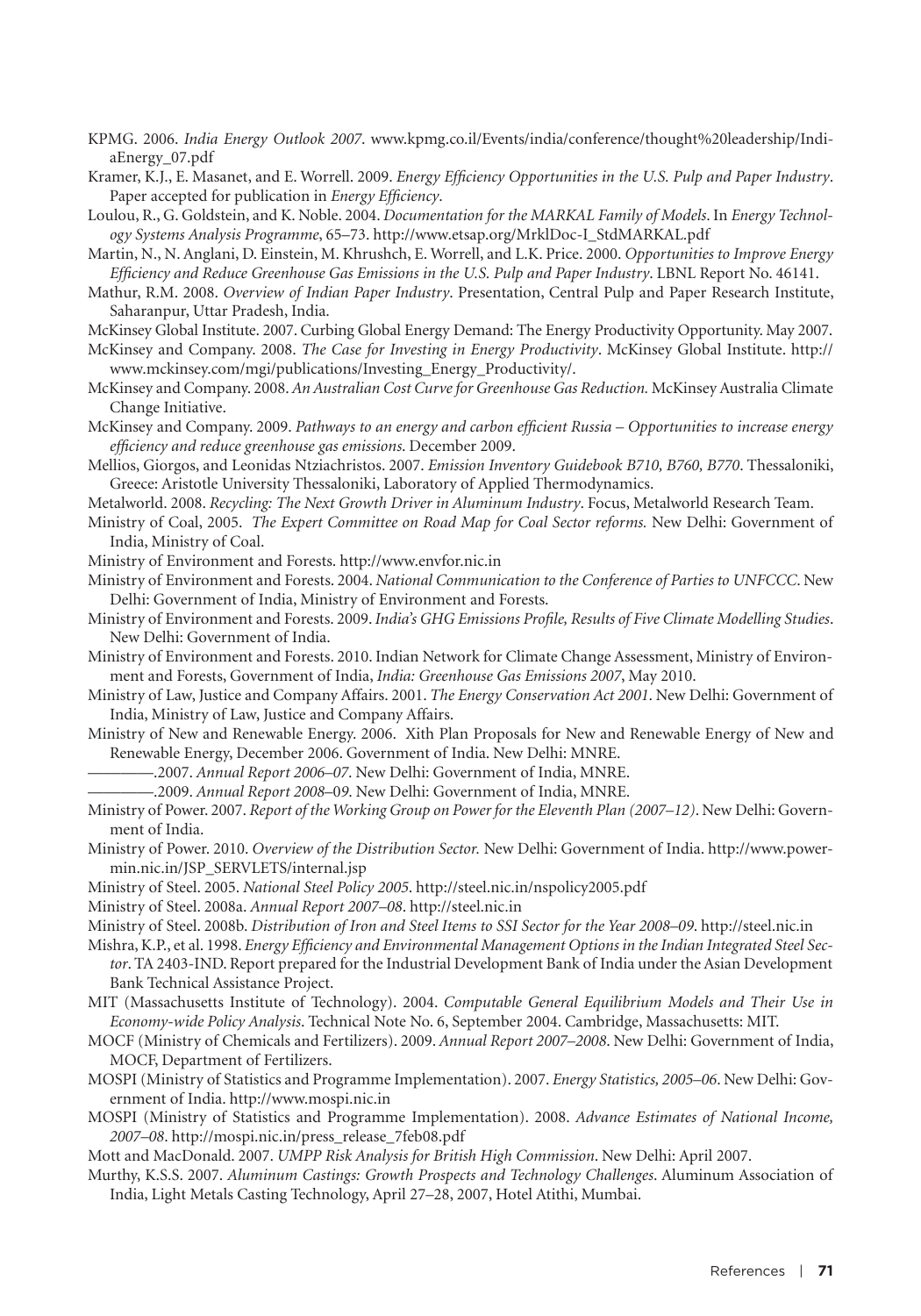- Nag, Barnali. 2004. *Estimation of Carbon Baselines for Power Generation in India: The Supply Side Approach*" Hyderabad, India: Indian School of Business. *Energy Policy* 34: 1399–1410.
- Nalco (National Aluminum Company). 2008. *Director's Report: 27th Annual Report 2007–08*. www.nalcoindia.com.
- Nand, S. 2008. *Recent Efforts for Energy Conservation in Indian Fertilizer Industry*. Presentation to Workshop on Adoption of Energy Efficient Process Technologies and Practices and Implementation of Energy Conservation Act 2001 in Fertilizer Sector,New Delhi, 1 September 2008.
- Nand, S., and Goswami Manish. 2006. *Energy Efficiency Gains in Indian Ammonia Plants Retrospect and Prospects*. IFA Technical Symposium, Vilnius, Lithuania, April 25–28, 2006.
- Nand, S., and Goswami Manish. 2008. *Recent Efforts in Energy Conservation in Ammonia and Urea Plants*. *Indian Journal of Fertilizers* 4 (12): 17–20. Fertilizer Association of India. http://www.faidelhi.org/Recent%20Efforts%20in%20Energy%20Conservation%20inAmmonia%20and%20Urea%20Plants.pdf
- National Centre of Organic Farming. 2008. *Biofertilizer Production*. Government of India, Ministry of Agriculture, Department of Agriculture and Cooperation. http://dacnet.nic.in/ncof/INDEX.asp
- NSSO (National Sample Survey Organisation). 2007. Consumer Expenditure Survey Round 61.
- Organization of Economic Cooperation and Development/International Energy Agency. 2007. Energy Use in the New Millennium: Trends in IEA Countries. Paris: OECD.
- Pal, Prosanto, and Abhishek Nath. *Energy Efficient and Environmentally Friendly Cupola Furnace*. http://www.teriin. org/upfiles//pub/papers/ft4.pdf
- Phylipsen, D., K. Blok, E. Worrell, and J. de Beer. 2002. *Benchmarking the Energy Efficiency of Dutch Industry: An Assessment of the Expected Effect on Energy Consumption and CO2 Emissions*. *Energy Policy* 30: 663–7.
- Planning Commission. 2001. *Indian Planning Experience: A Statistical Profile*. New Delhi: Planning Commission.
- Planning Commission. 2006. *Integrated Energy Policy*: *Report of the Expert Committee*. New Delhi: Planning Commission.
- Planning Commission. 2008a. *Executive Summary Findings and Recommendations*. New Delhi: Planning Commission.
- Planning Commission. 2008b. *XIth Five Year Plan (2007–2012): Inclusive Growth, Volume I*. New Delhi: Oxford University Press.
- Planning Commission. n.d. *Fertilizer Industry*. Report of Working Group for the 11th Five Year Plan (2007–2012). New Delhi: Government of India, Planning Commission. http://planningcommission.nic.in/aboutus/committee/wrkgrp11/wg11\_fertliser.pdf
- Planning Commission and Ministry of Economy, Trade and Industry of Japan. 2007. *Joint Statement of the India– Japan Energy Dialogue*. New Delhi: Planning Commission.
- Rafiqul, Islam, Christoph Weber, Bianca Lehmann, and Alfred Voss. 2005. *Energy Efficiency Improvements in Ammonia Production: Perspectives and Uncertainties*. *Energy* 30 (13): 2487–2504.
- Rai, Varun, and David G. Victor. 2009. *Climate Change and the Energy Challenge: A Pragmatic Approach for India*. *Economic and Policy Weekly* XLIV: 31.
- Ramachandran, V. 2007. *Recent Steel Market Developments and Industry Outlook in India*. Presentation to OECD Steel Committee Meeting, May 17, 2007, Istanbul, Turkey. http://www.oecd.org/dataoecd/53/41/38678896.pdf
- Rivers, N., and M. Jaccard. 2006. *Useful Models for Simulating Policies to Induce Technological Change*. *Energy Policy* 34: 2038–47.
- Rogers, John. 2008. *Grid-connect Electricity Supply in India: Documentation of Data and Methodology.* Background Paper to the India Strategies for Low Carbon Growth. Washington, DC: World Bank.
- Rogers, John, and Suphachol Suphachasalai. 2008. *Residential Consumption of Electricity in India: Documentation of Data and Methodology*. Background Paper to the India Strategies for Low Carbon Growth,Washington, DC: World Bank.
- Roy, A.K. 1998. *Energy Efficiency and Environmental Management Options in the Indian Aluminum Industry*. TA:2403-IND. Industrial Development Bank of India under the Asian Development Bank Technical Assistance Project.
- Roy, J. 2000. *The Rebound Effect: Some Empirical Evidence from India. Energy Policy* 28 (6–7): 433–8.
- Roy, Joyashree. 2007. *De-Linking Economic Growth from GHG Emissions through Energy Efficiency Route: How Far* Are We in India? Bulletin On Energy Efficiency 7: 52-7.
- Roy, Joyashree, and M. Roy. 2008a. *Sectoral Approaches in Climate Change: Case of Trade Exposed Sectors and Implications for Developing Countries*. Working Paper. GCP-JU.
- Roy, Joyashree, and M. Roy. 2008b. *Sectoral Approaches in Climate Change: Implications for Small Developing Countries*. Report submitted to International Centre for Trade and Sustainable Development.
- Roy, M., M. Kanjilal, and U. Basu. 2007. *Cement Industry in India: Some Highlights*. Report prepared by Global Change Programme, Jadavpur University, and submitted to International START Secretariat.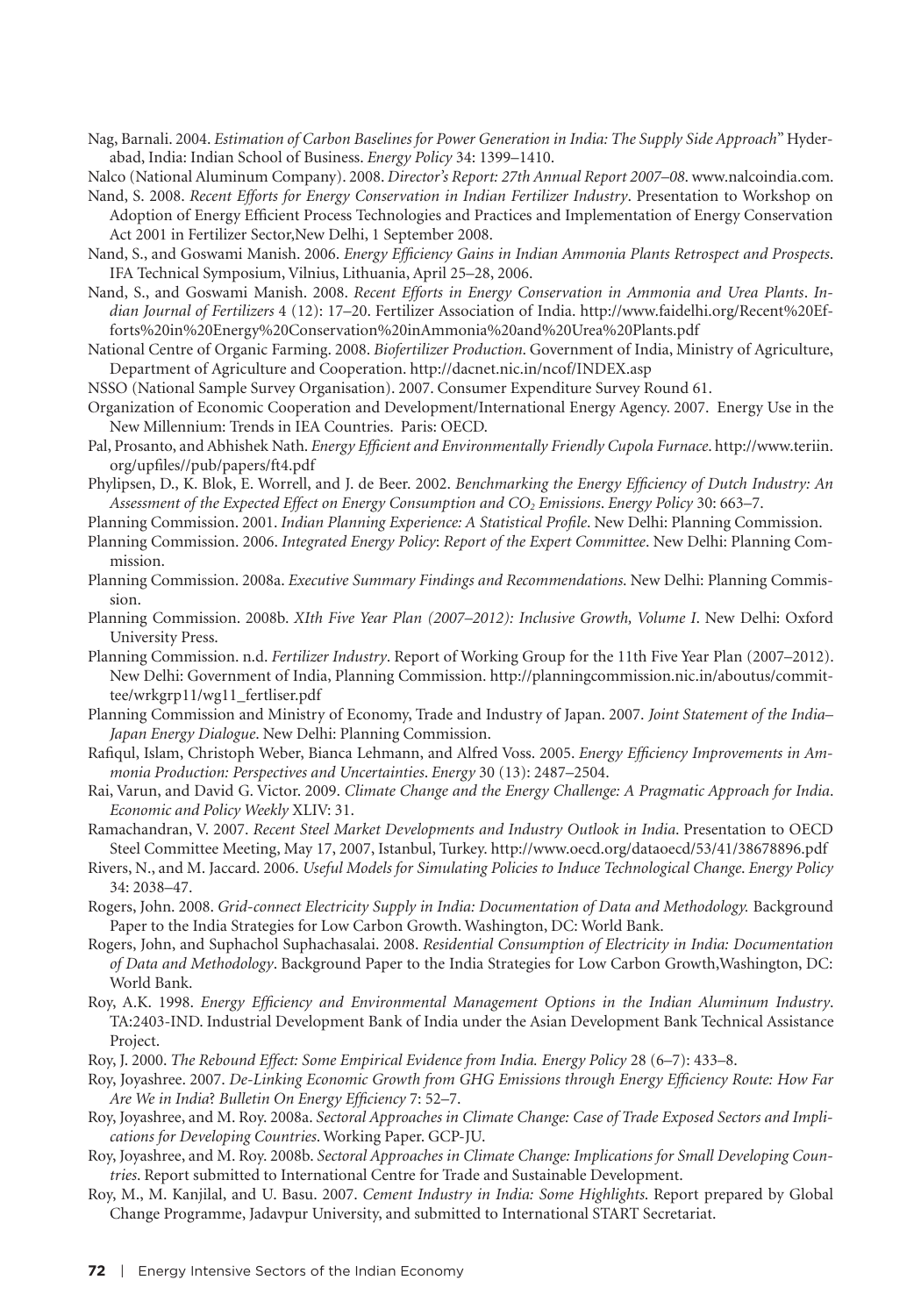- Rud, J.P. 2009. *Infrastructure Regulation and Industry Equilibrium when Firms Have an Outside Option: Evidence from Indian Firms.* London School of Economics.
- Sathaye, Jayant, and Amol Phadke. 2005. *Cost of Electric Power Sector Carbon Mitigation in India: International Implications*. Lawrence Berkeley National Laboratory and University of California, Berkeley, Energy and Resources Group. *Energy Policy* 34: 1619–29.
- Sathaye, Jayant, Lynn Price, Stephane de la Rue du Can, and David Fridley. 2005. *Assessment of Energy Use and Energy Savings Potential in Selected Industrial Sectors in India*. LBNL-57293. United States Department of Energy, Lawrence Berkeley National Laboratory.
- Sathaye J., S. de la Rue du Can, M. Iyer, M. McNeil, J. Roy, M. Roy and S. Roy Chowdhury (2010) *Strategies for Low Carbon Growth In India: Industry and Non Residential Sectors*, LBNL Report No. xx
- Sathaye, J., T. Xu, and C. Galitsky. 2009. *Bottom-up Representation of Industrial Energy Efficiency Technologies for the Steel Sector*. LBNL Draft Report for the U.S. Environmental Protection Agency.Schumacher, K., and J. Sathaye. 1998. India's Iron and Steel Industry: Productivity, Energy Efficiency and Carbon Emissions. LBNL 4184.
- Shukla, O.P., U.N. Rai, and S.V. Subramanyam. 2004. *Biopulping and Biobleaching: An Energy and Environment Saving Technology for Indian Pulp and Paper Industry*. *Environews Archives* 10 (2). http://isebindia.com/01\_04/04- 04-3.html
- Stern, Nicholas. 2007. *The Economics of Climate Change: The Stern Review*. Cambridge and New York: Cambridge University Press.
- Tamil Nadu Newsprint and Papers Limited. 2006. *Kagithapuram: Tamil Nadu*. http://www.energymanagertraining. com/eca2006/Award2006\_CD/21Pulp&Paper/TamilNaduNewsprintandPapersLimited.pdf
- Taylor, R., C. Govindarajalu, et al. 2006. Financing Energy Efficiency Lessons from Recent Experience with a Focus on *Brazil, China and India*. Energy Sector Management Assistance Program (ESMAP).
- Taylor, Robert P., Chandrasekar Govindarajalu, Jeremy Levin, Anke S. Meyer, and William A. Ward. 2008. *Financing Energy Effi ciency: Lessons from Brazil, China, India, and Beyond*. Washington, DC: International Bank for Reconstruction and Development, World Bank.
- TERI (The Energy Research Institute). 2006. *National Energy Map for India*.
- TERI (The Energy Research Institute). 2007. *TERI Energy Data Directory and Yearbook*.
- TERI (The Energy Research Institute). 2008. *Energy-Efficient Cupola and Pollution Control System for Foundry Units: The New Age Cupola*. http://www.teriin.org/index.php?option=com\_content&task=view&id=54
- TERI (The Energy Research Institute) and Office of the Principal Scientific Adviser, Government of India. *National Energy Map for India: Technology Vision 2030: Summary for policy-Makers*.
- Thakur, Tripta, S.G. Deshmukhb, and S.C. Kaushik. 2005. *Efficiency Evaluation of the State Owned Electric Utilities in India*. New Delhi: Indian Institute of Technology, Centre for Energy Studies. *Energy Policy* 34: 2788–2804.
- The Expert Committee, Ministry of Coal, Government of India. 2005. *Report on Road Map for Coal Sector Reforms*. TNO, IEEP, and LAT. 2006. *Review and Analysis of the Reduction Potential and Costs of Technological and Other*
- *Measures to Reduce CO2 Emissions from Passenger Cars*. Brussels: European Commission.
- UNFCCC (United Nations Framework Convention on Climate Change). 2008a. *Efficiency*
- *Improvement through Double Digestion at Hindalco, Renukoot*. Project database. http://www.netinform.net/KE/ files/pdf/SSC\_PDD\_HINDALCO\_Tuev\_sued\_19062008.pdf
- UNFCCC (United Nations Framework Convention on Climate Change). 2008b. *Project 1289: Fuel Switchover from Higher Carbon Intensive Fuels to Natural Gas (NG) at Indian Farmers Fertilizer Cooperative Ltd (IFFCO) in Phulpur Village, Allahabad, Uttar Pradesh by M/s Indian Farmers Fertilizer Cooperative Ltd (IFFCO)*. http://cdm. unfccc.int/UserManagement/FileStorage/CSC95IV1OC5DB4HWAJ7GL65RL9I0JQ
- UNFCCC (United Nations Framework Convention on Climate Change). 2008c. *Reduction in GHG Emission from Primary Aluminum Smelter at Hindalco, Hirakud, India*. Project database. http://www.dnv.com/focus/climate\_ change/Upload/Hindalco%20PDD%2030%2004%2008.pdf.
- UNFCCC (United Nations Framework Convention on Climate Change). 2008d. *Resource Guide: Measures to Mitigate Climate Change*.
- UN-Habitat. 2007. *Global Report on Human Settlements 2007: Enhancing Urban Safety and Security*. London: Earthscan.
- United Kingdom Energy Research Centre. 2007a. *The Cost-Effectiveness of Carbon Abatement in the Transport Sector*. Meeting Report, October 30, 2007.
- United Kingdom Energy Research Centre. 2007b. *The Rebound Effect: An Assessment of the Evidence from Economywide Energy Savings from Improved Energy Effi ciency*. http://www.ukerc.ac.uk/Downloads/PDF/07/0710Reboun dEffect/0710ReboundEffectReport.pdf.
- United Nations Statistics Division. 2007. *World Statistics Pocketbook 2007: Series V, No. 32*. http://unstats.un.org/ unsd/pubs/gesgrid.asp?id=378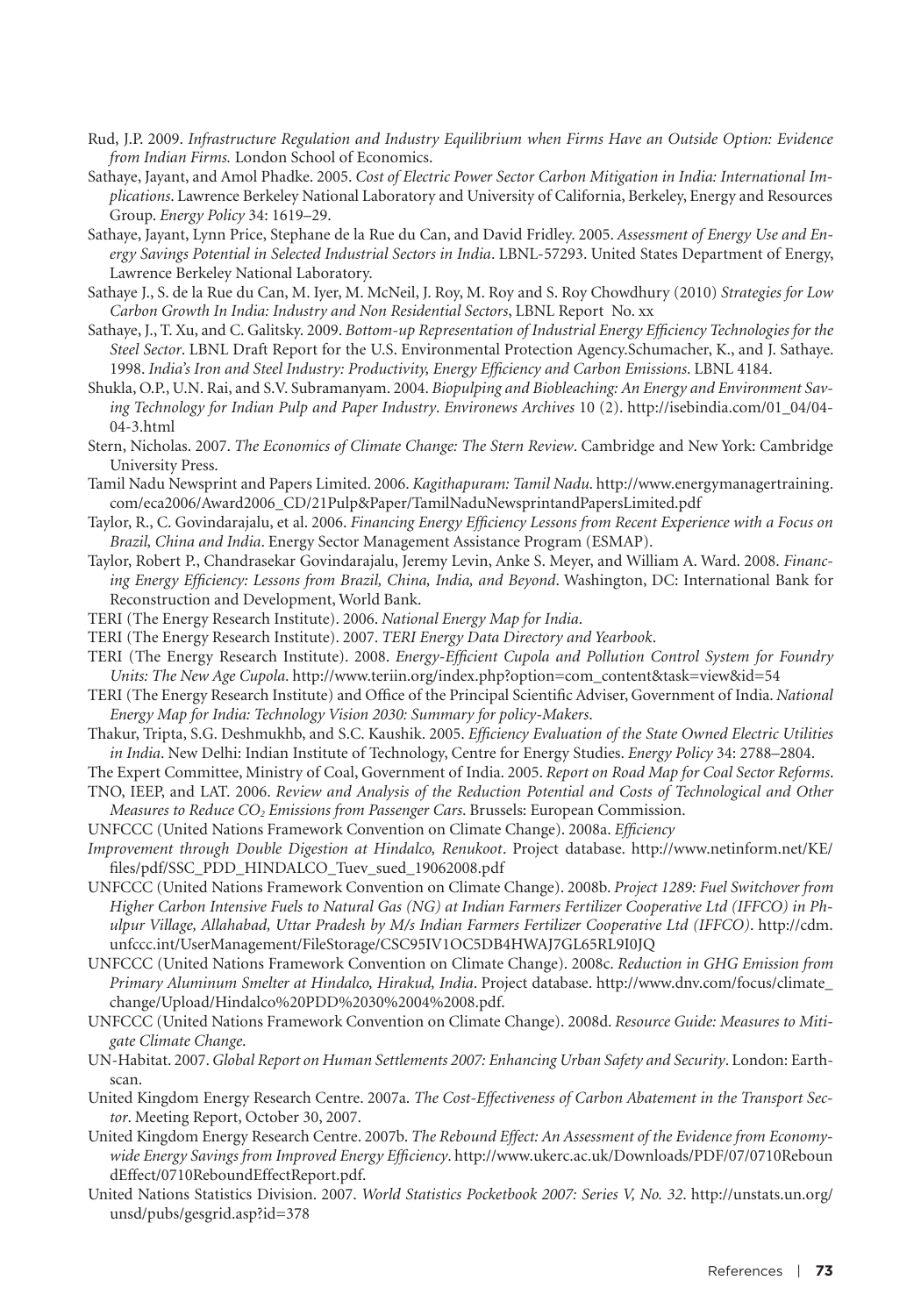United Nations Statistics Division. 2009. *United Nations Statistical Yearbook: Fifty-second Issue*. United Nations Secretariat, Department of Economic and Social Affairs, Statistics Division. http://unstats.un.org/unsd/syb

University of Alberta. 2009. *Greenhouse Gas Mitigation Potential In China's Power Sector: A 20 Year Forecast*. Department of Mechanical Engineering, April 2009.

University of California at Riverside. 2004. *Pune Vehicle Activity Study*. International Sustainable Systems Research. http://www.issrc.org/ive

USGS (United States Geological Survey). 2007*. Commodity Statistics and Information*. http://minerals.usgs.gov/ minerals/pubs/commodity

USGS (United States Geological Survey). 2008. *Commodity Statistics and Information: Aluminum*. http://minerals. usgs.gov/minerals/pubs/commodity/aluminum/mcs-2008-alumi.pdf

Verma, V.S. 2004. *Trends in Energy Conservation in India.* In *Survey of Energy Conservation in India*, ed. Jai Prakash Agarwal.

Wei, Y., H. Liaoa, and Y. Fan. 2007. An Empirical Analysis of Energy Efficiency Next Term in China's Previous Term *Iron and Steel Next Term Sector*. *Energy* 32 (12): 2262–70.

Weir Minerals Netherlands. 2007. *Geho® Heatbarrier Design for Energy Savings in Alumina Double Digestion at Hindalco, India*. Geho Info for Sales Representatives, Volume 17, No. 4, August 2007. http://www.weirminerals. com/pdf/info07e4-digester%20feeding-Hindalco.pdf

World Bank. 2002. *India's Transport Sector: The Challenges Ahead*. Washington, DC: World Bank.

————. 2007a. *Growth and CO2 Emissions: How Does India Compare to Other Countries?* Background Paper to the India Strategies for Low Carbon Growth. Washington, DC: World Bank.

————. 2007b. *Little Green Data Book*. Washington, DC: World Bank.

————. 2008a. *India Country Assistance Strategy 2009–2012*. Report No. 46509-IN.

Washington, DC: World Bank.

————. 2008b. *Clean Coal Power Generation Technology Review: Worldwide Experience and Implications for India.* Background Paper to the India Strategies for Low Carbon Growth. Washington, DC: World Bank.

————. 2008c. *Scaling-Up Carbon Finance in India.* Background Paper to the India Strategies for Low Carbon Growth. Washington, DC: World Bank.

————. 2009a. India: Using IDA Effectively in a Large Country. Washington, DC: World Bank.

————. 2009b.Word Development Indicators. Washington, DC: World Bank.

————. 2009c. *Project Appraisal Document for the Coal Fired Generation Rehabilitation Project*. Report No: 43378-IN. Washington, DC: World Bank.

World Energy Council. 2008. *Executive Summary*. In *Energy Efficiency Policies around the World: Review and Evaluation*.

Worrell, Ernst, Lynn Price, and Nathan Martin. 1999. *Energy Efficiency and Carbon Dioxide Emissions Reduction Opportunities in the US Iron and Steel Sector*. LBNL-41724. http://ies.lbl.gov/iespubs/41724.pdf

- Worrell, Ernst, Lynn Price, Nathan Martin, Chris Hendriks, and Leticia Ozawa Meida. 2001. *Carbon Dioxide Emissions from the Global Cement Industry*. *Annual Review of Energy and the Environment* 26: 303–29.
- Worrell, Ernst, Lynn Price, Maarten Neelis, Christina Galitsky, and Zhou Nan. 2008. *World Best Practice Energy Intensity Values for Selected Industrial Sectors*. LBNL-62806, Rev. 2.
- Zhang, Chi, P.R. Shuklab, David G. Victora, Thomas C. Hellera, Debashish Biswas, and Tirthankar Na. 2006. *Baselines for Carbon Emissions in the Indian and Chinese Power Sectors: Implications for International Carbon Trading*. Program on Energy and Sustainable Development, Stanford University, Institute for International Studies, Stanford, United States, and Indian Institute of Management, Ahmedabad, India. *Energy Policy* 34: 1900–17.

Zhang, J., and G. Wanga, *Energy Saving Technologies and Productive Effi ciency in the Chinese Iron and Steel Sector. Energy* 33 (4): 525–53.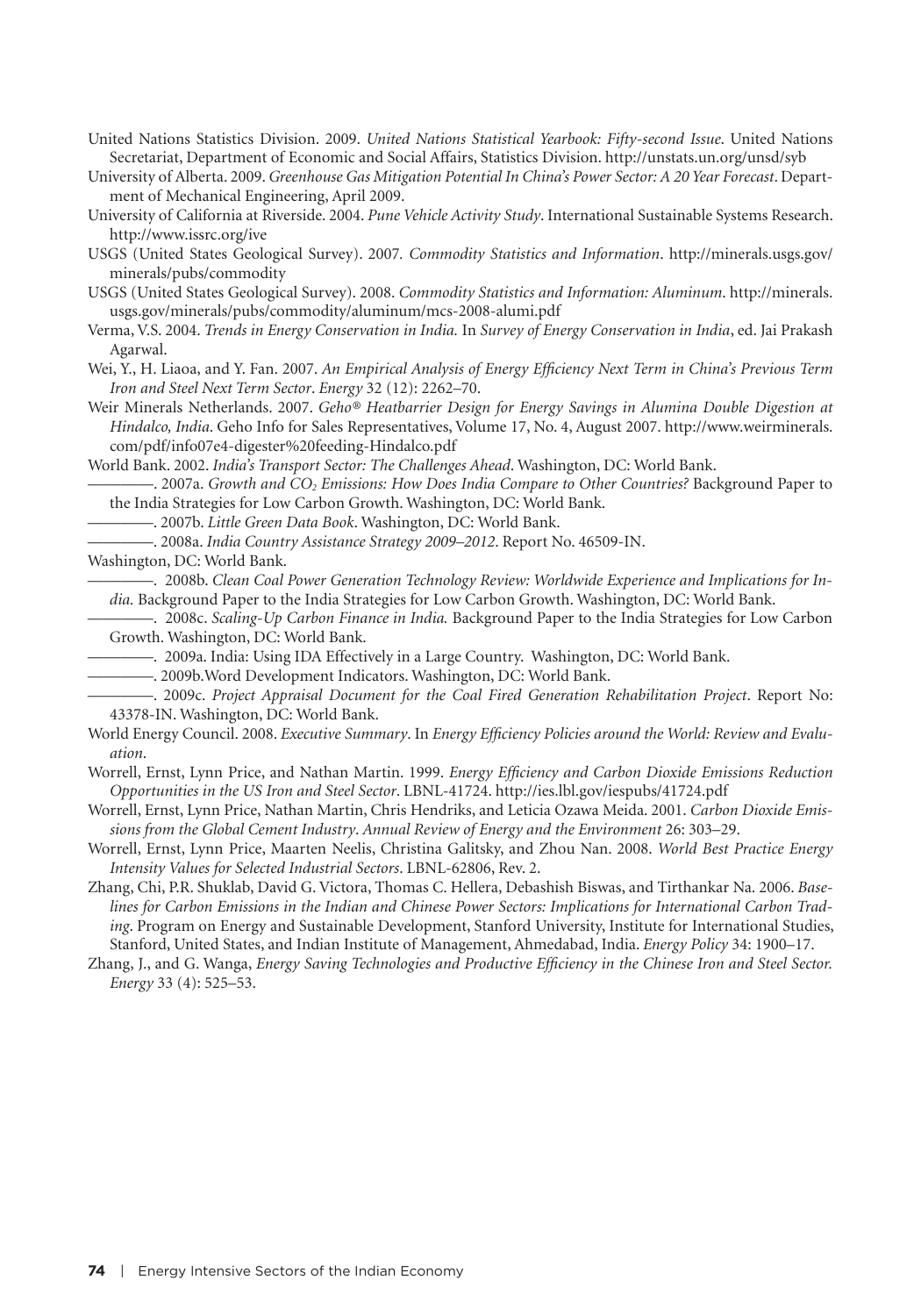